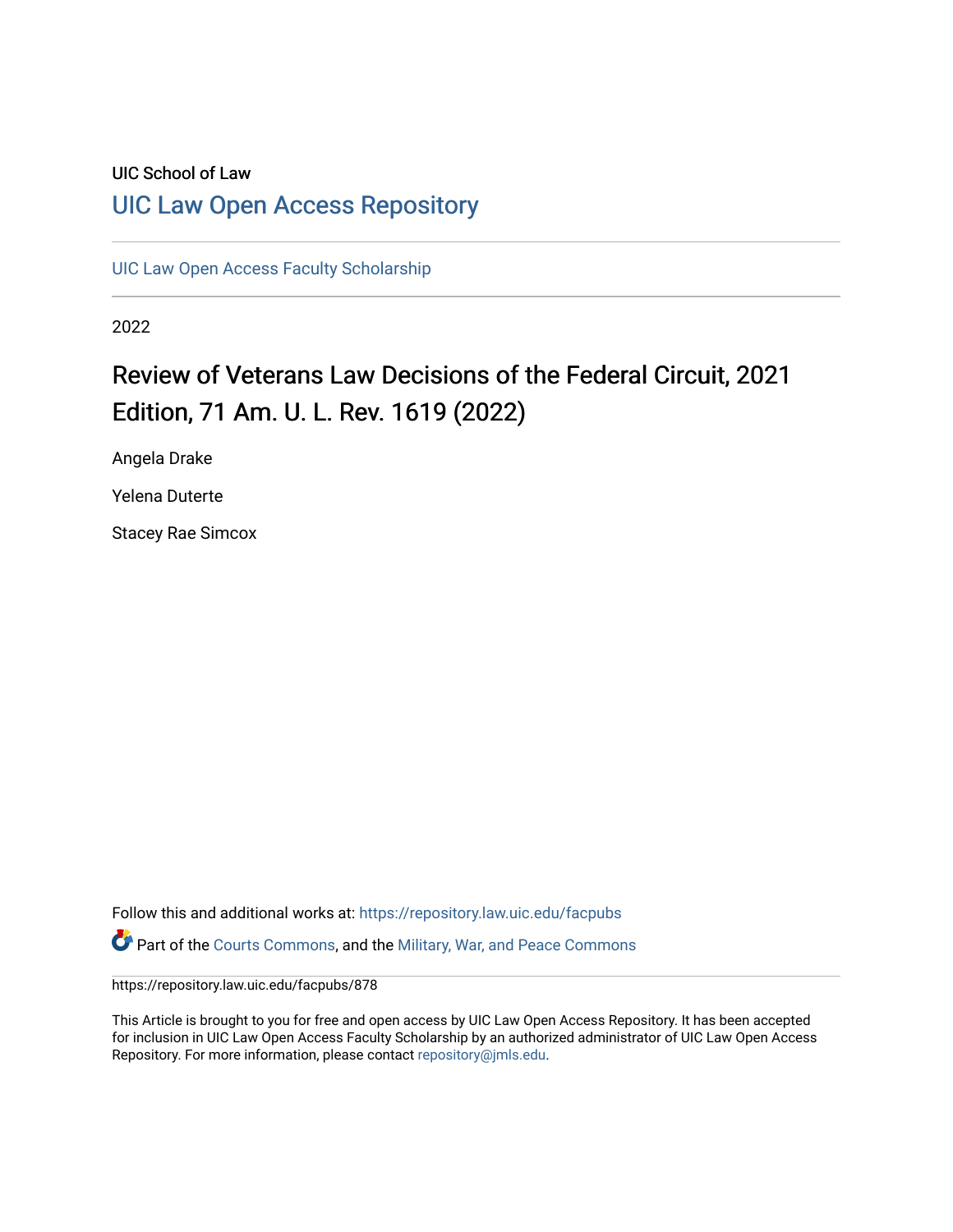### AREA SUMMARIES

### REVIEW OF VETERANS LAW DECISIONS OF THE FEDERAL CIRCUIT, 2021 EDITION

ANGELA DRAKE, \* YELENA DUTERTE, \*\* & STACEY-RAE SIMCOX\*\*\*

*In the past year, the United States Court of Appeals for the Federal Circuit (Federal Circuit) continued to define boundaries for the Department of Veterans Affairs (VA) and the U.S. Court of Appeals for Veterans Claims (Veterans Court). These boundaries align more closely with congressional intent, especially with regard to the jurisdiction of the Veterans Court and the internal operations of the agency.*

*This Area Summary discusses eight major areas in which the Federal Circuit articulated important changes in veterans law. First, the Federal Circuit revisited the important and veteran-friendly "benefit of the doubt" rule in* Lynch *and modified it. In* Lynch*, the Court analyzed the term "approximate balance" and instructed VA to liberally consider evidence and apply the benefit of the doubt rule even where the evidence is not in exact equipoise. Second, the Federal Circuit limited the Veterans Court's power to fact-find and narrowed its power to find prejudicial error in* Tadlock*. Third, in* Anania*, the Court strengthened the "mailbox" rule by finding that the claimant's, or advocate's, own affidavit sufficiently proved proper mailing. Fourth, the Court broadened the constructive* 

<sup>\*</sup> Professor Drake directs the Veterans Clinic at the *University of Missouri School of Law*. She thanks 3L students Emily Bergmann and Joel Smith for their help in preparing portions of this Area Summary on the heels of their hard work in preparing the National Law School Veterans Clinic Consortium amicus brief in *Taylor v. McDonough*, discussed further below.

<sup>\*\*</sup> Professor Duterte is an Assistant Professor of Law and the Director of the Veterans Legal Clinic at *University of Illinois Chicago School of Law* in Chicago, Illinois.

<sup>\*\*\*</sup> Professor Simcox directs the Veterans Law Institute and the Veterans Advocacy Clinic at *Stetson University College of Law*. She would like to thank Elanna Lochan and Morgan MacIsaac for their feedback and help researching portions of this Area Summary. And, of course, her ever-patient family.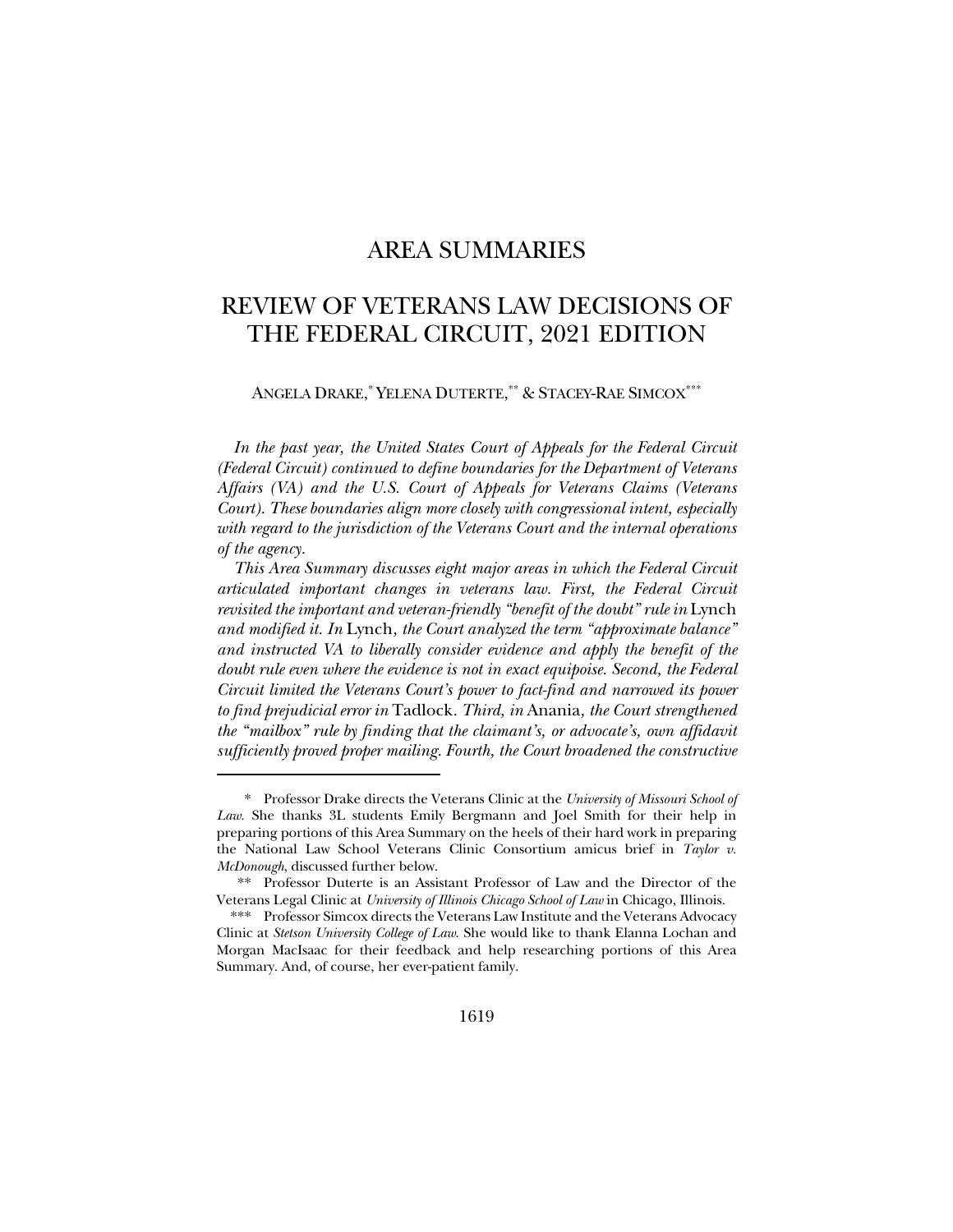*possession rules relating to VA-contracted medical reports in* Euzebio*. Fifth, the Federal Circuit looked to principles of equity in* Arellano *and* Taylor *to determine whether tolling or estoppel may be invoked when the question relates to the effective date for the grant of VA benefits. Sixth, the Court clarified effective date rules in* Kisor*,* George*,* Ortiz*, and* Buffington*. Seventh, in* Military-Veterans Advocacy*, the Federal Circuit overturned three regulations promulgated under the new Appeals Modernization Act, each related to supplemental claims—a new avenue for veterans seeking to reopen earlier decisions. Finally, in* Smith*, the Court continued to weigh in on attorney's fees, an important issue for veterans and their advocates.*

## TABLE OF CONTENTS

| TABLE OF CONTENTS                                          |
|------------------------------------------------------------|
| Revisiting the Application of the Benefit of the<br>Ι.     |
|                                                            |
|                                                            |
| Impact of Lynch on VA and the Benefit of the<br>В.         |
|                                                            |
| Limiting Fact-finding and Prejudicial Error at the<br>II.  |
|                                                            |
|                                                            |
| Impact of Tadlock on Future Veterans Court<br>В.           |
|                                                            |
| Self Serving Affidavits May Be Sufficient Evidence<br>III. |
| to Establish the Mailbox Rule Presumption 1644             |
| IV. The Federal Circuit Clarifies the Extent of the        |
|                                                            |
| A. History of Agent Orange Claims 1650                     |
|                                                            |
| C.                                                         |
| V. Equitable Tolling & Equitable Estoppel  1660            |
| A. Arellano v. McDonough-Equitable Tolling  1661           |
| Taylor v. McDonough-Equitable Estoppel  1666<br>В.         |
|                                                            |
| A. The Term "Relevant" is Unambiguous Under                |
|                                                            |
| Invalidated Regulations is Not a Basis for CUE  1674<br>B. |
| 38 C.F.R $\S 3.304(f)(3)$ is a Liberalizing Law<br>C.      |
| Entitling Veterans to an Earlier Effective Date 1677       |
| Veterans Have an Affirmative Duty to Reapply<br>D.         |
| for Benefits After a Subsequent Period of                  |
|                                                            |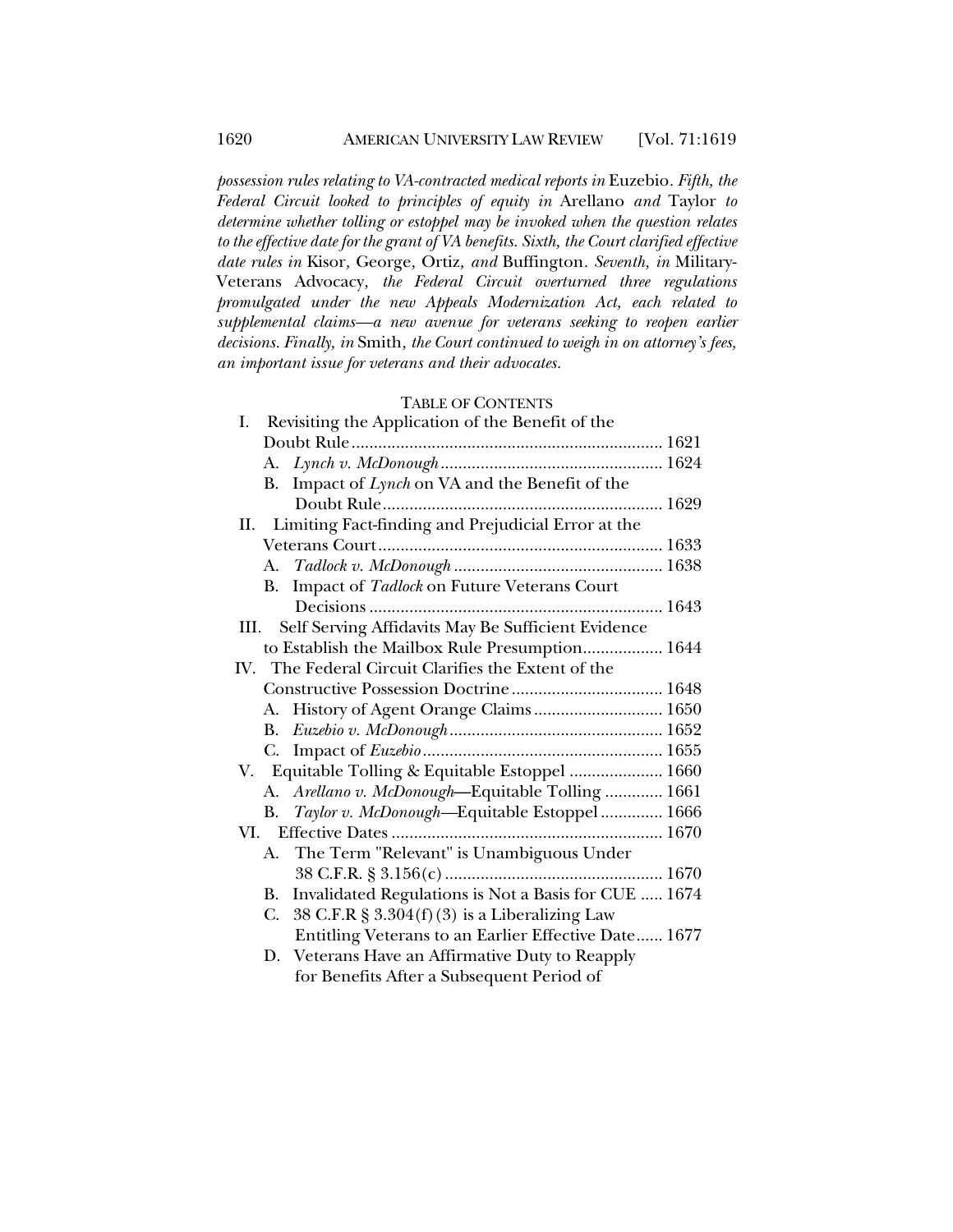| 20221 | <b>REVIEW OF VETERANS LAW DECISIONS</b>           | 1621 |
|-------|---------------------------------------------------|------|
|       |                                                   |      |
|       | VII. – The Federal Circuit Overturned Three       |      |
|       | Regulations Associated with VA's New Appeals      |      |
|       |                                                   |      |
|       |                                                   |      |
|       |                                                   |      |
|       |                                                   |      |
|       | 1. The Federal Circuit overturned                 |      |
|       | $\S 14.636(c)(1)(i)$ because it was contrary to   |      |
|       | $\frac{1688}{1688}$                               |      |
|       | 2. The Federal Circuit invalidated $\S 3.2500(b)$ |      |
|       | for contravening $\S 5104C$ 's                    |      |
|       |                                                   |      |
|       | 3. The Federal Circuit found § 3.155 invalid      |      |
|       | because it was arbitrary and capricious 1692      |      |
|       | 4. Future of other AMA regulatory challenges 1693 |      |

 VIII. *Smith v. McDonough* and Reasonable EAJA Fees ..... 1695 Conclusion................................................................................. 1697

#### I. REVISITING THE APPLICATION OF THE BENEFIT OF THE DOUBT RULE

In the 2021 decision *Lynch v. McDonough*, <sup>1</sup> the Federal Circuit considered one of the most integral aspects of the non-adversarial nature of veterans law: the "benefit of the doubt" rule.<sup>2</sup> This rule has always been an important part of veterans law—since the Civil War one hundred years ago to its current existence as a statutory directive in the Veterans' Judicial Review Act (VJRA) of 1988.<sup>3</sup> The purpose of the benefit of the doubt rule is to provide a distinct advantage to veterans when evidence regarding "service origin, the degree of disability, or any other point," material to a determination of their claims, gives rise to a "reasonable doubt" concerning the disability's connection to service.<sup>4</sup> As codified, the benefit of the doubt doctrine provides:

The Secretary shall consider all information and lay and medical evidence of record in a case before the Secretary with respect to

<sup>1.</sup> 21 F.4th 776 (Fed. Cir. 2021) (en banc).

<sup>2</sup>*. See id.* at 778 (hearing arguments that prior Court decisions wrongly decided the standard to trigger the benefit of the doubt rule).

<sup>3.</sup> Gilbert v. Derwinski, 1 Vet. App. 49, 55 (1990); Veterans' Judicial Review Act, Pub. L. No. 100-687, 102 Stat. 4105 (1988).

<sup>4.</sup> 38 C.F.R. § 3.102 (2019).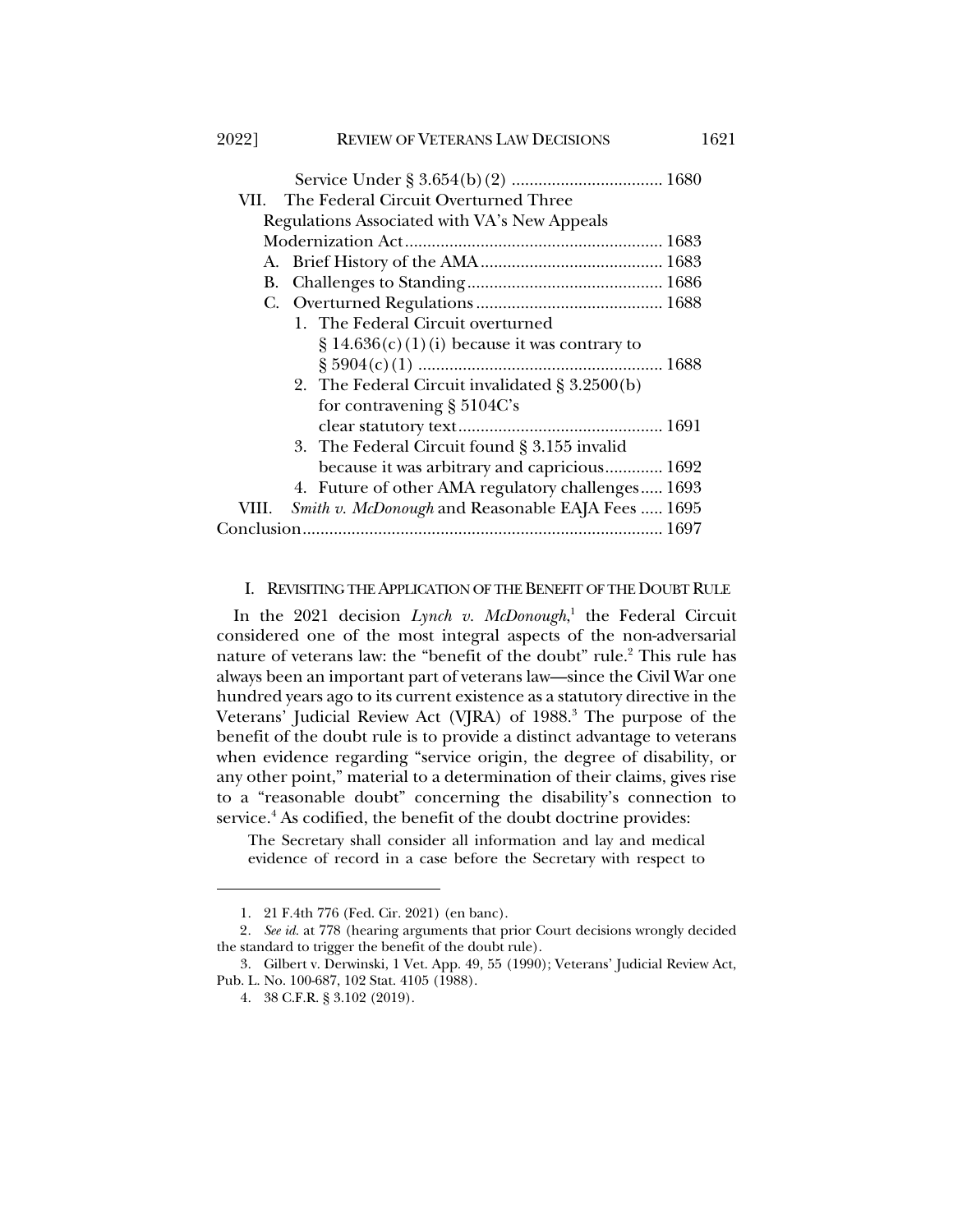benefits under laws administered by the Secretary. When there is an *approximate balance* of positive and negative evidence regarding any issue material to the determination of a matter, the Secretary shall give the benefit of the doubt to the claimant.<sup>5</sup>

The implementing regulation, which was partially in effect when Congress passed the VJRA, provides:

When, after careful consideration of all procurable and assembled data, a reasonable doubt arises regarding service origin, the degree of disability, or any other point, such doubt will be resolved in favor of the claimant.

By reasonable doubt is meant one which exists because of an *approximate balance* of positive and negative evidence which does not satisfactorily prove or disprove the claim. It is a substantial doubt and one within the range of probability as distinguished from pure speculation or remote possibility. It is not a means of reconciling actual conflict or a contradiction in the evidence. Mere suspicion or doubt as to the truth of any statements submitted, as distinguished from impeachment or contradiction by evidence or known facts, is not justifiable basis for denying the application of the reasonable doubt doctrine if the entire, complete record otherwise warrants invoking this doctrine. $6$ 

In 1990, the newly formed Veterans Court reviewed the history of the rule in *Gilbert v. Derwinski*. <sup>7</sup> Over the past thirty years, the resulting explanation is often cited when it comes to understanding "approximate balance":

[T]he "benefit of the doubt" standard is similar to the rule deeply embedded in sandlot baseball folklore that "the tie goes to the runner." If the ball clearly beats the runner, he is out and the rule has no application; if the runner clearly beats the ball, he is safe and, again, the rule has no application; if, however, the play is close, then the runner is called safe by operation of the rule that "the tie goes to the runner." . . . Similarly, if a fair preponderance of the evidence is against a veteran's claim, it will be denied and the "benefit of the doubt" rule has no application; if the veteran establishes a claim by a fair preponderance of the evidence, the claim will be granted and, again, the rule has no application; if, however, the play is close, *i.e.*, "there is an approximate balance of positive and negative evidence," the veteran prevails  $\ldots.^8$ 

<sup>5.</sup> 38 U.S.C. § 5107(b) (2018) (emphasis added).

<sup>6.</sup> 38 C.F.R. § 3.102 (emphasis added).

<sup>7</sup>*. Gilbert*, 1 Vet. App. at 55.

<sup>8</sup>*. Id.* at 55–56.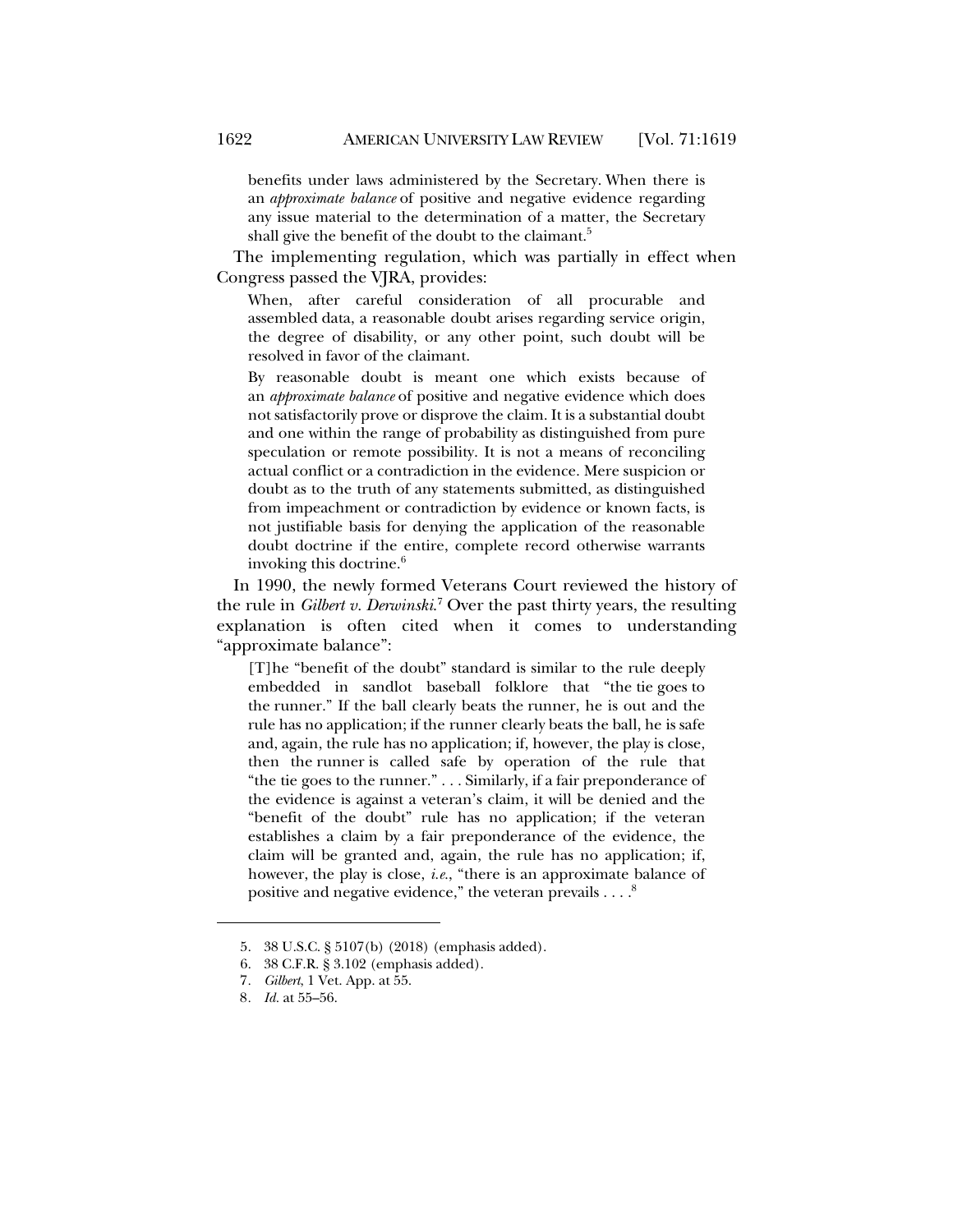In 2001, the Federal Circuit revisited the application of "approximate balance" in *Ortiz v. Principi*. <sup>9</sup> In Ortiz, the Board of Veterans' Appeals denied a veteran service connection for a back condition that the veteran believed was caused by a slip-and-fall in the shower during his active-duty service. <sup>10</sup> In denying Mr. Ortiz's claim, the Board found his statements concerning the slip-and-fall lacked credibility.11 On appeal, the Veterans Court held that the benefit of the doubt rule did not apply because the Board determined that a preponderance of the evidence was against Mr. Ortiz's claim<sup>12</sup> Mr. Ortiz again appealed, challenging the Veterans Court's assertion that the benefit of the doubt rule is inapplicable in cases where the Board finds a preponderance of the evidence against the veteran's claim.13

On appeal, the Federal Circuit conducted an exercise in statutory interpretation regarding the benefit of the doubt rule using the plain language of the statute.<sup>14</sup> It determined that "evidence is in 'approximate balance' when the evidence in favor of and opposing the veteran's claim is found to be 'almost exact[ly or] nearly' 'equal.'"15 The court then invoked the "tie goes to the runner" baseball analogy of *Gilbert* to emphasize that nearly equal means a decision that is "too close to call."16 This standard is different from a finding that a preponderance of the evidence is for or against a decision, which "describe[s] a state of proof that *persuades* the factfinders that the points in question are 'more probably so than not.'"17 The court held that once a preponderance of the evidence is found "either for or against the veteran's claim," the evidence cannot be "'nearly equal' or 'too close to call,'" thus the benefit of the doubt cannot apply in cases where the preponderance of the evidence exists.<sup>18</sup>

<sup>9.</sup> 274 F.3d 1361 (Fed. Cir. 2001).

<sup>10</sup>*. Id.* at 1363.

<sup>11</sup>*. See id.* (finding the supporting medical opinions to be of "limited probative value" because the opinions were based only on the veteran's accounts of his injury).

<sup>12</sup>*. Id.*

<sup>13</sup>*. Id.* at 1364.

<sup>14</sup>*. See id.* ("Any question of statutory interpretation begins with the language of the statute itself.").

<sup>15</sup>*. Id.*

<sup>16</sup>*. Id.* at 1365.

<sup>17.</sup> *Id.* (citing to MUELLER & KIRKPATRICK, EVIDENCE § 3.3 (1995)).

<sup>18</sup>*. See id.* at 1365–66 (concluding that a finding in which the positive and negative evidence is in "approximate balance" cannot result in a finding that evidence preponderates one way or the other).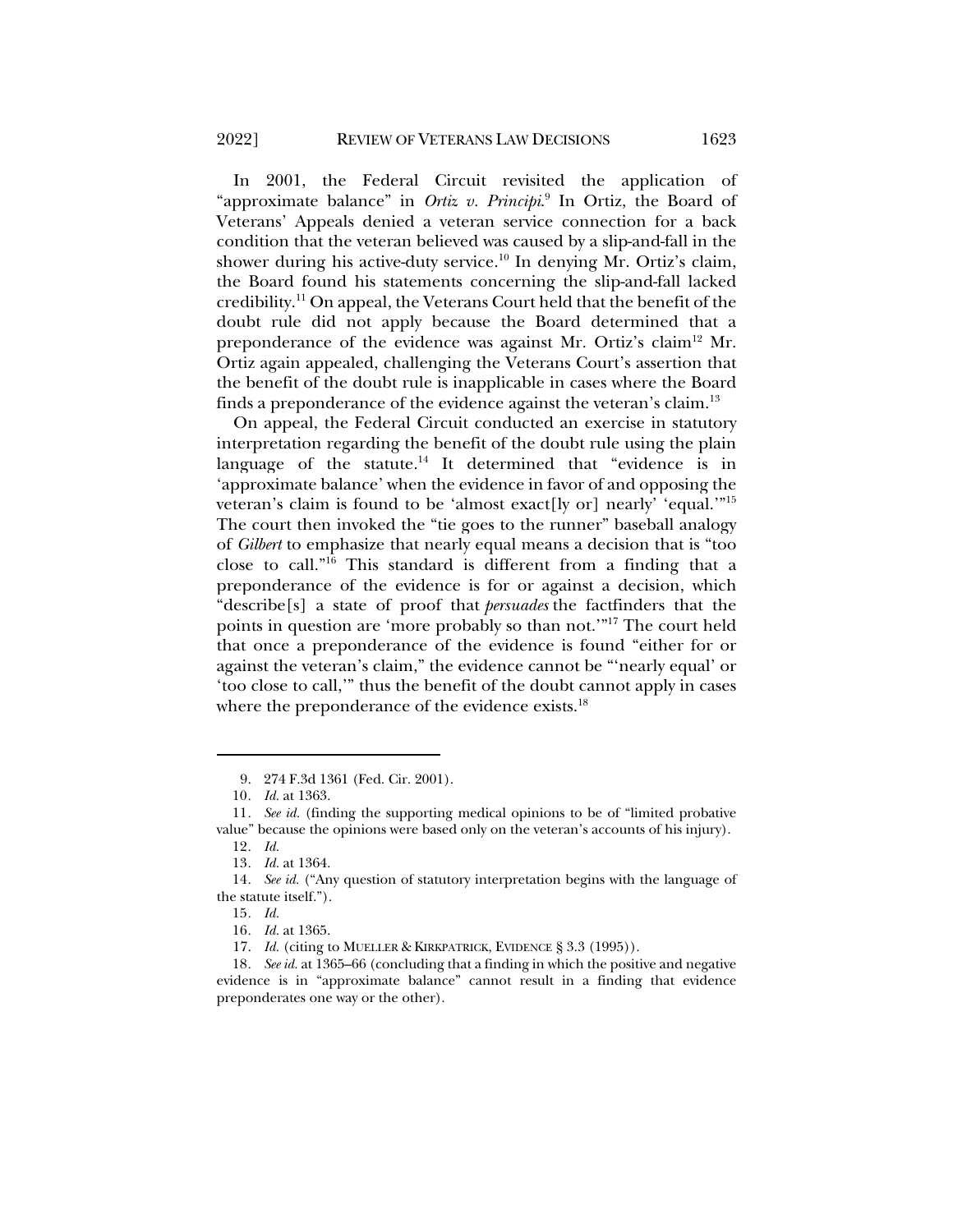The court also noted that another characterization of the benefit of the doubt rule can be expressed as "shifting the 'risk of nonpersuasion' to VA to prove that the veteran is not entitled to benefits."19

From that perspective, if the Board finds that the positive and negative evidence relating to a veteran's claim are in "approximate balance," then the placement of the risk of nonpersuasion on the VA dictates a finding in favor of the claimant. If, however, the Board determines that the preponderance of the evidence is against the veteran's claim, then it necessarily has been persuaded to find in favor of the VA, and thus the VA has overcome its risk of nonpersuasion. Under either view of the benefit of the doubt rule, the result is the same. Accordingly, we conclude that a finding that evidence preponderates in one direction precludes a finding that the positive and negative evidence is in "approximate balance," and we therefore interpret the clear and unambiguous language of § 5107(b) and its accompanying regulation to have no application where the Board determines that the preponderance of the evidence weighs against the veteran's claim.<sup>20</sup>

Based upon the Board's conclusion that the evidence for Mr. Ortiz's claim "preponderates in one direction," the evidence could not be in approximate balance and the benefit of the doubt rule did not apply.<sup>21</sup>

The holding in *Ortiz* has been cited hundreds of times by the Veterans Court when it has reviewed Board decisions finding against a veteran's claims. The Federal Circuit considered *Lynch v. McDonough* in the shadow of *Ortiz*.

#### *A.* Lynch v. McDonough

In March 2016, Mr. Lynch filed a claim for post-traumatic stress disorder (PTSD) with VA.<sup>22</sup> VA granted his claim, rating his impairment at thirty percent.<sup>23</sup> Mr. Lynch appealed this rating.<sup>24</sup> When the Board considered his claim, there were two private medical evaluations in the record which supported an increased rating and two VA medical examinations which did not. <sup>25</sup> Based upon these examinations, the Board found that a preponderance of the evidence

<sup>19</sup>*. Id.* at 1365.

<sup>20</sup>*. Id.* at 1365–66.

<sup>21.</sup> *Id.* at 1366.

<sup>22.</sup> Lynch v. McDonough, 999 F.3d 1391, 1391–93 (Fed. Cir. 2021), *vacated*, 21 F.4th 776 (Fed. Cir. 2021).

<sup>23</sup>*. Id.*

<sup>24</sup>*. Id.* at 1393.

<sup>25</sup>*. Id.*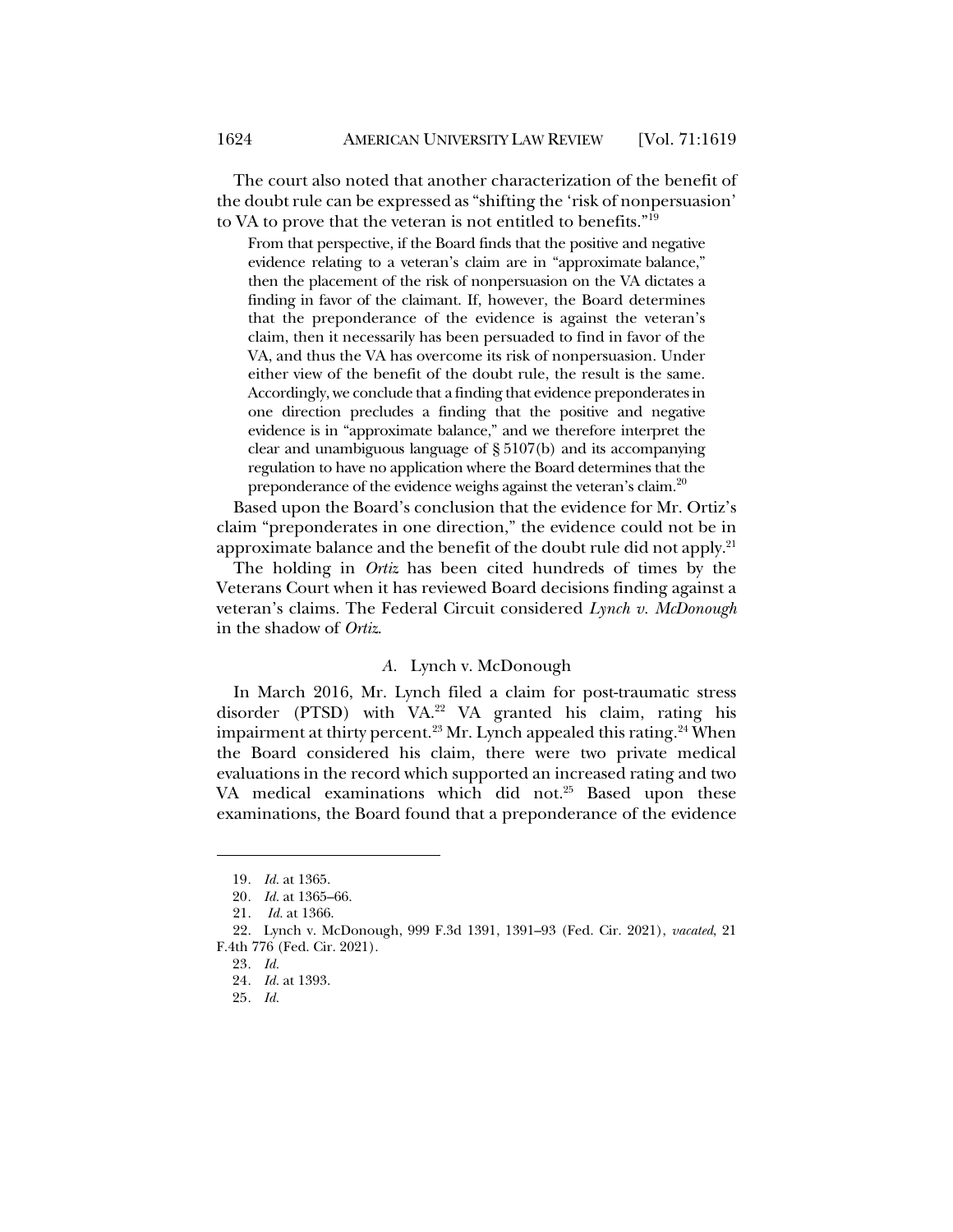indicated Mr. Lynch was entitled to only a thirty percent rating.<sup>26</sup> Mr. Lynch appealed to the Veterans Court and argued that the Board did not appropriately apply the benefit of the doubt rule to his claim.27 The Veterans Court relied on *Ortiz* to hold that Mr. Lynch's claim was not entitled to application of the benefit of the doubt rule because the Board found that a preponderance of the evidence was against his claim.28

Mr. Lynch then appealed to the Federal Circuit. He argued that the *Ortiz* decision should be overturned.<sup>29</sup> Mr. Lynch asserted that *Ortiz* "read the modifier 'approximate' out of the term 'approximate balance' set forth in 38 U.S.C. § 5107(b) by requiring an equal or even balance of the evidence to give the benefit of the doubt to the claimant."30 This, he argued, is in contrast to Congress' specific use of the word "approximate" to create "a standard of proof lower than equipoise-of-the-evidence for veterans, and conversely, higher than preponderance-of-the-evidence" for VA.31 Mr. Lynch asserted that the Federal Circuit's case law relying upon *Ortiz* since that 2001 decision similarly required that veterans meet an "equipoise of evidence" standard before applying the benefit of the doubt rule to their claims.<sup>32</sup>

Initially, in a panel decision written by Judge Prost and joined by Judge Clevenger, the majority flatly refuted the aforementioned concerns and asserted that *Ortiz* applied the "benefit of the doubt" rule in both situations where the evidence was in equipoise and in situations where the evidence was nearly in equipoise.<sup>33</sup> The opinion stated that it was bound by *Ortiz*'s language, which provides that when the Board believes that a preponderance of the evidence weighs for or against a claim, then the evidence is necessarily not "nearly equal." The court subsequently affirmed the Veterans Court's decision.<sup>34</sup>

<sup>26</sup>*. Id.*

<sup>27</sup>*. Id.*

<sup>28</sup>*. Id.* (citing Ortiz v. Principi, 274 F.3d 1361, 1364 (Fed. Cir. 2001)).

<sup>29.</sup> Appellant's Corrected Opening Brief at 16–17, Lynch v. McDonough, 999 F.3d 1391 (No. 20-2067).

<sup>30</sup>*. Id.* at 12.

<sup>31</sup>*. Id.* at 13; *see also id.* at 16 n.5 (citing Skoczen v. Shinseki, 564 F.3d 1319, 1324 (Fed. Cir. 2009) (emphasis omitted) (defining the equipoise-of-the-evidence standard as an "equality of the evidence standard" that requires evidence to "rise to a state of equipoise for the claimant to win")).

<sup>32.</sup> Br. of Pet'r-Appellant Appellant's Corrected Opening Br. at 17–18.

<sup>33</sup>*. Lynch*, 999 F.3d at 1395 (emphasizing that *Ortiz* included scenarios where evidence that was is not in equipoise was still in approximate balance).

<sup>34</sup>*. Id.* at 1395.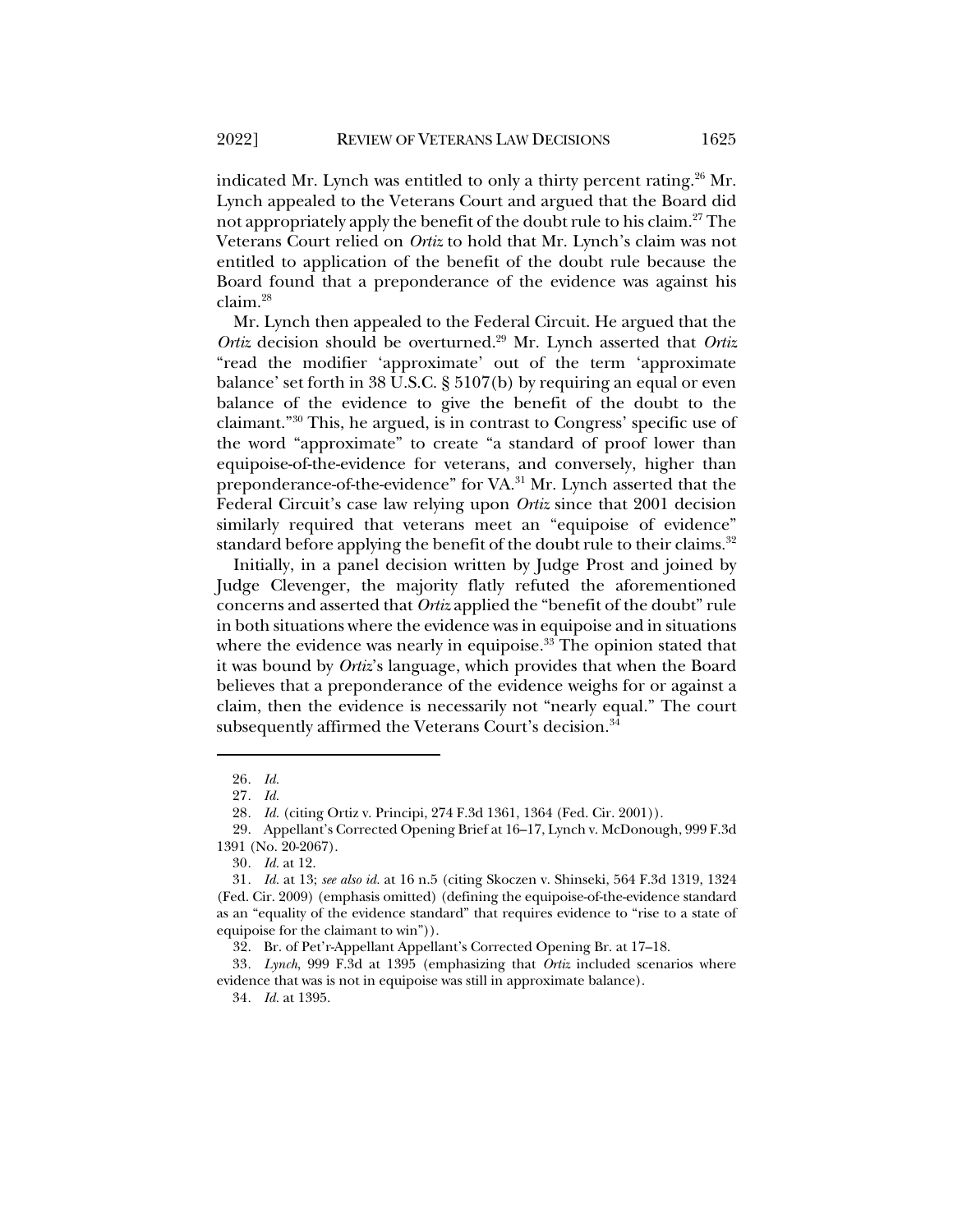In his dissent, Judge Dyk asserted that portions of the *Ortiz* decision were indeed inconsistent with the plain language of 38 U.S.C. § 5107(b).<sup>35</sup> Though the court withdrew the panel decision when they issued a later en banc decision, Judge Dyk's dissent remains instructive because the en banc decision considered and addressed his concerns, which created a major departure from *Ortiz*'s applicability to future cases.<sup>36</sup>

While Judge Dyk agreed that *Ortiz* defines "approximately equal" as the standard to apply with regard to the benefit of the doubt rule, he urged the court to disregard the dicta in *Ortiz* that indicated there was a requirement for an equipoise of the evidence. $37$  Specifically, Judge Dyk took issue with the "confusing" language of *Ortiz* and the majority in *Lynch* concerning the preponderance of the evidence.<sup>38</sup> Judge Dyk pointed out that the Federal Circuit and other courts explained in previous cases that preponderance refers to "the greater weight of evidence" and "may be found when the evidence only slightly favors one party."39 This slight tipping of evidence in favor of one side or another as a definition of "preponderance" is at odds with *Ortiz*'s definition of "approximate balance" because "'[a]pproximate' is not the same as 'slight.'"40

Understanding the definition of "approximate balance" by comparing it to a preponderance of the evidence puts a veteran at a disadvantage—a situation not intended by the statute:

It is not difficult to imagine a range of cases in which the evidence is in approximate balance between the veteran and the government (and the veteran should recover), but still slightly favors the government (and under the majority's test, the veteran would not recover).

*Ortiz*'s holding effectively and impermissibly restricts the benefit-ofthe-doubt rule to cases in which there is close to an evidentiary tie, a proposition that the majority agrees would be contrary to the "approximate balance" language of the statute. Indeed, the

<sup>35</sup>*. Id.* at 1396.

<sup>36</sup>*. See* Lynch v. McDonough, 21 F.4th 776, 781 n.3 (Fed. Cir. 2021) (en banc) ("The earlier opinion in this case, reported at 999 F.3d 1391 (Fed. Cir. 2021), is withdrawn, and this opinion substituted therefor.").

<sup>37</sup>*. See Lynch*, 999 F.3d at 1396 (finding that the dicta's suggestion "that the benefitof-the-doubt rule applies only in the context of an evidentiary tie" was "inconsistent with the plain text of  $\S 5107(b)$ ").

<sup>38</sup>*. Id.*

<sup>39</sup>*. Id.*

<sup>40</sup>*. Id.* at 1397.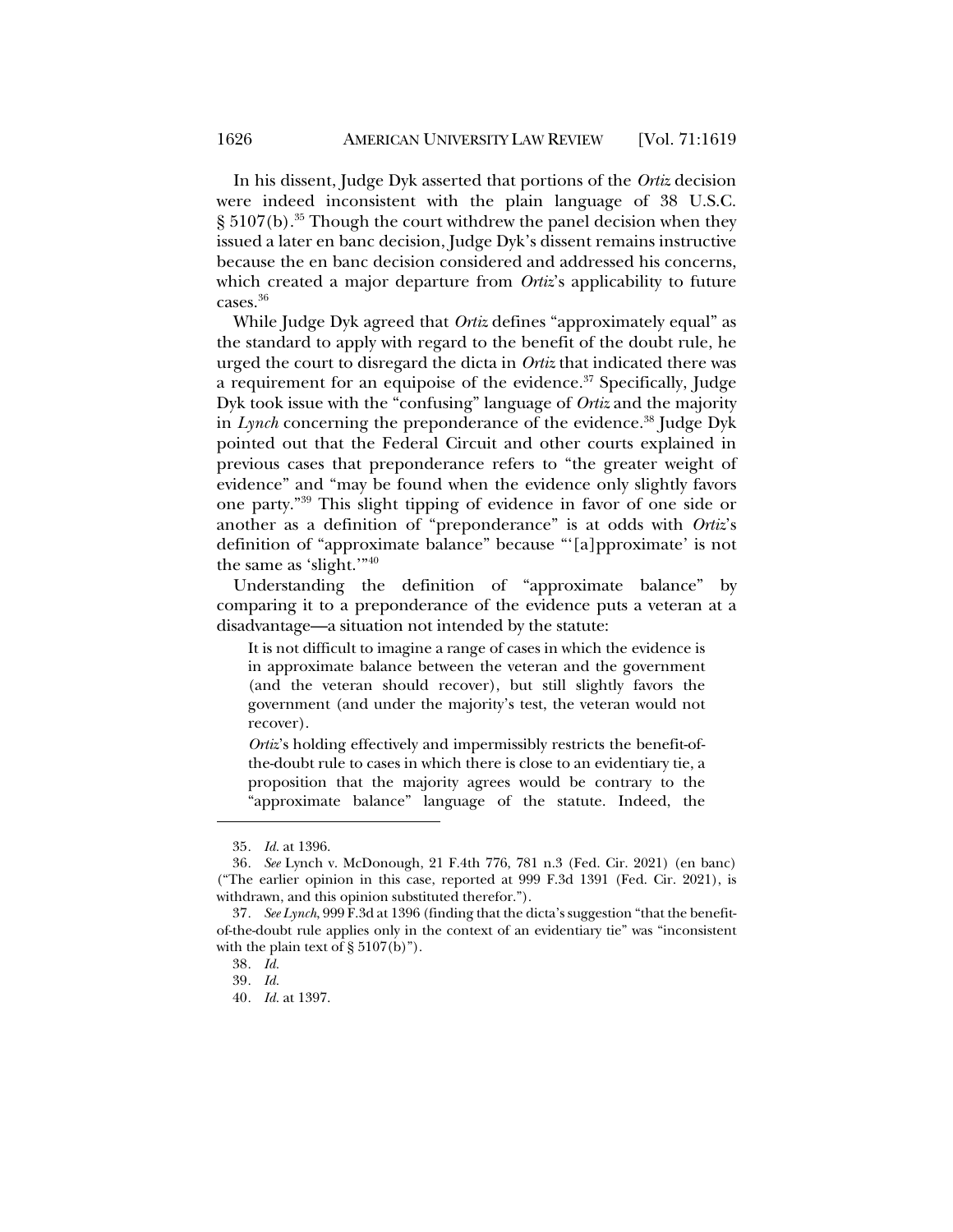government appeared to agree at oral argument that when the evidence against a veteran's claim is equal to "equipoise plus a mere peppercorn," denying the benefit-of-the-doubt rule would be contrary to statute. $41$ 

Mr. Lynch requested en banc reconsideration and the Federal Circuit issued a new decision authored again by Judge Prost. Eight other judges joined, including Judge Dyk.42 Judge Reyna authored a concurrence-in-part and dissent-in-part which Judges Newman and O'Malley joined.<sup>43</sup>

The en banc decision aligned with the panel's decision, finding that *Ortiz*'s specific inclusion of the definition of "approximate balance" "includes scenarios where the evidence is not in equipoise but nevertheless is in approximate balance."44 The court then rebutted the assertion that its decisions had required an equipoise of evidence before applying the benefit of the doubt rule, but it did acknowledge that some Veterans Court's decisions since *Ortiz* have required "equipoise," which is the incorrect standard.45

Reiterating the holding of *Ortiz*, the Federal Circuit held:

So, let us be clear. Under § 5107(b) and *Ortiz*, a claimant is to receive the benefit of the doubt when there is an "approximate balance" of positive and negative evidence, which *Ortiz* interpreted as "nearly equal" evidence. This interpretation necessarily includes scenarios where the evidence is not in equipoise but nevertheless is in approximate balance. Put differently, if the positive and negative evidence is in approximate balance (which includes but is not limited to equipoise), the claimant receives the benefit of the doubt.46

The majority en banc opinion then addressed the concerns Judge Dyk expressed regarding *Ortiz*'s confusing explanation of "preponderance of the evidence."47 The Federal Circuit acknowledged that *Ortiz* could be misunderstood and officially departed from describing "approximate

<sup>41</sup>*. Id.* (citation omitted).

<sup>42.</sup> Lynch v. McDonough, 21 F.4th 776, 777 (Fed. Cir. 2021) (en banc).

<sup>43</sup>*. Id.* at 777, 782.

<sup>44</sup>*. Id.* at 781.

<sup>45</sup>*. See id.* at 780–81. (finding the "Veterans Court's recitation in *Chotta* of the standard is incorrect") (citing Chotta v. Peake, 22 Vet. App. 80, 86 (2008), *overruled by Lynch*, 21 F.4th at 780–81).

<sup>46</sup>*. Id.* at 781.

<sup>47</sup>*. Id.*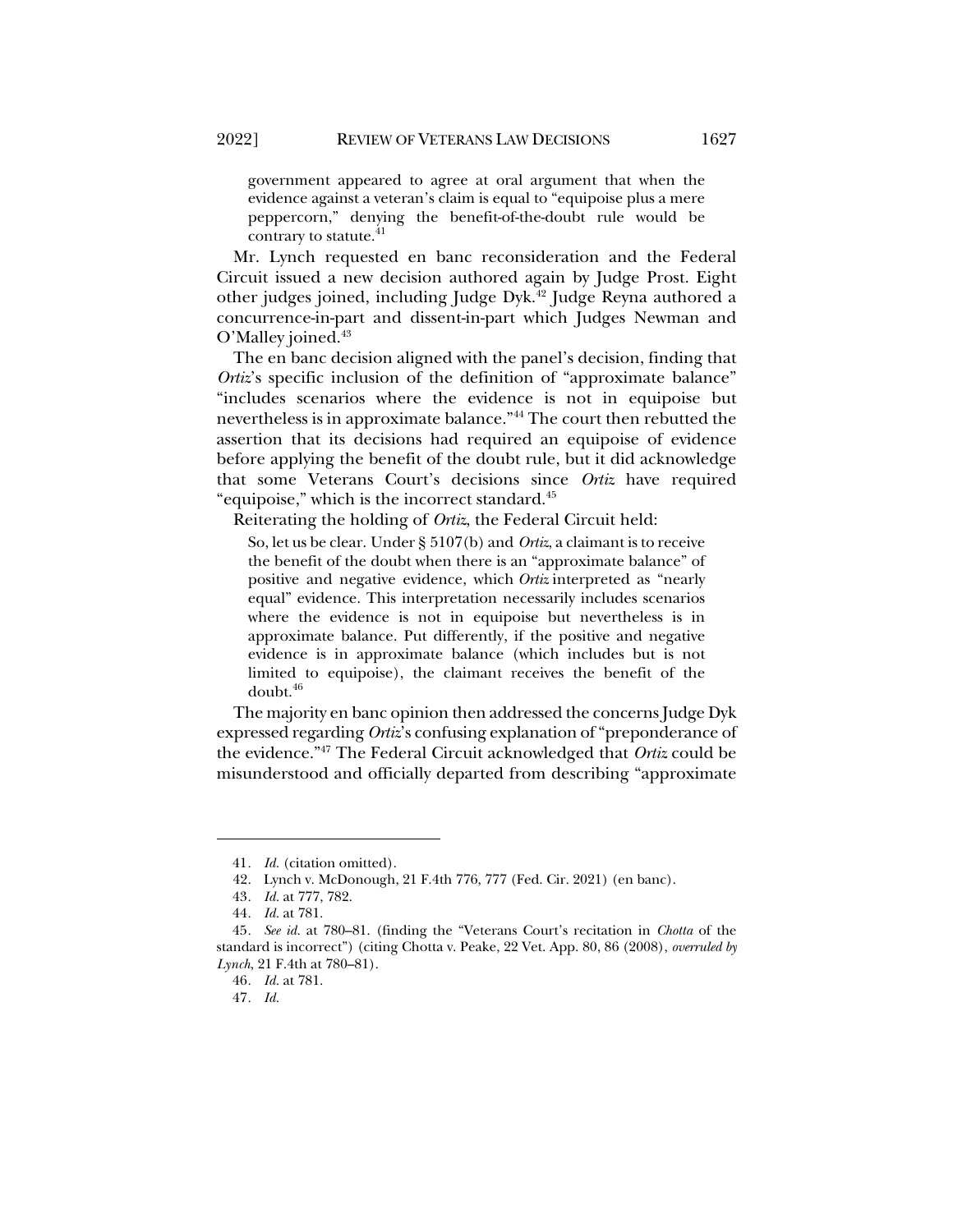balance" in terms of a "preponderance of evidence" standard.<sup>48</sup> The majority held that the correct view is that "approximate balance" most closely approximates "nearly equal."49 The benefit of the doubt standard does not apply when "the Board 'has been persuaded' to find" for or against a veteran's claim.<sup>50</sup> The court also explicitly declined to overturn *Ortiz* and insisted that the *Lynch* decision was merely a clarification.<sup>51</sup> The Federal Circuit then affirmed the Veterans Court's decision.<sup>52</sup>

In his concurring/dissenting opinion, Judge Reyna agreed that *Ortiz's* language needed to be corrected.<sup>53</sup> However, he criticized the majority's inability to admit that it was overturning *Ortiz*'s "preponderance of evidence" standard in favor of a "persuasion of evidence standard."54 Additionally, Judge Reyna noted that, much like a preponderance standard, the statute did not contemplate a persuasion standard, and the persuasion standard would make it much more difficult for veterans to appeal Board decisions when a case is a "close call."55

Judge Reyna's concern stems from the fact that the majority's new standard did not require the Board to disclose when it considers evidence "close" but still sufficiently persuasive for the Board to foreclose a veteran's claim.<sup>56</sup> Without this admission, the record is incomplete and veterans would have a difficult time arguing to the Veterans Court that the benefit of the doubt rule should have been applied in their case.<sup>57</sup> Judge Reyna suggests that the Board be required to indicate when the evidence is a "close call," as an aid to subsequent appellate review and proper application of the benefit of the doubt rule. $58$ 

<sup>48</sup>*. See id.* (departing from *Ortiz* to "eliminate the potential for confusion going forward").

<sup>49</sup>*. Id.*

<sup>50</sup>*. Id.* at 781–82.

<sup>51</sup>*. Id.* at 782 ("To be clear, *Ortiz* (and the instant case) were not wrongly decided.").

<sup>52</sup>*. Id.*

<sup>53</sup>*. See id.* (concurring with the majority's rejection of the *Ortiz* preponderance of evidence standard).

<sup>54</sup>*. See id.* (dissenting with the majority's "refusal to overturn *Ortiz* in its entirety"). 55*. Id.*

<sup>56</sup>*. Id.* at 783.

<sup>57</sup>*. See id.* (noting that a lack of admission would shield VA determinations from "meaningful appellate review").

<sup>58</sup>*. Id.*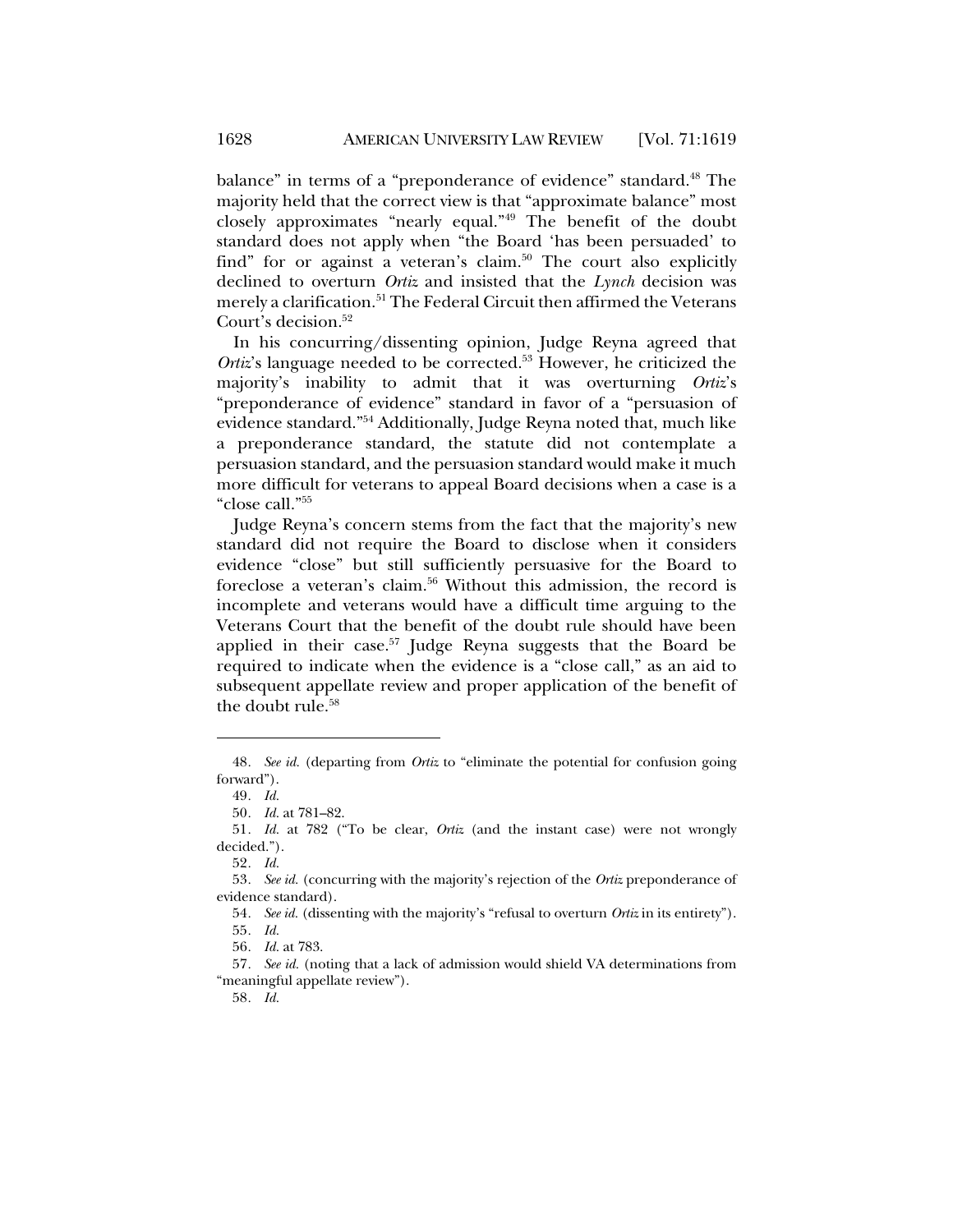#### *B. Impact of* Lynch *on VA and the Benefit of the Doubt Rule*

Judge Dyk's discussion highlighting the confusion over the word "preponderance" is insightful, and *Lynch*'s recharacterization of the term "persuasion" to "eliminate the potential for confusion"59 is likely not helpful to veterans. While it appears *Ortiz* intended to give some buffer to the veterans on either side of an evenly balanced scale, determining how much evidence equates to "persuasion" is tricky. *Ortiz* mentioned that the preponderance standard "is not amenable to any mathematical formula, such as the often-recited 'fifty-one percent/forty-nine percent' rule . . . [r]ather, a preponderance of the evidence can be said to 'describe a state of proof that *persuades* the factfinders that the points in question are 'more probably so than not.'"60 The Federal Circuit previously considered the persuasion standard when it issued *Ortiz*, even if the use of the word preponderance muddied the waters.

While the Federal Circuit may understand its persuasion standard, it is unlikely it will be easily understood by VA for three reasons. The difficulty will hinder proper application of the benefit of the doubt doctrine.

First, the decision as to whether the evidence is "nearly equal" or has passed an invisible line into "persuasion" is made by Board of Veterans' Appeals Judges who are employees of VA.<sup>61</sup> There is tension when VA employees making decisions must pit a veteran's private medical evidence against VA's own medical examinations. This tension can be seen in VA's regulations. VA reminds employees that "[p]roceedings before VA are ex parte in nature, and it is the obligation of VA to assist a claimant in developing the facts pertinent to the claim and to render a decision which grants every benefit that can be supported in law while protecting the interests of the Government."<sup>62</sup> One former Chief of Policy and Procedure for the Board of Veterans' Appeals described this standard as requiring VA employees to be both advocates and adjudicators.<sup>63</sup> Asking a VA employee to determine when evidence against a veteran's claim is "nearly equal" versus slightly in favor of

<sup>59</sup>*. Id.*

<sup>60.</sup> Ortiz v. Principi, 274 F.3d 1361, 1365 (Fed. Cir. 2001).

<sup>61.</sup> 38 U.S.C. §§ 7101, 7101A(a)(1).

<sup>62.</sup> 38 C.F.R. § 3.103(a) (2019).

<sup>63.</sup> James D. Ridgway, *Why so Many Remands?: A Comparative Analysis of Appellate Review by the United States Court of Appeals for Veterans Claims*, 1 VETERANS L. REV. 113, 126–27 (2009).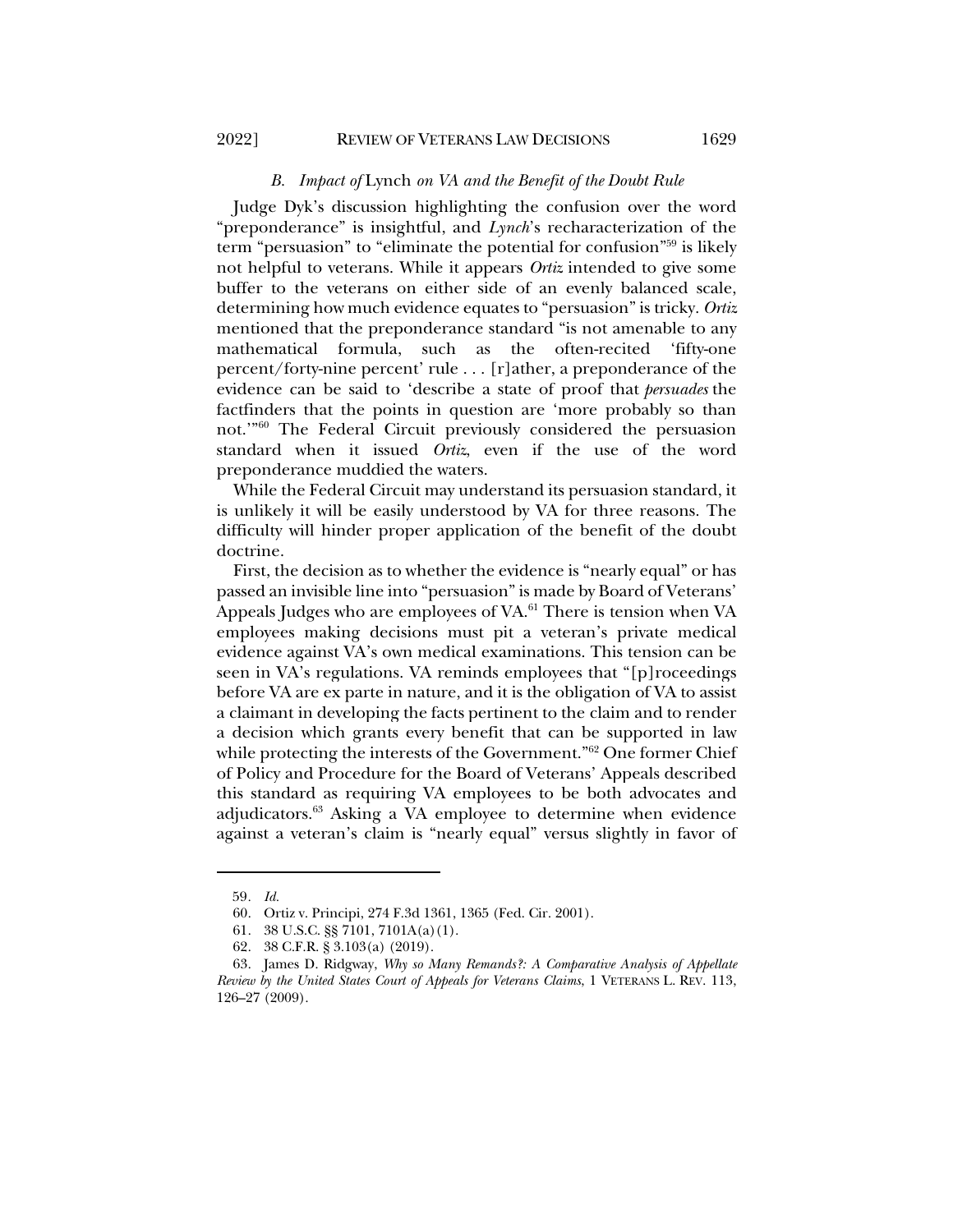VA—so a claim may be granted—seems to place VA employees into a moral quandary.

Second, the Veterans Court does not have the power to review factual determinations, such as the balancing of evidence, de novo. $64$ The Veterans Court can only review these Board determinations under a clearly erroneous standard. This standard applies to an error that leaves a reviewing court with the firm conviction that a mistake has been made.<sup>65</sup> In determining whether a finding is clearly erroneous, the Veterans Court "is not permitted to substitute its judgment for that of the [Board] on issues of material fact; if there is a 'plausible' basis in the record for the factual determinations of the [Board] . . . [the court] cannot overturn them."66

Given the clearly erroneous standard applicable to factual findings, it is highly unlikely that the Veterans Court will reverse any finding in which the Board was "persuaded" by the evidence that a veteran's claim should not be granted.

In the twenty years between *Ortiz* and *Lynch*, the Veterans Court considered Board decisions regarding the preponderance of the evidence standard, as described in *Ortiz*, and the benefit of the doubt application several hundred times.67 In only five of these cases did the court find the Board's determinations clearly erroneous.<sup>68</sup> Because the

68*. See Padgett*, 19 Vet. App. at 145–47 (finding that the Board incorrectly declared that evidence preponderated against veteran's claim despite veteran's claim being "the only plausible resolution"); Schuster v. Nicholson, 21 Vet. App. 418, at \*2 (2005)

<sup>64</sup>*. See id.* at 141–42 (discussing how the Veterans Court cannot reach issues with which the Board did not make any factual finding, and that factor "frustrates effective judicial review").

<sup>65</sup>*. See, e.g.,* Russo v. Brown, 9 Vet. App. 46, 50 (1996) (applying the Veterans Court's "clearly erroneous" standard of review). *See generally*, United States v. U.S. Gypsum Co., 333 U.S. 364, 395 (1948) ("A finding is 'clearly erroneous' when although there is evidence to support it, the reviewing court on the entire evidence is left with the definite and firm conviction that a mistake has been committed.").

<sup>66</sup>*. See* Gilbert v. Derwinski, 1 Vet. App. 49, 53 (1990) (disclaiming the Veterans Court's ability to overturn Board decisions under the clearly erroneous standard "even if [the] Court might not have reached the same factual determinations").

<sup>67.</sup> Opinions citing *Ortiz* and discussing the preponderance of the evidence standard span multiple years and multiple Secretaries of Veterans Affairs. *See, e.g.*, Padgett v. Nicholson, 19 Vet. App. 133, 146 (2005), *rev'd and remanded*, 473 F.3d 1364 (Fed. Cir. 2007); Skoczen v. Peake, No. 06-0127, 2007 WL 4570718, at \*1–2 (Dec. 21, 2007); Anderson v. Peake, No. 06-1724, 2009 WL 59154, at \*2–3 (Jan. 12, 2009); Mendenhall v. McDonald, No. 13-2422, 2014 WL 4784319, at \*2 (Sept. 25, 2014); Holland v. Wilkie, No. 18-1315, 2019 WL 347672, at \*3 & nn.26 & 30 (Jan. 29, 2019).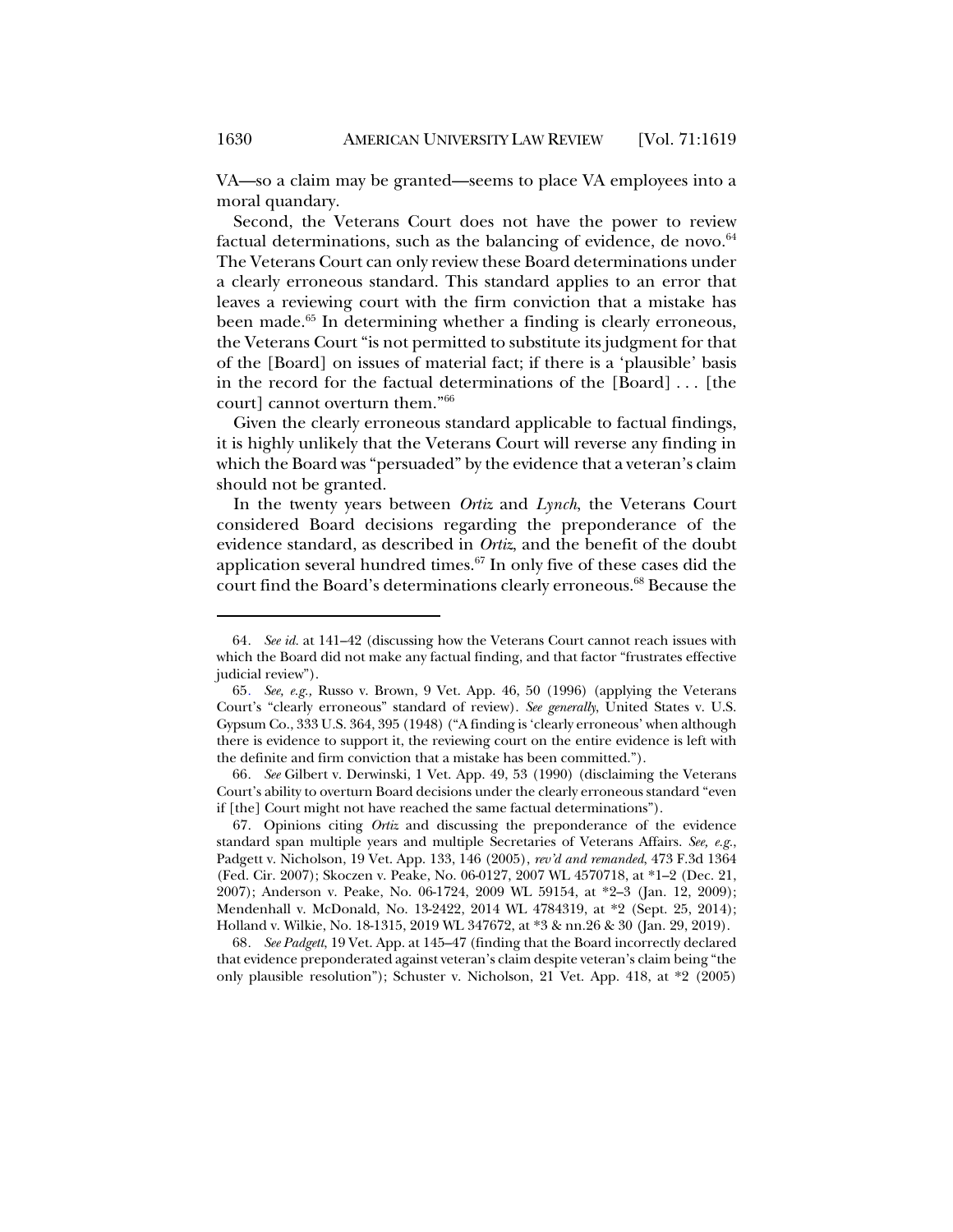clearly erroneous standard is such a high standard, it is (and was) unlikely a veteran could prevail at the Veterans Court with the argument that marginal evidence tipping the scales one way is not a preponderance, and should instead be considered in "approximate balance." Now that the standard is "persuasion," which seems to be a lesser standard than "preponderance," Board decisions concerning the application of the benefit of the doubt rule will likely be harder to review for clear error. Courts have not yet provided decisions implementing *Lynch* to explain when evidence is persuasive versus preponderant.

Third, historically the Veterans Court has had a difficult time understanding *Ortiz*'s "approximate balance" standard in light of the dicta regarding "preponderance." There are many examples of the Veterans Court holding that the benefit of the doubt doctrine may only be applied when the evidence is in equipoise, citing to *Ortiz* and its progeny as the authority for its decisions.<sup>69</sup> The Federal Circuit now

<sup>(</sup>concluding that faulty assessments and failures to address possible nexuses resulted in a clearly erroneous ruling); Bruce v. McDonald, No. 15-3237, 2017 WL 57172, at \*3 (Vet. App. Jan. 5, 2017) (concluding that a failure to demonstrate one outcome was more likely than the outcome argued by the veteran in this case constituted a clearly erroneous finding of fact); Cohen v. Shinseki, No. 09-3769, 2011 WL 2636968, at \*7–8 (Vet. App. Jul. 6, 2011) (finding the Board's decision to be clearly erroneous because "the preponderance of the evidence is not against a finding of nexus" between the veteran's service injury and current condition); Curle v. Shinseki, No. 08-1824, 2010 WL 326034, at \*1, \*7 (Vet. App. Jan. 29, 2010) (concluding that the Board's finding that the veteran's heart disease was neither caused nor aggravated by the veteran's PTSD was without sufficient basis and thus clearly erroneous).

<sup>69</sup>*. See, e.g.*, Chotta v. Peake, 22 Vet. App. 80, 86 (2008), *abrogated by* Lynch v. McDonough, 21 F.4th 776 (Fed. Cir. 2021) ("Finally, the Court recognizes that the evidence must be at least in equipoise to award a benefit, including a particular rating." (citing Ortiz v. Principi (citation omitted)); Fagan v. Peake, No. 06-1327, 2008 WL 2130166, at \*3 (Vet. App. Feb. 29, 2008) ("This appeal presents a single question—the interpretation and application of the benefit of the doubt doctrine codified at 38 U.S.C. § 5107(b). This doctrine, also referred to as the 'equipoise' standard, requires that, '[w]hen there is an approximate balance of positive and negative evidence regarding any issue material to the determination of a matter, the Secretary shall give the benefit of the doubt to the claimant' . . . . [B]ecause the evidence is not in equipoise [in this case], the benefit of the doubt doctrine is not applicable"); Hawkins v. Shinseki, No. 09-0842, 2010 WL 3034720, at \*4 (Vet. App. Jul. 29, 2010) ("The benefit of the doubt doctrine is only for use in cases where the evidence is in equipoise . . . . Here, the Board was not required to discuss or apply the benefit of the doubt rule because it did not find that the evidence was in equipoise."); Myrkle v. Wilkie, No. 19-7039, 2020 WL 7770892, at \*3 (Vet. App. Dec. 30, 2020) ("Here, the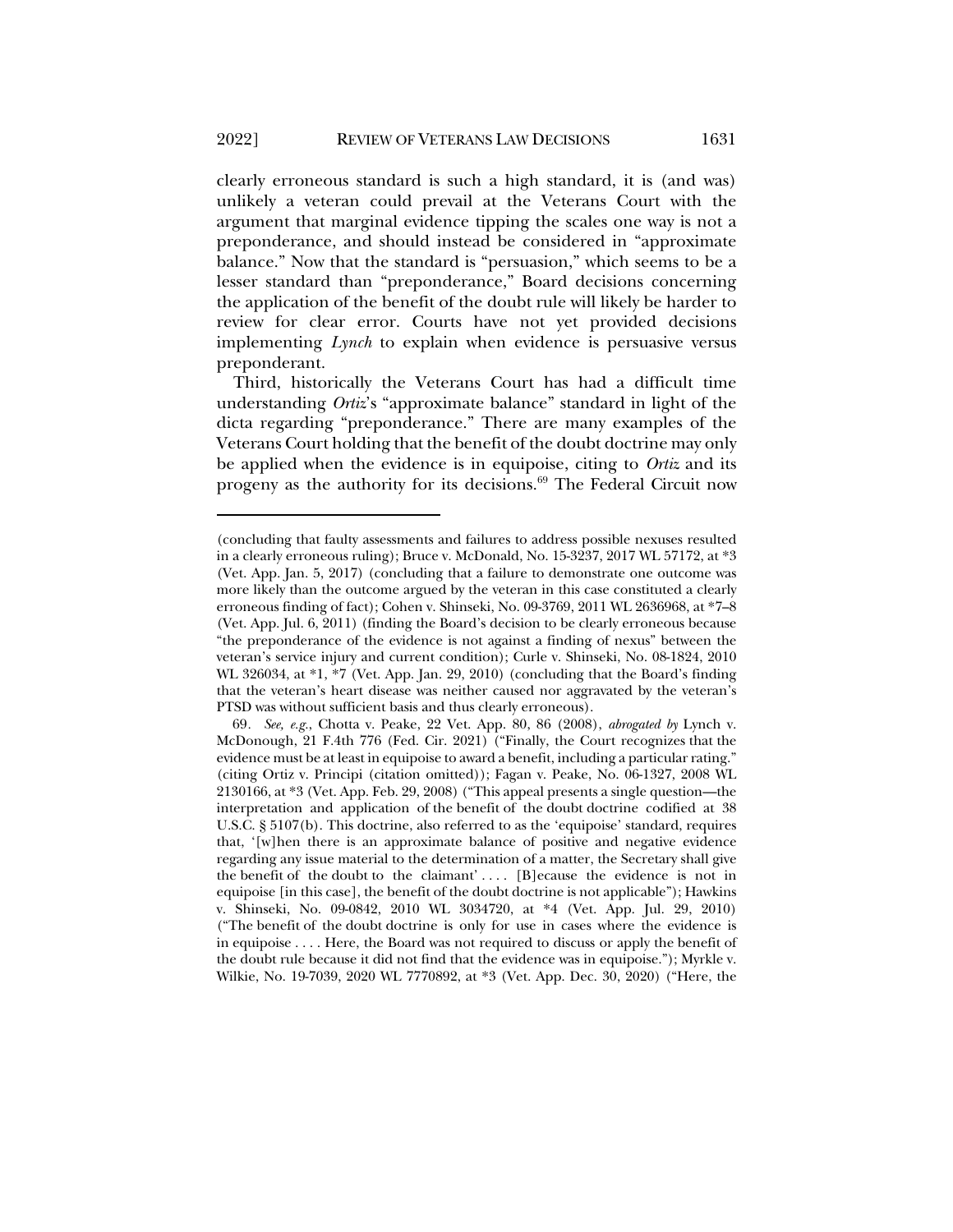indicates that the preponderance language of *Ortiz* was apparently an unfortunate confusion of the actual standard which was the persuasiveness of the evidence. Unfortunately, much like preponderance, the *Lynch* decision does little to help the Veterans Court, or the Board, gain a new understanding of when evidence crosses the line from "approximate balance" to "persuasion."

The bright side in *Lynch* is that the standard to apply the benefit of the doubt rule can no longer be simply referred to as the "equipoise" standard, which may open the door for VA and veterans to find a more balanced approach to apply the rule.

The concern, which Judge Reyna shared, is that there is little guidance concerning precisely how much evidence tilts the balance one way or another. A lack of a clear and workable standard makes it difficult to hold VA's feet to the fire when enforcing application of the benefit of the doubt rule. It also ensures this issue will continue to be appealed to the courts until the standard is clarified.

Board found that the evidence weighed against Ms. Myrkle's claim. Thus, the evidence was not in equipoise and the benefit of the doubt was not for application."); *see also* De Ramos v. Shinseki, No. 07-0857, 2009 WL 278832, at \*5 (Vet. App. Feb. 5, 2009) (refusing to apply the benefit of the doubt doctrine because "the evidence was not in equipoise"); Lott v. Shinseki, No. 09-2059, 2010 WL 2706256, at \*7 (Vet. App. Jul. 6, 2010) (finding the Board did not clearly err because they properly determined the evidence was not in equipoise); Campbell v. Shinseki, No. 08-1511, 2010 WL 2637819, at \*1, \*7 (Vet. App. Jun. 30, 2010) (stating that the Court can assess the Board's determination of whether evidence is in equipoise for clear error); Bloom v. Shinseki, No. 12-3415, 2013 WL 6823377, at \*6 (Vet. App. Dec. 27, 2013) (stating that the Court cannot make the "determination as to whether the evidence is in equipoise and apply the benefit of the doubt doctrine," but the Court can review the Board's determination of the same matter for clear error); Kinast v. Shinseki, No. 11-2503, 2013 WL 240983, at \*2 (Vet. App. Jan. 23, 2013) ("[The benefit of the doubt] doctrine applies not when there is any possible doubt, but only when the evidence is in equipoise."). Multiple cases merely cite *Ortiz* favorably for its discussion on equipoise of the evidence. *See* Webb v. Shinseki, No. 12-3078, 2013 WL 57755662, at \*4 (Vet. App. Oct. 24, 2013) ("[T]he benefit of the doubt doctrine has 'no application where the Board determines that the preponderance of the evidence weighs against the veteran's claim' or when the evidence is not in 'equipoise.'" (citing Ortiz v. Principi (citation omitted))); Enos v. Gibson, No. 13-0721, 2014 WL 3475102, at \*3 (Vet. App. Jul. 16, 2014) (relying on *Ortiz* for its discussion of equipoise of the evidence); Talley v. Shinseki, No. 13-2490, 2014 WL 1810823, at \*4 (Vet. App. May 8, 2014) (same); Wall v. Shinseki, No. 13-0189, 2014 WL 1016219, at \*5 (Vet. App. Mar. 18, 2014) (same); Wathen v. Shinseki, No. 12- 1650, 2014 WL 438309, at \*2 (Vet. App. Feb. 5, 2014) (same).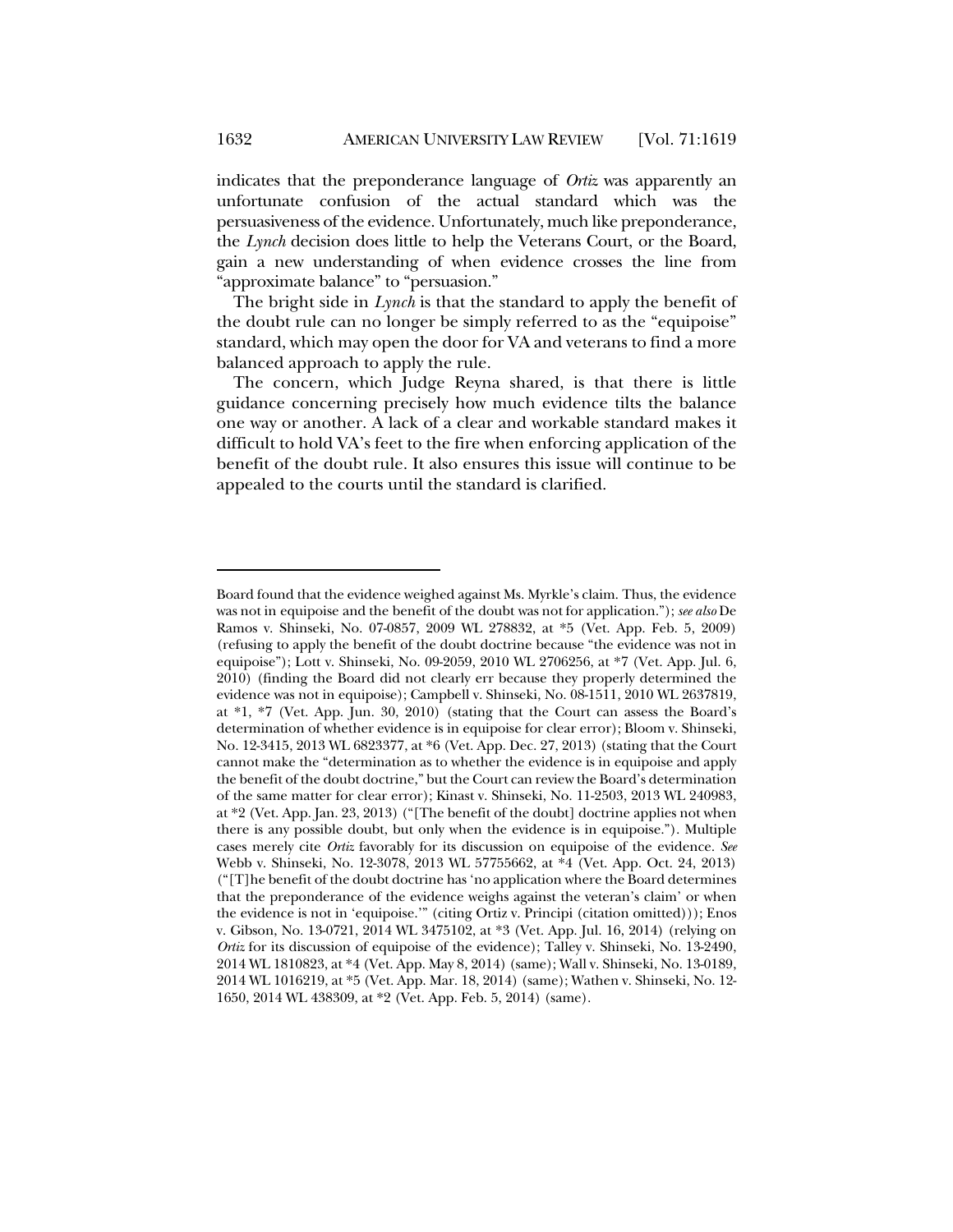#### II. LIMITING FACT-FINDING AND PREJUDICIAL ERROR AT THE VETERANS COURT

In *Tadlock v. McDonough*, <sup>70</sup> the Federal Circuit limited the Veterans Court's power to fact-find and narrowed its power to find prejudicial error.<sup>71</sup> In 1988, President Ronald Reagan finalized the creation of the Veterans Court by signing the VJRA into law.72 The Federal Circuit noted that "VA stood in splendid isolation as the single federal administrative agency whose major functions were explicitly insulated from judicial review" before the VJRA specifically subjected VA to judicial review.<sup>73</sup> While discussions about the creation of a court to review VA's decisions began in the  $1950s$ ,  $74$  there were several concerns about introducing judicial review to the veterans benefits process.<sup>75</sup>

Among these concerns were fears that introducing judicial review to the practice would bring more attorneys into the VA process who might bilk unsuspecting veterans out of their guaranteed benefit

73. Gardner v. Brown, 5 F.3d 1456, 1463 (Fed. Cir. 1993) (internal quotation marks omitted). The court cited provisions of a House report that examined proposed changes to Title 38 of the U.S. Code, including changes to 38 U.S.C. § 211(a) as follows:

On and after October 17, 1940, except as provided in sections 775, 784, and as to matters arising under chapter 37 of this title, the decisions of the Administrator on any question of law or fact under any law administered by the Veterans' Administration providing benefits for veterans and their dependents or survivors shall be final and conclusive and no other official or any court of the United States shall have power or jurisdiction to review any such decision by an action in the nature of mandamus or otherwise.

H.R. Rep. No. 100-963, pt. 1, at 54 (1988).

74. Lawrence B. Hagel & Michael P. Horan, *Five Years Under the Veterans' Judicial Review Act: The VA is Brought Kicking and Screaming into the World of Meaningful Due Process*, 46 ME. L. REV. 43–45 (1994).

75*. Id.* at 45–46 ("It is clear that there was concern that with it, judicial review would bring unnecessary formalism to the claims adjudication process.").

<sup>70.</sup> 5 F.4th 1327 (Fed. Cir. 2021).

<sup>71</sup>*. Id.* at 1337–38.

<sup>72</sup>*. See* Veterans' Judicial Review Act, Pub. L. No. 100-687, § 301, 102 Stat. 4105, 4113 (1988) ("There is hereby established, under Article I of the Constitution of the United States, a court of record to be known as the United States Court of Veterans Appeals.").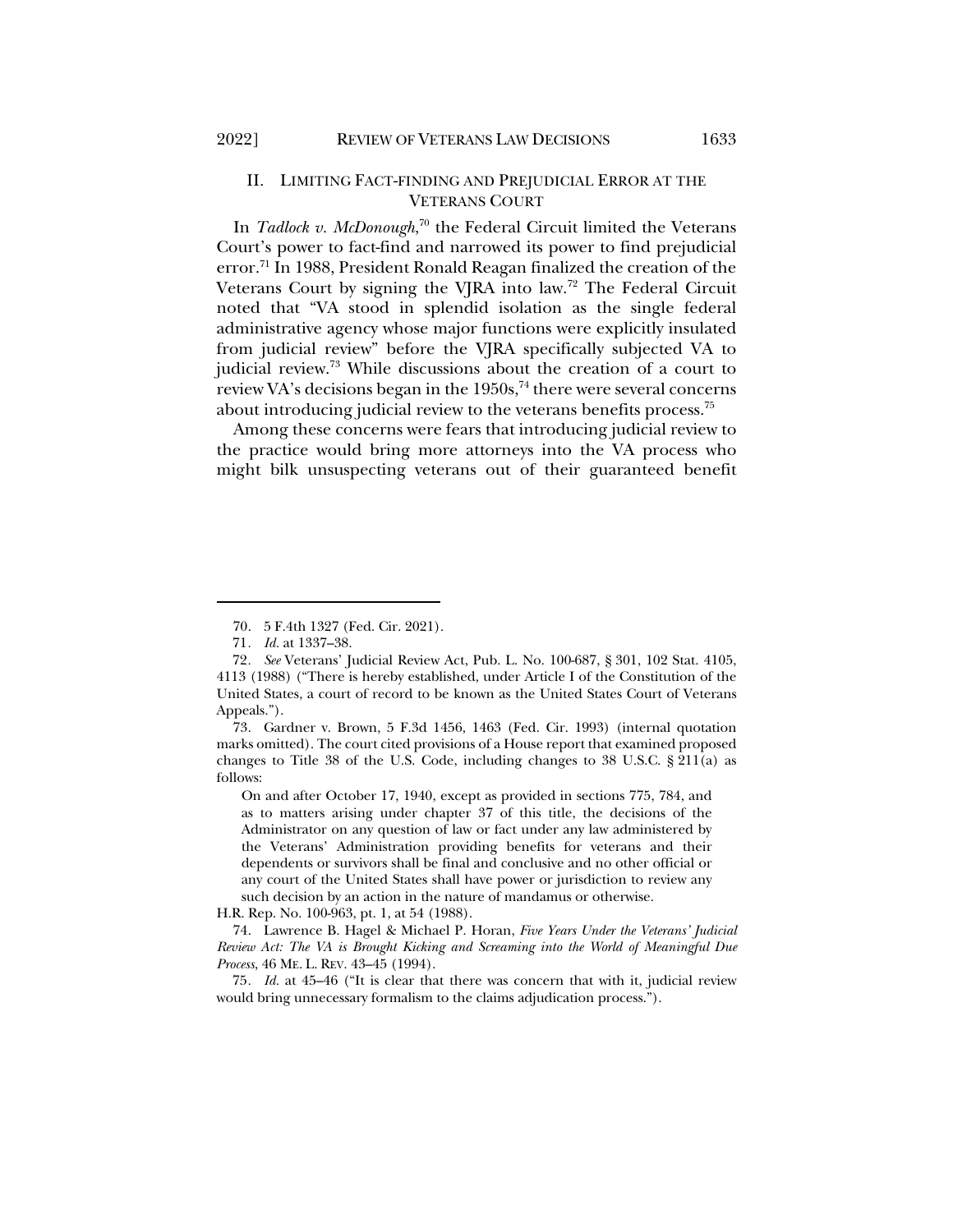monies.76 There was also a fear that judicial review would lead to a delay in adjudicating veterans' claims for benefits.<sup>77</sup>

Given these concerns, Congress crafted jurisdictional limits for the Veterans Court's review of Board of Veterans' Appeals decisions.<sup>78</sup> Specifically, Congress expressed that the Veterans Court has jurisdictional authority to do the following: (1) "decide all relevant questions of law"; (2) "interpret constitutional, statutory, and regulatory provisions"; (3) "determine the meaning or applicability of the terms of an action of the Secretary [of Veterans Affairs]"; (4) "compel action of the Secretary unlawfully withheld or unreasonably delayed"; (5) "hold unlawful and set aside decisions, findings . . . , conclusions, rules, and regulations adopted by the Secretary [or BVA]" that are "arbitrary, capricious, an abuse of discretion," "contrary to constitutional right," or "in excess of statutory jurisdiction, authority, or limitations," among other things; and (6) "hold unlawful and set aside or reverse  $[]$  finding $[s]$ " of material fact made by VA that are "clearly erroneous."79

<sup>76.</sup> S. 11, The Proposed Veterans' Administration Adjudication Procedure and Judicial Review Act, and S. 2292, Veterans' Judicial Review Act: Hearing Before the S. Comm. on Veterans' Affairs, 100th Cong. 175 (1988) (statement of Sen. John Kerry).

<sup>77</sup>*. See, e.g.*, *id.* at 493, 500 (statement of Donald L. Ivers, General Counsel, Veterans Administration) (articulating concerns that the new adversarial system would make the processing of claims more burdensome and that caseloads could increase dramatically, both of which could cause delays); *id.* at 603 (statement of Disable American Veterans) (echoing the general concern that judicial review would cause significant delays); *id.* at 333–34 (statement of Honorable Morris S. Arnold and Honorable Stephen G. Breyer, on behalf of the Judicial Conference of the United States) (expressing concern for judicial review because "[a]ny such litigation in the courts would be expensive and fraught with delay"); *id.* at 568 (statement of Jerry L. Mashaw, Professor of Law at Yale Law School) (describing how attorney behavior in response to judicial review would delay claims).

<sup>78.</sup> 38 U.S.C. § 7252(a). *See generally* Laurence R. Helfer, *The Politics of Judicial Structure: Creating the United States Court of Veterans Appeals*, 25 CONN. L. REV. 155, 167– 70 (1992) (providing an overview of the final judicial structure of the VJRA and the underlying political justifications for its structure); Barton F. Stichman, *The Veterans' Judicial Review Act of 1988: Congress Introduces Courts and Attorneys to Veterans' Benefits Proceedings*, 23 CLEARINGHOUSE REV. 506 (1989) (providing a broad overview of the congressional changes implemented in the VJRA).

<sup>79.</sup> 38 U.S.C. § 7261(a) (2018). The "clearly erroneous" standard differs slightly from the Administrative Procedures Act's "arbitrary and capricious" standard applied to questions of fact. 5 U.S.C. § 706 (2018); *see, e.g.*, Marsh v. Or. Nat. Res. Council, 490 U.S. 360, 378 (1989) (requiring a reviewing court that applies the arbitrary and capricious standard to "consider whether the decision was based on a consideration of the relevant factors and whether there has been a clear error of judgement").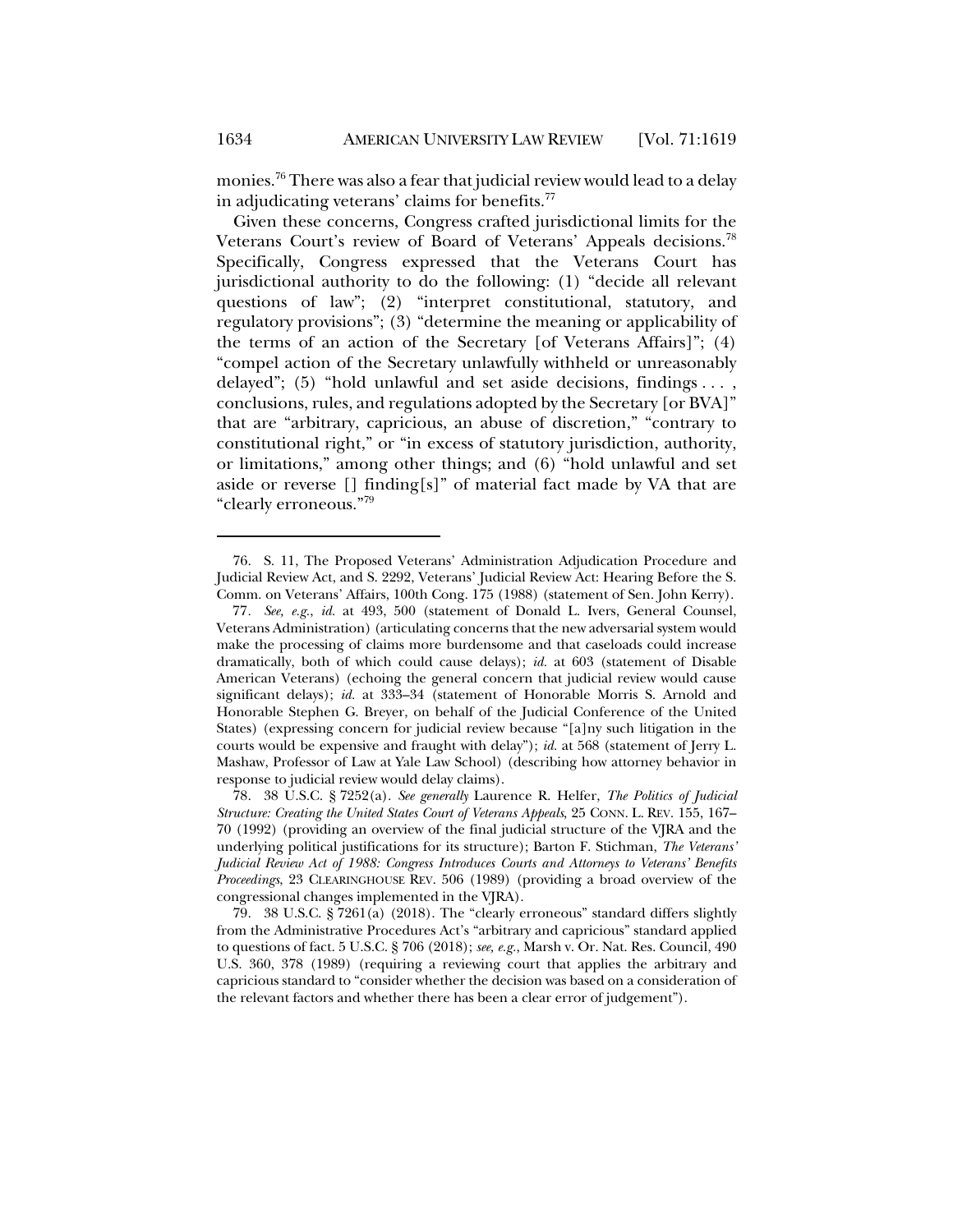When exercising judicial review, Congress strictly prohibited de novo fact-finding by the Veterans Court.<sup>80</sup> This prohibition on first instance fact-finding represented one of Congress's concessions to the concerns of judicial review:

In questions of fact, . . . the VA had particular expertise in gathering relevant information through its use of medical, legal, and occupational experts, while courts were comparatively less equipped to decide such matters. Perhaps more significantly, factual review would cause the [Board] and VA to rely on substantially more complex rationales to justify their decisions. With greater complexity and a more formalized decision-making structure would also come increased reliance on attorneys  $\ldots \overset{81}{.}$ 

In addition to requiring that the Veterans Court's decisions must "be [up]on the record of proceedings before the Secretary and the Board,"82 Congress required the Veterans Court to "take due account of the rule of prejudicial error" in each case.<sup>83</sup> The Supreme Court found this prejudicial error analysis to be the same review undertaken pursuant to the Administrative Procedure Act (APA),<sup>84</sup> which the Court previously determined requires a review of the "administrative record already in existence, not some new record made initially in the reviewing court."85 Indeed, if the agency record does not support an agency finding, "the proper course, except in rare circumstances, is to remand to the agency for additional investigation or explanation. The reviewing court is not generally empowered to conduct a de novo inquiry into the matter being reviewed and to reach its own conclusions based on such an inquiry."86

Over the past thirty years of judicial review of VA's decision-making, the Federal Circuit often reminded the Veterans Court of its inability to engage in fact-finding in the first instance.87 For example, in *Hensley v. West*, <sup>88</sup> the Federal Circuit examined a claim involving a veteran's lung problems and noted that for the Veterans Court to determine that

<sup>80</sup>*. See* 38 U.S.C. § 7261(c) (noting that "in no event shall findings of fact made by the Secretary or [the Board] be subject to trial de novo by the Court").

<sup>81.</sup> Helfer, *supra* note 78, at 164.

<sup>82.</sup> 38 U.S.C. § 7252(b).

<sup>83</sup>*. Id.* § 7261(b).

<sup>84.</sup> Shinseki v. Sanders, 556 U.S. 396, 406 (2009) (citing 5 U.S.C. § 706).

<sup>85.</sup> Camp v. Pitts, 411 U.S. 138, 142 (1973) (per curiam).

<sup>86.</sup> Fla. Power & Light Co. v. Lorion, 470 U.S. 729, 744 (1985).

<sup>87</sup>*. See, e.g.*, Hensley v. West, 212 F.3d 1255, 1264 (Fed. Cir. 2000); Elkins v. Gober, 229 F.3d 1369, 1377 (Fed. Cir. 2000).

<sup>88.</sup> 212 F.3d 1255 (Fed. Cir. 2000).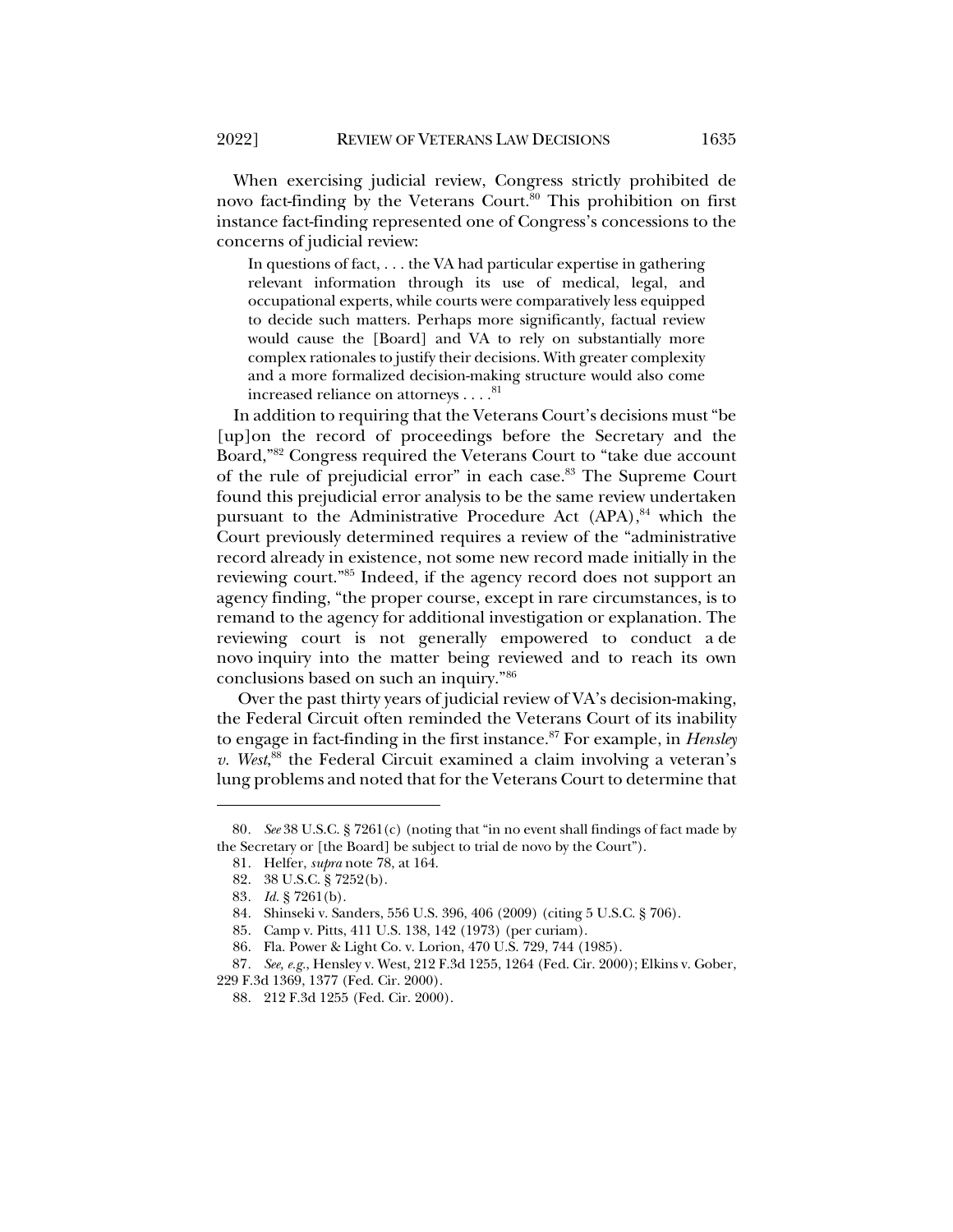the veteran's lung condition occurred before exposure to toxic gas, it must have engaged in fact-finding of a condition that the Board did not previously address.<sup>89</sup> The Federal Circuit found that this factfinding in the first instance by the Veterans Court was inappropriate.<sup>90</sup> Similarly, in *Elkins v. Gober*, <sup>91</sup> the Veterans Court determined that the Board's conclusion that a veteran had not presented sufficient evidence of headaches was incorrect.<sup>92</sup> The Veterans Court went further to find that VA still would not have granted the claim because the veteran failed to provide evidence of a nexus between the disability and military service; therefore, the Board's error could not have been prejudicial.93 On appeal to the Federal Circuit, even the Secretary of Veterans Affairs (Secretary) agreed that this conclusion by the Veterans Court was a result of improper fact-finding.<sup>94</sup> The appropriate action the Veterans Court should have taken in *Elkins* was to remand the claim to the Board for continued development of the evidence and to make a new determination regarding the nexus of the veteran's condition to his service.<sup>95</sup> The Federal Circuit reminded the Veterans Court that "[f]act-finding in veterans cases is to be done by the expert [Board], not by the Veterans Court."96

While the Veterans Court's inability to engage in fact-finding in the first instance may seem well-defined, nuances to the prohibition continue to develop. One of these nuances is that Congress authorized the Veterans Court to engage in factfinding to determine whether an error committed by the Board resulted in prejudicial error to the veteran.<sup>97</sup> For over a decade, the Federal Circuit's 2007 decision in *Newhouse v. Nicholson*<sup>98</sup> (*Newhouse II*) served as the foundation upon which the Veterans Court interpreted its fact-finding authority in cases involving prejudicial error. 99

- 97. 38 U.S.C. § 7261(b).
- 98. 497 F.3d 1298 (Fed. Cir. 2007).

99*. See id.* at 1302–03 (concluding that the Veterans Court did not err because it has "the statutory duty to 'take due account of the rule of prejudicial error' by considering 'the record of the proceedings before the Secretary and the Board'").

<sup>89</sup>*. Id.* at 1264.

<sup>90</sup>*. Id.*

<sup>91.</sup> 229 F.3d 1369 (Fed. Cir. 2000).

<sup>92</sup>*. Id.* at 1371.

<sup>93</sup>*. Id.* at 1377.

<sup>94</sup>*. Id.*

<sup>95</sup>*. Id.*

<sup>96</sup>*. Id.*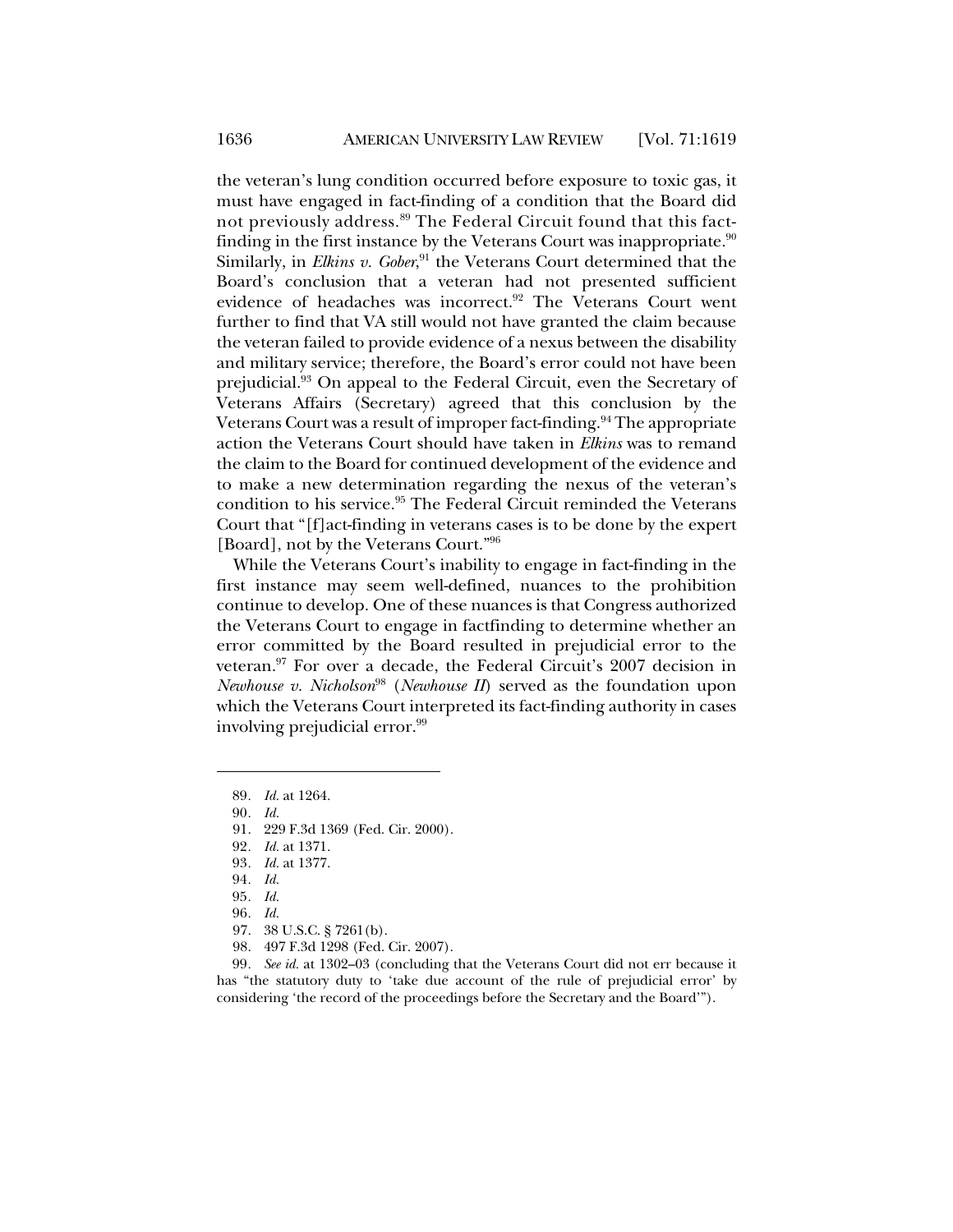In *Newhouse II*, the Federal Circuit reviewed a Veterans Court decision which found harmless error, even though the Board itself found that VA failed to provide adequate notice to the veteran.100 The Federal Circuit considered the veteran's argument that the Veterans Court erred when it affirmed the Board's decision using a different legal ground than the one relied upon by the Board.<sup>101</sup> The veteran premised the assertion of error on the Supreme Court's decision in *SEC v. Chenery*, <sup>102</sup> a seminal administrative law case. The Court held that a court reviewing an agency's decision may not affirm on a different reasoning than the agency used in reaching its decision.<sup>103</sup> The Federal Circuit ultimately concluded that this prohibition in *Chenery* does not apply to the prejudicial error analysis for veterans claims because Congress specifically authorized the Veterans Court to determine prejudicial error in 38 U.S.C. § 7621(b)(2).<sup>104</sup> Congress also authorized the Veterans Court to review the entire record and did not explicitly limit review to the facts found by the Board.<sup>105</sup>

*Newhouse II* launched a trend of cases which broadly interpreted the Veterans Court's jurisdictional power to include fact-finding in a prejudicial error analysis. The recent Veterans Court decision in *Simmons v. Wilkie*, <sup>106</sup> affirmed by the Federal Circuit on other grounds, demonstrates how the Veterans Court interpreted *Newhouse II* to bypass statutory prohibitions on de novo review and "engage in plenary review of the underlying facts of the [VA] decision."107

In *Simmons*, the veteran argued that a VA error in his case prevented an award of benefits.108 The Veterans Court agreed with the veteran that the Board had made an error, but then considered whether this

<sup>100</sup>*. Id.* at 1300.

<sup>101</sup>*. See id.* (describing how the Veterans Court instead found harmless error because the Veterans Court found that the veteran had "actual knowledge that he needed to submit medical evidence").

<sup>102.</sup> SEC v. Chenery Corp., 332 U.S. 194 (1947).

<sup>103</sup>*. Id.* at 196.

<sup>104</sup>*. Newhouse*, 497 F.3d at 1301–02 (holding that the *Chenery* doctrine does not apply to the case at bar because the Veterans Court appropriately acted within the scope of its mandate); *see also* 38 U.S.C. § 7261(b)(2) (Supp. V 2000) ("[T]he Court shall . . . take due account of the rule of prejudicial error.").

<sup>105</sup>*.* 38 U.S.C. § 7261(b)(2) (Supp. V 2000)*.*

<sup>106.</sup> 30 Vet. App. 267 (2018), *aff'd* 964 F.3d 1381 (Fed. Cir. 2020).

<sup>107</sup>*. Id.* at 283; *see also* 38 U.S.C. § 7261(c) ("In no event shall findings of fact made by the Secretary of the Board of Veterans' Appeals be subject to trial de novo by the Court.").

<sup>108.</sup> 30 Vet. App. at 275.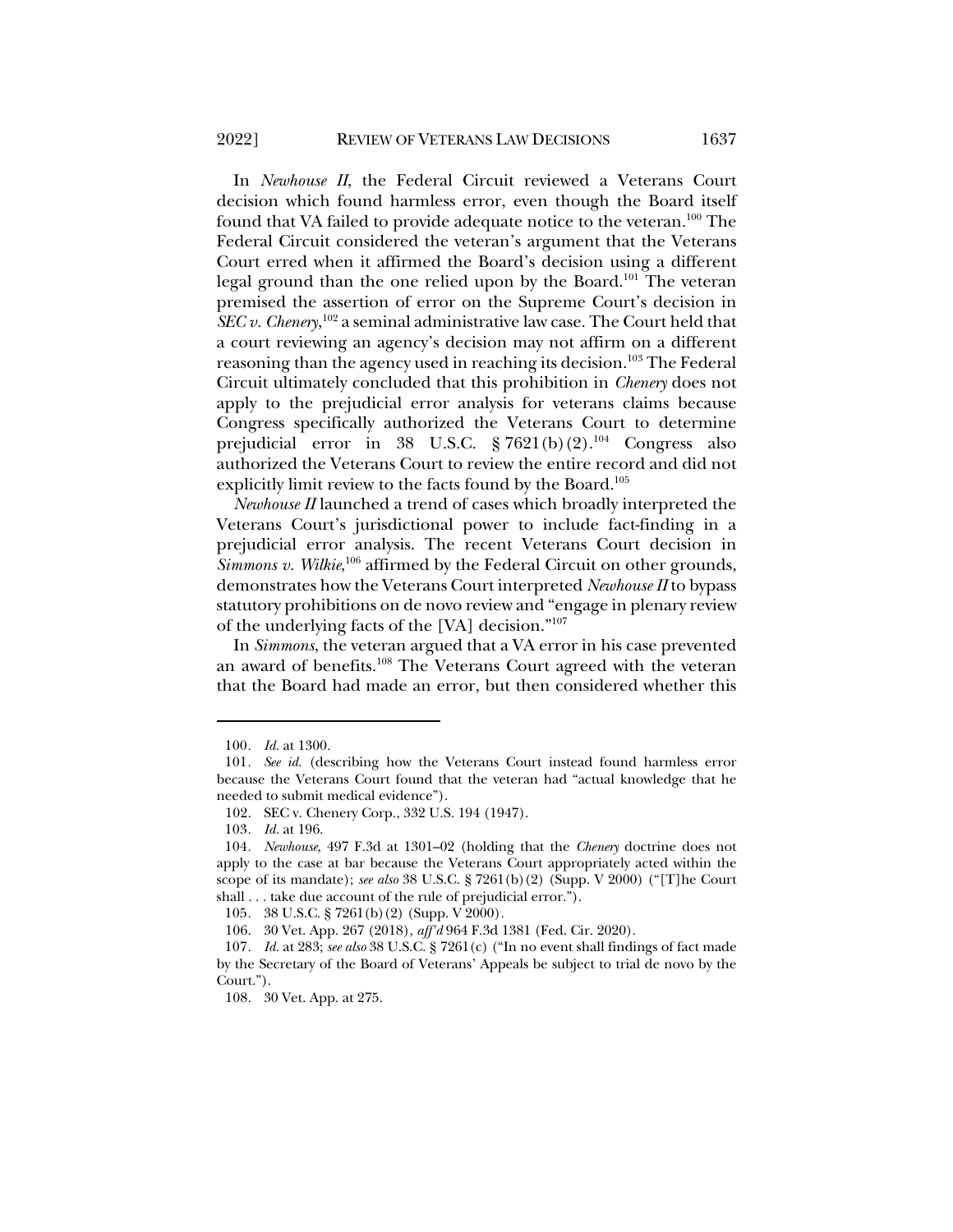error was prejudicial.<sup>109</sup> The Veterans Court decided that, despite the Board's error, the veteran's claim would not have been granted because the veteran failed to provide proof of one of the elements of service connection for his disability.<sup>110</sup> Relying on *Newhouse II*, the Veterans Court made this finding de novo; the Board had not addressed the missing element of service connection at all.<sup>111</sup> The Veterans Court explained that it was permitted to engage in first instance fact-finding because "[the harmless error] inquiry must go beyond the Board's analysis because '[t]he Board cannot predict every instance in which it might be found to have committed error,' and, therefore, 'cannot be expected to make specific factual findings that might facilitate a prejudicial error analysis.'"112

On appeal to the Federal Circuit, the Federal Circuit affirmed the decision but did not address any issues of fact-finding during the determination of prejudicial error by the Veterans Court.<sup>113</sup> In the shadow of *Newhouse II* and cases like *Simmons*, the Federal Circuit in Tadlock v. McDonough<sup>114</sup> considered the Veterans Court's fact-finding powers during prejudicial error review.

#### *A.* Tadlock v. McDonough

In *Tadlock*, the veteran claimed that VA should consider the pulmonary embolism and resulting heart attack he suffered to be conditions presumptively caused by his service in the Persian Gulf.115 The Board of Veterans' Appeals denied his claim because pulmonary embolism was not an undiagnosed illness—one of the permitted categories of conditions for service connection to service in the Persian Gulf.116 However, in doing so, the Board failed to consider an alternate theory that allowed for a presumptive service connection for

<sup>109</sup>*. Id.* at 279 ("[T]he Court has a duty to consider whether the Board's errors prejudiced Mr. Simmons . . . .").

<sup>110</sup>*. See id.* at 285 (finding that the veteran failed to establish the linkage prong of service connection).

<sup>111</sup>*. Id.* at 284; *see also* Bd. Vet. App. 1619575, No. 12-10 110, 2016 WL 3651237 (May 13, 2016) (making no reference to the veteran's failure to prove linkage).

<sup>112</sup>*. Simmons*, 30 Vet. App. at 284 (citing Vogan v. Shinseki, 24 Vet. App. 159, 163– 64 (2010)).

<sup>113.</sup> Simmons v. Wilkie, 964 F.3d 1381, 1386 (Fed. Cir. 2020).

<sup>114.</sup> 5 F.4th 1327 (Fed. Cir. 2021).

<sup>115</sup>*. Id.* at 1331.

<sup>116</sup>*. Id.* ("[P]ulmonary embolism, and therefore service connection based on the law and regulations pertaining to undiagnosed illness incurred due to Persian Gulf service is not warranted.").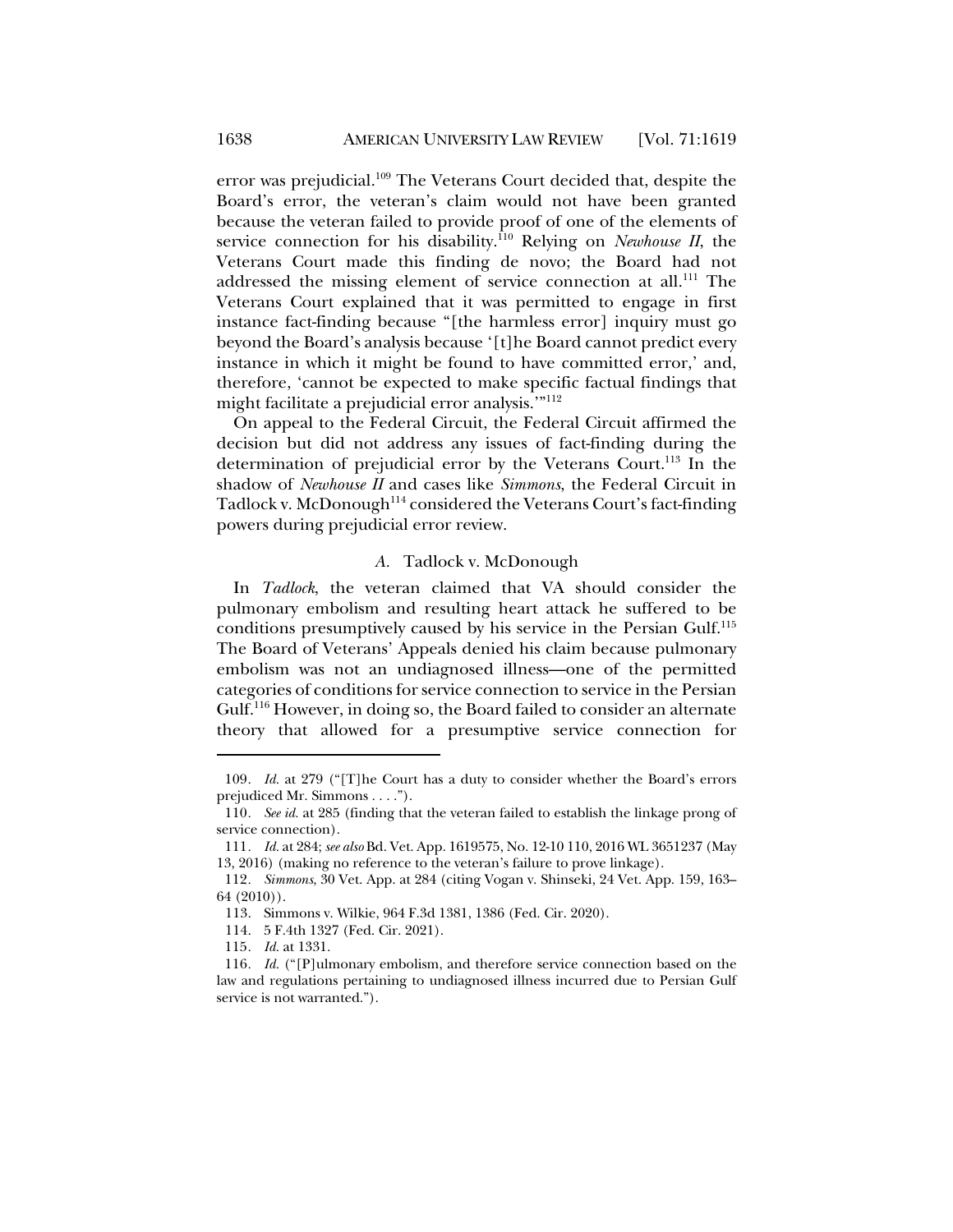"medically unexplained chronic multisymptom illness  $[(MUCM1)] \dots$ defined by a cluster of signs or symptoms."117 The Board made no factual determinations regarding the MUCMI category of conditions.118 Mr. Tadlock appealed to the Veterans Court arguing, inter alia, that the Board failed to consider his pulmonary embolism under the MUCMI provision of the statute. $119$ 

On appeal, the Veterans Court—in a single-judge opinion acknowledged that the Board's determination regarding whether the pulmonary embolism disability could be presumptively linked to the veteran's Gulf War service was a factual determination.<sup>120</sup> The Veterans Court reviews these determinations under the clearly erroneous standard.

The Veterans Court agreed with Mr. Tadlock that the Board's failure to consider whether the pulmonary embolism condition was a MUCMI was clearly erroneous.<sup>121</sup> The Veterans Court then considered whether the Board's error was prejudicial to Mr. Tadlock, thus requiring a remand.122 The Veterans Court held that Mr. Tadlock had not presented any evidence to the Board that his pulmonary embolism was defined by a cluster of signs or symptoms, a requisite to qualify as a MUCMI.123 Therefore, the Veterans Court concluded the Board's error was not prejudicial because the claim would not have been granted under the unconsidered provisions of the statute.<sup>124</sup> In support of this finding, the Court pointed to facts in the record concerning Mr. Tadlock's lack of embolisms for several years and the fact that his "mild exertional intolerance and lifetime aspirin regimen are residuals of his [embolism and heart attack] and are not shown to be indicative of a

<sup>117</sup>*. Id.*; 38 U.S.C. §§ 1117(a)(1)(A), (a)(2)(B) (2012).

<sup>118</sup>*. Tadlock*, 5 F.4th at 1331.

<sup>119</sup>*. Id.*

<sup>120.</sup> Tadlock v. Wilkie, No. 18-1160, 2019 WL 2707830, at \*2 (Vet. App. June 28, 2019), *denying motion for full-court review*, No. 18-1160, 2020 WL 738550 (Vet. App. Feb. 14, 2020) (per curiam), *vacated sub nom.* Tadlock v. McDonough, 5 F.4th 1327 (Fed. Cir. 2021) (outlining Mr. Tadlock's argument that "MUCMI is defined . . . as a *diagnosed* illness" in the statute).

<sup>121</sup>*. Id.*

<sup>122</sup>*. Id.*

<sup>123</sup>*. See id.* ("Mr. Tadlock has not pointed to anything in the record suggesting that his PE meets these criteria.").

<sup>124</sup>*. Id.*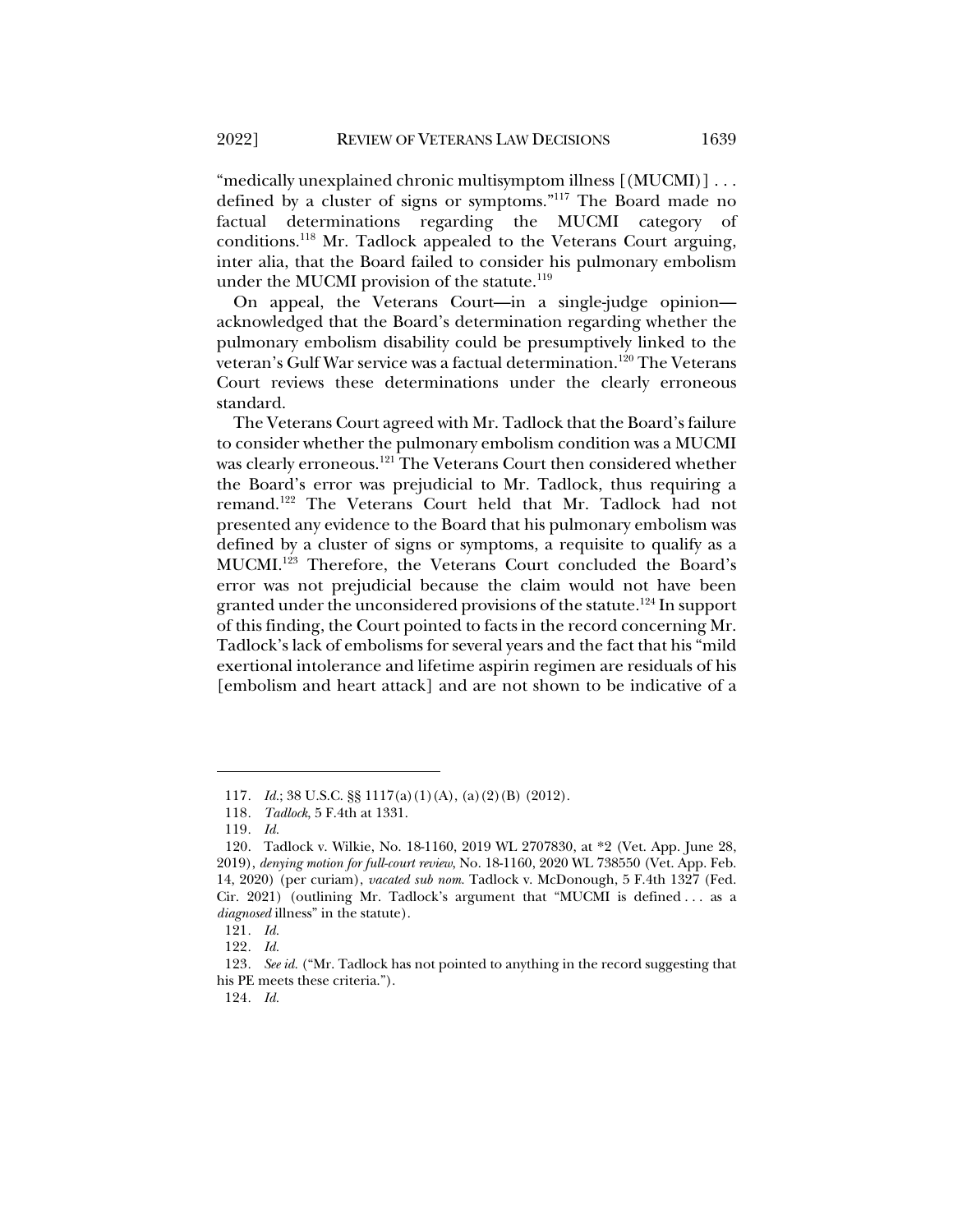[qualifying condition]."125 In making these findings, the Veterans Court did not point to any Board findings to support its holding.126

Mr. Tadlock filed a motion with the Veterans Court for a review by a panel of judges.127 Two of the three judges determined that the single-judge opinion should stand.128 In her dissent, Veterans Court Judge Pietsch noted that the Veterans Court's decision in *Tadlock* represents "the latest in a recent string of aggressive prejudicial error analyses" by the court.129 Specifically, Judge Pietsch highlighted the Veterans Court's decision in *Simmons*, which she characterized as an instance in which the court "granted itself factfinding authority otherwise denied to it by Congress by couching its initial factfinding in the language of prejudicial error."130

While Judge Pietsch's concerns appear to be a combination of issues addressed in *Chenery* and *Newhouse II* and the prohibition on first instance fact-finding by the Veterans Court found in *Hensley* and *Elkins*, her concern is clear: "the [c]ourt's initial factfinding, unlike the Board's, is essentially unreviewable."131

Mr. Tadlock then filed a motion for full-court review.<sup>132</sup> The Veterans Court denied this motion, noting that motions for full-court review are not "granted unless such action is necessary to secure or maintain uniformity of the [c]ourt's decisions or to resolve a question of exceptional importance."133

On appeal to the Federal Circuit, Mr. Tadlock challenged the authority of the Veterans Court to make the fact-finding determination that his condition was not a "medically unexplained chronic multisymptom illness . . . defined by a cluster of signs of symptoms."134

<sup>125</sup>*. Id.* at \*3.

<sup>126</sup>*. Id.* (finding the Board's basis "erroneous" and instead finding the veteran's disability "doesn't exhibit the characteristics and features of a MUCMI").

<sup>127.</sup> Order, Tadlock v. Wilkie, No. 18-1160, slip. op. at \*1 (Vet. App. Sept. 17, 2019) (per curiam).

<sup>128</sup>*. Id.* at \*1–2 (showing that three judges considered the motion and one dissented).

<sup>129</sup>*. Id.* at \*2 (Pietsch, J., dissenting).

<sup>130</sup>*. Id.*

<sup>131</sup>*. Id.*

<sup>132.</sup> Tadlock v. Wilkie, No. 18-1160, 2020 WL 738550, at \*1 (citing U.S. VET. APP. R.  $35(c)$ ).

<sup>133</sup>*. Id.* (quoting U.S. VET. APP. R. 35(c)).

<sup>134.</sup> 38 U.S.C. § 1117(a)(2)(B) (2012); *see Tadlock*, 5 F.4th at 1333 ("Tadlock's challenge here is not to the factual determination of the Veterans Court that his illness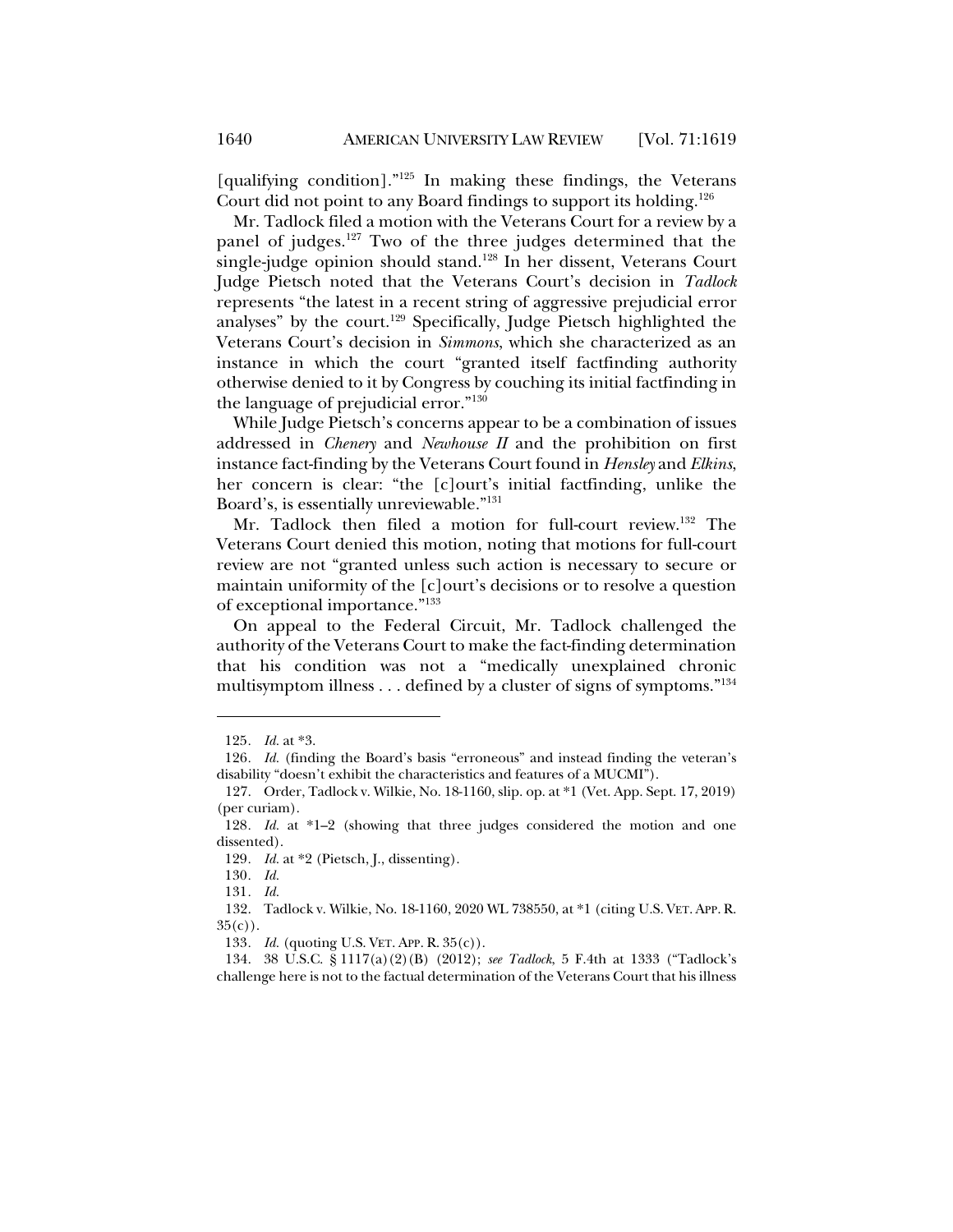The Secretary of Veterans Affairs argued that *Newhouse II*, among other cases, authorizes the Veterans Court to "go outside of the facts as found by the Board" to determine if there was prejudicial error—the Secretary thus contended that the Veterans Court's decision was valid.135 Mr. Tadlock argued that his case was like *Hensley* and that the Veterans Court had violated *Chenery* when it affirmed the Board's decision on a different rationale than the Board had used.<sup>136</sup>

Considering Mr. Tadlock's *Chenery* concerns, the Federal Circuit, in an opinion written by Judge Linn and joined by Judges Chen and Newman, reiterated that the Veterans Court can affirm a Board decision based on a different legal rationale than the Board used in its findings when "it is clear that the factual basis for such conclusion is not open to debate and the Board on remand could not have reached any other determination on that issue."137

Regarding the argument that the Veterans Court is prohibited from de novo fact-finding during its prejudicial error analysis, the Federal Circuit began by acknowledging *Newhouse II*'s holding that "[i]n reviewing the Board's decision for prejudicial error, the Veterans Court is not limited to considering only the facts relied on by the Board and VA but can—and indeed must—consult the full agency record, including facts and determinations that could support an alternative ground for affirmance."138 However, the Federal Circuit declined to find that *Newhouse II* and its progeny stand for the premise that the Veterans Court may engage in the prejudicial error review "unfettered by the particular fact-findings made by VA or the Board."139 Rather, the Federal Circuit held that these cases merely recognize that a prejudicial error review must be performed in every instance based upon the record before VA.<sup>140</sup> Specifically, the Federal Circuit explained that a prejudicial error analysis does *not* allow the Veterans Court to conduct de novo fact-finding:

While "the record of the proceedings before the Secretary and the Board" is broader than "the facts as found by the Board," nothing in either case, however, requires or even suggests that considering the

was not a MUCMI, but instead to the Veterans Court's authority to make that factdetermination in the first instance in its consideration of prejudicial error.").

<sup>135</sup>*. Tadlock*, 5 F.4th at 1334.

<sup>136</sup>*. Id.* at 1333.

<sup>137</sup>*. Id.* at 1336.

<sup>138</sup>*. Id.* at 1334.

<sup>139</sup>*. Id.* at 1335.

<sup>140</sup>*. Id.*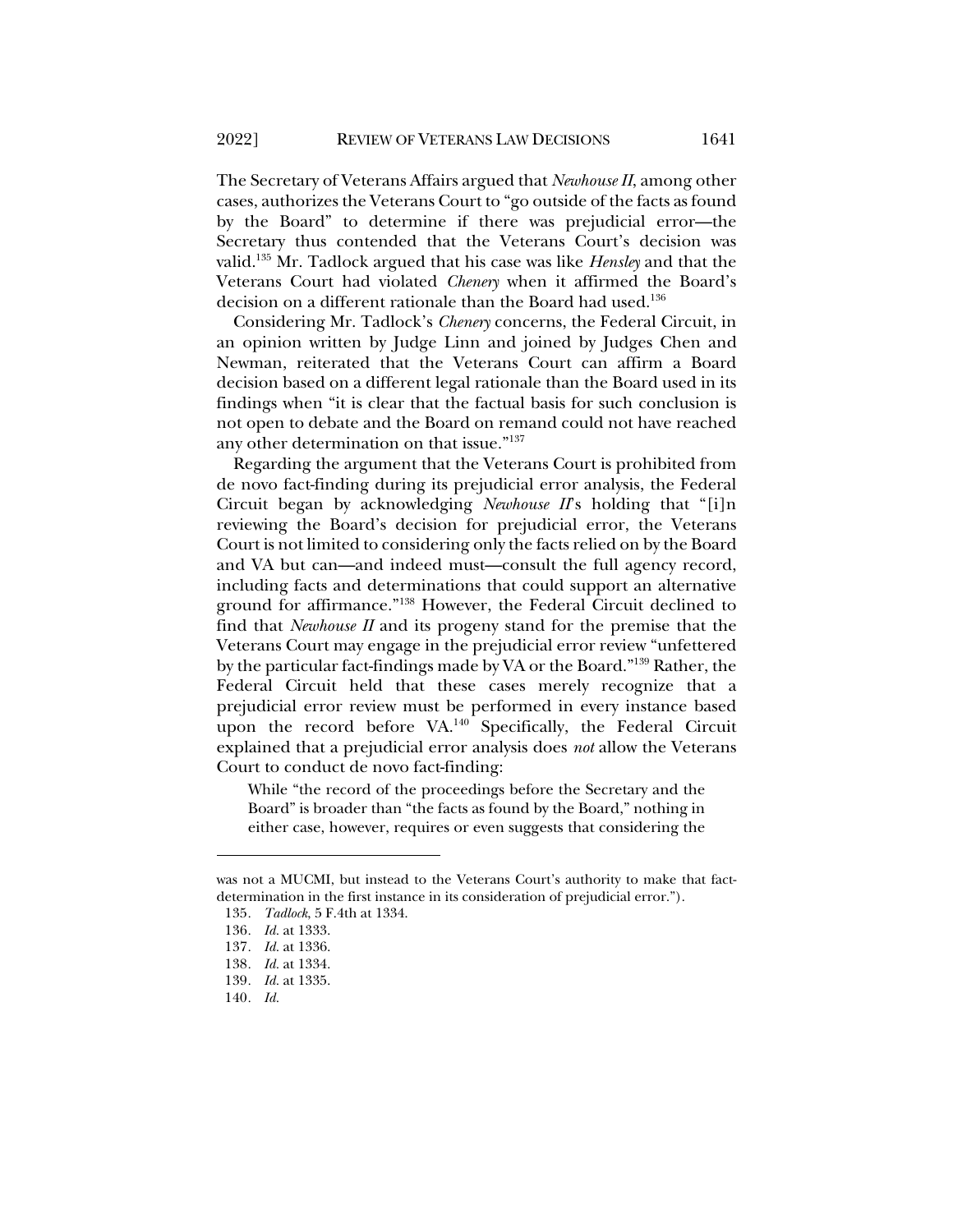"record of the proceedings" authorizes the Veterans Court to make findings of fact in the first instance.<sup>141</sup>

Allowing the Veterans Court to engage in first instance fact-finding "[w]hen questions of fact are open to debate" would prevent a veteran from presenting evidence or argument to the expert agency for an initial decision—an outcome that Congress did not authorize.<sup>142</sup>

In light of this, the Federal Circuit held that the Veterans Court's prejudicial error review is limited to (1) factual findings that are already made by VA or the Board, or (2) facts that are obvious and undebatable in the record, even if the Board did not specifically make these findings.143 In instances where a fact may be open to disagreement, a remand to the Board is necessary to allow the Board to make the finding of fact based upon the evidence in the record.<sup>144</sup>

Turning to the Veterans Court's decision in Mr. Tadlock's case, the Federal Circuit found that the Veterans Court's determination that Mr. Tadlock's pulmonary embolism did not qualify as a MUCMI did not rely upon any fact-finding by VA.145 The Federal Circuit explicitly agreed with Judge Pietsch that the Veterans Court decision "made factual findings that the Board did not make,"<sup>146</sup> thus, "[t]he determination that [Mr.] Tadlock's symptoms did not constitute [a qualifying condition] . . . was . . . the Veterans Court's alone"—an example of fact-finding in the first instance prohibited by *Hensley* and *Elkins*. <sup>147</sup> The Federal Circuit found support for this determination not only in the Veterans Court's failure to point to anything in the record to support its determination, but also its failure to assert that its factual finding was the only possible finding that could have been made by VA.148 Based upon the Veterans Court's impermissible reach into factfinding, the Federal Circuit vacated the decision and remanded it for further proceedings.<sup>149</sup>

<sup>141</sup>*. Id.* at 1335–36.

<sup>142</sup>*. Id.* at 1337.

<sup>143</sup>*. Id.*

<sup>144</sup>*. Id.* at 1337–38.

<sup>145</sup>*. Id.* at 1338.

<sup>146</sup>*. Id.* at 1338, 1340; *see also* Order, Tadlock v. Wilkie, No. 18-1160, slip. op. at \*2 (Vet. App. Sept. 17, 2019) (per curiam) (Pietsch, J., dissenting).

<sup>147</sup>*. Tadlock*, 5 F.4th at 1338–39.

<sup>148</sup>*. See id.* at 1340.

<sup>149</sup>*. Id.*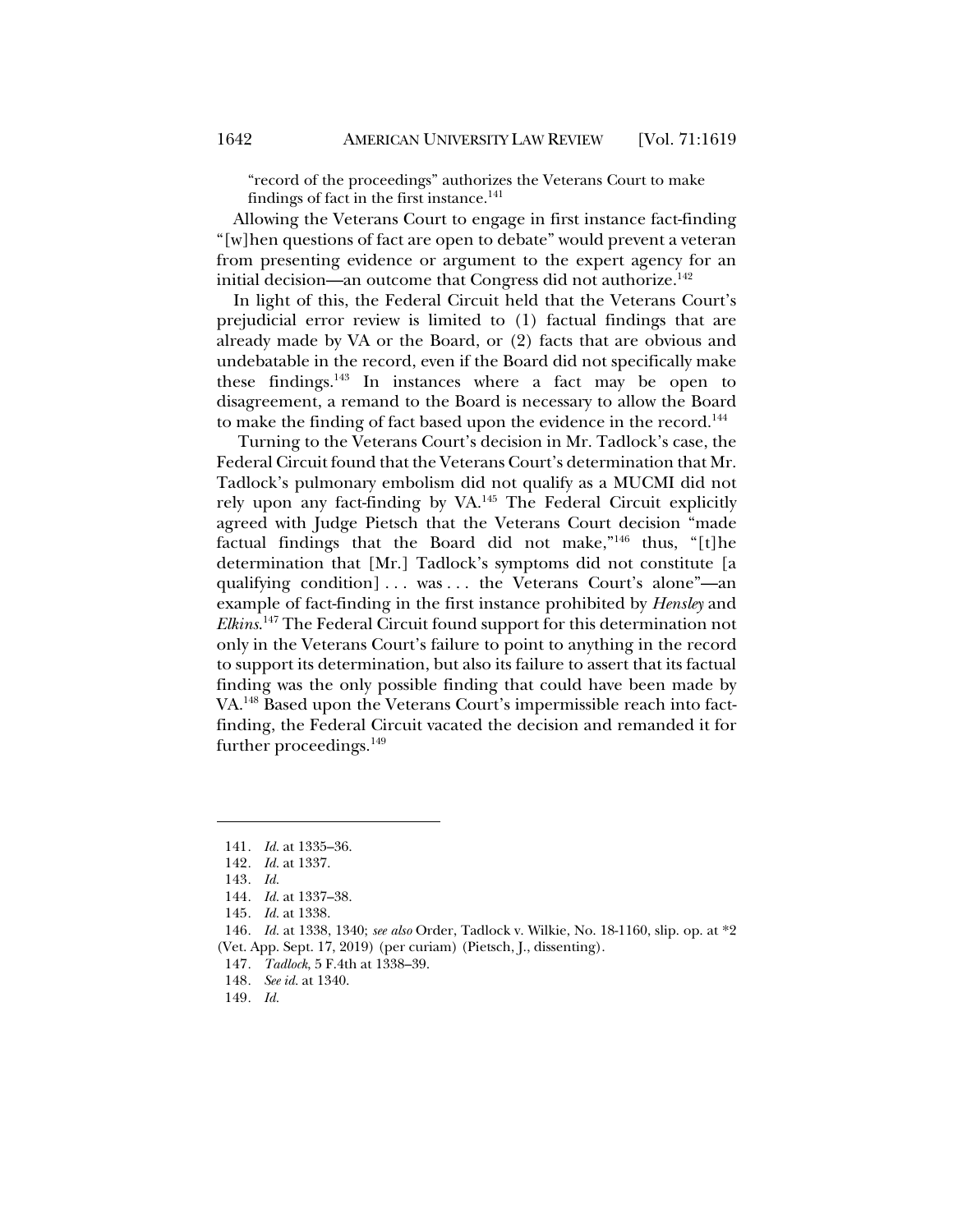#### *B. Impact of* Tadlock *on Future Veterans Court Decisions*

While the Federal Circuit did not explicitly refer to the *Simmons* case in its *Tadlock* decision, the *Simmons* decision and its progeny are nonetheless implicated.

A review of the case law at the Veterans Court indicates that the court had been relying on the "exceedingly broad" language in *Simmons* and, according to the Federal Circuit, an erroneous interpretation of *Newhouse II* to make factual determinations that are now barred by *Tadlock*. <sup>150</sup> This type of fact-finding by the Veterans Court typifies the Federal Circuit's concern in *Tadlock* that the Veterans Court had expanded its own ability to engage in de novo fact-finding to include "factual findings that the Board did not make."151

The *Tadlock* decision is a positive development for veterans. When the Board makes an erroneous determination that veterans' claims are without merit, the Board stops making factual findings regarding other aspects of the claims. This is quite understandable because, in the Board's eyes, it did not commit an error; thus, any continued factfinding would be a waste of time and resources once it determines a claim is meritless. In these types of cases, the Veterans Court then had the challenge of reviewing, in the first instance, many different aspects of a veteran's claim that were untouched by the Board's decision. This is exactly what occurred in *Simmons*. <sup>152</sup> In such circumstances, veterans not only had to argue legal error in the Board's decision, but also had to argue for a new interpretation of the facts without being able to submit new supporting evidence to the Veterans Court. The *Tadlock* decision will significantly curtail this practice.

*Tadlock*'s curtailing of the Veterans Court's fact-finding capabilities may also be a benefit to veterans by requiring more frequent remands to the Board. On remand, veterans will have the opportunity to present arguments, and potentially evidence, on aspects of their claims which may have been overlooked in their first opportunity to visit the Board. Additionally, the Board's factual findings that impact a veteran's claims can be reviewed for clear error by the Veterans Court. There was no recourse for these same findings made by the Veterans Court in a prejudicial error review. When appealing a Board decision to the

<sup>150</sup>*. See, e.g.*, Wait v. Wilkie, 33 Vet. App. 8, 18 (2020) (relying on *Simmons* to justify the court's authority to engage in factfinding beyond the scope of the Board's analysis).

<sup>151</sup>*. Tadlock*, 5 F.4th at 1340.

<sup>152</sup>*. See supra* notes 111–12 and accompanying text.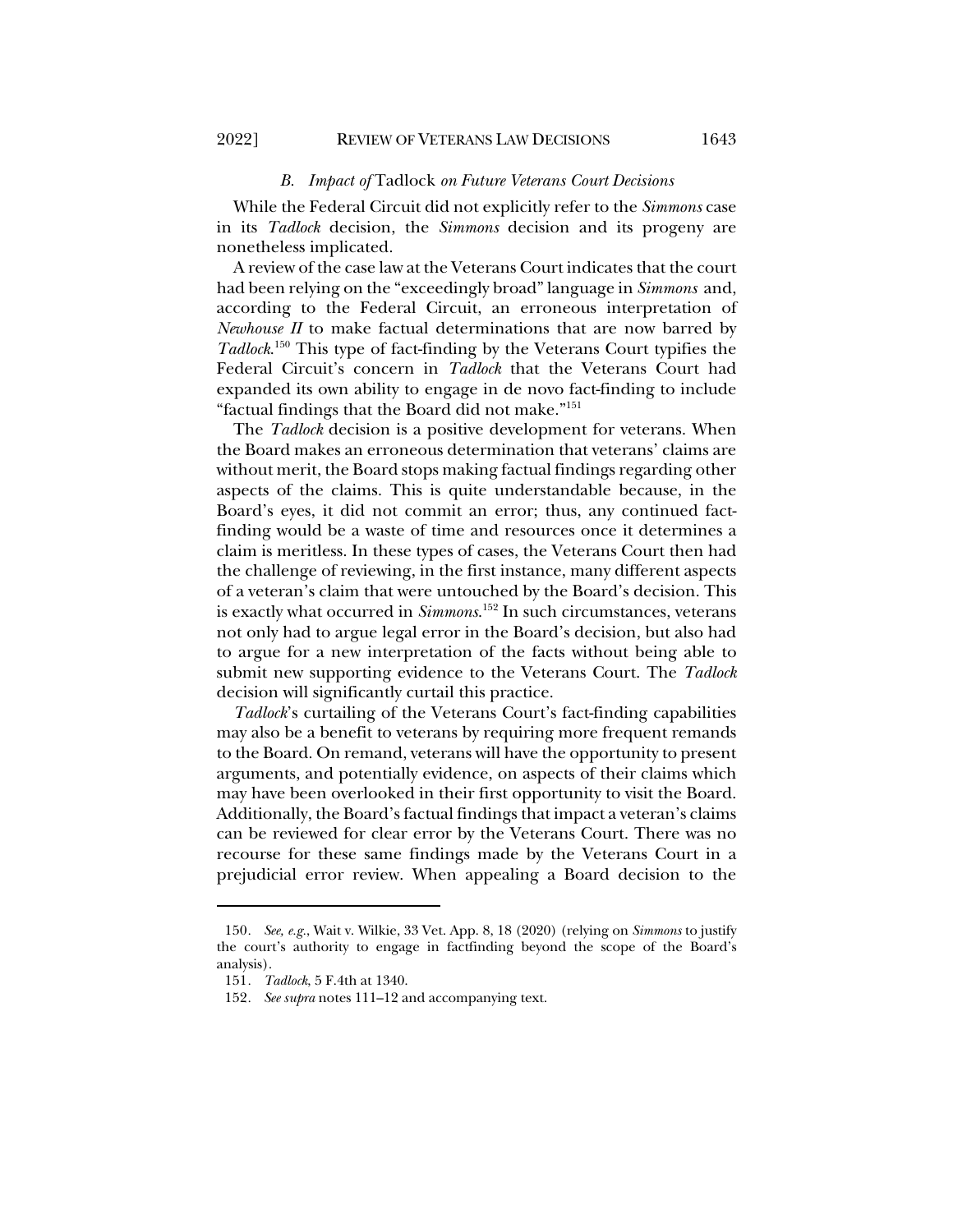Veterans Court, the veteran, or veteran's advocate, would be wise to refrain from a pro forma statement that any Board error was prejudicial. Instead, advocates should argue that once the error is identified, a remand to the Board is required to determine the veteran's claim because the facts regarding certain elements or issues remain open and debatable. Specifically, discussing—even briefly—why the facts are debatable may be advisable in order to ensure remand or create an appealable issue in the event of an overreach by the Veterans Court into fact-finding.

#### III. SELF SERVING AFFIDAVITS MAY BE SUFFICIENT EVIDENCE TO ESTABLISH THE MAILBOX RULE PRESUMPTION

This past year, in *Anania v. McDonough*, <sup>153</sup> the Federal Circuit addressed the impact of a party's affidavit regarding proper mailing when applying the mailbox rule.<sup>154</sup> The Federal Circuit determined that a party's affidavit may provide credible evidence to create a rebuttable presumption that the mailbox rule applies, especially when the Secretary has not challenged the credibility of the affiant.<sup>155</sup> To give *Anania* full context, it is important to understand VA's adoption of the mailbox rule, as well as the Board's implicit credibility findings.

In *Rios v. Nicholson*, <sup>156</sup> the Federal Circuit determined that the common law mailbox rule applied to correspondence between VA and a veteran.157 The mailbox rule does not create a conclusive presumption that correspondence arrived; rather, it creates a rebuttable presumption of that fact.158 In other words, if a veteran mailed an appeal of a VA decision with a proper address and postage, then VA must presume that it received the correspondence unless it can affirmatively rebut the presumption with evidence that it did not receive the correspondence.159 The operation of the mailbox rule is

<sup>153.</sup> 1 F.4th 1019 (Fed. Cir. 2021).

<sup>154</sup>*. Anania*, 1 F.4th at 1022 ("Under the common law mailbox rule, 'if a letter properly directed is proved to have been either put into the post office or delivered to the postman, it is presumed, from the known course of business in the post office department, that it reached its destination at the regular time, and was received by the person to whom it was addressed.'" (quoting Rios v. Nicholson, 490 F.3d 928, 930–31 (Fed. Cir. 2007))).

<sup>155</sup>*. Anania*, 1 F.4th at 1027.

<sup>156.</sup> 490 F.3d 928 (Fed. Cir. 2007).

<sup>157</sup>*. Id.* at 931–33.

<sup>158</sup>*. Id.* at 933.

<sup>159</sup>*. Id.*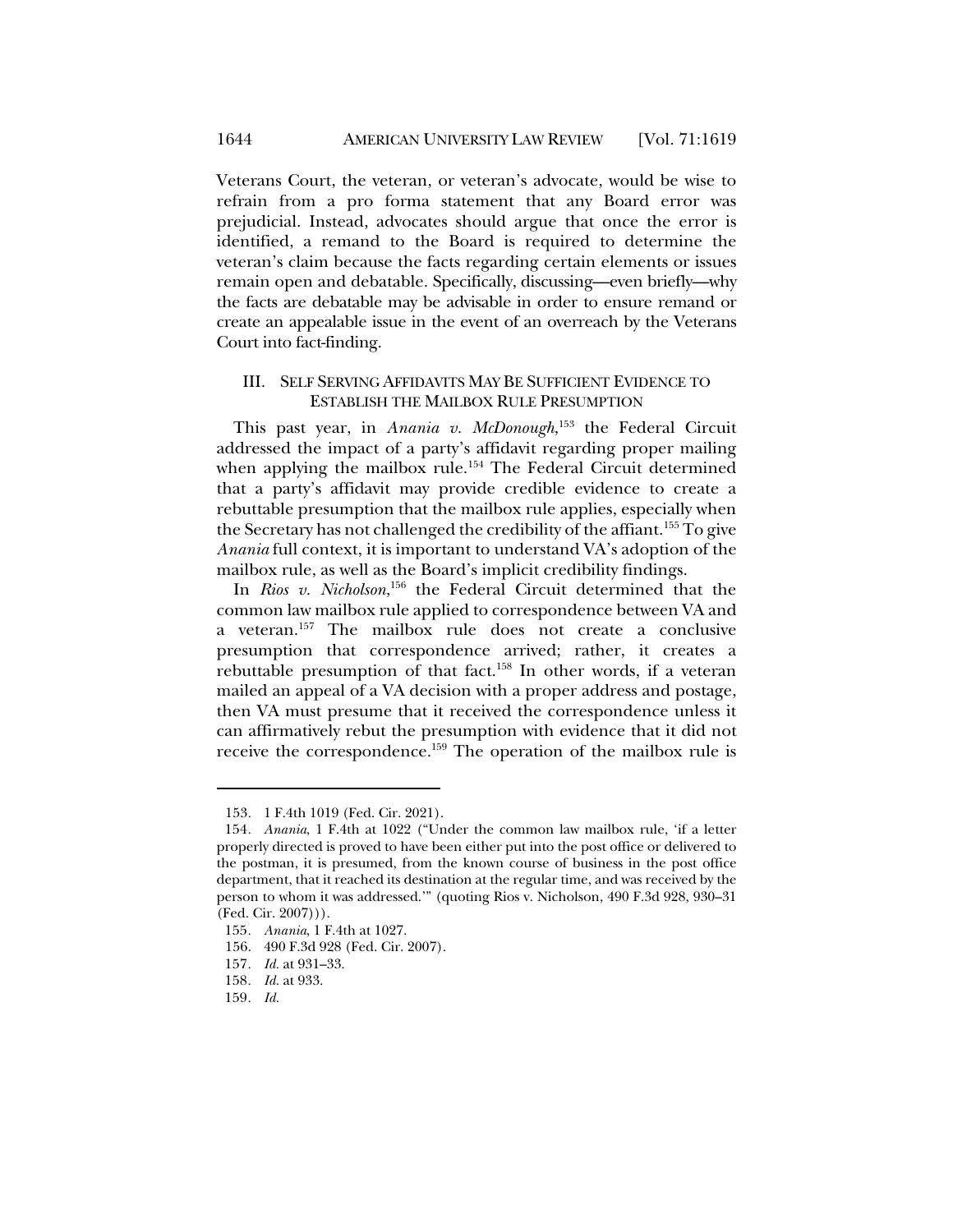important because veterans have several deadlines in the adjudicatory process.160 If VA failed to record receipt of a correspondence, a veteran's appeal may be time barred, impacting most significantly the veteran's effective date for his retroactive benefits.<sup>161</sup>

When assessing credibility of evidence, the Veterans Court looks to the Board's express and implicit fact-finding.<sup>162</sup> A presumption exists, provided that the Board considered all of the evidence of record in its decisions.<sup>163</sup> Where evidence is not specifically mentioned in a Board decision, the presumption remains notwithstanding the omission(s).<sup>164</sup> Following the logic applied to the presumption regarding evidence in the record, when the Board does not find something to be incredible, the Veterans Court may conclude that the Board made an implicit credibility determination.165

These two concepts, the mailbox rule and implicit credibility determinations, are intertwined in *Anania*. <sup>166</sup> In February 2009, VA issued a Rating Decision, awarding Roy Anania "a total disability rating based on individual unemployability" with an effective date of June 2008 and an increased rating for his major depressive disorder.<sup>167</sup> Later, in March 2009, VA issued a "statement of the case" regarding the major depressive disorder.<sup>168</sup> Mr. Anania appealed the Rating Decision in September 2009 to obtain an earlier effective date.<sup>169</sup> In December 2009, VA denied his request for an earlier date.170 In its denial letter, VA told Mr. Anania that he could appeal within sixty days of the decision or within a year of the Rating Decision, whichever was  $later.<sup>171</sup>$ 

<sup>160</sup>*. See generally* R. PRAC. & P. U.S. CT. VET. APP. (providing procedural rules for timely filings and motions in the Veterans Court).

<sup>161</sup>*. See infra* Sections V.A.–V.B (discussing the *Arellano* and *Taylor* cases).

<sup>162</sup>*. See* Miller v. Wilkie, 32 Vet. App. 249, 252 (2020) (describing the court's approach of reviewing the Board's express factual determinations, then reviewing the Board's implicit factual determinations).

<sup>163</sup>*. Id.* at 260.

<sup>164</sup>*. Id.*

<sup>165</sup>*. Id.*

<sup>166.</sup> Anania v. McDonough, 1 F.4th 1019, 1020 (Fed. Cir. 2021).

<sup>167</sup>*. See id.* at 1020–21 (explaining that VA raised Anania's rating to fifty percent based on his condition).

<sup>168</sup>*. Id.* at 1021.

<sup>169</sup>*. Id.*

<sup>170</sup>*. See id.* ("As such, Mr. Anania had until March 3, 2010—one year after the date of mailing of the notification of the VA's decision—to file a substantive appeal . . . ."). 171*. Id.*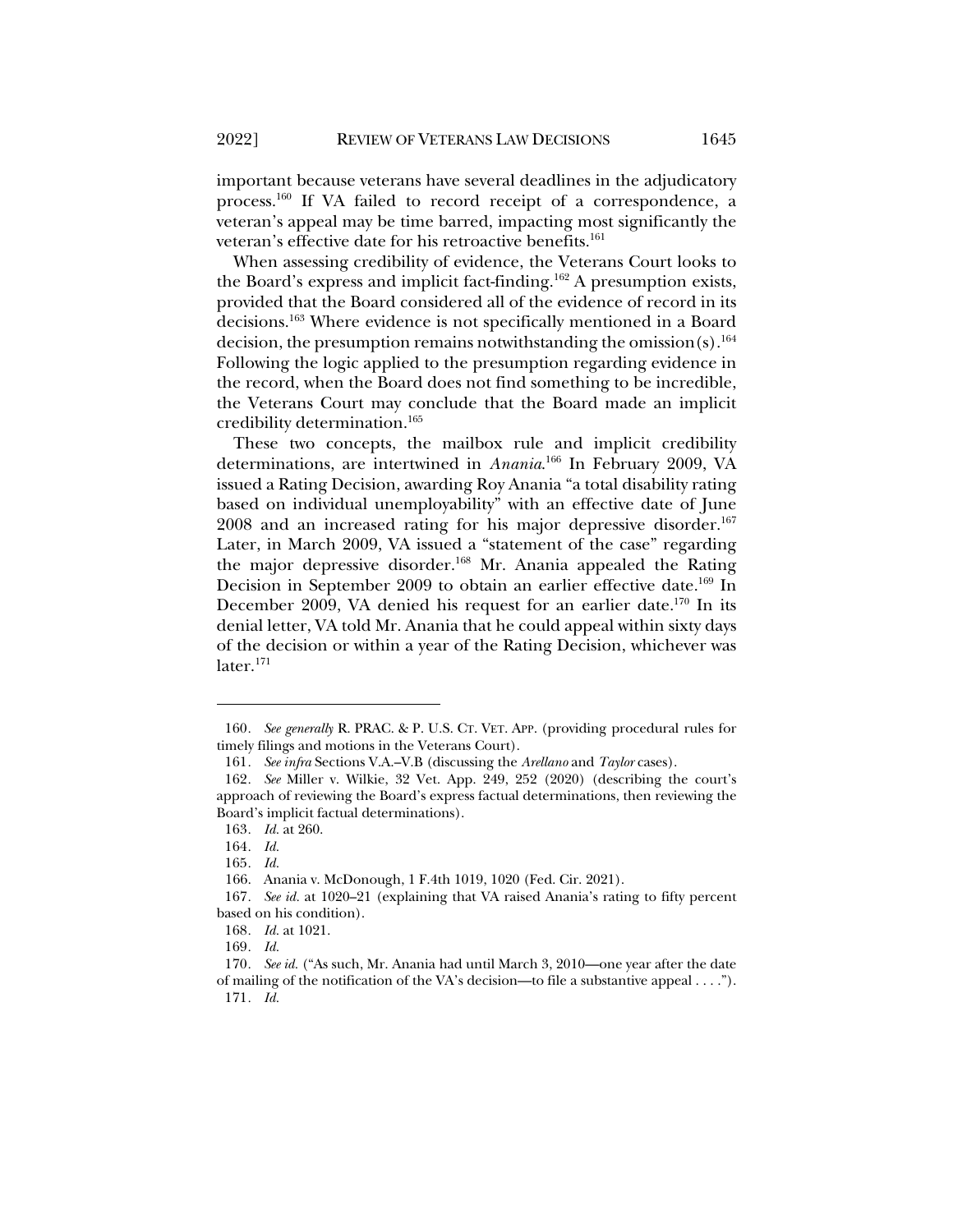In June 2012, Mr. Anania's attorney submitted a letter to the Board requesting confirmation that it had docketed Mr. Anania's appeal.<sup>172</sup> The attorney included a copy of the substantive appeal as an exhibit.<sup>173</sup> In March 2013, the Board issued a decision, concluding that Mr. Anania failed to timely file an appeal.<sup>174</sup> Mr. Anania appealed to the Veterans Court, and it remanded for further adjudication.<sup>175</sup> On remand, VA found that the presumption of regularity<sup>176</sup> was applicable, and that since there was no file in the computer system, the appeal was not timely received.177 Mr. Anania again appealed to the Board requesting that it consider and apply the mailbox rule.<sup>178</sup> Included in the evidence was a signed affidavit from Mr. Anania's counsel stating that he mailed a substantive appeal to the proper office on December 4, 2009, which would have been timely.<sup>179</sup>

The Board again determined that Mr. Anania's appeal was not timely filed.180 Mr. Anania appealed the case to the Veterans Court, and the court ordered yet another remand because the Board failed to explain why the affidavit was insufficient to trigger the mailbox rule.<sup>181</sup> On this second remand from the Veterans Court, the Board found that the mailbox rule presumption did not attach because counsel's affidavit was "no more than self-serving testimony."182

The Veterans Court affirmed.<sup>183</sup> In a memorandum decision, the Veterans Court looked to *Fithian v. Shinseki*, <sup>184</sup> in which the court found that a sworn affidavit was not sufficient to establish the presumption of receipt under the common law mailbox rule.<sup>185</sup> The Veterans Court further looked to *Rios* and determined that the appellant must provide

<sup>172</sup>*. Id.*

<sup>173</sup>*. Id.*

<sup>174</sup>*. Id.*

<sup>175</sup>*. Id.*

<sup>176</sup>*. See id.* at 1021 & n.1 (stating the presumption of regularity assumes that government officials have properly discharged their official duties).

<sup>177</sup>*. Id.*

<sup>178</sup>*. Id.*

<sup>179</sup>*. Id.* at 1021–22.

<sup>180</sup>*. Id.* at 1022.

<sup>181</sup>*. Id.*

<sup>182</sup>*. Id.*

<sup>183</sup>*. Id.*

<sup>184.</sup> 24 Vet. App. 146 (2010).

<sup>185.</sup> Anania v. Wilkie, No. 18-0180, 2019 WL 3436604, at \*2 (Vet. App. July 31, 2019) (citing *Fithian*, 24 Vet. App. at 151), *rev'd sub nom.* Anania v. McDonough, 1 F.4th 1019 (Fed. Cir. 2021).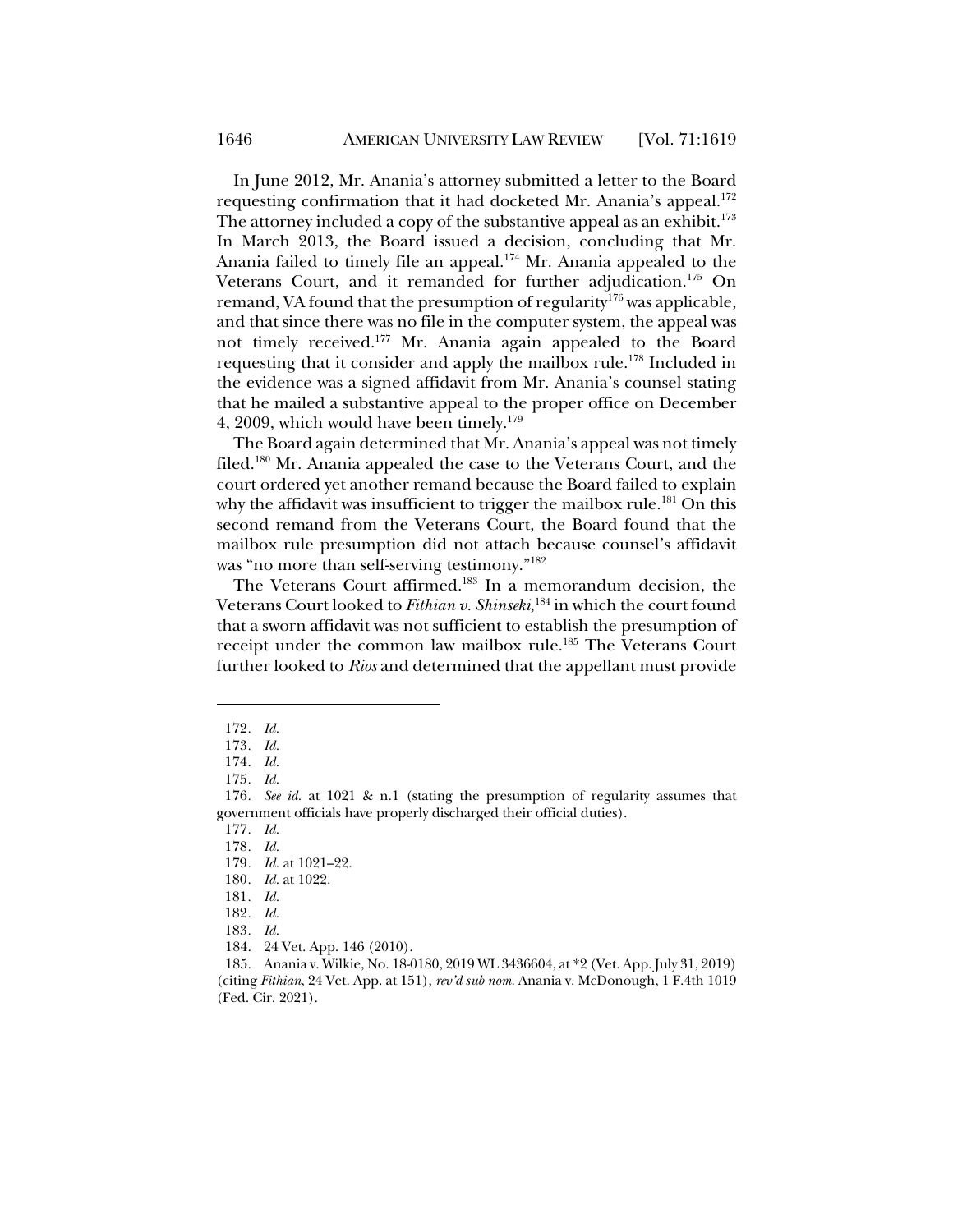evidence demonstrating that his filing was properly addressed, stamped, and mailed with adequate time to reach the recipient.<sup>186</sup> Here, the Veterans Court agreed with the Board in its finding that counsel's affidavit was merely self-serving and was not sufficient evidence for the presumption of receipt to attach.<sup>187</sup>

On appeal, the Federal Circuit looked to the common law mailbox rule and analyzed whether self-serving affidavits are sufficient.<sup>188</sup> The Federal Circuit looked to other circuits for guidance as well.<sup>189</sup> The court found that the Second, Third, Fifth, Sixth, and Ninth Circuits acknowledge that self-serving affidavits suffice to establish the presumption of receipt.<sup>190</sup> The Federal Circuit rejected the Veterans Court's rule that self-serving affidavits are per se insufficient to establish the presumption under the mailbox rule.<sup>191</sup> In the opinion, Judge Stoll found that it was "inappropriate to apply an artificially rigid approach to the assessment of evidence on the factual question of mailing in the area of veterans benefits law given the absence of a statute commanding such a rule and the pro-claimant, nonadversarial nature of the statutory scheme created by Congress."192

The Federal Circuit also looked to the Secretary's position on the credibility of the attorney's statement.193 VA never challenged the attorney's credibility and never asserted that the attorney did not properly address or mail the appeal.<sup>194</sup> Instead, VA argued that the attorney's affidavit was inconclusive as to whether the document was actually sent, since it was "insufficient to establish proof of mailing by circumstantial evidence of mailings and practices."195 The court found that his affidavit was not conclusory and demonstrated that he mailed the appeal in adequate time to reach VA.196

*Anania* has two important takeaways: first, representatives, such as VSOs, attorneys, and agents, can play a substantive role to ensure that

<sup>186</sup>*. Anania*, 2019 WL 3436604, at \*2.

<sup>187</sup>*. Id.* at \*3.

<sup>188</sup>*. Anania*, 1 F.4th at 1022.

<sup>189</sup>*. Id.* at 1024–26 (examining cases from the Second, Third, Fifth, Sixth, and Ninth Circuits).

<sup>190</sup>*. Id.*

<sup>191</sup>*. Id.* at 1027.

<sup>192</sup>*. Id.* at 1026.

<sup>193</sup>*. Id.* at 1027–28.

<sup>194</sup>*. Id.* at 1027.

<sup>195</sup>*. Id.* at 1028.

<sup>196</sup>*. Id.*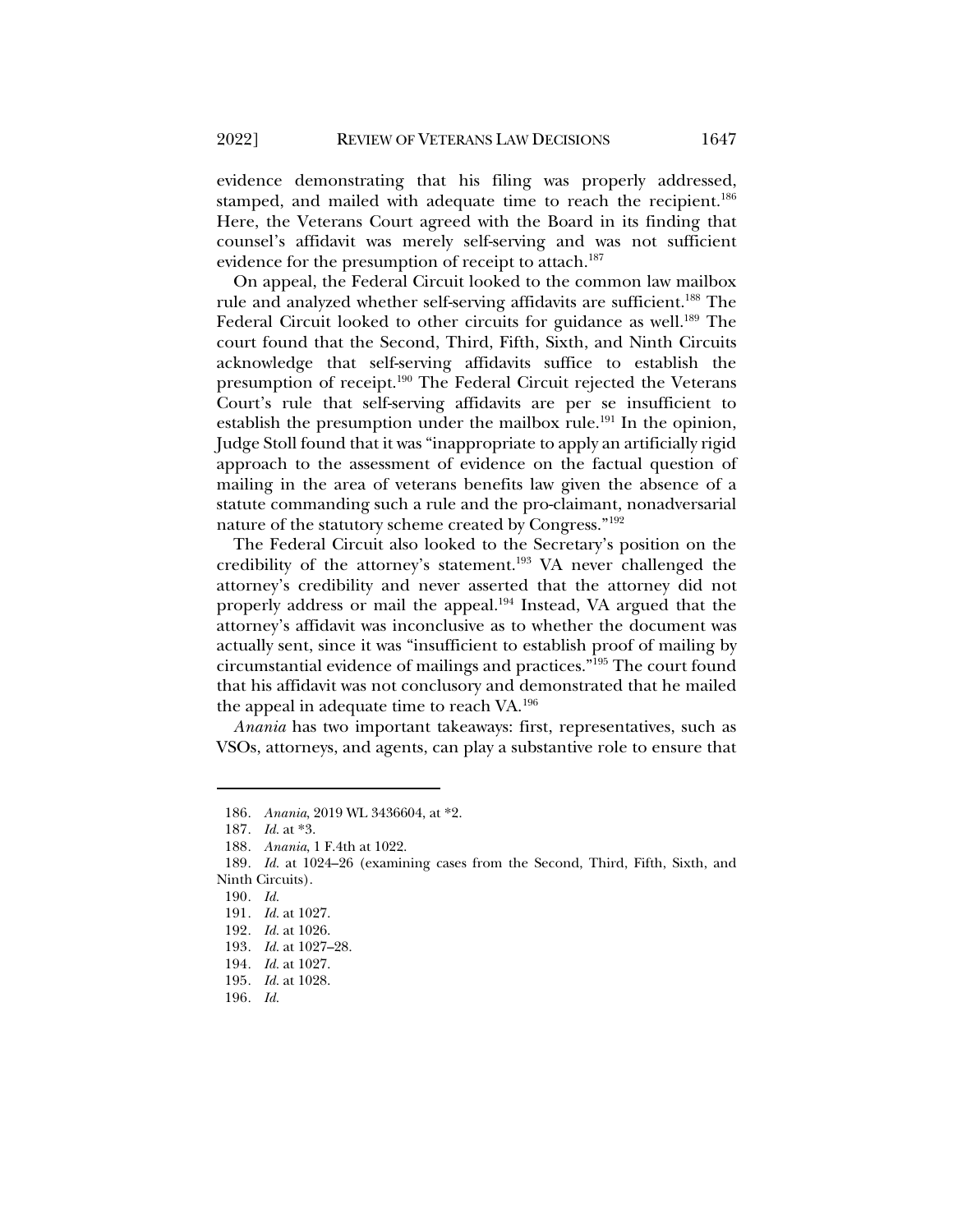veterans' due process rights are protected, and second, the Board must explicitly find that an affidavit lacks credibility to rebut the mailbox rule presumption.

As a matter of best practice, when a representative assists her client with an appeal, the representative should keep a clear record of when the appeal was submitted and by what means it was done. Although many representatives now rely on the "direct upload" tool available through VA's electronic system, representatives should keep their own record of submission. By keeping a record, the representative can satisfy the mailbox rule.

When reviewing a Board decision, it is important to determine what explicit and implicit findings of fact were made by the Board. Specifically, if the Board does not explicitly find that a piece of evidence lacks credibility, the representative should assume the Board found the evidence credible.197 These findings can be quite important to ensure that a veteran is fairly treated throughout the process, including at the Veterans Court and on remand.

#### IV. THE FEDERAL CIRCUIT CLARIFIES THE EXTENT OF THE CONSTRUCTIVE POSSESSION DOCTRINE

In *Euzebio v. McDonough*, <sup>198</sup> the Federal Circuit expanded the constructive possession doctrine to VA-contracted medical reports.199 The doctrine of constructive possession in veterans benefits law is based on *Bell v. Derwinski*. <sup>200</sup> The doctrine is important because the Veterans Court is statutorily restricted from reviewing any document that is not part of the record before the agency.201 Under *Bell*, courts

<sup>197.</sup> It is important to note that *Anania* is a legacy case and new rules bind the Board under the Appeals Modernization Act. Specifically, 38 C.F.R. § 20.801(a) binds the Board to any favorable findings identified by Regional Office or a previous Board decision unless rebutted by clear and unmistakable evidence. The regulation specifically defines findings as conclusions on questions of fact and application of law to facts made by an adjudicator concerning the issue under review. It is unclear whether implicit findings by the Board will be treated as favorable findings, including credibility findings.

<sup>198.</sup> 989 F.3d 1305 (Fed. Cir. 2021).

<sup>199</sup>*. Id.* at 1309.

<sup>200.</sup> 2 Vet. App. 611 (1992) (per curiam).

<sup>201</sup>*. See* 38 U.S.C. § 7252(b) ("Review in the Court shall be on the record of proceedings before the Secretary and the Board. The extent of the review shall be limited to the scope provided in section 7261 of this title. The Court may not review the schedule of ratings for disabilities adopted under section 1155 of this title or any action of the Secretary in adopting or revising that schedule.").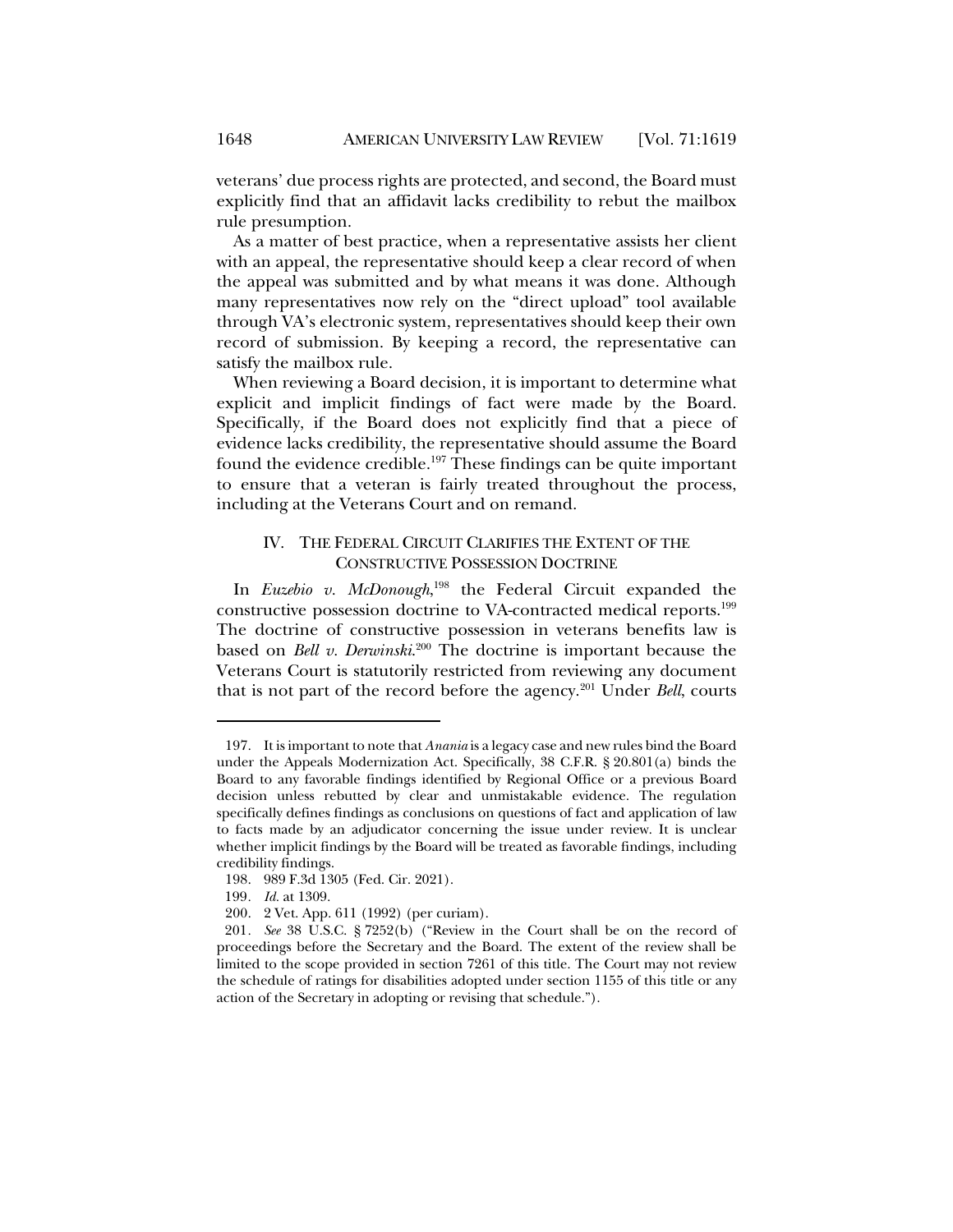will find constructive possession when the evidence is "within the Secretary's control and could reasonably be expected to be a part of the record 'before the Secretary and the Board,'" and is constructively part of the administrative record.<sup>202</sup> This means that if the record before the agency does not actually include a document within the file, the document is nonetheless considered in the analysis and on appeal.

In *Bell*, the VA claim file did not include three documents created by VA itself relating to the veteran and one document submitted by the veteran to VA during the adjudication of his claim.<sup>203</sup> Fortunately, the veteran's widow had copies of the documents, which her advocate argued should be considered part of the record.<sup>204</sup> Because these documents should have been in the file, and the Secretary did not contest their genuineness, the Veterans Court held that the record should include the submitted material. The Veterans Court remanded the case back to the Board.<sup>205</sup>

Following *Bell*, veterans argued that medical reports prepared by the National Academies of Sciences, Engineering, and Medicine (NAS) should be considered part of the record and urged the Veterans Court to apply the doctrine of constructive possession to these reports.206 For example, in *Monzingo v. Shinseki*, <sup>207</sup> the veteran argued that a noise study prepared by NAS, which supported his hearing loss claim, should be considered part of the record.208 In *Monzingo*, the Veterans Court declined to find that the constructive possession doctrine applied, stating it did not believe the NAS reports had a "direct relationship" to the veteran's claim.209 The Federal Circuit dismissed the appeal,

<sup>202</sup>*. Bell*, 2 Vet. App. at 613.

<sup>203</sup>*. See id.* at 612 ("(1) a VA Form 119 Report of Contact, dated March 8, 1988, and completed by Dr. Robert A. Kreisberg, a VA physician and Chief of Medical Services; (2) a letter, dated October 3, 1988, from Dr. Joel D. Silverberg, Chief Medical Resident and Instructor in Medicine, 1988–89, at the VA Medical Center in Birmingham, Alabama . . .; (3) a letter from the VA to appellant informing her that the VA had received her application and that she did not have to take any additional action at that  $time \ldots$ .").

<sup>204.</sup> *Id.*

<sup>205</sup>*. Id.* at 612–13.

<sup>206</sup>*. See, e.g.*, Monzingo v. Shinseki, 26 Vet. App. 97, 100 (2012) (per curiam) (explaining a veteran's argument to the Veterans Court that two NAS reports were "constructively in the Board's possession").

<sup>207.</sup> 26 Vet. App. 97 (2012) (per curiam), *appeal dismissed sub nom.*, Monzingo v. Gibson, 566 F. App'x 972 (Fed. Cir. 2014).

<sup>208</sup>*. Id.* at 101 (noting that the veteran relied on "select findings from *Noise and Military Service* and *Tinnitus*").

<sup>209</sup>*. Id.* at 102.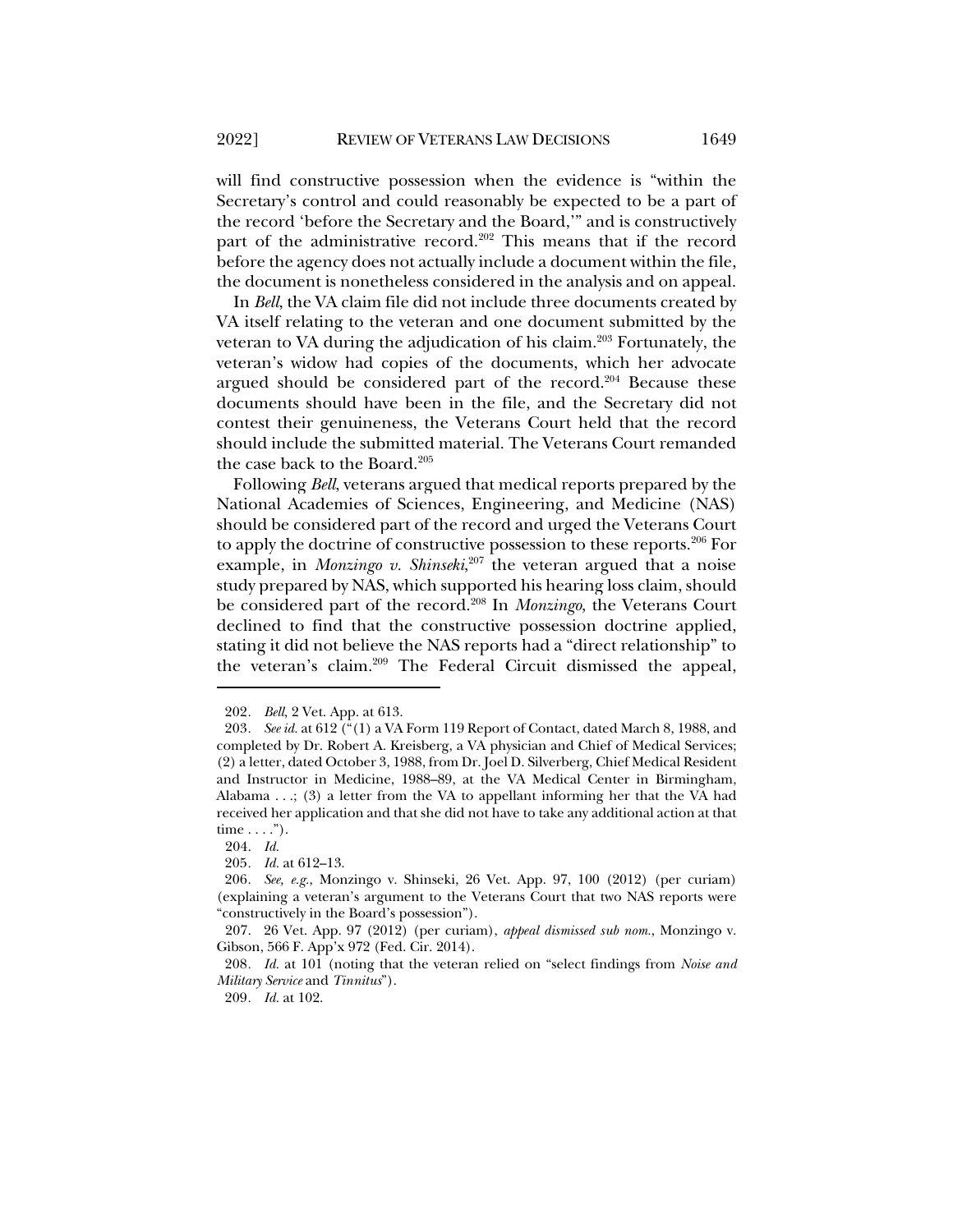finding it did not have jurisdiction because the appeal involved applying facts to the law, which is precluded by the Federal Circuit's scope of review. $210$ 

In *Euzebio*, the Federal Circuit determined it had jurisdiction to hear the case because it was reviewing a question of law, to wit: the scope of the constructive possession doctrine. This legal question was presented in the context of NAS Agent Orange health reports.<sup>211</sup>

#### *A. History of Agent Orange Claims*

During the Vietnam War, the United States widely used Agent Orange as a defoliant.<sup>212</sup> Following a National Institutes of Health Report in 1969, the government restricted the use of Agent Orange.<sup>213</sup> Thereafter, Vietnam veterans and their families filed a class action suit in 1979, seeking damages for injuries and deaths relating to Agent Orange exposure.<sup>214</sup>

Due to "concern . . . about the decision making process within the [VA] with respect to Agent Orange compensation," Congress enacted the Dioxin Act,<sup>215</sup> which sought to ensure that VA disability compensation was provided to veterans with service-connected disabilities from Agent Orange exposure "based on sound scientific and medical evidence[.]"216 In 1985, VA promulgated a regulation for the Dioxin Act that concluded: "'[s]ound scientific and medical evidence d[id] not establish a cause and effect relationship between dioxin exposure' and any disease except chloracne."217

<sup>210.</sup> Monzingo v. Gibson, 566 F. App'x at 976; *see also* 38 U.S.C. § 7292(a) (2018) (expressly limiting the Federal Circuit's ability to review "determination[s] as to a factual matter").

<sup>211.</sup> Euzebio v. McDonough, 989 F.3d 1305, 1309 (Fed. Cir. 2021).

<sup>212</sup>*. Id.* at 1309–10 (quoting S. Rep. No. 100-439, at 64 (1988)).

<sup>213</sup>*. Id.* at 1310. The government restricted the use of Agent Orange in Vietnam to "'areas remote from population,' and from '1970 to 1971, the use of herbicides was phased out.'" *Id.*

<sup>214</sup>*. Id. See generally In re* "Agent Orange" Prod. Liab. Litig. (*Agent Orange I*), 597 F. Supp. 740, 746 (E.D.N.Y. 1984), *aff'd*, *In re* "Agent Orange" Prod. Liab. Litig. (*Agent Orange II*), 818 F.2d 145 (2d Cir. 1987) (discussing the class action litigation for Vietnam veterans who came into contact with Agent Orange).

<sup>215</sup>*. Euzebio*, 989 F.3d at 1311 (citing Veterans' Dioxin and Radiation Exposure Compensation Standards Act, Pub. L. No. 98-542, 98 Stat. 2725 (1984)).

<sup>216</sup>*. Id.* at 1311 (citing Veterans' Dioxin and Radiation Exposure Compensation Standards Act, Pub. L. No. 98-542 § 3, 98 Stat. 2725, 2727 (1984)).

<sup>217</sup>*. Id.* at 1311 (citing Adjudication of Claims Based on Exposure to Dioxin or Ionizing Radiation, 50 Fed. Reg. 34458, 34458 (Aug. 26, 1985) (codified at 38 C.F.R. pts. 1, 3)).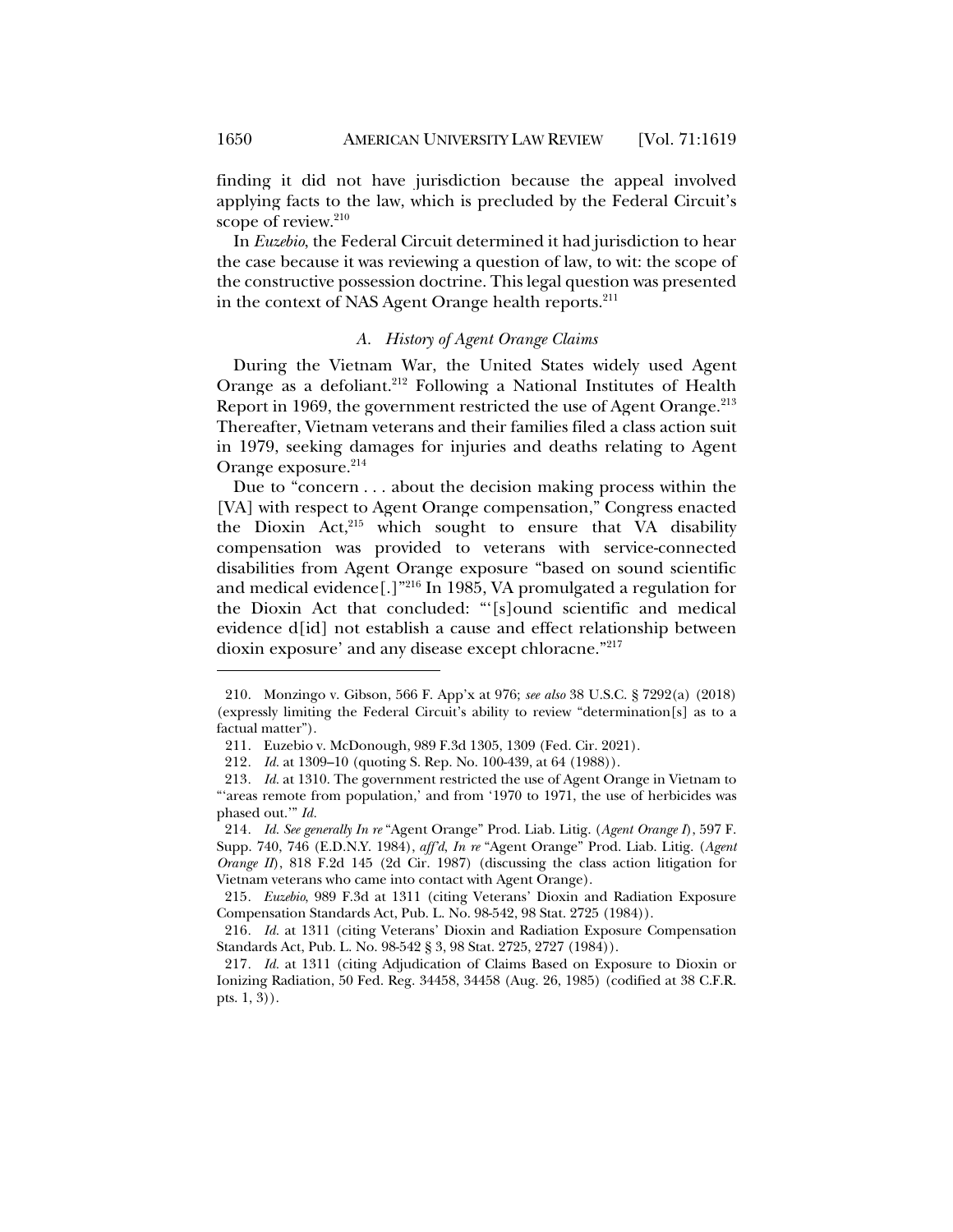Subsequently, in 1987, Vietnam veterans brought a class action suit against VA, alleging the regulation improperly implemented the Dioxin Act.<sup>218</sup> This action served as a catalyst culminating in VA's amendment of the Dioxin Regulation. The regulation was amended to provide for presumptive service connection "when the relative weights of valid positive and negative studies permit the conclusion that it is at least as likely as not that the purported relationship between a particular type of exposure and a specific adverse health effect exists<sup>"219</sup>

Following these events, Congress passed the Agent Orange Act of  $1991,^{220}$  which required the Secretary "to obtain independent scientific review of the available scientific evidence regarding associations between diseases and exposure to dioxin and other chemical compounds in herbicides."<sup>221</sup> Congress directed VA to contract with the NAS to review, summarize, and assess the scientific evidence of an association between Agent Orange and certain diseases.<sup>222</sup> The statute required NAS to transmit reports to VA at least every two years with their findings. $223$ 

Until 2015, the Secretary of Veterans Affairs had sixty days after receiving a NAS report to determine whether each disease contained in the report warranted a presumption of service connection.<sup>224</sup> If a disease warranted the presumption, the Secretary had to issue proposed regulations; however, if a disease did not warrant a presumption, the Secretary only had the obligation to publish the notice of its conclusion in the Federal Register.225 Although the Agent Orange Act does not require VA to consider NAS reports in individual claim adjudications, "VA is on notice as to the information contained" within the reports.<sup>226</sup>

<sup>218</sup>*. Id.* at 1312.

<sup>219</sup>*. Id.* (citing Evaluation of Studies Relating to Health Effects of Dioxin and Radiation Exposure, 54 Fed. Reg. 40388, 40391 (Oct. 2, 1989) (codified at 38 C.F.R. pt. 1)).

<sup>220.</sup> Agent Orange Act of 1991, Pub. L. No. 102-4, 105 Stat. 11 (1991).

<sup>221</sup>*. Euzebio*, 989 F.3d at 1312.

<sup>222</sup>*. Id.* at 1313.

<sup>223</sup>*. Id.*

<sup>224</sup>*. Id.*

<sup>225</sup>*. Id.*

<sup>226</sup>*. Id.* at 1314.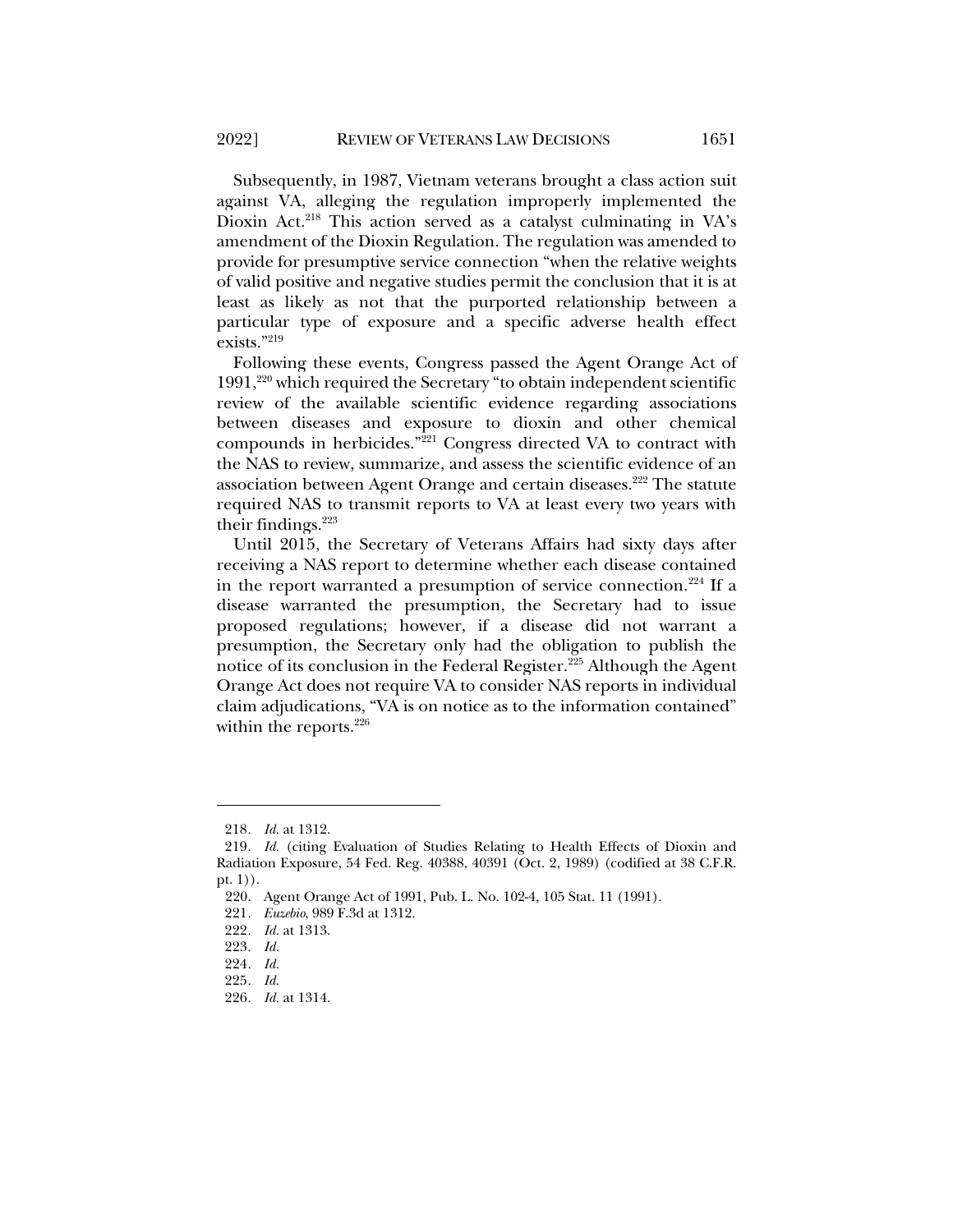#### *B.* Euzebio v. McDonough

Robert M. Euzebio served in the U.S. Navy from February 1966 to October 1969.227 He was exposed to Agent Orange while stationed in Da Nang and then Hoi An.228 In 2011, Mr. Euzebio began to experience problems swallowing, and a medical examination revealed nodules on his thyroid.229 He sought disability compensation for his thyroid condition based upon his exposure to Agent Orange in Vietnam.<sup>230</sup> VA denied his claim, finding that "[t]he available scientific and medical evidence d[id] not support the conclusion that [his] condition [was] associated with herbicide exposure."231 In 2015, Mr. Euzebio appealed VA's decision to the Board.<sup>232</sup>

While this decision was pending, a NAS Committee published its 2014 Update which found that thyroid conditions are related to herbicide exposure.<sup>233</sup> In 2017, the Board denied Mr. Euzebio's claim despite the  $2014$  report.<sup>234</sup>

Mr. Euzebio appealed to the Veterans Court, arguing that the NAS report "was constructively before the Board because the Secretary knew of the report's content," and had the Board considered the report, it would have been required to obtain a medical opinion on his behalf before adjudicating the claim.<sup>235</sup> The Veterans Court affirmed the Board's decision, concluding that "the [NAS] 2014 Update was not constructively before the Board."236 The Veterans Court reasoned that, "even if VA is aware of a [NAS] report . . . that [knowledge alone] is insufficient to trigger the constructive possession doctrine; there must also be a *direct relationship* to the claim on appeal."237 Veterans Court

<sup>227</sup>*. Id.*

<sup>228</sup>*. Id.*; *see also* 38 U.S.C. § 1116 (a)(1)(B) (establishing a presumption of Agent Orange exposure based on service in the Republic of Vietnam from 1962 to 1975).

<sup>229</sup>*. Euzebio*, 989 F.3d at 1315.

<sup>230</sup>*. Id.*

<sup>231</sup>*. Id.*

<sup>232</sup>*. Id.*

<sup>233</sup>*. See id.* (explaining that the findings of the updated report published by "the NAS Committee to Review the Health Effects in Vietnam Veterans Exposure to Herbicides").

<sup>234</sup>*. See id.* at 1316 (finding that the veteran's thyroid disability was not "related to his in-service environmental exposure").

<sup>235</sup>*. Id.*; *see also* Euzebio v. Wilkie, 31 Vet. App. 394, 397 (2019) (providing details of the veteran's argument in front of the Veterans Court).

<sup>236</sup>*. Euzebio*, 31 Vet. App. at 397.

<sup>237</sup>*. Id.* at 402 (determining that knowledge alone is insufficient even if the report "contains general information about the type of disability on appeal").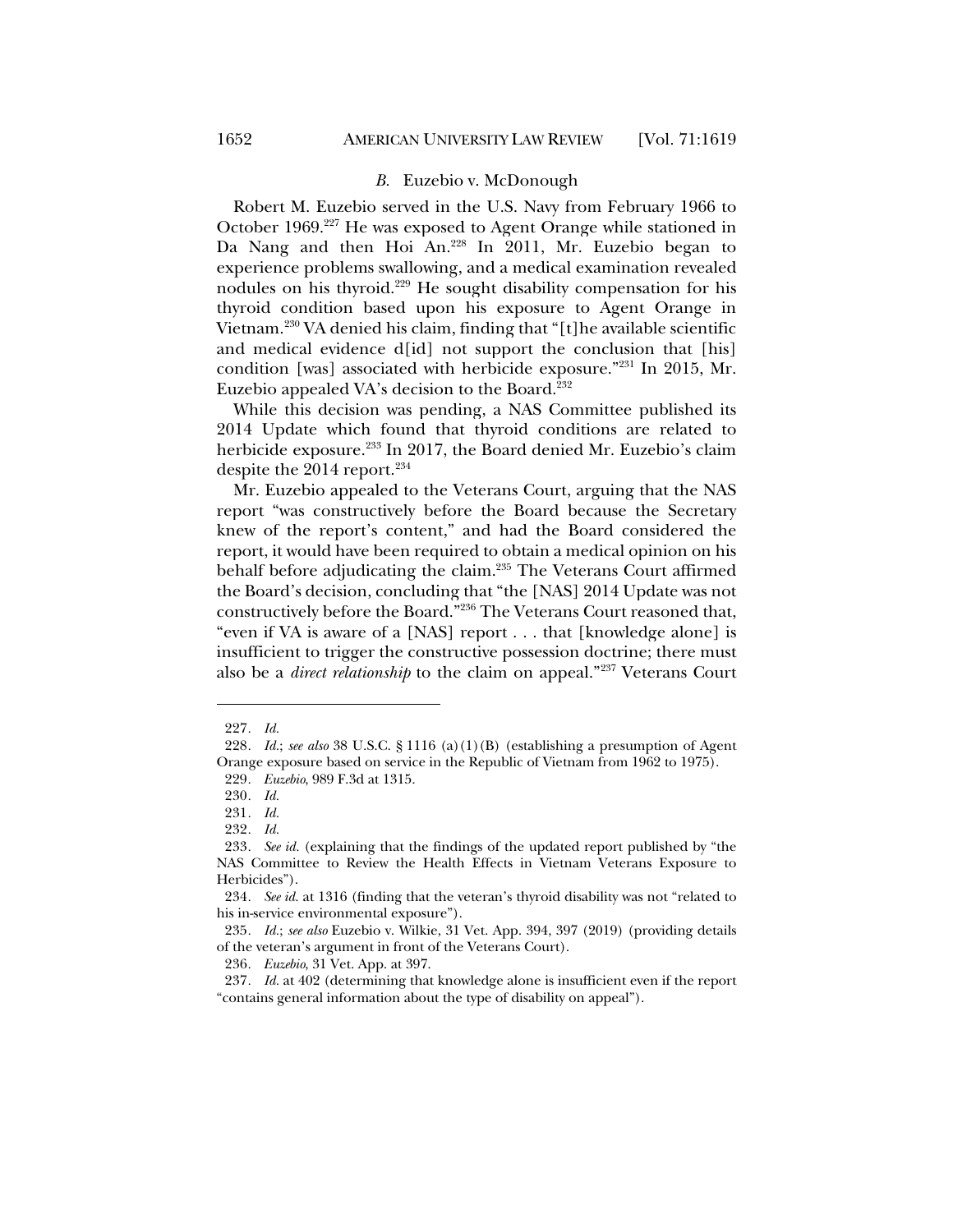Judge Allen dissented, interpreting the majority's rationale to be "constructive ignorance rather than a constructive possession doctrine."238

Mr. Euzebio then appealed to the Federal Circuit where a panel reviewed the Veterans Court decision.<sup>239</sup> Mr. Euzebio argued the Veterans Court "relied on an erroneous legal standard when it refused to consider the [NAS Update 2014] because it lacked a 'direct relationship' to [his] claim."240

In an opinion by Judge Wallach, the Federal Circuit detailed the legal history of constructive possession, starting with the Veterans Court's decision in *Bell*. <sup>241</sup> The Federal Circuit believed the narrow interpretation of the constructive possession doctrine applied by the Veterans Court in *Euzebio* (and an earlier decision, *Monzingo)* was erroneous. 242

The Federal Circuit found that "[r]equiring that evidence bear a 'direct relationship' or be 'specific to' the veteran for constructive possession is without basis in relevant statute or regulation . . . untethered from statutory and regulatory standard."243 The Court instead found that the correct standard for constructive possession is "relevance and reasonableness."244 The Federal Circuit stated that it was "undisputed" that the NAS issued its report prior to Mr. Euzebio's Board decision, that VA (and therefore the Board) knew of the NAS Report at the time of the appeal, and that the NAS Report was important and relevant to Agent Orange claims.<sup>245</sup> Accordingly, the Court held:

[If the Board] has constructive or actual knowledge of evidence that

is "relevant and reasonably connected" to the veteran's claim, but

<sup>238</sup>*. See Euzebio*, 989 F.3d at 1317 (citing Euzebio v. Wilkie, at 409 (Allen, J., dissenting)) (characterizing the lower court's dissent, in which the dissenting judge stated that the majority's opinion could not "possibly be the outcome of a rational system of adjudication, especially one designed to be pro-veteran and nonadversarial").

<sup>239</sup>*. Euzebio*, 989 F.3d at 1317.

<sup>240</sup>*. Id.* at 1319.

<sup>241</sup>*. Id.* (citing Bell v. Derwinski, 2 Vet. App. 611 (1992) (per curiam)).

<sup>242</sup>*. Euzebio*, 989 F.3d at 1319.

<sup>243</sup>*. Id.* at 1320.

<sup>244</sup>*. See id.* at 1321 ("The relevancy limitation allows VA to focus its efforts on obtaining documents that have a reasonable possibility of assisting claimants in substantiating their claims for benefits." (citing Golz v. Shinseki, 590 F.3d 1317, 1323  $(Fed. Cir. 2010))$ .

<sup>245</sup>*. Euzebio*, 989 F.3d at 1320.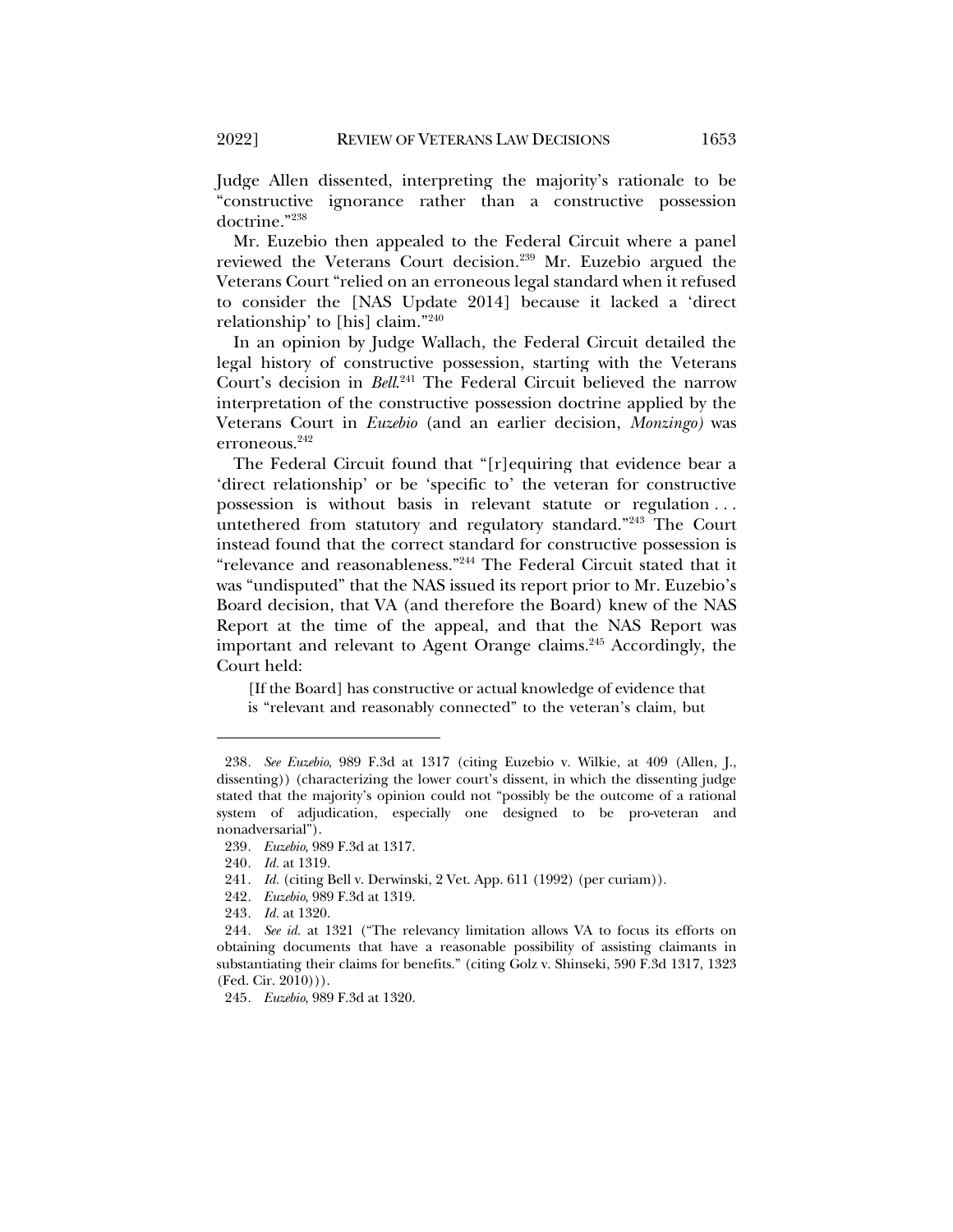nonetheless fails to consider that evidence . . . the Veterans Court must ensure that Board and VA decisions are not "arbitrary, capricious, an abuse of discretion, or otherwise not in accordance with law" . . . and remand for further consideration or explanation where appropriate.<sup>246</sup>

The Federal Circuit proceeded to analyze the Secretary's remaining arguments and the Veterans Court's concerns, finding each of them misguided.247 The Court examined the "record rule" and acknowledged that judicial review should be based on the record, as required by statute.<sup>248</sup> Because the intent of the rule is to ensure that new evidence is not used to convert the Veterans Court's judicial review into de novo factual considerations on subsequent appeal, $249$  the court allowed that where the record before the agency is "insufficient to permit meaningful judicial review, ... extra-record evidence" may be considered by the court. 250

Further, the Federal Circuit explained that the Veterans Court misapplied the rule from  $Kyhn v$ . Shinsek<sup>251</sup> when it failed to consider "extra-record" evidence in its review of Board decisions.252 While *Kyhn* held that the Veterans Court could not rely upon "extra-record" evidence to make a factual finding in the first instance, the court was not precluded from taking judicial notice of "extra-record" evidence in its review of agency decisions.<sup>253</sup>

The Federal Circuit also disagreed with the Secretary's argument that "direct relationship" and "relevance" were essentially the same standard.<sup>254</sup> "Direct relationship" required the evidence to be specific

<sup>246</sup>*. Id.* at 1321 (citing 38 U.S.C. § 7261(a)(3)(A)).

<sup>247</sup>*. See Euzebio*, 989 F.3d at 1321–23 (analyzing the statutes and cases VA relied on and disagreeing with VA's and lower court's interpretations).

<sup>248</sup>*. See id.* at 1322 (recognizing that the record rule limits the scope of judicial review, but also noting that the rule "is not without exceptions"); *see also* 38 U.S.C. § 7252(b) ("Review in the Court shall be on the record of proceedings before the Secretary and the Board. The extent of the review shall be limited to the scope provided in section 7261.").

<sup>249</sup>*. See Euzebio*, 989 F.3d at 1322 ("The record rule's 'purpose . . . is to guard against courts using new evidence to convert the arbitrary and capricious standard into effectively de novo review' . . . ." (quoting Axiom Res. Mgmt., Inc. v. United States, 564 F.3d 1374, 1380 (Fed. Cir. 2009))).

<sup>250</sup>*. Euzebio*, 989 F.3d at 1322 (citing *Axiom Res. Mgmt., Inc.*, 564 F.3d at 1381).

<sup>251.</sup> 716 F.3d 572 (Fed. Cir. 2013).

<sup>252</sup>*. Euzebio*, 989 F.3d at 1323.

<sup>253</sup>*. Id.* (citing *Kyhn*, 716 F.3d at 576, 578).

<sup>254</sup>*. See Euzebio*, 989 F.3d at 1324 (finding the Secretary's argument "facially incorrect").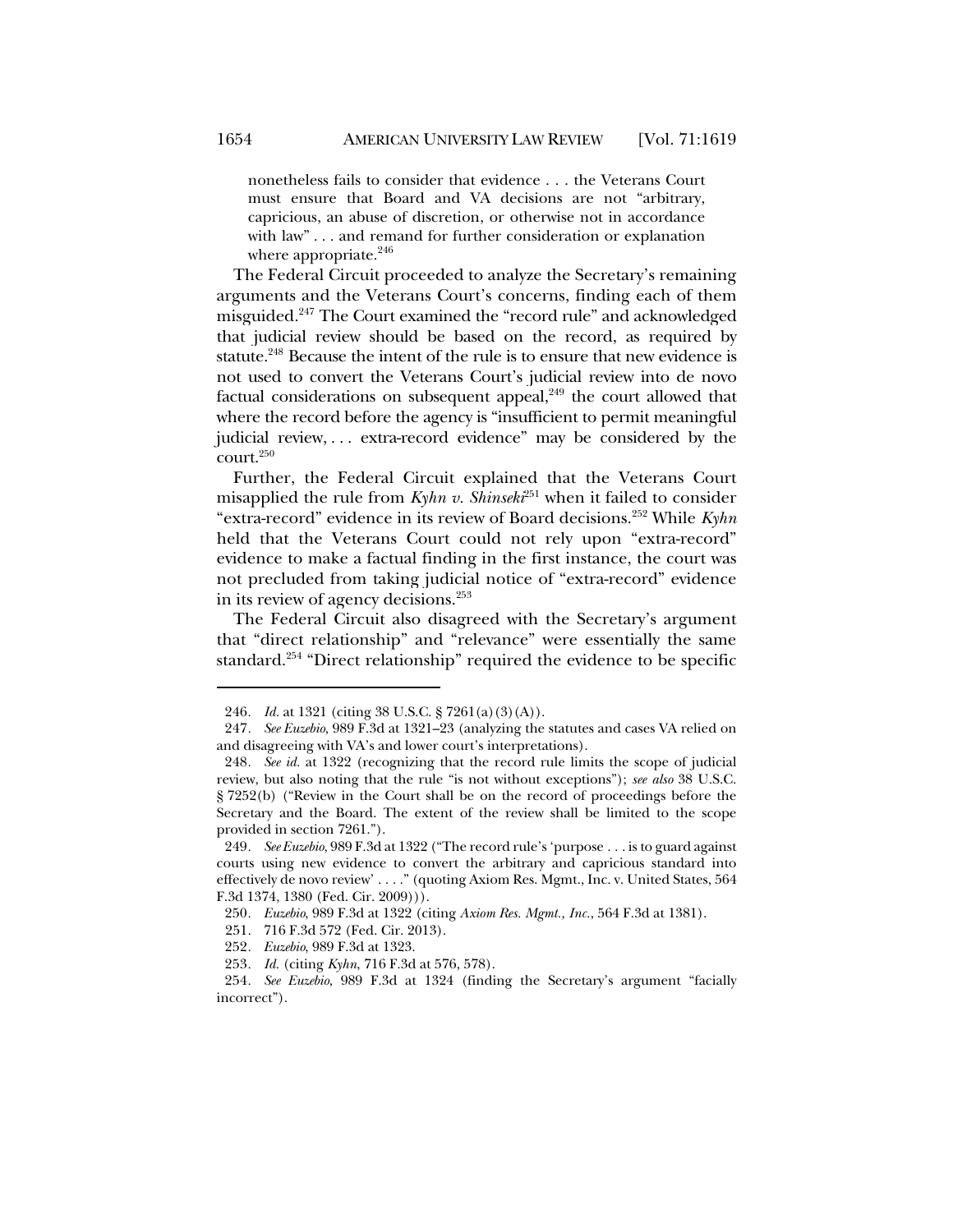to the veteran, while "relevance" required evidence to tend to prove, or disprove, a material fact.<sup>255</sup>

The Federal Circuit then responded to the Secretary's argument that the NAS report was not "relevant," and clarified that the Veterans Court was the proper forum to address questions of whether the Board had constructive possession of the report. It found that the Veterans Court should determine, using the correct legal standard, whether the report was relevant such that the constructive possession doctrine would apply.256 The court further clarified that the Board was responsible for determining whether a NAS report triggers the need to administer a medical examination under VA's duty to assist.<sup>257</sup>

Finally, in addressing the Secretary's contention that the Secretary would face an "unworkable standard" and "impossible burden," if VA adjudicators' jobs included reviewing reports like the one at issue, the court remarked: "[a]s an initial matter, it is unclear what the Government believes VA adjudicators are meant to do if not evaluate and draw conclusions from record evidence to discern its impact on individual cases."258 Additionally, the Federal Circuit noted that VA already requires adjudicators to consider NAS reports in some cases and, further, that "relevance and reasonableness" are already wellestablished standards for VA review.259 As a final reminder, the court reiterated the "pro-claimant" nature of the system, that "[t]he government's interest in veterans cases is not that it shall win, but rather that justice shall be done, that all veterans so entitled receive the benefits due to them."260

### *C. Impact of* Euzebio

The implications arising from *Euzebio* are far-reaching in terms of Board policy, procedure, and advocacy.

First, with regard to Board policy, it is important to note the Federal Circuit cited to the "Purplebook" in its opinion, explaining that the Purplebook required review of NAS reports in certain cases.<sup>261</sup> The

<sup>255</sup>*. Id.*

<sup>256</sup>*. Id.*

<sup>257</sup>*. Euzebio*, 989 F.3d at 1324; *see also* McLendon v. Nicholson, 20 Vet. App. 79, 86 (2006) (explaining the standard to determine whether a claim requires a medical examination).

<sup>258</sup>*. Euzebio*, 989 F.3d at 1324.

<sup>259</sup>*. Id.* at 1321.

<sup>260</sup>*. Id.* (citing Comer v. Peake, 552 F.3d 1362 (Fed. Cir. 2009)).

<sup>261</sup>*. See Euzebio*, 989 F.3d at 1316–17, 1320.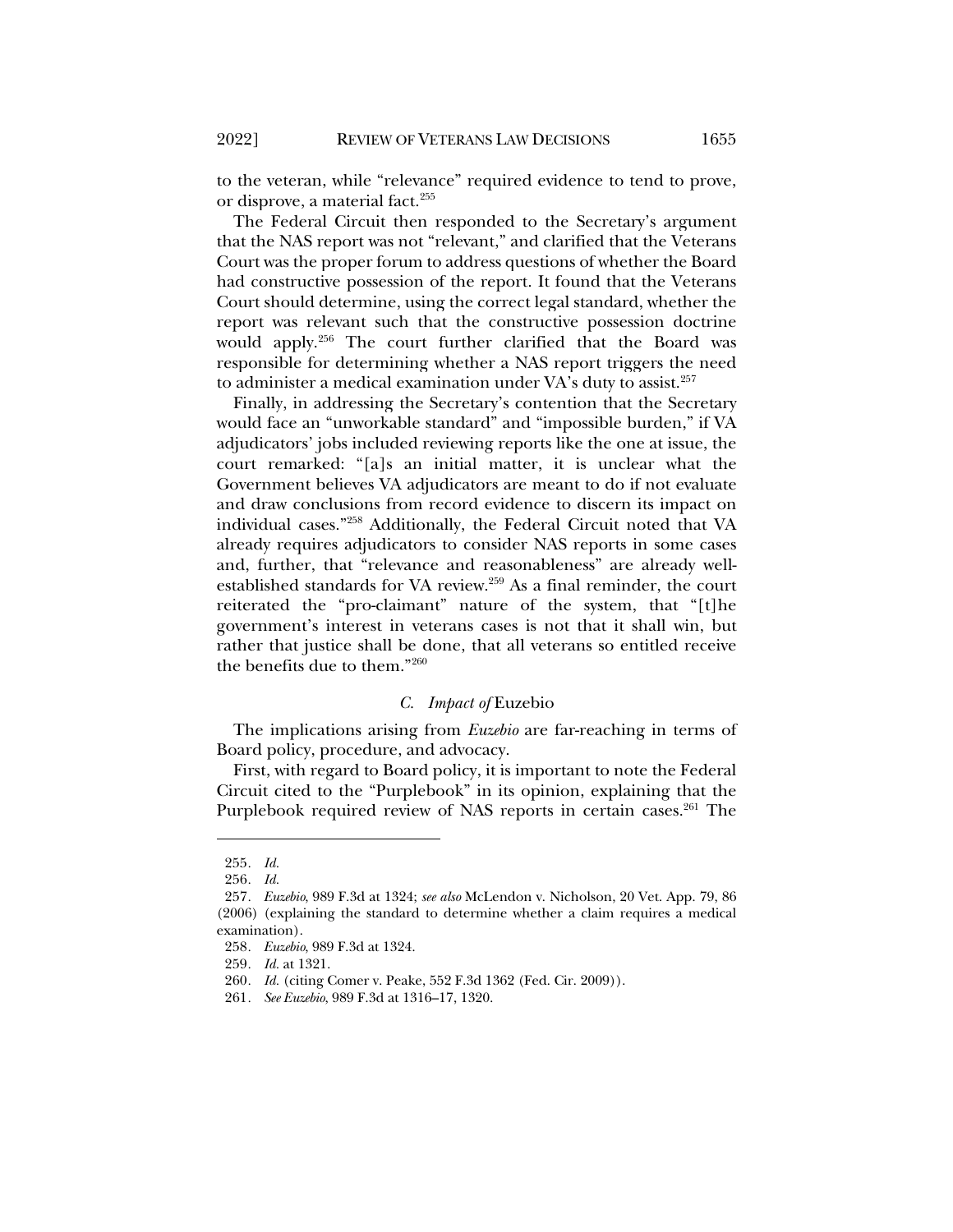Board created the Purplebook to consolidate various internal procedures, effective March 23, 2018.262 Sixteen days after the *Euzebio* opinion was issued, the Chairman of the Board suspended use of the Purplebook "ex post facto."263

It will be interesting to see whether the Board's abandonment of the Purplebook "ex post facto" alters the applicability of the constructive possession doctrine when it comes to NAS reports. Setting aside the question of whether the Chairman of the Board has the authority to abandon its own operating document "ex post facto," the gist of the constructive possession doctrine is whether it is reasonable to conclude that VA was aware of the document at the time it adjudicated the claim. Whether mentioned in the Purplebook or otherwise, VA receives NAS reports through its contract with NAS, and it should not matter whether internal operating manuals refer to their existence. As explained in *Euzebio*, citing Veterans Court Judge Allen's dissent:

The importance and relevance of the NAS Reports to Agent Orange claims are well-known and well-established—they are the result of decades of veteran engagement, ... and of congressional investigation and legislation ... [t]he NAS Reports exist, by congressional mandate, to give VA necessary "independent scientific review of the available scientific evidence regarding associations between diseases and exposure to dioxin and other chemical compounds in herbicides[.]" . . . A constructive possession doctrine that allows an administrative judge to "'ignore [an NAS Report] she knows exists' and knows 'contains important . . . information,'" cannot "possibly be the outcome of a rational system of adjudication, especially one designed to be pro-veteran and non-adversarial."264

The impact of *Euzebio* is not limited to the precise facts at issue in the case. Mr. Euzebio's disability related to his thyroid. But for as many as 160,000 Vietnam veterans, like many other Americans, hypertension is a diagnosed disability.265 VA estimates that adopting a presumptive service connection for hypertension will cost up to fifteen billion

<sup>262.</sup> OFFICE OF THE CHAIRMAN OF VETERANS' APPEALS, NO. 01-21-06, FORMAL RECISSION OF THE PURPLEBOOK (2021), https://www.va.gov/FOIA/docs/updated\_Documents/ BVA/Memo\_No\_01\_21\_06.pdf [https://perma.cc/C7SP-Y36V].

<sup>263</sup>*. Id.*

<sup>264</sup>*. Euzebio*, 989 F.3d at 1320–21 (citing Euzebio v. Wilke, 31 Vet. App. 394, 409 (2019) (Allen, J., dissenting)).

<sup>265.</sup> Abbie Bennett, *Lawmakers Introduce Bill to Extend VA Care to 490,000 More Veterans Ill from Agent Orange*, CONNECTING VETS (Mar. 18, 2021, 3:00 AM), https://www.audacy.com/connectingvets/news/politics/bill-expands-va-benefits-forhypertension-from-agent-orange [https://perma.cc/DW3A-BJ25].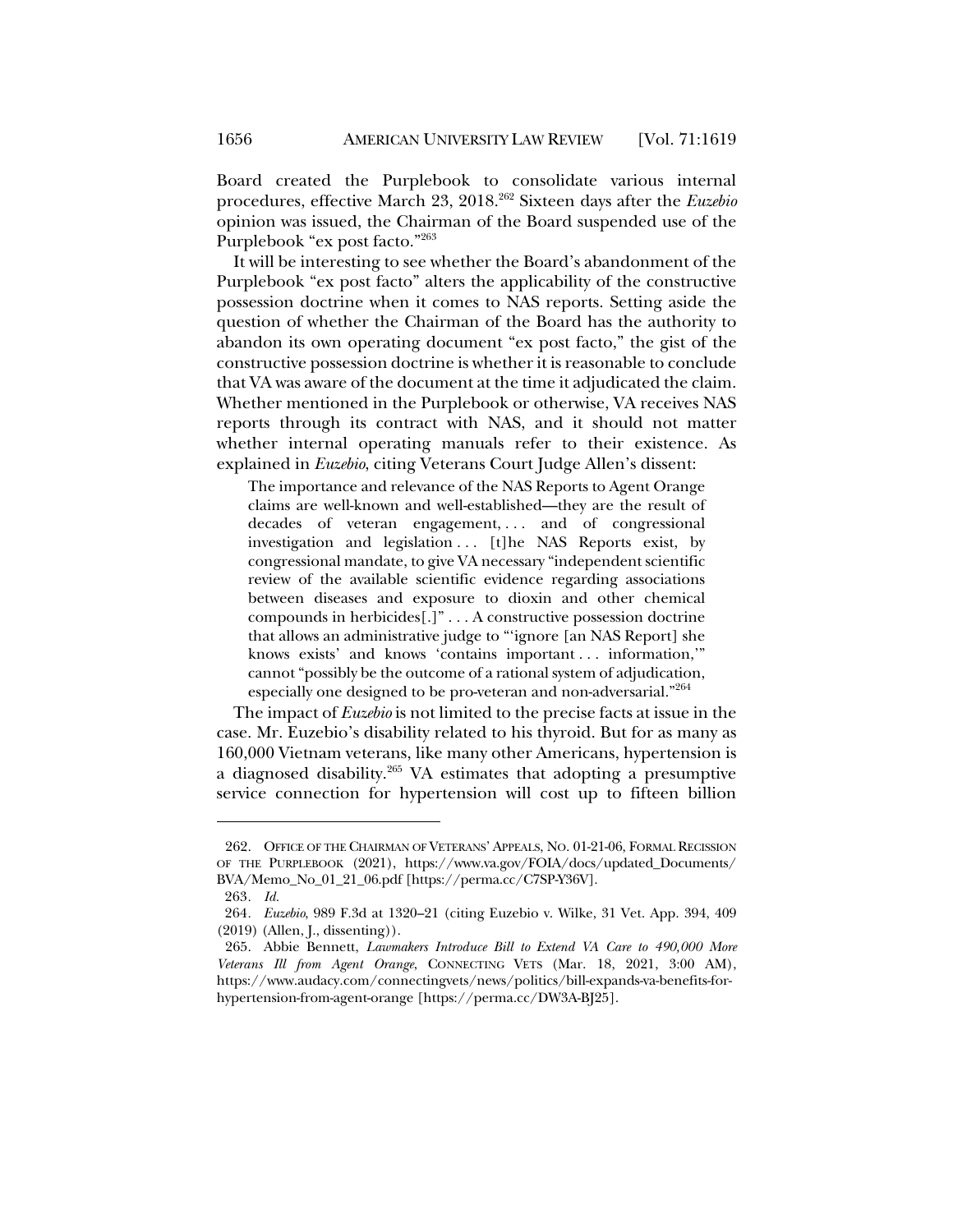dollars, and VA has opposed efforts to legislate such a presumption, asserting the need for more scientific analysis.266

Indeed, NAS has been studying hypertension, "sponsored" by VA.267 In 2018, NAS found "sufficient" evidence of a link between hypertension and Agent Orange, moving hypertension up from its earlier classification of "limited or suggestive" association.<sup>268</sup> These classifications provide the scientific basis upon which to place a disease on the presumptive list; the "sufficient" classification means there is a "positive association" between the disease and Agent Orange.<sup>269</sup>

As noted above, prior to 2015, VA was required to engage in timely rulemaking when these positive associations were found.<sup>270</sup> This obligation no longer exists by statute.<sup>271</sup> At the time of this writing, hypertension is not on the Agent Orange presumptive list, despite NAS's conclusion. Veterans advocates should cite the NAS report early and often in claims involving hypertension, to properly make the record.

When it comes to VA procedure, constructive possession of NAS reports has ripple effects. *Euzebio* reminds the Secretary of Veterans Affairs that even when VA has not conceded a presumptive connection, the statutory "duty to assist" requires VA to send a veteran for a medical examinations when the evidence "may" suggest the disability is related to service.272 Given NAS's 2018 findings that concluded there is "sufficient" evidence of a link between hypertension and Agent Orange, it appears, under *Euzebio*, that the Veterans Court must find error if VA does not provide an adequate medical exam in the face of a Vietnam veteran's hypertension claim.273 More to the point, VA medical exams must be reviewed carefully to ensure that the medical

<sup>266</sup>*. See id.*

<sup>267</sup>*. See, e.g.*, *Vietnam Veterans and Agent Orange Exposure-New Report*, NASAS (Nov. 15, 2018), www.nationalacademies.org/news/2018/11/vietnam-veterans-and-agentorange-exposure-new-report [https://perma.cc/VBR5-U58B] (explaining the studies positive association cannot be determinately proven because there are "chance, bias, and confounding factors [that] could not be ruled out with confidence").

<sup>268</sup>*. Id.*

<sup>269</sup>*. See id.*

<sup>270.</sup> 38 U.S.C. § 1116(a)(1)(B).

<sup>271.</sup> § 1116(e).

<sup>272</sup>*. Euzebio*, 989 F.3d at 1325 (citing 38 USC § 5103A(d)).

<sup>273</sup>*. See supra* notes 224–26 and accompanying text (referencing that VA will review NAS Updates but is not mandated to consider them); *see also Vietnam Veterans and Agent Orange Exposure-New Report*, *supra* note 267 (noting hypertension rates were significantly higher for veterans who were likely exposed to herbicides).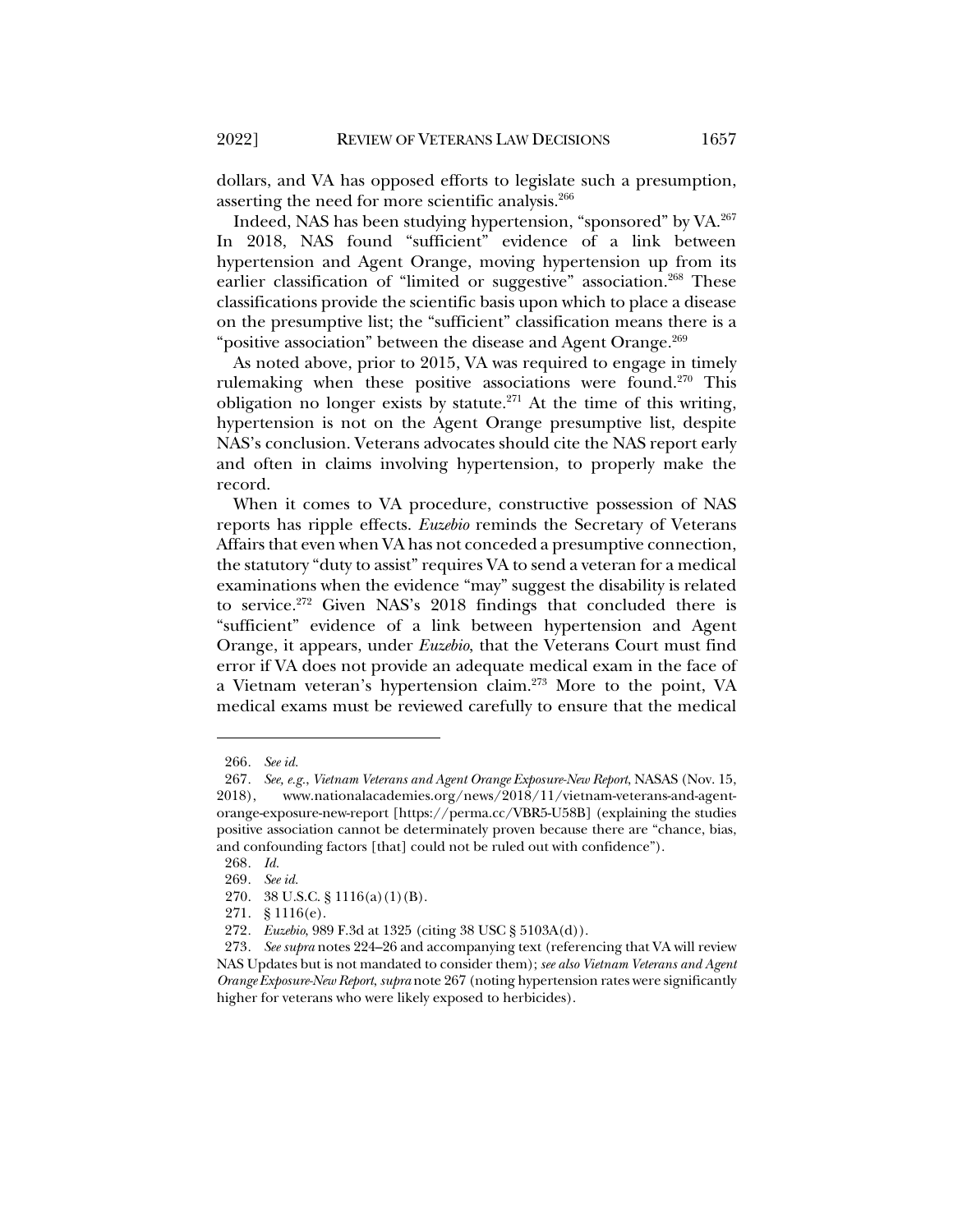rationale is adequate and complete. $274$  Further, since the Veterans Court addresses the adequacy of VA medical exams, veterans advocates can make a strong argument to the Court that any medical exam is inadequate if it does not mention the "positive association" between hypertension and Agent Orange in the 2018 NAS report. The adequacy of VA medical exams is often addressed by the Veterans Court.

Finally, in terms of future advocacy, *Euzebio*, as well as *Bell* and its progeny, did not limit the applicability of the constructive possession doctrine to NAS reports. Indeed, the parameters of what is "reasonably" in VA's possession is a ripe area to explore. At one end of the spectrum, at least one Board of Veterans Appeals Judge has explained: "[t]he Board strives for consistency in issuing its decisions, while noting that previously issued Board decisions are considered binding only with regard to the specific case decided. . . . Nevertheless, prior decisions in other appeals may be considered in a case to the extent that they reasonably relate to the case."275

Does the openness to considering other related Board decisions, expressed by at least one Board of Veterans Appeals judge, mean the Board must analyze and research all similar decisions when adjudicating every individual claim because of the constructive possession doctrine? Whether this is reasonable will be tested in the future in light of *Euzebio*. In this regard, the volume of the Board's work may come into play: the 2020 Chairman's Report states that approximately 100 Veterans Law Judges issued 102,663 decisions in 2020 alone.276 However, somewhere between "all related Board decisions" and NAS reports, other documents exist which are highly probative when it comes to a veteran's claim. Is it unreasonable to expect VA, which adjudicates in a nonadversarial and paternalistic system, to adjudicate claims based on its own institutional knowledge, as expressed and found in earlier Board decisions?

<sup>274.</sup> Barr v. Nicholson, 21 Vet. App. 303,311 (2007), *abrogated on sep. grounds by* Walker v. Shinseki, 708 F.3d 1331, 1338 n.4 (Fed. Cir. 2013); *see also* Stefl v. Nicholson, 21 Vet. App. 120, 124 (2007) ("[T]he medical opinion . . . must support its conclusion with an analysis that the Board can consider and weigh.").

<sup>275</sup>*. See, e.g.*, No. 12-24 264A, 2015 WL 1601595, at \*2 (Vet. App. Feb. 5, 2015) (explaining the presence of previously released information regarding herbicide exposure creates an inference that may be considered in a veteran's claims).

<sup>276</sup>*.* BD. OF VETERANS' APPEALS, DEP'T OF VETERANS AFFS., ANN. REP. FISCAL YEAR (FY) 2020 6, 14.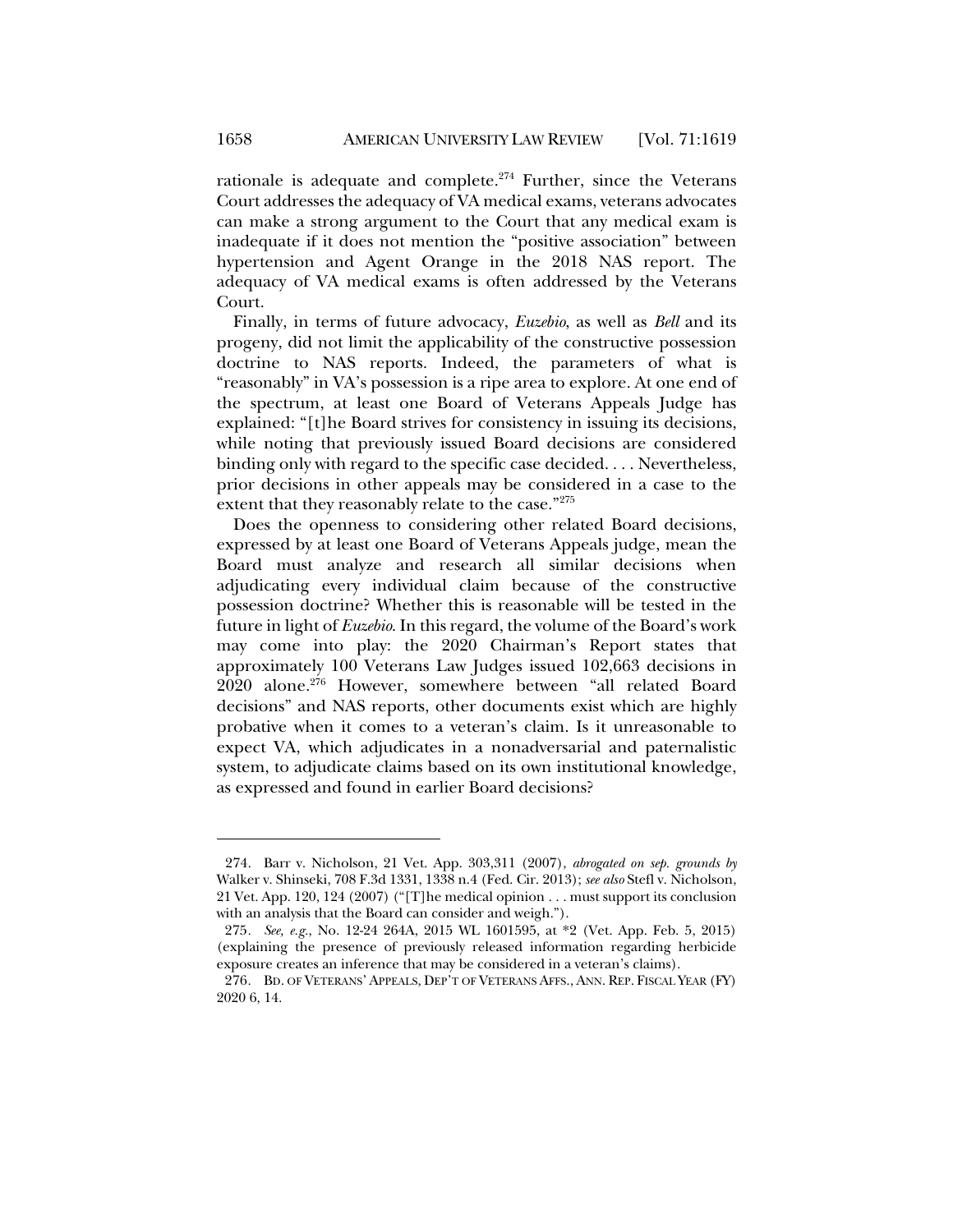Consider an example: a veteran, "J.D.", served in Okinawa, Japan during the Vietnam War as a military police officer. The veteran suffers from a panoply of disabilities found on the Agent Orange presumptive list. However, neither VA nor the Department of Defense (DoD) concede Agent Orange was used in Okinawa during the Vietnam War.

The VA Regional Office denies J.D.'s claim for Agent Orange related disabilities because it determines Agent Orange was not used in Okinawa. On appeal to the Board, J.D. cites the Board to its earlier decision in Case Number 21053446 ("No. 446").277 In No. 446, the Board made an express "finding of fact" that the evidence "is in relative equipoise as to whether herbicide agents were used in Okinawa."278 As a result of this finding, the Board service-connected J.D.'s Agent Orange disabilities. In reaching the finding of fact that Agent Orange was used in Okinawa, the Board of Veterans Appeals judge in No. 446 cited articles from the South China Morning and the Asia-Pacific Journal.279 The judge also cited several DoD documents supporting the fact Agent Orange was used in Okinawa.<sup>280</sup>

Given this situation, it seems reasonable that J.D.'s claim must be granted if J.D.'s advocate cites No. 446 to VA. If the factual evidence supporting the finding of Agent Orange supported granting the claim in No. 446, why would the factual evidence relating to the use of Agent Orange be any different for J.D?

The question of whether J.D. should prevail in the absence of an able advocate is yet another *Euzebio*-related question. Must VA employees search the Board Decision database (which exists on the Board of Veterans Appeals website and is easily accessible by a Boolean search)? In the non-adversarial, paternalistic system, where the doctrine of constructive possession applies, is it really a stretch to ask VA to do a word search in its own database of decisions before it decides a veteran's claim?

A robust use of the constructive possession doctrine should lead to fewer appeals to the Veterans Court and quicker resolutions for veterans who have legitimate claims documented in analogous decisions or the subject of updated scientific studies. *Euzebio* will have a long-lasting impact in the development of veterans' benefits law.

<sup>277.</sup> No. 15-14 318, 2021 WL 4723800, at \*1 (Vet. App. Aug. 30, 2021).

<sup>278.</sup> *Id.*

<sup>279.</sup> *Id.*

<sup>280.</sup> *Id.* at 2.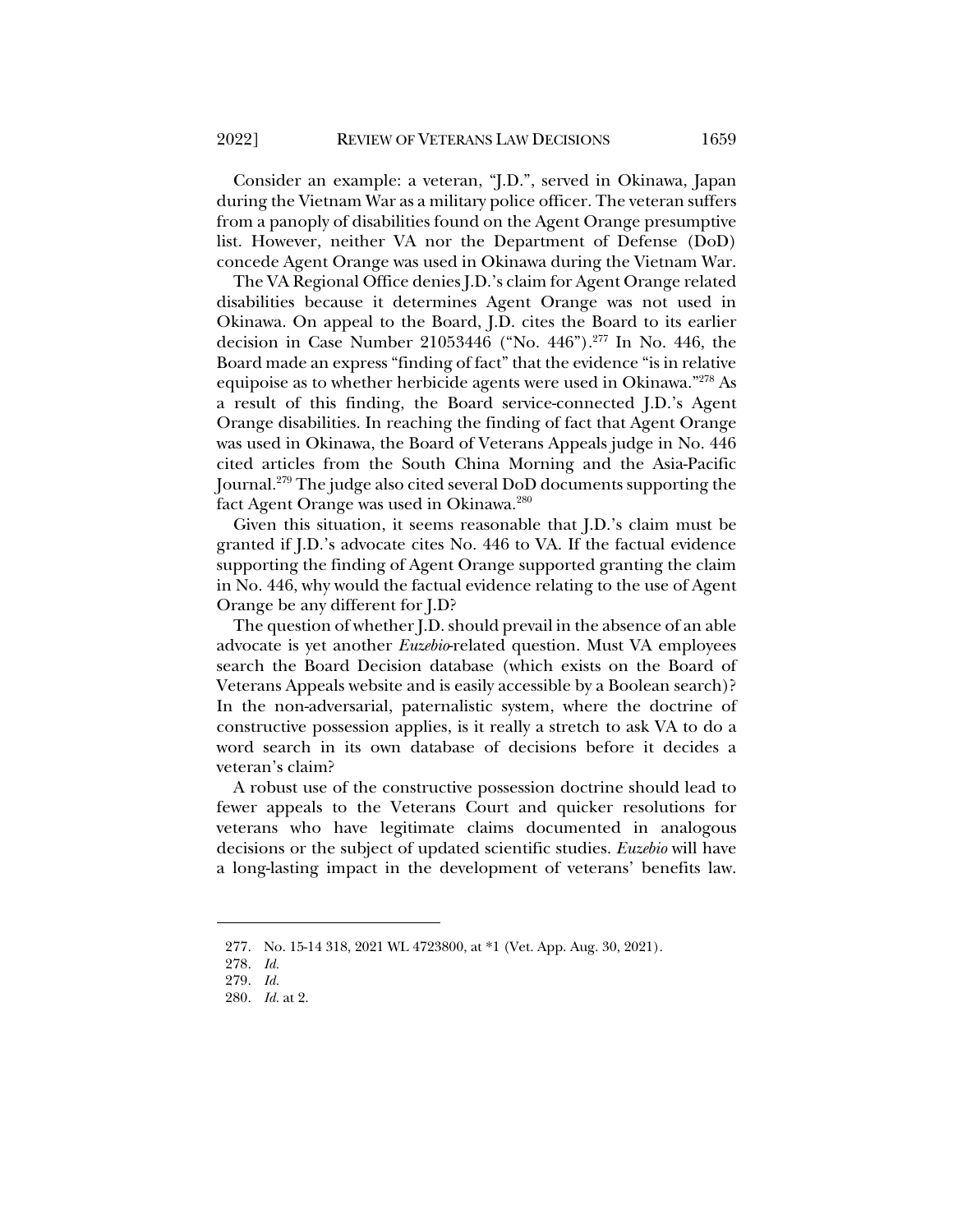Advocates should stay abreast of NAS updates, as well as analogous Board decisions.

## V. EQUITABLE TOLLING & EQUITABLE ESTOPPEL

In 2021, the Federal Circuit dealt with the extent to which general fairness considerations impact statutory interpretation. Two cases squarely addressed the equitable powers of the Veterans Court. In *Arellano v. McDonough*, <sup>281</sup> the Federal Circuit reviewed whether a statute limiting the effective date of claims for disability compensation benefits was subject to equitable tolling.282 In *Taylor v. McDonough*, 283 the court considered whether the Veterans Court has the power to apply equitable estoppel.<sup>284</sup> The final resolution of the issues raised in both of these cases will turn on an upcoming Supreme Court decision; on February 22, 2022, the United States Supreme Court granted certiorari to Mr. Arellano.<sup>285</sup> That same day, the Federal Circuit issued an order staying the outcome of *Taylor v. McDonough* pending the Supreme Court's disposition in *Arellano v. McDonough*. <sup>286</sup> We offer a brief background to these cases below.

In each of these cases, the veteran suffered from a disability resulting from his time in service and sought payment of retroactive benefits to a time earlier than the date VA found as the "effective date" of his claim.287 Pursuant to 38 U.S.C. § 5110, the effective date for VA benefits is typically the date a veteran submits an application for benefits, although there are several statutory exceptions.<sup>288</sup> The effective date can affect the beginning of payments for a veteran's disability and his or her entitlement to specific benefits, such as educational assistance.289 Often these "retroactive payments" can constitute tens of thousands of dollars.

<sup>281.</sup> 1 F.4th 1059 (Fed. Cir. 2021) (per curiam).

<sup>282</sup>*. Id.* at 1060.

<sup>283.</sup> 3 F.4th 1351 (Fed. Cir. 2021), *vacated and reh'g granted*, 4 F.4th 1381 (Fed. Cir. 2021) (per curiam).

<sup>284</sup>*. Taylor*, 3 F.4th at 1355–56.

<sup>285</sup>*.* Arellano v. McDonough, No. 21-432, 2022 WL 515866, at \*1 (U.S. Feb. 22, 2022).

<sup>286.</sup> Taylor v. McDonough, Fed. Cir. R. (Order, 19-2211 (2021)).

<sup>287</sup>*. See Taylor*, 3 F.4th at 1359; *see also Arellano*, 1 F.4th at 1063.

<sup>288</sup>*. See* 38 U.S.C. § 5110 (detailing the various exceptions that impact the date of an applicant's benefits, including special situations for child dependency, supplemental claims, and disability compensation).

<sup>289</sup>*. See id.* §§ 5110, 5113.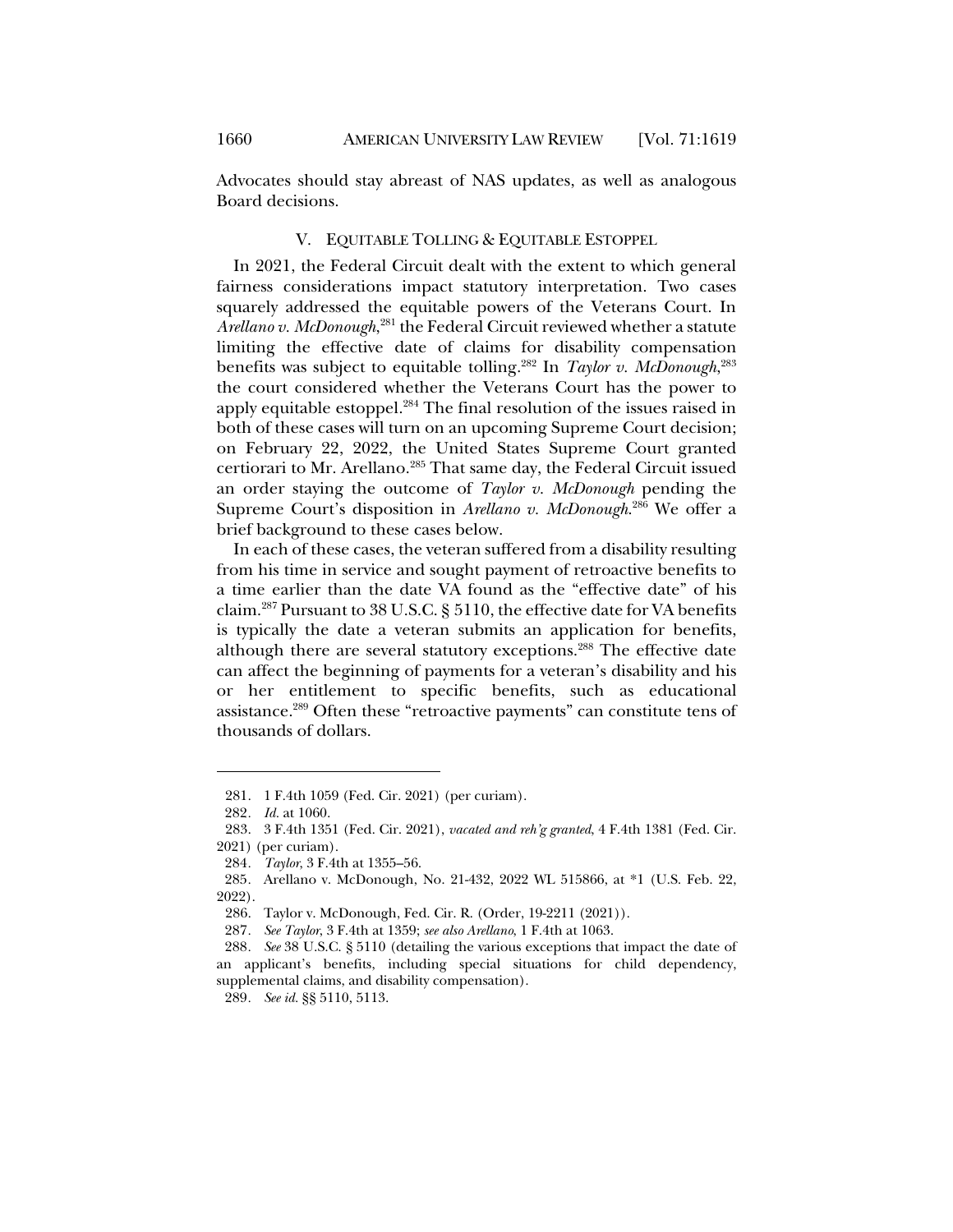The underlying facts impacting the effective date for the benefits in the cases discussed below vary. In *Arellano*, the veteran's disability caused the delay in his application for benefits.290 In *Taylor*, the government directly prevented the veteran from seeking benefits through a nondisclosure agreement.<sup>291</sup> Each of these situations gave rise to equitable arguments supporting an earlier effective date.

#### *A.* Arellano v. McDonough*—Equitable Tolling*

In an en banc opinion, the Federal Circuit declined to find that principles of equitable tolling could be applied to the effective date considerations found in 38 U.S.C.  $\S 5110(b)(1)$ , providing that if a veteran files a claim for compensation within one year of discharge, his effective date shall be the date of discharge.<sup>292</sup> Mr. Arellano sought equitable tolling based on his long period of mental illness.<sup>293</sup>

An equally divided court analyzed the question, with two groups of six judges each issuing separate opinions concurring with the ultimate decision that Mr. Arellano was not entitled to tolling.294 One opinion held that equitable tolling principles do not apply to  $\S 5110(b)(1).^{295}$ The other opinion held the doctrine was available but not applicable under the facts presented.<sup>296</sup> As a result of the split decision, the court's previous decision in *Andrews v. Principi*, <sup>297</sup> which held that principles of equitable tolling are not applicable to the time period set forth in  $\S 5110(b)(1)$ , remained intact.<sup>298</sup>

The facts of the case are as follows. Mr. Arellano filed for disability compensation benefits in 2011, almost thirty years after discharge from

<sup>290</sup>*. See Arellano*, 1 F.4th at 1063.

<sup>291</sup>*. Taylor*, 3 F.4th at 1358.

<sup>292</sup>*. See Arellano*, 1 F.4th at 1093 (Dyk, J., concurring).

<sup>293</sup>*. Id.* at 1063 (noting Mr. Arellano argued he was one hundred percent disabled since suffering injuries in 1980).

<sup>294</sup>*. Compare id.* at 1061 (Chen, J., concurring) (refusing to apply a presumption of equitable tolling because doing so would overturn precedent, which the judges thought would be improper since panel was equally divided), *with id.* at 1086 (Dyk, J., concurring) (determining that presumption of equitable tolling applies, but not for the circumstances of this case).

<sup>295</sup>*. Id.* at 1061 (Chen, J., concurring). The judges who joined this opinion were Judges Chen, Moore, Lourie, Prost, Taranto and Hughes. *Id.* at 1060.

<sup>296</sup>*. Id.* at 1086 (Dyk, J., concurring). The judges who joined this opinion were Judges Dyk, Newman, O'Malley, Reyna, Wallach and Stoll. *Id.*

<sup>297.</sup> 351 F.3d 1120 (Fed. Cir. 2003).

<sup>298</sup>*. Arellano*, 1 F.4th at 1061 (citing *Andrews*, 351 F.3d at 1137).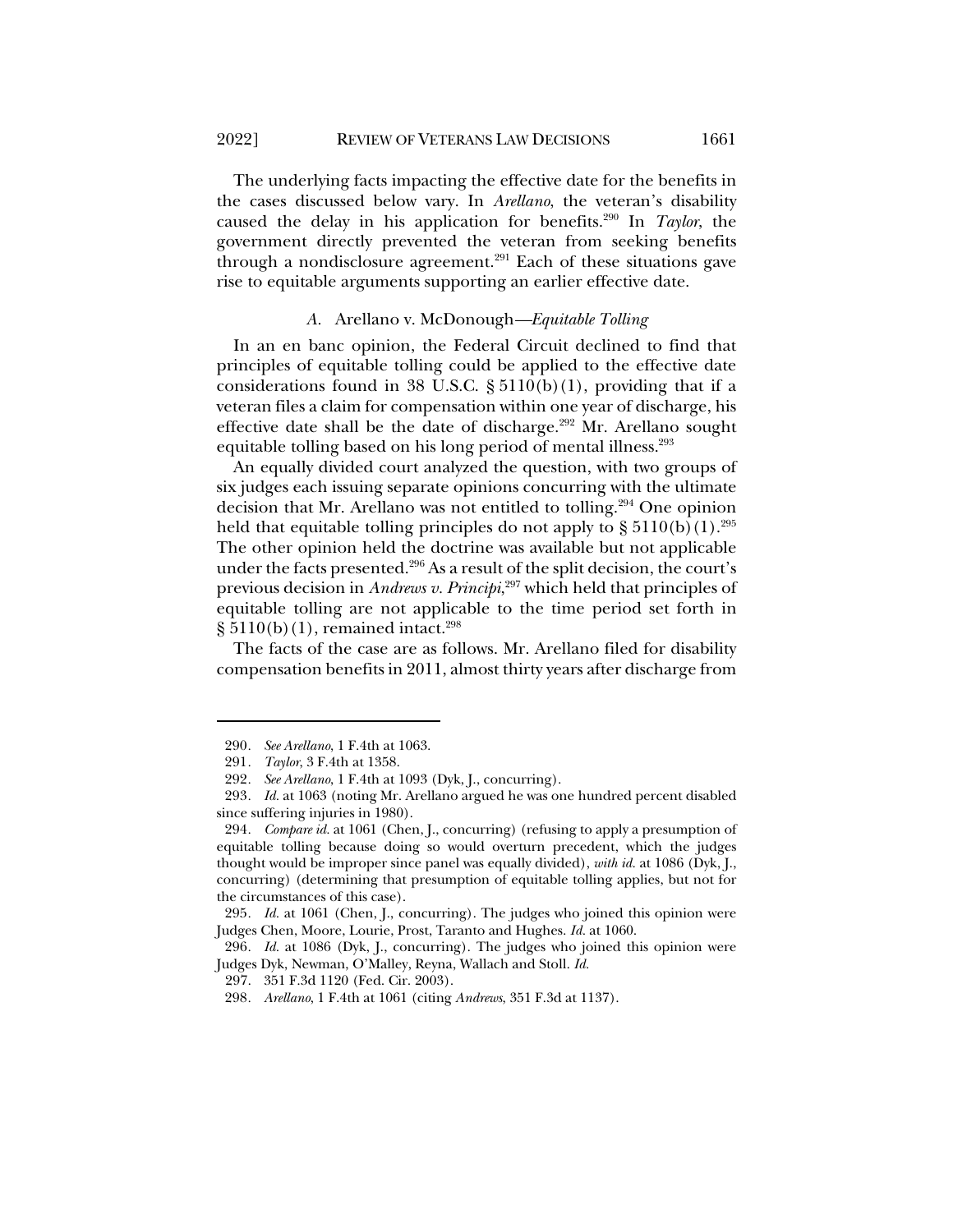the Navy in 1981.299 He sought compensation for "schizoaffective disorder bipolar type with PTSD."<sup>300</sup> A medical opinion from a psychiatrist confirmed his disability existed since 1980 when he was almost crushed and swept overboard on an aircraft carrier.<sup>301</sup> VA awarded a one hundred percent disability rating with an effective date of 2011.302 Mr. Arellano argued the effective date of his claim should be decades earlier—1981—because his mental disorder prevented him from filing for benefits from the time of his discharge until he filed his claim in 2011.<sup>303</sup>

VA's effective date determination was based on  $\S 5110(a)(1)$ , which provides: "[u]nless specifically provided otherwise in this chapter, the effective date . . . shall not be earlier than the date of receipt of application." $304$  One way the chapter specifically "provide [s] otherwise" is found in  $\S 5110(b)(1)$ , which states that "[t]he effective date of an award . . . shall be the day following the date of the veteran's discharge or release if application thereof is received within one year from such date of discharge."<sup>305</sup> Mr. Arellano focused his appeal on §  $5110(b)(1)$ , claiming it was appropriate that the time be tolled from his date of discharge until the date he filed his claim.<sup>306</sup>

The Supreme Court precedent central to the *Arellano* decision was *Irwin v. Department of Veterans Affairs*. <sup>307</sup> In *Irwin*, the Supreme Court assessed whether the wrongful discharge claim of an employee who filed outside the required time period could proceed despite a missed

<sup>299</sup>*. Arellano*, 1 F.4th at 1063.

<sup>300</sup>*. Id.*

<sup>301</sup>*. Id.*

<sup>302</sup>*. Id.*

<sup>303</sup>*. Id.*

<sup>304</sup>*. Id.* at 1062 (citing 38 U.S.C. § 5110(a)(1)).

<sup>305</sup>*. Id.* at 1062 (citing 38 U.S.C. § 5110(b)(1)).

<sup>306</sup>*. Id.* at 1061.

<sup>307.</sup> 498 U.S. 89 (1990); *see also Arellano*, 1 F.4th at 1061 (Chen, J., concurring) ("Specifically, we consider whether the rebuttable presumption of equitable tolling for statutes of limitations established in *Irwin . . .* applies to the one-year period in § 5110(b)(1)." (citations omitted)); *id.* at 1086 (Dyk, J., concurring) ("An equal number of judges (Judges Newman, O'Malley, Reyna, Wallach, Stoll, and myself) join this opinion and would hold that  $\S 5110(b)(1)$  is a statute of limitations subject to equitable tolling, that the *Irwin* presumption of equitable tolling applies, but that § 5110(b)(1) cannot be equitably tolled for mental disability in the circumstances of this case.").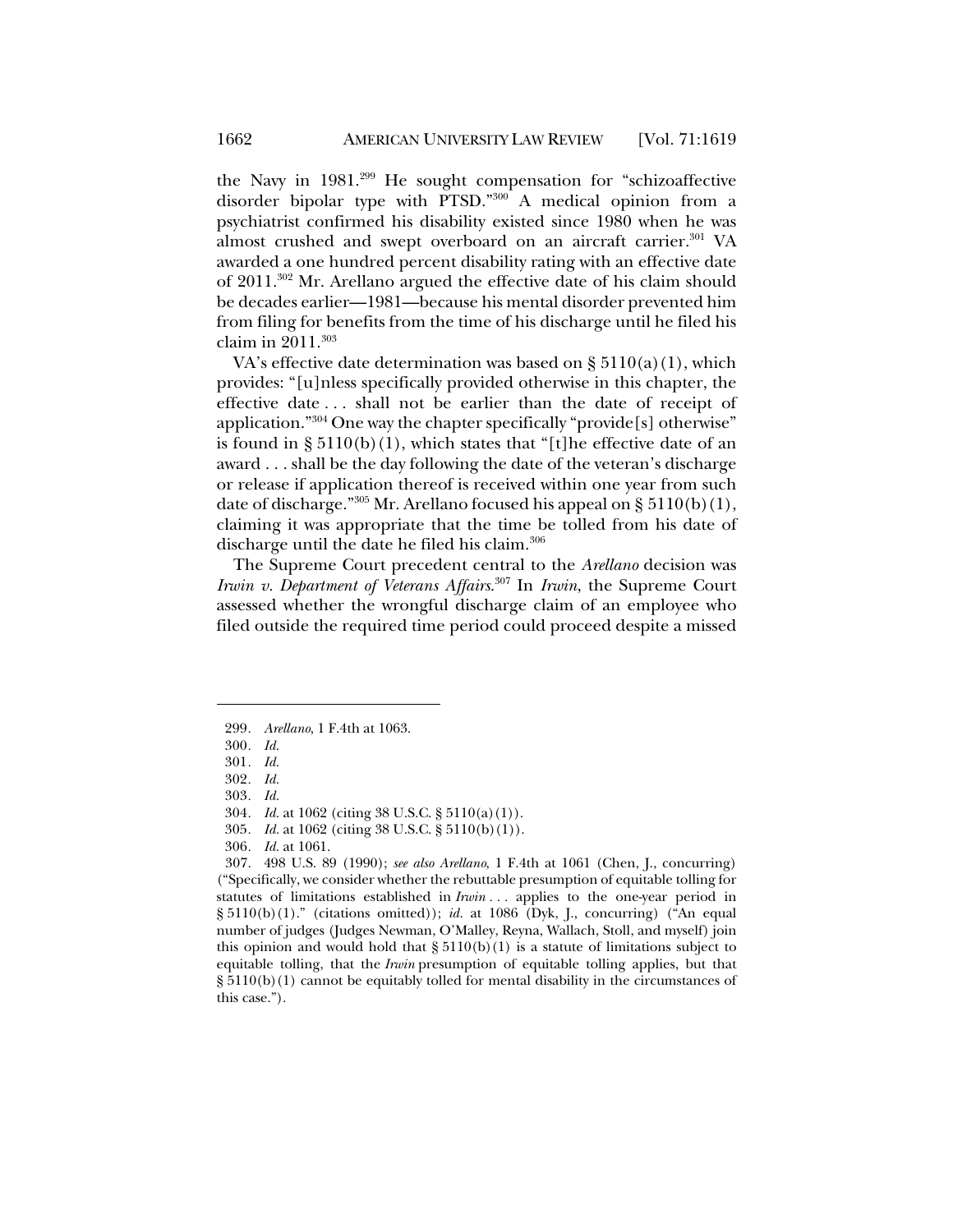deadline.308 By statute, the employee had thirty days from receipt of the EEOC's notice of final action letter to file his claim.309 He filed the claim forty-four days after his attorney's office received the EEOC notice because his attorney was out of the office when the notice arrived.<sup>310</sup> The employee argued that since the notice was sent only to the attorney's office and he had no knowledge of its date of receipt, the statute should be equitably tolled.<sup>311</sup> The Court found that statutes of limitations in actions against the government are subject to the same rebuttable presumption of equitable tolling that applies to suits against

private litigants.<sup>312</sup> Ultimately, the Supreme Court declined to find that equitable tolling should apply in favor of Mr. Irwin, as his situation was only one of excusable neglect.<sup>313</sup> Therefore, to follow the *Irwin* analysis, the Federal Circuit in *Arellano*

had to first determine whether  $\S 5110(b)(1)$  was a statute of limitations. Six of the judges held that it was, while the other six judges held it was not.<sup>314</sup>

The judges that determined equitable tolling did not apply to  $\S 5110(b)(1)$  (the "anti-tolling judges") believed the statute did not have the functional characteristics of a statute of limitations.<sup>315</sup> The "anti-tolling judges" characterized  $\S 5110(b)(1)$  as only setting an element of a benefits claim and not as an actual bar to such a claim.<sup>316</sup> In Judge Chen's opinion, those judges stated that the statute "lacks features standard to the laws recognized as statutes of limitations with presumptive equitable tolling" because it does not start the clock on seeking a remedy for breach of a duty by an opposing party.<sup>317</sup>

<sup>308</sup>*. See Irwin*, 498 U.S. at 92 (noting any deadline to respond begins once notification is given to either the claimant or the attorney, but there is no requirement the claimant must receive the notice).

<sup>309</sup>*. Id.* at 91.

<sup>310</sup>*. Id.*

<sup>311</sup>*. Id.* at 91, 93 (explaining that the employee argued for equitable tolling "even if he failed to timely file").

<sup>312</sup>*. Id.* at 95–96.

<sup>313</sup>*. Id.* at 96.

<sup>314.</sup> Judges Chen, Moore, Lourie, Prost, Taranto, and Hughes determined section 5110(b)(1) was not a statute of limitation. Arellano v. McDonough, 1 F.4th 1059, 1060– 61 (Fed. Cir. 2021). Judges Dyk, Newman, O'Malley, Reyna, Wallach, and Stoll held that it was a statute of limitation. *Id.* at 1086 (Dyk, J., concurring in the judgment). 315*. Id.* at 1067.

<sup>316</sup>*. Id.*

<sup>317</sup>*. Id.*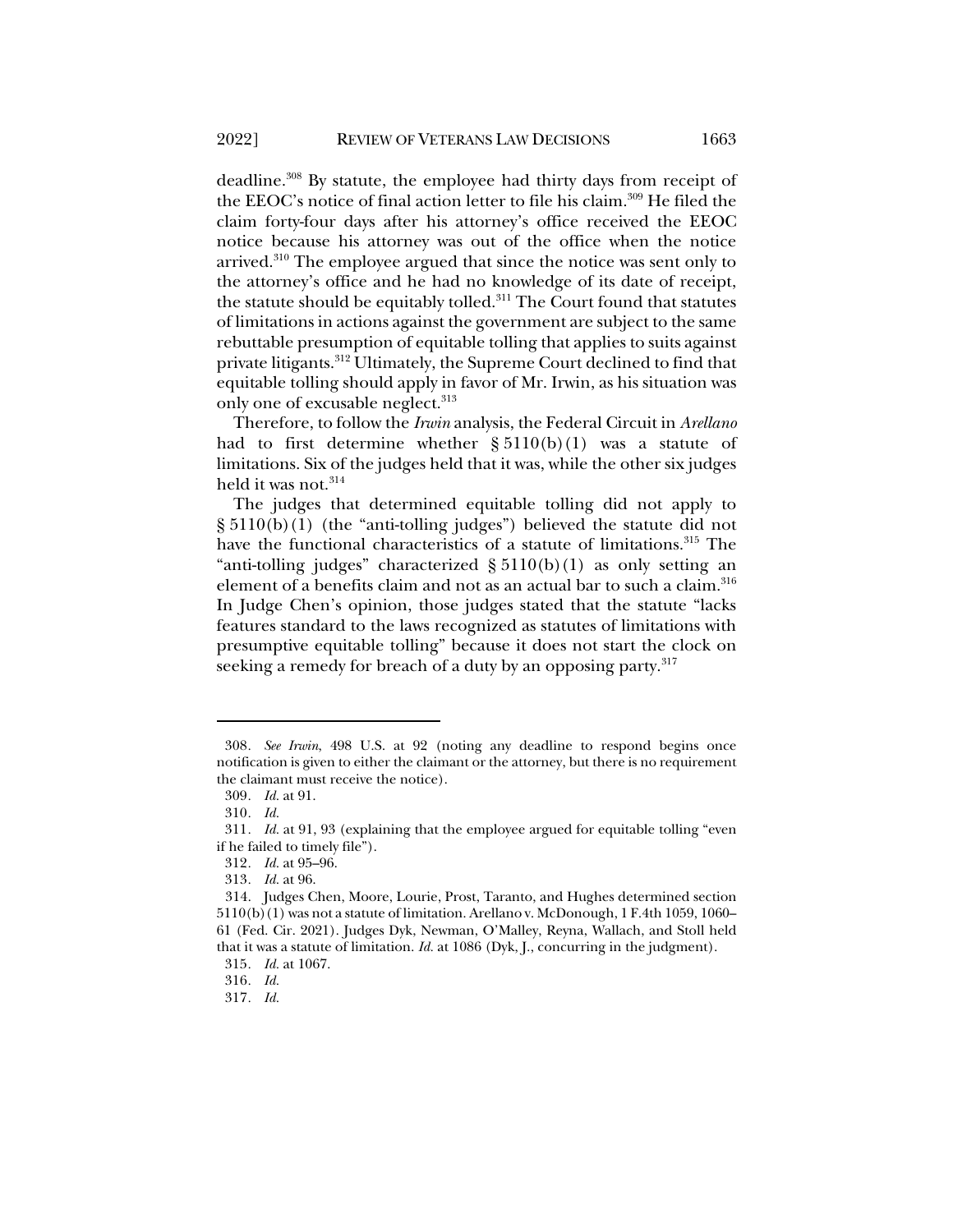Although the "anti-tolling judges" determined that  $\S 5110(b)(1)$  was not a statute of limitations as in *Irwin*, they went further to find that even if it was such a statute, the *Irwin* presumption was rebutted.<sup>318</sup> Specifically, the judges found that Congress did not intend the equitable tolling doctrine to apply to the statute because it is unlike a statute of limitations in two regards. First, it does not act as a bar to benefits. Second, and relatedly, § 5110(b)(1) lacks features standard to the laws recognized as statutes of limitations with presumptive equitable tolling: its one-year period is not triggered by harm from the breach of a legal duty owed by the opposing party, and it does not start the clock on seeking a remedy for that breach from a separate remedial entity. 319

The six judges who decided that  $\S 5110(b)(1)$  could be equitably tolled (the "pro-tolling judges"), led by Judge Dyk, characterized the statute as a "time requirement" and relied on precedent in other courts that applied tolling to statutory time requirements.<sup>320</sup> The "pro-tolling judges" stated that the "anti-tolling judges'" characterization of statutes of limitations as applying only to breach-of-duty circumstances was "bereft of support."321 The judges pointed specifically to the Federal Circuit's previous application of tolling to the National Childhood Vaccine Injury Act of 1986,<sup>322</sup> where the trigger for a time limit aspect of the statute was when a vaccine was taken regardless of any fault on part of the vaccine manufacturer; thus, it lacked a breach of a duty.<sup>323</sup>

The "pro-tolling judges" also took issue with the "anti-tolling judges'" claim that  $\S 5110(b)(1)$  was not a statute of limitations since it did not foreclose the ability of a veteran to collect benefits.<sup>324</sup> The "pro-tolling" judges" characterized a veteran's claim for benefits as actually consisting of multiple claims—one for future monthly benefits and

<sup>318</sup>*. See id.* at 1079 (describing that the presumption was overcome because Congress detailed specific choices where a veteran's effective date may differ from when VA received the application).

<sup>319</sup>*. Id.* at 1067.

<sup>320</sup>*. Id.* at 1087 (Dyk, J., concurring in the judgment).

<sup>321</sup>*. Id.* at 1088.

<sup>322.</sup> National Childhood Vaccine Injury Act of 1986, Pub. L. No. 99-660, 100 Stat. 3755 (1986) (codified at 42 U.S.C. § 300aa).

<sup>323</sup>*. Arellano*, 1 F.4th at 1089 (Dyk, J., concurring in the judgment).

<sup>324</sup>*. Id.* at 1086.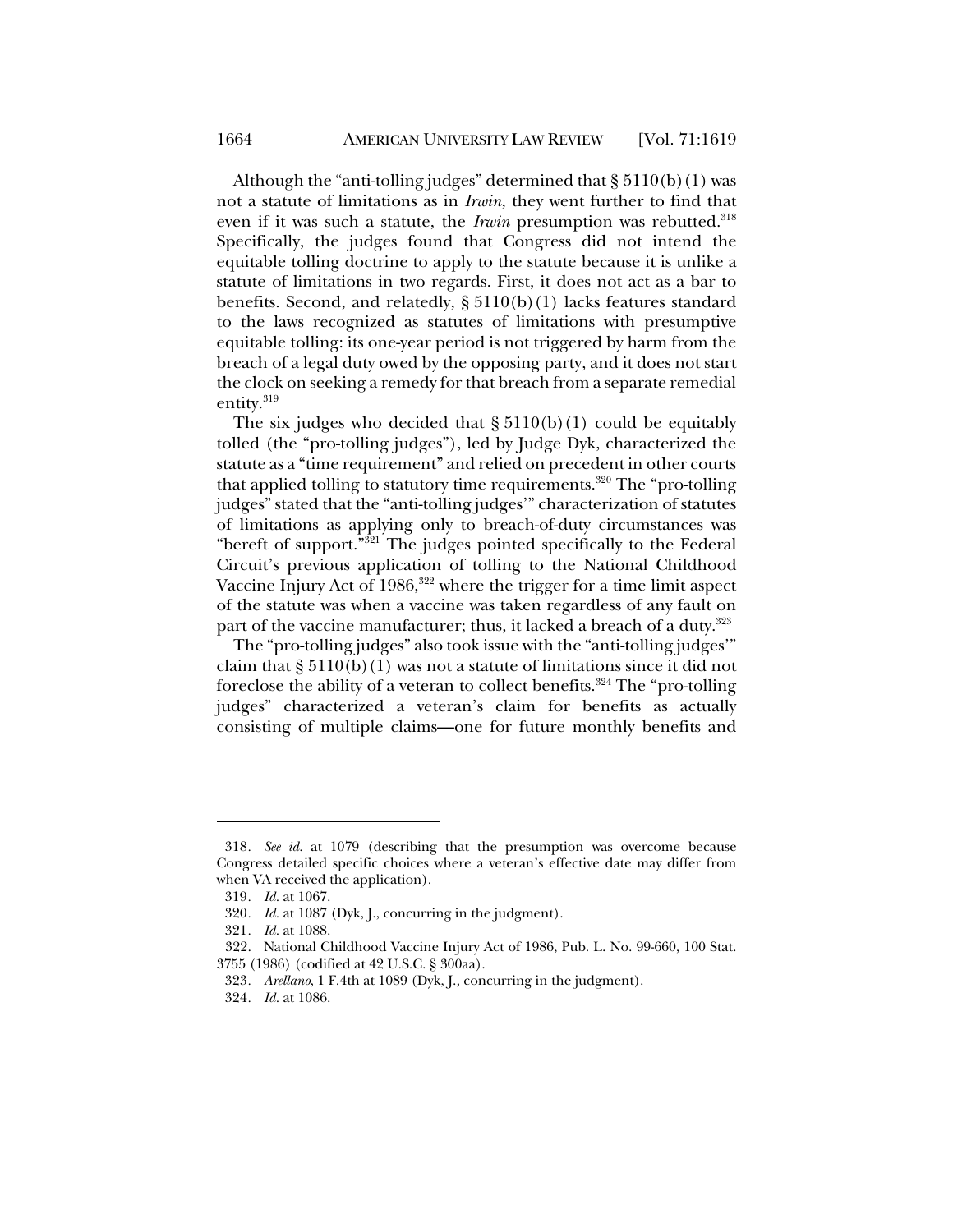another for retroactive benefits—and  $\S 5110(b)(1)$  prevented the veteran from collecting retroactive benefits.<sup>325</sup>

Unlike the "anti-tolling judges," the "pro-tolling judges" determined the appellant met the *Irwin* presumption.<sup>326</sup> The "pro-tolling judges" applied several factors identified by the Supreme Court and determined "almost all of the factors signal that there is no general prohibition against equitable tolling."327 The factors are the following: (1) the language of the statute; (2) the detailed nature of the statute; (3) the explicit exceptions in the statute; (4) the subject matter of the statute; and  $(5)$  whether laypersons initiate the claim.<sup>328</sup>

The fourth and fifth factors discussed by the judges were particularly instructive. The judges interpreted Supreme Court precedent to indicate that Congress more likely intended that equitable tolling of a statute of limitations was more appropriate in cases where laypersons, not lawyers, initiate the process and the statute was unusually protective of claimants.<sup>329</sup> In fact, these are the hallmarks of the veterans benefits system: as Judge Dyk explained, veterans often are unrepresented, and "the uniquely pro-claimant nature of the veterans compensation system" suggests that Congress intended at least some form of equitable tolling to be available. $330$  In sum, the judges decided that the language of the statute was not jurisdictional, and the nature of the statute's language was simple enough *not* to "weigh against equitable tolling."331 Further, although the judges acknowledged there were exceptions in § 5110 to § 5110(a)(1)'s general rule, none of them

331*. See Arellano*, 1 F.4th at 1093.

<sup>325</sup>*. See, e.g.*, *id.* at 1089 ("The claim for benefits here has two components: (1) a retrospective claim for benefits for past disability, and (2) a prospective claim for future benefits. The statute imposes no statute of limitations for prospective benefits, and a veteran may be entitled to forward-looking benefits after the one-year period prescribed by  $\S 5110(b)(1)$  runs.").

<sup>326</sup>*. See id.* at 1092 ("Congress has not clearly indicated a general prohibition against equitable tolling as to  $\S 5110(b)(1)$ .").

<sup>327</sup>*. Id.*

<sup>328</sup>*. Id.* at 1092–95.

<sup>329</sup>*. Id.* at 1094 (citing Zipes v. Trans World Airlines, Inc., 455 U.S. 385, 397 (1982)).

<sup>330</sup>*. Id.* at 1095 (citing Hensley v. West, 212 F.3d 1255, 1262 (Fed. Cir. 2000)); *see also* Bowen v. City of New York, 476 U.S. 467, 480 (1986) (addressing another statute that protective of claimants); Henderson *ex rel.* Henderson v. Shinseki, 562 U.S. 428, 431 (2011) ("The VA's adjudicatory 'process is designed to function throughout with a high degree of informality and solicitude for the claimant.'" (quoting Walters v. Nat'l Assn. of Radiation Survivors, 473 U.S. 305, 311 (1985))).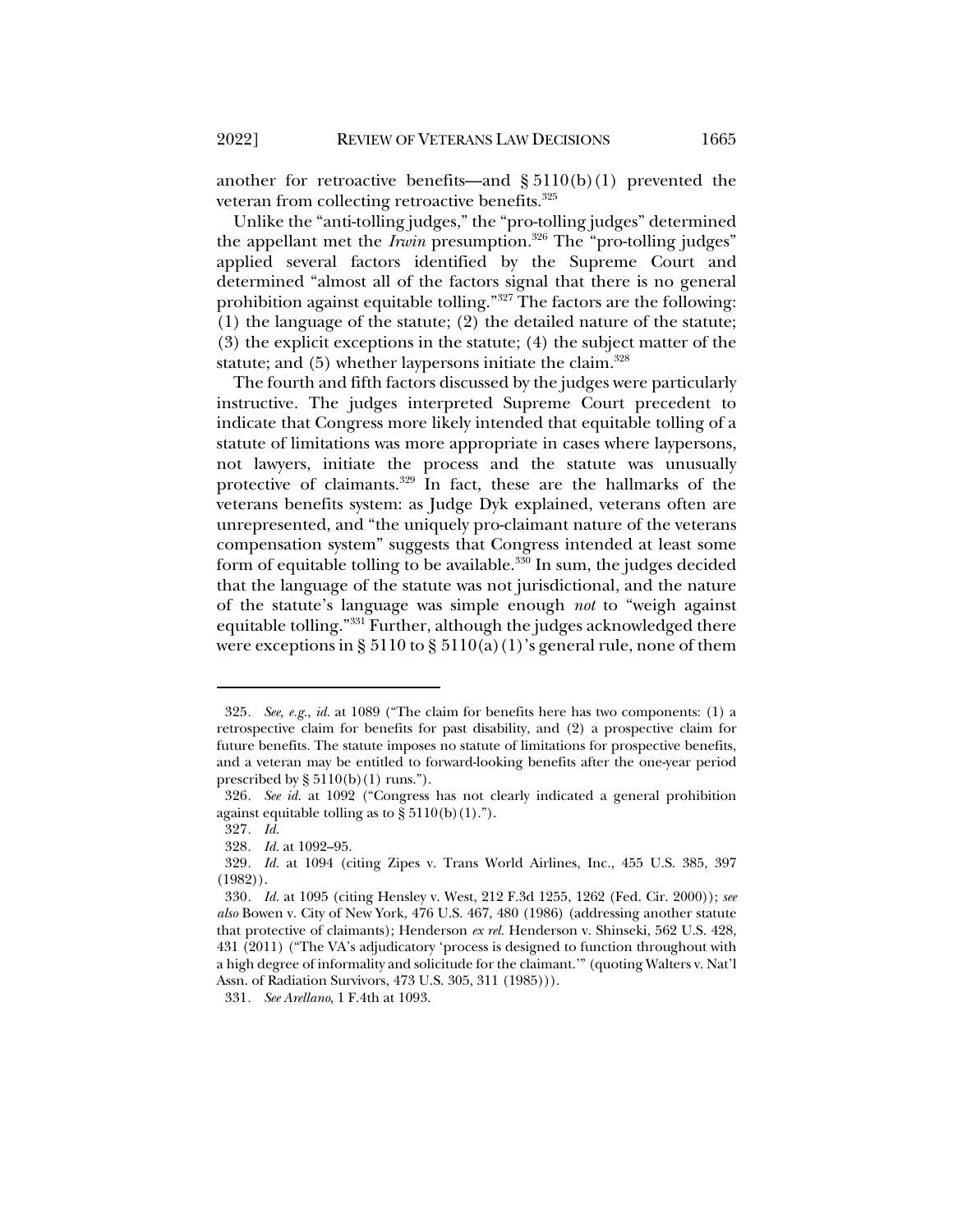were explicit to  $\S 5110(b)(1)$ , and thus the statute did not already provide for equitable tolling.332

That the court was equally split indicates there is potential for the Federal Circuit to apply equitable tolling in future  $\S 5110(b)(1)$  cases. A change in the makeup of the bench could tip the scales in favor of the possibility of equitable tolling. In this regard, it is important to note that Judge Newman was one of the three judges who declined to apply equitable tolling in *Andrews v. Principi* in 2003.<sup>333</sup> However, by 2010, in *Butler v. Shinseki*, Judge Newman joined the opinion, cautioning that *Andrews* had been read too broadly, stating, "[t]he time period of § 5110(b)(1) is not a jurisdictional restriction, and its blanket immunization from equitable extension, whatever the circumstances, appears to be directly contrary to the legislative purpose."334

Notably, even the six judges who determined that tolling is a generally available remedy did not find it was appropriate under Mr. Arellano's sympathetic circumstances.<sup>335</sup> Accordingly, it appears equitable tolling faces not only a legal hurdle in the interpretation of § 5110(b)(1) in light of the "anti-tolling judges'" view of *Irwin*, but also a factual hurdle, requiring more persuasive circumstances than those found in *Arellano*. Fortunately, the Supreme Court will add needed guidance very soon. As the next case, *Taylor v. McDonough*, exemplifies, the Federal Circuit did not express interest in quickly revisiting the issue of equitable tolling.

#### *B.* Taylor v. McDonough*—Equitable Estoppel*

As in *Arellano*, the *Taylor* claim for an earlier effective date rests on an assertion by a veteran that he was unable to file his benefits claim within a year of discharge and was thus prevented from receiving the earlier date permitted by  $\S 5110(b)(1).$ <sup>336</sup> *Taylor* was pending before the en banc Federal Circuit before the Supreme Court's grant of certiorari in *Arellano*. <sup>337</sup> A three-judge panel decision favoring Mr.

<sup>332</sup>*. See id.* at 1062.

<sup>333.</sup> Andrews v. Principi, 351 F.3d 1134, 1135 (Fed. Cir. 2003).

<sup>334.</sup> Butler v. Shinseki, 603 F.3d 922, 928 (Fed. Cir. 2010) (per curiam).

<sup>335</sup>*. Arellano*, 1 F.4th at 1060, 1063.

<sup>336.</sup> Taylor v. McDonough, 3 F.4th 1351, 1359 (Fed. Cir. 2021), *vacated and reh'g granted en banc per curium*, 4 F.4th 1381 (Fed. Cir. 2021).

<sup>337.</sup> Taylor v. McDonough, 4 F.4th 1381, 1381 (Fed. Cir. 2021) (en banc) (per curiam); *see supra* note 295 and accompanying text (holding that a veteran's effective date of discharge will be the day he files a claim for compensation if filing occurs within one year of discharge).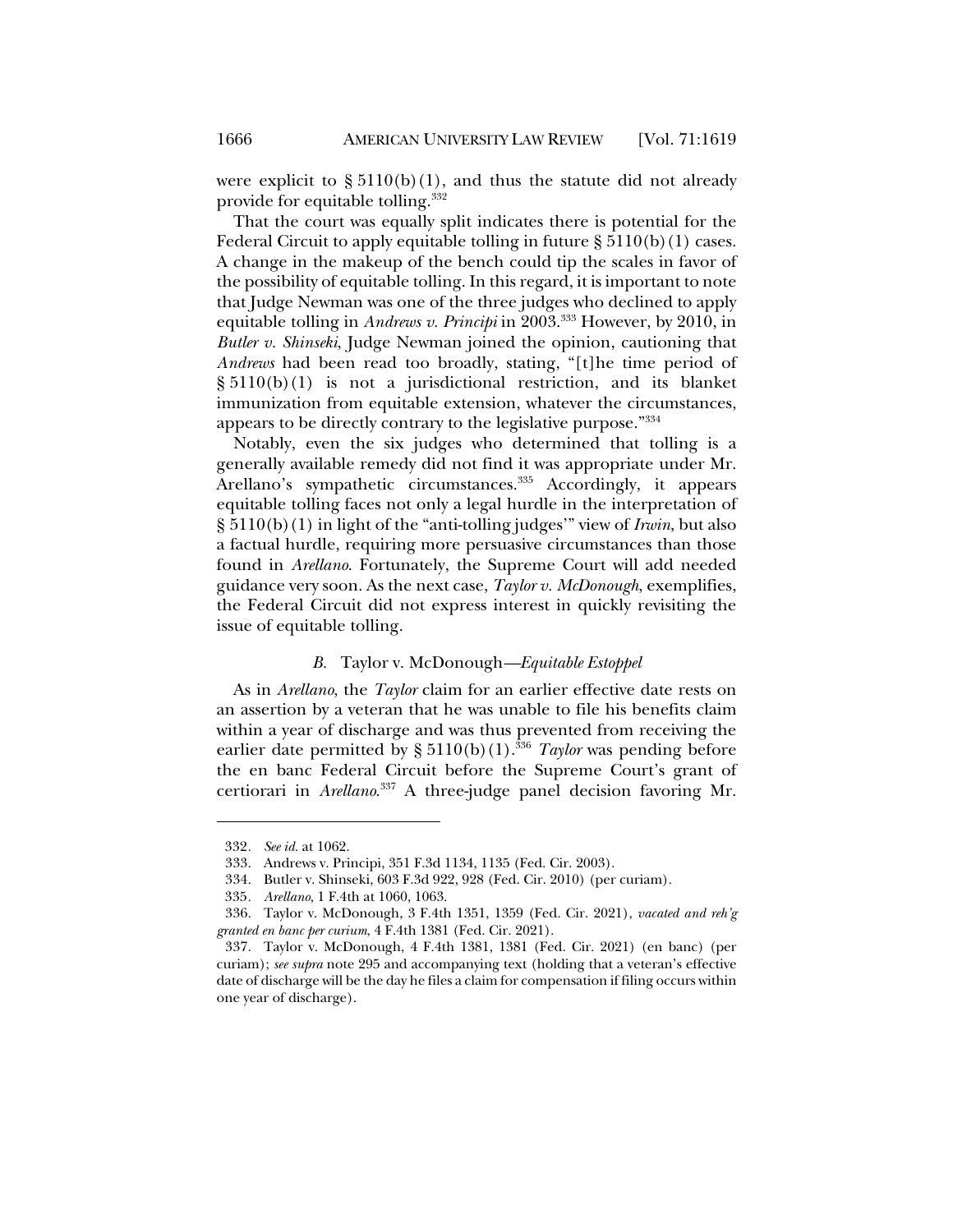Taylor's position was issued in June 2021, but rehearing en banc was ordered sua sponte, and the panel decision was vacated.338 Notably, the three-judge panel included Judges Newman, O'Malley and Wallach, who were "pro-tolling judges" in *Arellano*. <sup>339</sup> Because of the equitable tolling analysis in *Arellano*, the en banc order specifically stated that equitable tolling would *not* be considered in the en banc review of *Taylor*.<sup>340</sup> As in *Arellano*, the case involved VA's reliance on § 5110(a)(1) as a limit on the effective date of Mr. Taylor's claim to the year he filed the claim for benefits.<sup>341</sup>

The facts of *Taylor* are compelling. Before serving two tours in Vietnam, Mr. Taylor volunteered to serve his country in a unique capacity.342 In 1969, the DoD sought soldiers who would serve as test subjects for toxic chemical exposure, including nerve gas.<sup>343</sup> The Army sought to learn how U.S. soldiers would function when exposed to chemical agents that combatants may encounter during their military service.<sup>344</sup> The military gave soldiers doses filled with an array of toxic substances and subjected them to training exercises to measure their performance.345 Based on the tests' effects on Mr. Taylor's health, VA awarded him monthly compensation for Total Disability based upon Individual Unemployability after Mr. Taylor filed his claim in 2007.<sup>346</sup>

Mr. Taylor claims the government's conduct interfered with his statutory right to an effective date of the day after his discharge.<sup>347</sup> Prior to participating in the tests, Mr. Taylor was required to sign an oath of secrecy that, if broken, would have subjected him to criminal prosecution and a dishonorable discharge—a characterization that

<sup>338</sup>*. See Taylor,* 4 F.4th at 1381 (noting the parties must also submit new briefing on the case's issues before the rehearing).

<sup>339</sup>*. Taylor*, 3 F.4th at 1355; *see supra* note 322 and accompanying text.

<sup>340</sup>*. See Taylor*, 4 F.4th at 1382 ("While the issue of equitable tolling is preserved, the court does not wish to secure further briefing on equitable tolling and will not revisit the issue of equitable tolling in this case, (A) the court having resolved that issue adversely to Mr. Taylor in *Andrews v. Principi . . .* and (B) the court having recently declined to set aside the decision in *Andrews* in *Arellano v. McDonough*.").

<sup>341.</sup> Taylor v. McDonough, 3 F.4th at 1351.

<sup>342</sup>*. Id.* at 1356 (establishing that Mr. Taylor was an ammunitions records clerk in Vietnam, but he volunteered to participate in military experiments).

<sup>343</sup>*. Id.* at 1356–57.

<sup>344</sup>*. Id.* at 1356.

<sup>345</sup>*. Id.* at 1357.

<sup>346</sup>*. Id.* at 1359.

<sup>347</sup>*. Id.* (explaining Taylor's argument that he could not file for benefits due to the secrecy issues surrounding the project, and that he did receive a letter allowing him to file until 2006).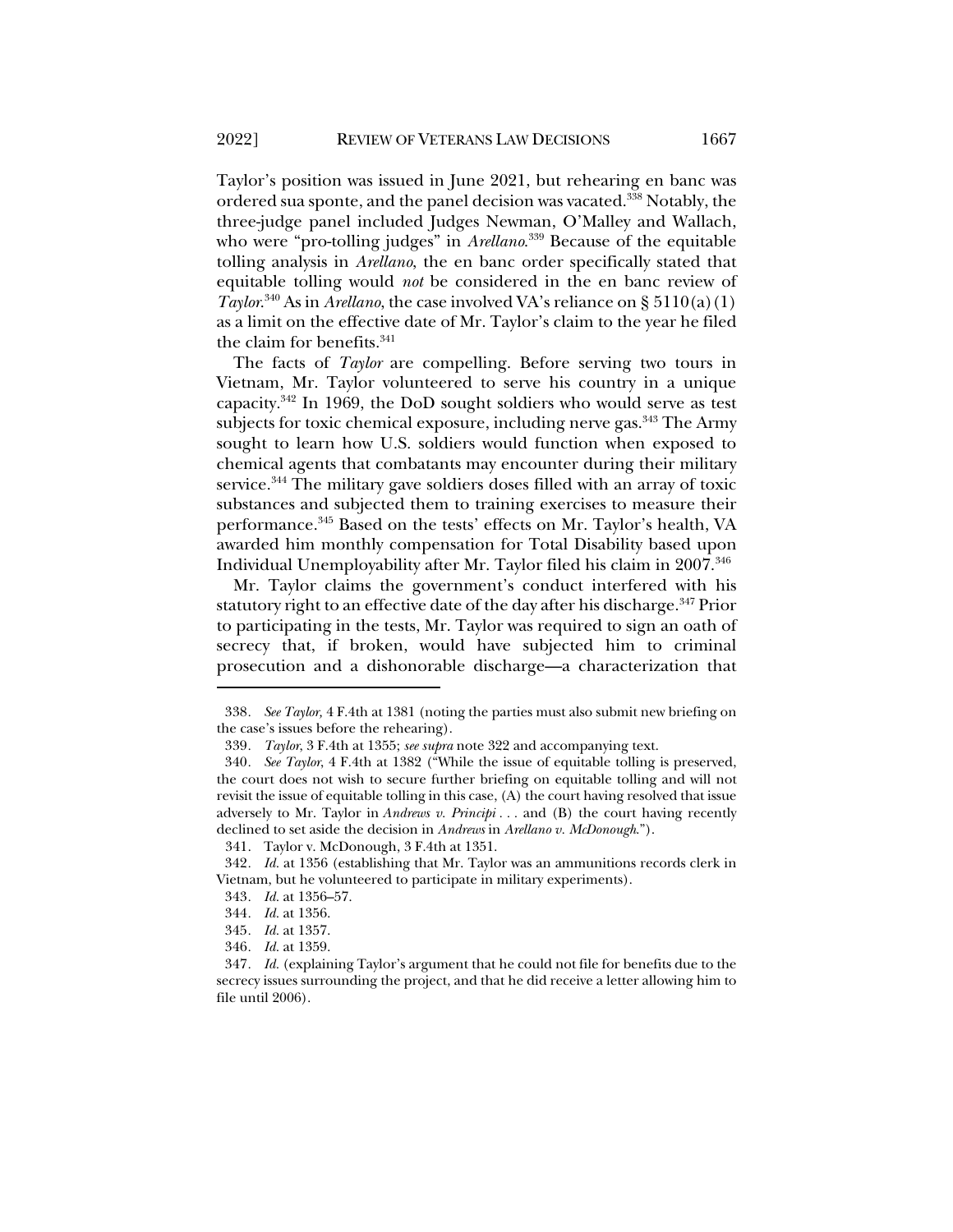would render him ineligible for benefits.<sup>348</sup> This presented a quandary for Mr. Taylor: in order to file an adequate claim for disability benefits, Mr. Taylor needed to disclose his participation in the testing program.349 This "Catch-22"—being unable to file for benefits without becoming ineligible for benefits—left Mr. Taylor unable to exercise his statutory right to request disability compensation.<sup>350</sup>

In 2006, thirty-seven years after the testing program, the DoD declassified the names of the test participants and instructed the participants to file for benefits.<sup>351</sup> The declassification allowed Mr. Taylor to file his aforementioned successful 2007 claim, in which VA granted a 2007 effective date.<sup>352</sup> Mr. Taylor requested that VA instead award an effective date of the day after his discharge due to the government conduct mentioned above, including the secrecy oath.353

Mr. Taylor asked the Veterans Court to apply the doctrine of equitable estoppel to prevent VA from asserting 38 U.S.C. § 5110 as a defense against his claim for an earlier effective date.<sup>354</sup> He indicated that, but for the oath of secrecy, he would have filed for benefits in 1971.355 The Veterans Court denied his request because it interpreted its jurisdictional and scope of review statutes as excluding equitable estoppel as an available remedy.356 Mr. Taylor then filed his appeal with the Federal Circuit.357

The now-vacated three-judge panel decision of the Federal Circuit found that the Veterans Court possessed the power to apply equitable estoppel.<sup>358</sup> It specifically found that the absence of an express statutory

<sup>348</sup>*. Id.* at 1356.

<sup>349</sup>*. See* 38 U.S.C. §§ 1110, 1131 (providing that the United States will pay compensation to veterans for disabilities contracted in the line of duty or the aggravation of a preexisting injury, in times of both war and peace); *see also* Shedden v. Principi, 381 F.3d 1163, 1167 (Fed. Cir. 2004) (explaining that disability benefits requires a service connection—"a causal relationship between the present disability and the disease or injury incurred or aggravated during service").

<sup>350</sup>*. Taylor*, 3 F.4th at 1359.

<sup>351</sup>*. Id.* at 1358 ("In June 2006, the VA sent letters to Edgewood Arsenal testing program participants, including Mr. Taylor, notifying them that the 'DoD had given permission for those identified to disclose to health care providers information about their involvement . . . that affected their health.").

<sup>352</sup>*. Id.* at 1359.

<sup>353</sup>*. Id.* (arguing that his benefits "entitlement arose on September 7, 1971").

<sup>354</sup>*. Id.* at 1360.

<sup>355</sup>*. Id.* at 1359.

<sup>356</sup>*. Id.* at 1360.

<sup>357</sup>*. Id.* at 1356.

<sup>358</sup>*. Id.* at 1364.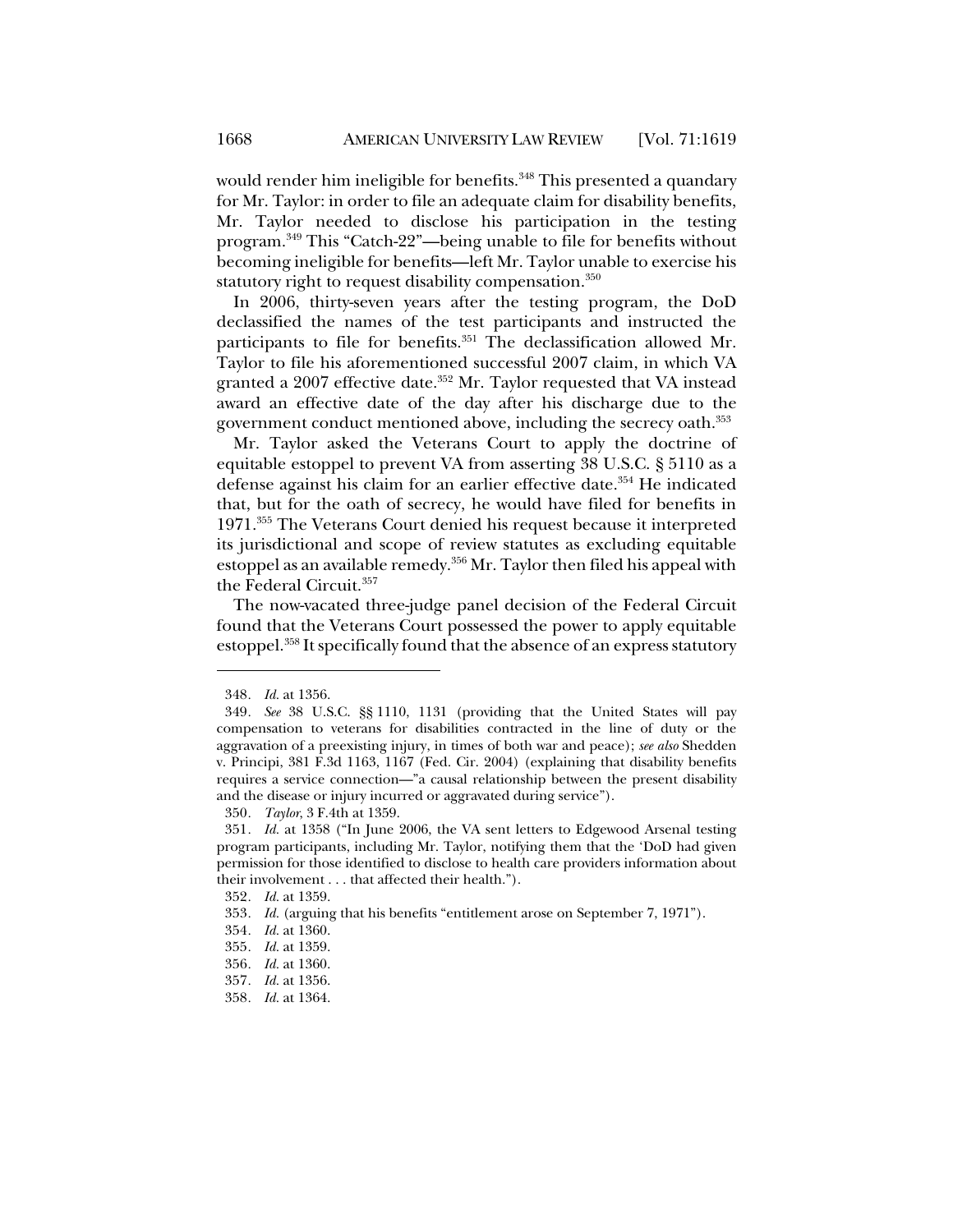grant of equitable power did not preclude the Veterans Court from exercising equitable authority to estop the Secretary from denying Mr. Taylor's requested earlier effective date.<sup>359</sup> The panel found that the claim filing requirement of § 5110 is not jurisdictional and, therefore, claim filing is subject to equitable considerations, such as waiver, forfeiture, and estoppel.360 With regard to *Andrews* and equitable tolling concerns, the three-judge panel came to the opposite conclusion—that  $\S 5110(b)(1)$  does function as a statute of limitations "because it limits the relief available to veterans seeking serviceconnected disability benefits."361 However, the panel acknowledged that, being a panel and not the en banc court, it lacked the power to overrule *Andrews* and thus held that equitable tolling was not available to Mr. Taylor.362As it did in *Arellano*, the Federal Circuit's sua sponte rehearing en banc order requested briefing on discrete issues, which were decided in favor of the veteran in the panel decision.<sup>363</sup> The court ordered briefing on the issue of whether equitable estoppel, but not equitable tolling, could apply and whether the Appropriations Clause precluded relief, which would require the court to overrule an earlier case.364 The court further directed the parties to address whether—in the absence of equitable relief—Mr. Taylor's constitutional right of access to the courts was violated and, if so, what the proper remedy would include.<sup>365</sup> The right to access question included inquiry into the proper tests for the analysis.<sup>366</sup>

*Taylor* presents an opportunity for the Federal Circuit to articulate very favorable law for veterans relating to the Veterans Court's power to provide equitable relief. In the panel's words, "[i]f equitable estoppel is ever to lie against the Government, it is here."367 The uniqueness of Mr. Taylor's facts is such that a finding of equitable estoppel could occur without concern of opening floodgates.

<sup>359</sup>*. Id.* at 1365.

<sup>360</sup>*. Id.* at 1366.

<sup>361</sup>*. Id.* at 1372.

<sup>362.</sup> *Id.*

<sup>363.</sup> Taylor v. McDonough, 4 F.4th 1381, 1381 (Fed. Cir. 2021) (per curiam).

<sup>364</sup>*. Id.*

<sup>365</sup>*. Id.* at 1382.

<sup>366</sup>*. Id.* ("If there is such a right of access, is the test for its violation whether the government has engaged in 'active interference' that is 'undue' . . . ? If not, what is the test?").

<sup>367</sup>*. Taylor*, 3 F.4th at 1374.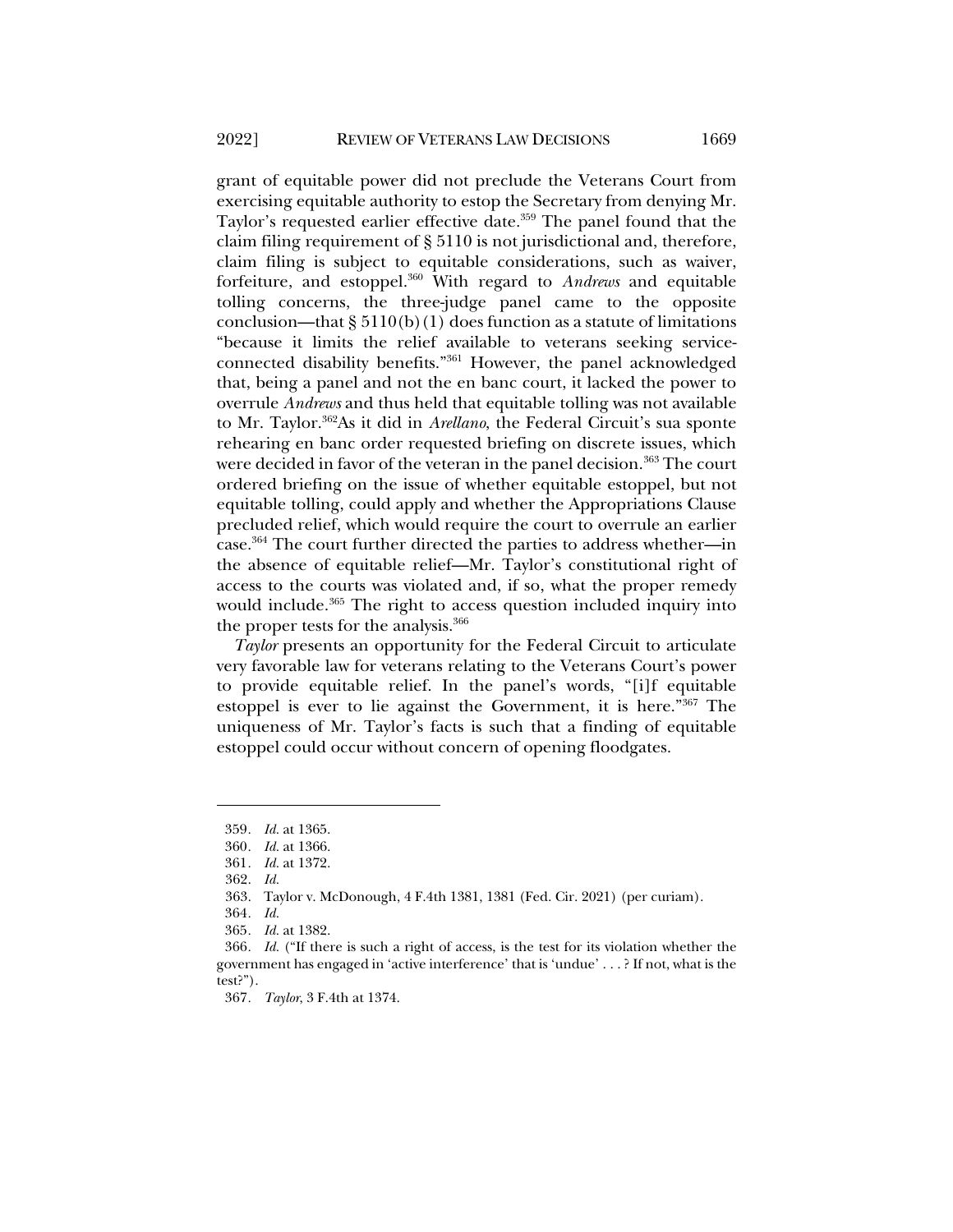Hopefully, equitable estoppel will be a viable doctrine after the *Taylor* rehearing and the Supreme Court's decision in *Arellano*. Advocates must continue to advocate zealously in favor of the veteran where government conduct is over-reaching, unconscionable, or otherwise without any basis in law. Veterans advocates should keep in mind the constitutional right to access, as it may also provide powerful arguments.

### VI. EFFECTIVE DATES

In addition to *Arellano* and *Taylor,* the Federal Circuit continued to explain the nuance of effective dates in four cases: *Kisor v. McDonough*; <sup>368</sup> *George v. McDonough*; <sup>369</sup> *Ortiz v. McDonough*; <sup>370</sup> and *Buffington v. McDonough*. <sup>371</sup> As noted above, effective dates are important to veterans because they mark the date on which the benefit is payable. $372$  Because VA appeals can take many years, when a claim is finally granted, the veteran receives a retroactive payment back to the effective date.373

### *A. The Term "Relevant" is Unambiguous Under 38 C.F.R. § 3.156(c)*

While not framed in the rubric of equity like *Arellano* and *Taylor*, *Kisor* touches upon fairness considerations, like those giving rise to equitable doctrines. In *Kisor*, the Federal Circuit declined both the opportunity to make a veteran-friendly interpretation of an arguably ambiguous statute, and further constricted the application of the proveteran canon in cases of interpretative ambiguity.374 *Kisor* involved a veteran who disputed the effective date of his disability compensation claim.375 Unlike the veterans in *Arellano* and *Taylor*, Mr. Kisor was not seeking an effective date prior to the date he filed his claim.<sup>376</sup> Instead, his challenge relied on a VA regulation that provided that when service

<sup>368.</sup> 995 F.3d 1316 (Fed. Cir. 2020).

<sup>369.</sup> 991 F.3d 1227 (Fed. Cir. 2021).

<sup>370.</sup> No. 19-0070, 2021 WL 4464357 (Vet. App. Sept. 30, 2021).

<sup>371.</sup> 7 F.4th 1361 (Fed. Cir. 2021).

<sup>372</sup>*. Getting an Earlier Effective Date for VA Disability Claims*, CHISHOLM CHISHOLM & KILPATRICK LTD, https://cck-law.com/veterans-law/earlier-va-effective-date-ofdisability/#:~:text=An%20effective%20date%20is%20used,disability%20compensatio n%20or%20increased%20compensation [https://perma.cc/6XA7-LXZJ].

<sup>373.</sup> *Id.*

<sup>374</sup>*.* Kisor v. McDonough, 995 F.3d 1316, 1322, 1325–26 (Fed. Cir. 2020).

<sup>375</sup>*. Id.* at 1320.

<sup>376</sup>*. Id.* at 1318.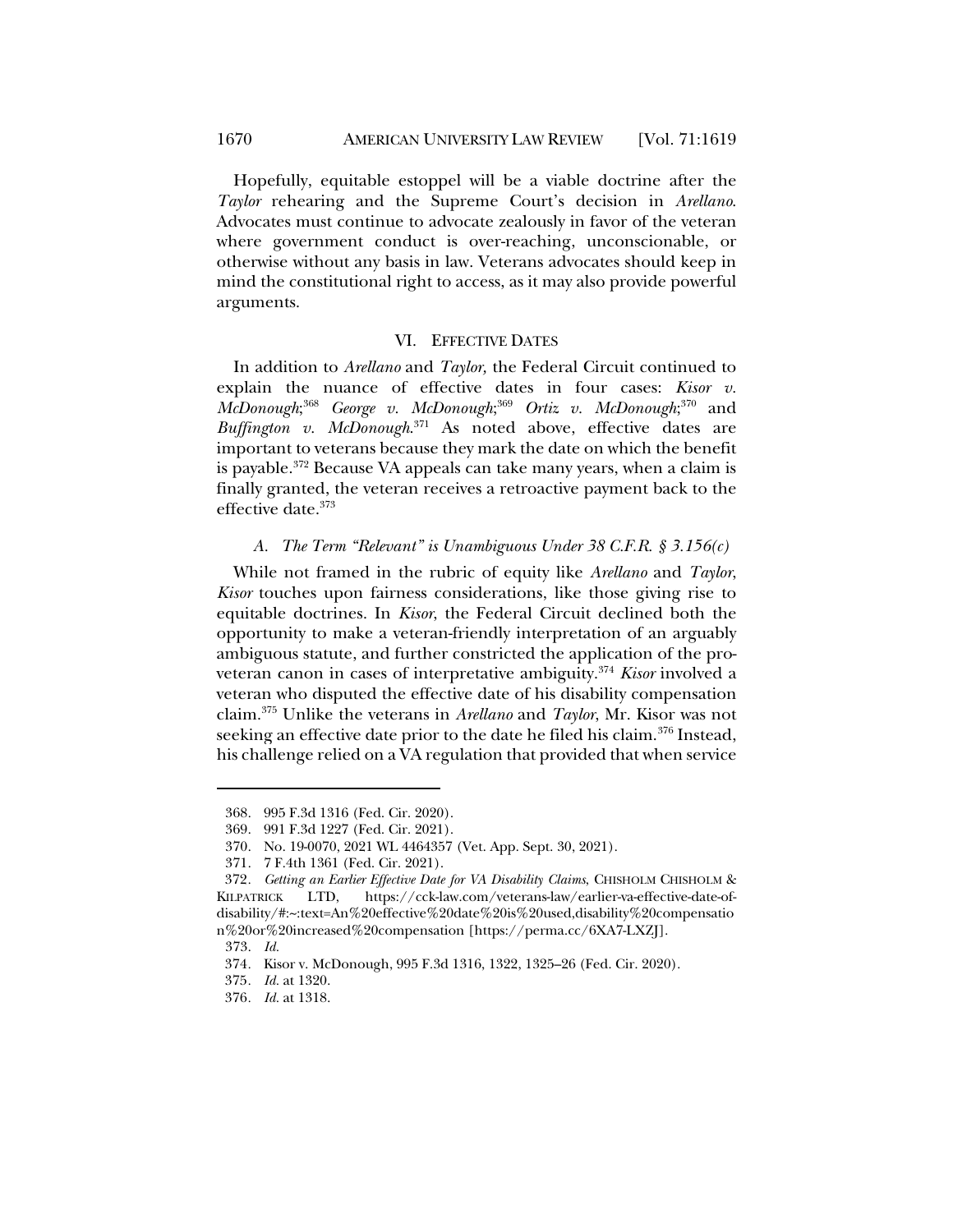records were not considered in an initial review in which benefits were

denied, but were later included in a subsequent review that resulted in an award, the effective date should be the date of the initial claim.<sup>377</sup> The court noted that "[38 C.F.R.]  $\S 3.156(c)$  serves to place a veteran in the position he would have been had VA considered the relevant service department record before the disposition of his earlier claim."378

Specifically, VA regulation 38 C.F.R.  $\S 3.156(c)(1)$  provides that "at any time after VA issues a decision on a claim, if VA receives or associates with the claims file relevant official service department records that existed and had not been associated with the claims file when VA first decided the claim, VA will reconsider the claim."379 The regulation further provides that "[a]n award made based all or in part on the records identified by paragraph  $(c)(1)$  of this section is effective on the date entitlement arose or the date VA received the previously decided claim."380

With regard to Mr. Kisor's claim, the record showed that in 1982, when he first filed his claim for PTSD, VA did not award him benefits due to a lack of diagnosis of PTSD by the evaluating physician.<sup>381</sup> At the time of this denial, the Regional Office had a psychiatric report that contained statements by Mr. Kisor that he participated in Operation Harvest Moon in Vietnam, but it did not have any service department records corroborating these statements.<sup>382</sup> In 2006, he asked that his claim be reopened, and, in 2007, VA awarded benefits for PTSD with an effective date of 2006.383 In reviewing the reopened claim, the service department records substantiating the veteran's statements in the psychiatric report were in the possession of the Regional Office.<sup>384</sup>

<sup>377</sup>*. See id.* at 1322–23 (discussing the different procedures through which a veteran can seek to revise a denial of a claim for disability benefits); *see also* 38 C.F.R  $\S 3.156(c)(1)$  (2021) (outlining the impact of new evidence on the adjudication of claims).

<sup>378</sup>*. Kisor*, 995 F.3d at 1323 (citing Blubaugh v. McDonald, 773 F.3d 1310, 1313 (Fed. Cir. 2014)).

<sup>379.</sup> 38 C.F.R. § 3.156 (c)(1).

<sup>380.</sup> 38 C.F.R. § 3.156 (c)(3).

<sup>381</sup>*. Kisor*, 995 F.3d at 1319, 1321.

<sup>382</sup>*. Id.* at 1319 (providing details of Operation Harvest Moon—"he was on a search operation when his company came under attack . . . 'which resulted in 13 deaths in a large company'").

<sup>383</sup>*. Id.* at 1320.

<sup>384</sup>*. Id.*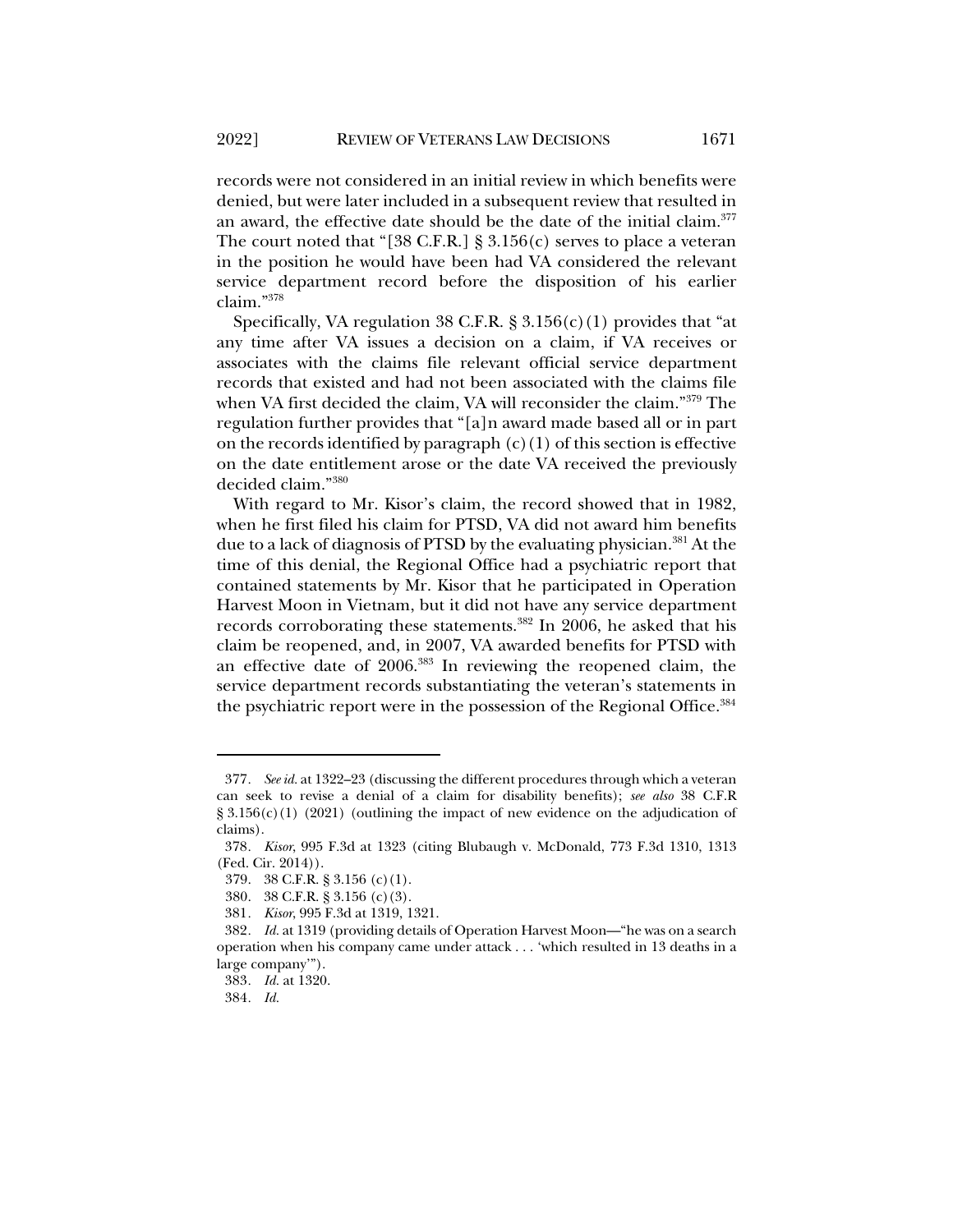Mr. Kisor filed a Notice of Disagreement challenging the effective date.385 On appeal, the Board of Veterans' Appeals sua sponte assessed whether, under §  $3.156(c)(3)$ , the veteran was entitled to a 1982 effective date because the service department records in the file in 2006 were relevant to the original claim filed in 1982, and thus within the scope of the earlier effective date contemplated by §  $3.156(c)$ .<sup>386</sup> The Board determined the records were not relevant to the 1982 claim because they did not make a difference in the outcome—VA considered Mr. Kisor's service in Operation Harvest Moon since it was included in the psychiatric report, and VA did not dispute the truth of his involvement at the time.<sup>387</sup> Instead, the previous denial was based upon the lack of a PTSD diagnosis.

The Board's decision was upheld in both the Veterans Court and the Federal Circuit.388 In *Kisor I*, <sup>389</sup> the Federal Circuit analyzed the Board's decision using the administrative law principle known as *Auer* deference, whereby the court defers to an agency's interpretation of its own ambiguous regulation if the interpretation is reasonable—instead of a de novo interpretation of the regulation.390 In *Kisor I*, the court held that the regulation was ambiguous concerning the word "relevant" and that the agency's interpretation was reasonable.<sup>391</sup>The U.S. Supreme Court considered Mr. Kisor's case in *Kisor v. Wilkie*<sup>392</sup> (*Kisor II*), which was covered in depth in the last edition of this Area Summary. <sup>393</sup> The Supreme Court remanded the case to the Federal Circuit with instructions to determine if the regulation was indeed ambiguous.<sup>394</sup> The decision discussed herein, *Kisor III*, is the Federal Circuit's opinion

394. *Kisor II*, 139 S. Ct. at 2423–24.

<sup>385</sup>*. Id.*

<sup>386</sup>*. Id.* at 1320–21.

<sup>387</sup>*. Id.* at 1318.

<sup>388</sup>*. Id.*

<sup>389.</sup> Kisor v. Shulkin, 869 F.3d 1360 (Fed. Cir. 2017), *cert. granted*, Kisor v. Wilkie, 139 S. Ct. 657 (2018), *vacated and remanded*, Kisor v. Wilkie, 139 S. Ct. 2400 (2019).

<sup>390</sup>*. Id.* at 1367; *see also* Auer v. Robbins, 519 U.S. 452, 461–63 (1997) (examining the Secretary of Labor's interpretation of his own regulation and deciding the Secretary's interpretation was controlling unless plainly erroneous or inconsistent with the regulation).

<sup>391</sup>*. Kisor I*, 869 F.3d at 1368.

<sup>392.</sup> 139 S. Ct. 2400 (2019).

<sup>393</sup>*. See generally* Angela Drake et al., *Review of Recent Veterans Law Decisions of the Federal Circuit*, 69 AM. U. L. REV. 1343, 1350–54 (2020) (discussing *Kisor I* and *Kisor II* in detail).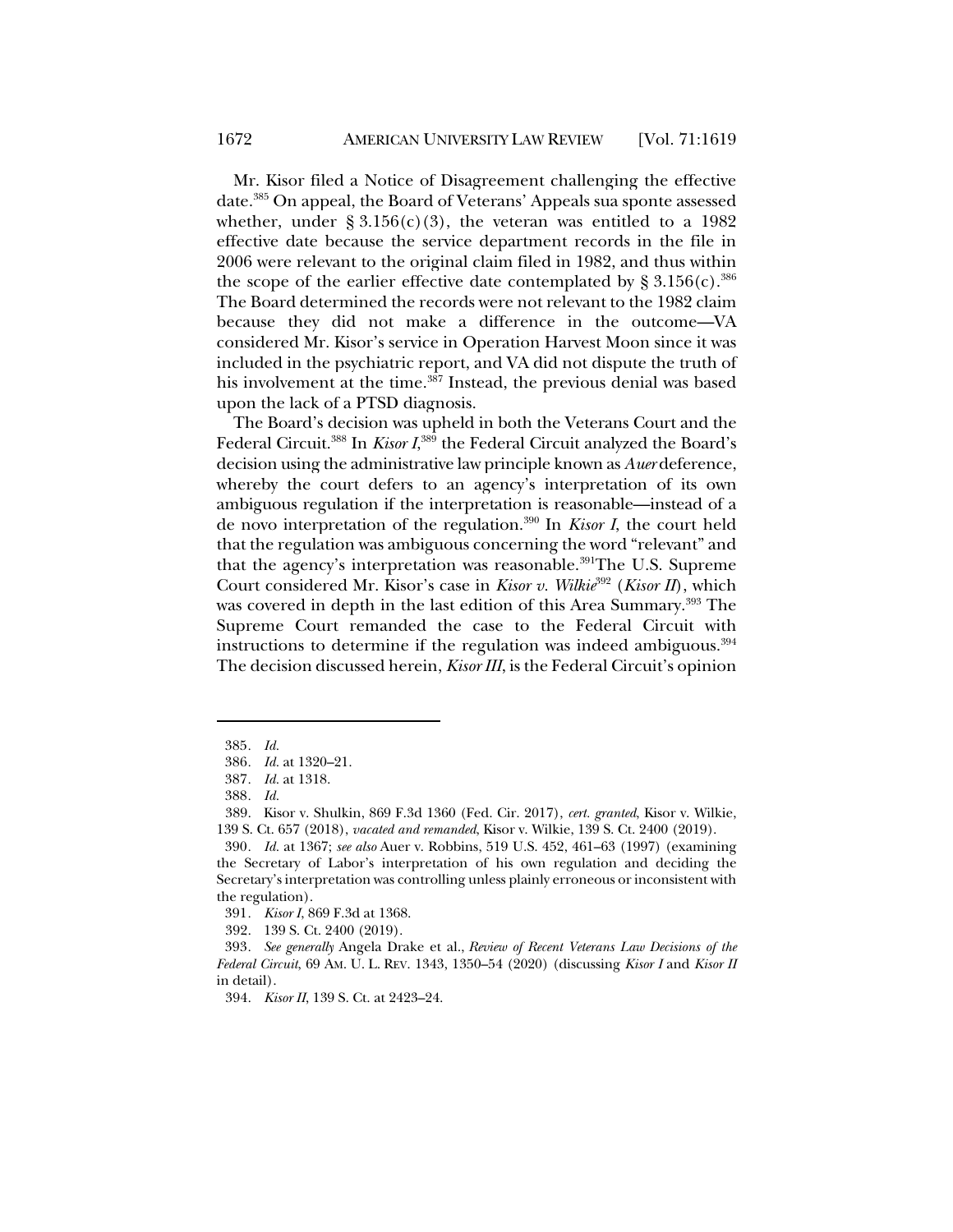on remand from the Supreme Court on the issue of statutory interpretation.

Unfortunately for Mr. Kisor, the Federal Circuit decided the regulation was unambiguous on remand, even though it previously had found ambiguity in the word "relevant" and deferred to the agency.395 The court held that "[t]o be relevant, a record must be relevant to the issue that was dispositive against the veteran in VA adjudication of the claim sought to be reconsidered and, in that way, bear on the outcome of the case."396 The court keyed in on the language in  $\S 3.156(c)$  that an effective date is retroactive to the previous claim if the award is "based all or in part on" the newly identified records.<sup>397</sup>

In addition to changing its view on whether the word "relevant" was ambiguous, the court rejected Mr. Kisor's contention that the proveteran canon should be taken into account when determining—in the first instance—if there is ambiguity.<sup>398</sup> The pro-veteran canon is one of statutory construction, requiring that interpretive doubt be resolved in the veteran's favor.<sup>399</sup>

In *Kisor III*, the Court found no interpretive doubt, even though it previously found the regulation ambiguous and despite the fact that both the veteran and VA proffered diametrically opposed and seemingly reasonable interpretations.<sup>400</sup> Yet, given its conclusion that there was no interpretive doubt, the Court had no reason to resort to any canons of statutory construction.<sup>401</sup>

This conclusion should concern veterans advocates. As Judge Reyna points out in dissent, the court has employed the pro-veteran canon in

<sup>395</sup>*.* Kisor v. McDonough, 995 F.3d 1316, 1322 (Fed. Cir. 2020). Both the 2017 and 2020 decisions were before Alvin A. Schall and Evan J. Wallach, who were majority, and Jimmie V. Reyna who dissented in 2020 but not in 2017. Fun quote from the dissent: "Not to be left behind, the majority has decided to follow the VA and to adopt the agency's new belief that the very same text we initially declared ambiguous has sprung a lack of 'interpretive doubt.'" *Id.* at 1326.

<sup>396</sup>*. Id.* at 1322.

<sup>397</sup>*. Id.* at 1323–24.

<sup>398</sup>*. Id.* at 1325–26 ("[T]he canon does not apply unless 'interpretive doubt' is present . . . [and that] precondition is not satisfied where a sole reasonable meaning is identified through the use of ordinary textual analysis tools, before consideration of the pro-veteran canon.").

<sup>399</sup>*. See* Brown v. Gardner, 513 U.S. 115, 117–18 (1994) (establishing the rule that "interpretive doubt is to be resolved in the veteran's favor").

<sup>400.</sup> Kisor v. McDonough, 995 F.3d 1316, 1319, 1326 (Fed. Cir. 2020).

<sup>401</sup>*. Id.* at 1325–26.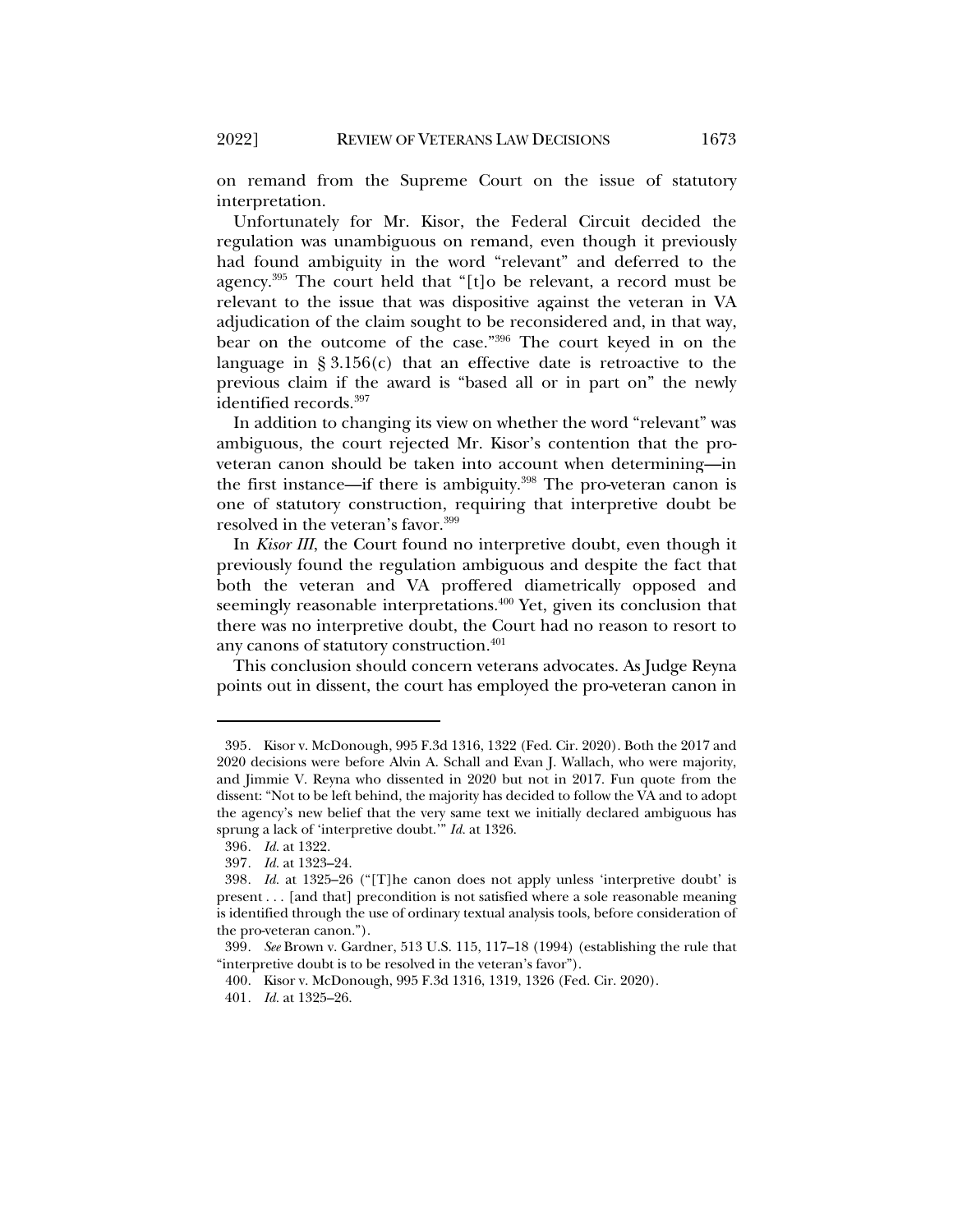many contexts, including when the plain text does not expressly exclude the veteran's interpretation, when a dictionary definition is inconsistent with the veteran's understanding, and when countervailing legislative history exists.<sup>402</sup> Judge Reyna explained that while the canon may not "be dispositive of a provision's meaning every time it is applied, [the court is] obligated to weigh it alongside the other tools of construction when the text itself gives us doubt." $403$  At base, the issue between the majority and Judge Reyna is timing: when to resort to the pro-veteran canon. *Kisor III* instructs that it is unnecessary to use the canon unless there is interpretive doubt in the first instance, and Judge Reyna in dissent cautions that while the pro-veteran canon applies only to ambiguous statutes and cannot override plain text, the canon is not "a tool of last resort, subordinate to all others."404 In strong words, Judge Reyna writes, "the pro-veteran canon is squarely rooted in the purpose of veterans' benefit provisions, which we are bound to consider and effectuate in every construction."405

### *B. Invalidated Regulations is Not a Basis for CUE*

In *George*, VA denied the claims of two appellants, Kevin George and Michael Martin, several decades ago.<sup>406</sup> They both filed a motion for revision of those denials, alleging that VA had committed clear and unmistakable error (CUE).407 VA originally denied Mr. George and Mr. Martin under the then-existing regulation 38 C.F.R.  $\S 3.304(b)$ .<sup>408</sup> Section 3.304(b) only required clear and unmistakable evidence to rebut the presumption of soundness, but did not require VA show clear and unmistakable evidence that the condition was not aggravated.<sup>409</sup>

<sup>402</sup>*. Id.* at 1336–37 (Reyna, J., dissenting).

<sup>403</sup>*. Id.* at 1337 (citing Sursely v. Peake, 551 F.3d 1351, 1357 (Fed. Cir. 2009); Hudgens v. McDonald, 823 F.3d 630, 637 (2016); Nat'l Org. of Veterans' Advocs., Inc. v. Secretary, 260 F.3d 1365, 1377–78 (Fed. Cir. 2001)).

<sup>404</sup>*. Id.* at 1325, 1336.

<sup>405</sup>*. Id.* at 1337.

<sup>406.</sup> George v. McDonough, 991 F.3d 1227, 1229 (Fed. Cir. 2021), *cert. granted*, 142 S. Ct. 858 (2022).

<sup>407</sup>*. Id.* at 1229.

<sup>408</sup>*. Id.*; *see also* 38 C.F.R. § 3.304(b) (2003) ("The veteran will be considered to have been in sound condition when examined, accepted and enrolled for service except . . . where clear and unmistakable (obvious or manifest) evidence demonstrates that *an injury or disease existed prior thereto*. Only such conditions as are recorded in examination reports are to be considered as noted." (emphasis added)).

<sup>409.</sup> 38 C.F.R. § 3.304(b).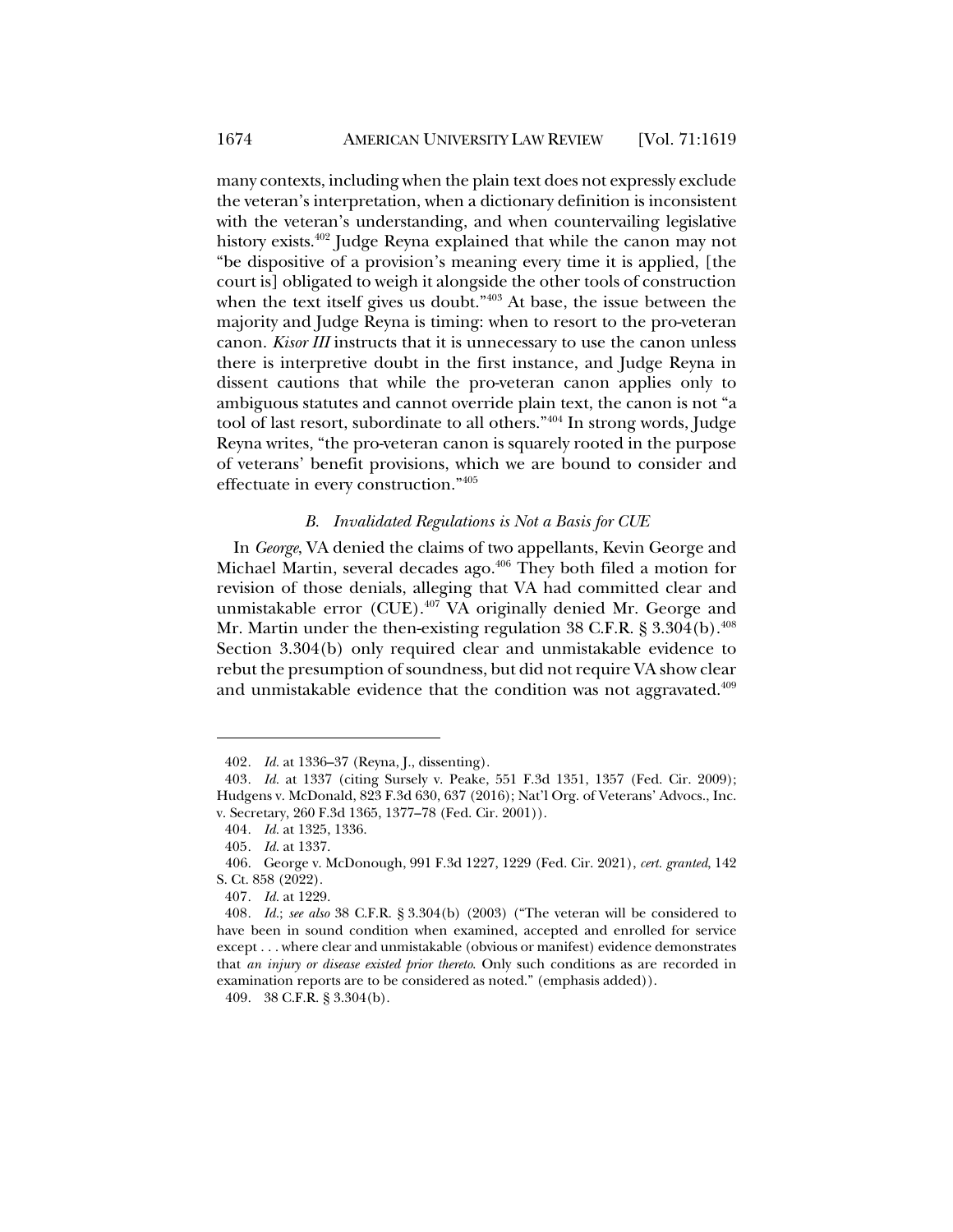Years later in 2004, § 3.304(b) was invalidated by *Wagner v. Principi*. 410 In *Wagner*, the Federal Circuit held that the plain reading of 38 U.S.C. § 1111 requires VA to show (1) clear and unmistakable evidence for both a preexisting condition; and (2) a lack of aggravation to overcome the presumption of soundness.411 Thus, the court in *Wagner* found § 3.304(b) invalid.<sup>412</sup>

Prior to the *Wagner* decision, the now invalid 38 C.F.R. § 3.304(b) was applied in Mr. George's case. When Mr. George entered the military, there was no mention of any psychiatric disorders. $413$  A week into service, Mr. George suffered from a psychotic episode, and the military diagnosed him with schizophrenia.<sup>414</sup> Two months into his service, they found Mr. George unfit for duty and determined that his condition preexisted his service.<sup>415</sup> Although "the Board did not specifically cite the statutory presumption of soundness or the implementing regulation," in its 1977 decision, the Board relied on factors in § 3.304(b) when it denied Mr. George's claim, finding that his condition existed prior to his entering the military and was not aggravated by his service. $416$  In 2014, Mr. George filed a CUE claim, asserting that the Board failed to correctly apply the plain reading of 38 U.S.C. § 1111.417 In its 2016 decision, the Board found that the 1977 version of § 3.304(b) did not require clear and unmistakable evidence to rebut the presumption that the disability was not aggravated by service.<sup>418</sup> Mr. George appealed, and the Veterans Court determined "that permitting retroactive application of *Wagner*'s statutory interpretation would contravene the law on finality of judgments."419

<sup>410.</sup> 370 F.3d 1089, 1093 (Fed. Cir. 2004).

<sup>411</sup>*. Id.* at 1097.

<sup>412</sup>*. See id.* at 1091, 1097 (explaining that the regulation required only the element of clear and unmistakable evidence but finding that the correct standard requires the second element of an aggravated pre-existing disability).

<sup>413</sup>*. George*, 991 F.3d at 1230.

<sup>414</sup>*. Id.*

<sup>415</sup>*. Id.*

<sup>416</sup>*. Id.*

<sup>417</sup>*. Id.*; *see also* 38 U.S.C. § 1111 ("[E]very veteran shall be taken to have been in sound condition when examined, accepted, and enrolled for service, except . . . where clear and unmistakable evidence demonstrates that the injury or disease existed before . . . such service.").

<sup>418</sup>*. George*, 991 F.3d at 1231.

<sup>419</sup>*. Id.*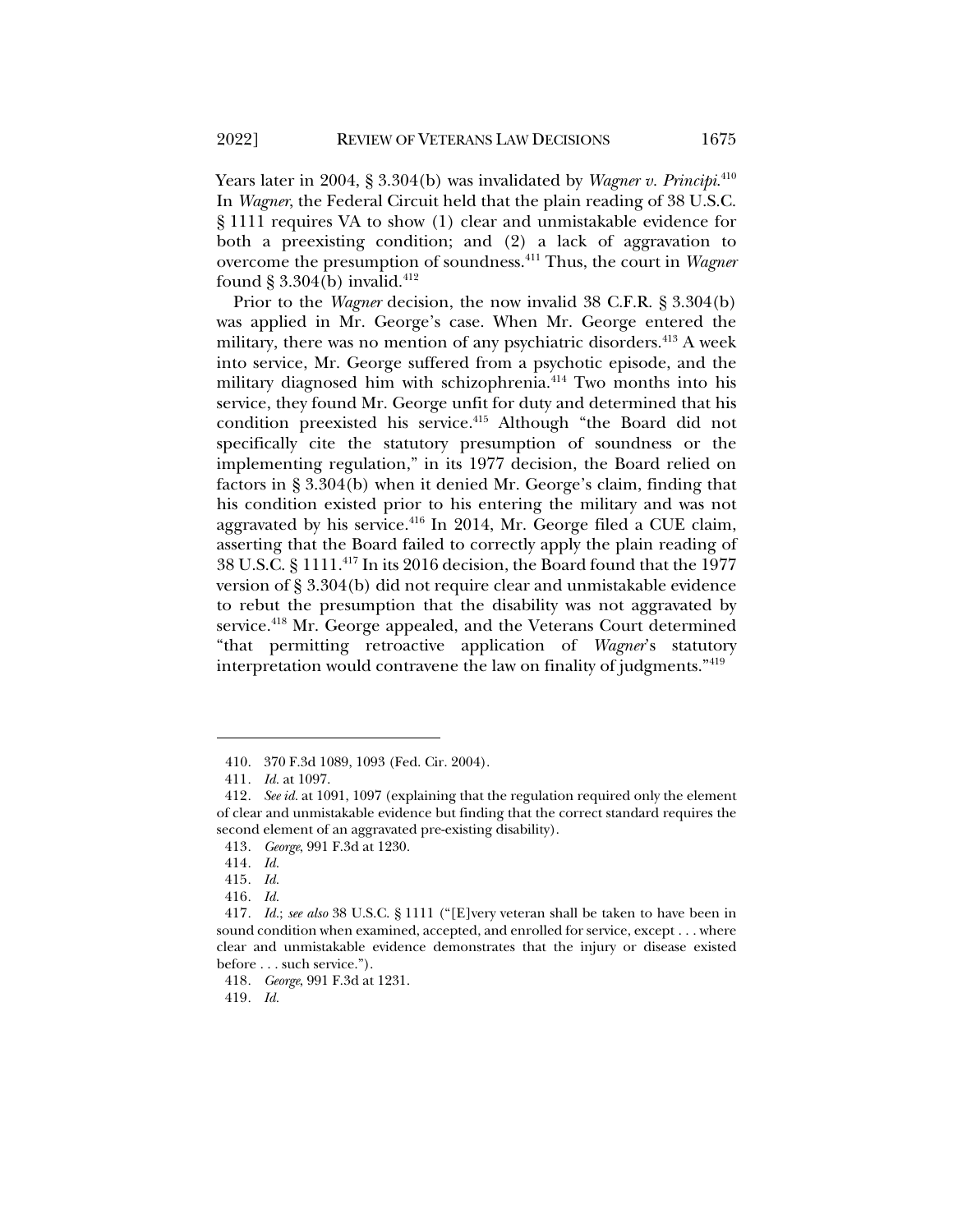Similarly, when Mr. Martin entered the service, he "reported never having had asthma, shortness of breath, or hay fever."420 His entrance physical reported that his lungs and chest were normal.421 During his second period of service, he went to an allergy clinic for treatment. $422$ During that visit, he reported "a childhood history of asthma."423 When he exited service, the "separation examination did not report any asthma or related symptoms."424 Shortly after service in 1969, Mr. Martin filed a claim for asthma.<sup>425</sup> The Regional Office denied the claim since it preexisted service and was not aggravated.<sup>426</sup> In July 2013, Mr. Martin requested revision of the 1970 decision based on CUE, since the Regional Office failed to apply both prongs of  $\S 1111.^{427}$  The Veterans Court also affirmed this decision relying upon its decision in *George*. 428

The appellants appealed these decisions to the Federal Circuit, arguing that their CUE claims did not seek to retroactively apply a changed interpretation, but rather simply apply the statute as written.<sup>429</sup> The Federal Circuit, in Judge Chen's opinion, disagreed and emphasized the importance of VA's regulation that existed at the time.430 The Federal Circuit clarified that the new interpretation of a statute by the court can only retroactively affect open decisions but cannot affect decisions that are already final.431 Congress did not intend for changes in the law subsequent to the original adjudication to provide a basis for revising a final decision.<sup>432</sup> The Federal Circuit held that *Wagner* could not serve as the basis for an appellant's CUE

<sup>420</sup>*. Id.* at 1232 (internal quotations omitted).

<sup>421</sup>*. Id.*

<sup>422</sup>*. Id.*

<sup>423</sup>*. Id.*

<sup>424</sup>*. Id.*

<sup>425</sup>*. Id.*

<sup>426</sup>*. Id.* at 1232–33.

<sup>427</sup>*. Id.* at 1233; *see* 38 U.S.C. 1111 (presuming sound condition unless (1) clear and unmistakable evidence demonstrates that the veteran's injury or disease existed before acceptance and (2) the injury or disease was not aggravated the veteran's service).

<sup>428</sup>*. George*, 991 F.3d at 1233 (relying on the Board's finding that the regulation did not apply retroactively to final decisions).

<sup>429</sup>*. Id.* at 1234.

<sup>430</sup>*. Id.*

<sup>431</sup>*. Id.*

<sup>432</sup>*. See id.* ("Congress[] inten[ded] that 'changes in the law subsequent to the original adjudication . . . do not provide a basis for revising a finally decided case.'").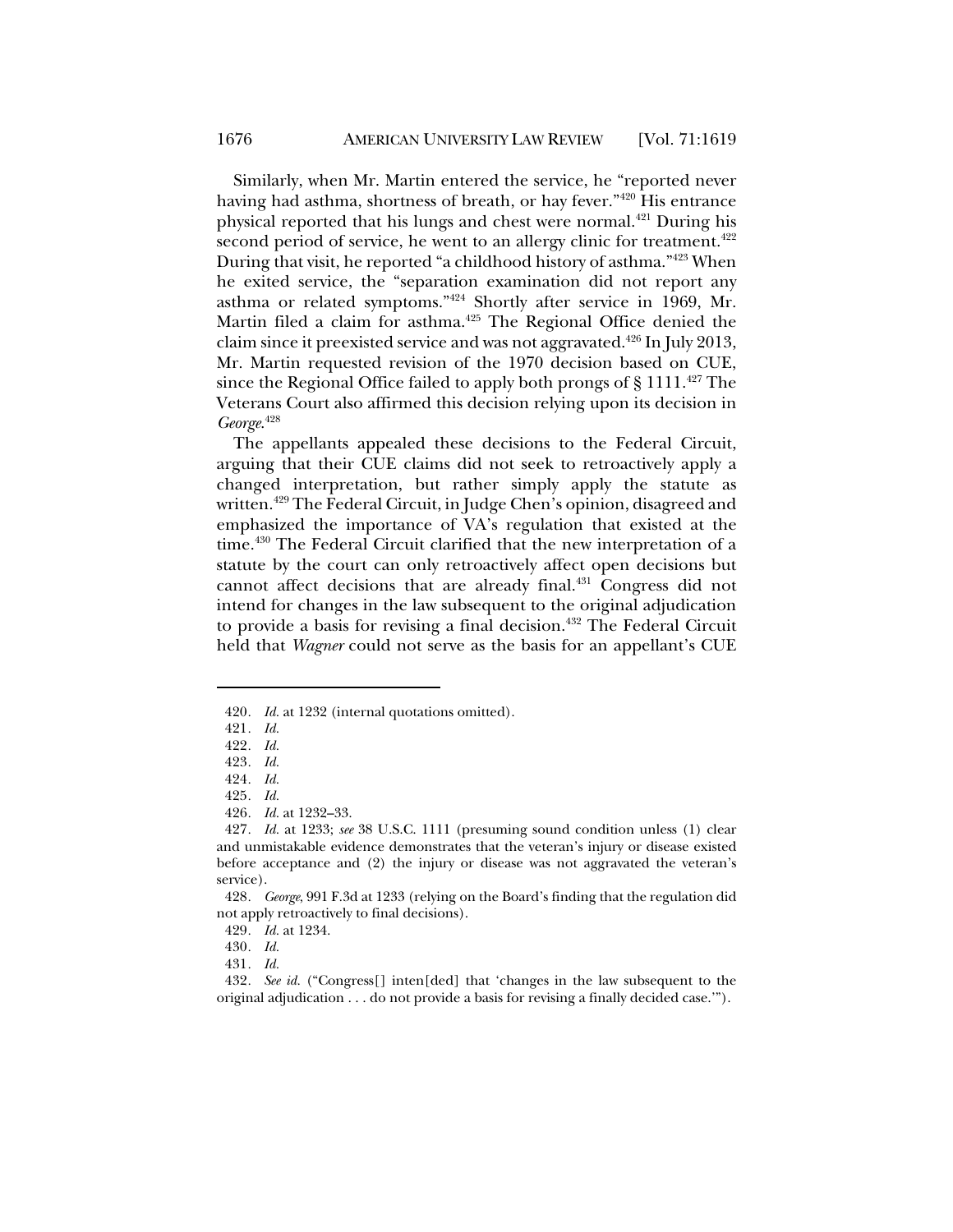claim due to Congress's intent behind the CUE statute.<sup>433</sup> Accordingly, the Federal Circuit affirmed the Veterans Court decisions.<sup>434</sup>

This case reinforces the rarity of CUE in previous final decisions. VA and the Board cannot look to newly interpreted law or cases to determine whether CUE exists. Mr. George petitioned for certiorari and the Supreme Court granted certiorari for the October 2021 term.435

## *C. 38 C.F.R § 3.304(f)(3) is a Liberalizing Law Entitling Veterans to an Earlier Effective Date*

In *Ortiz*, the Federal Circuit determined 38 C.F.R. § 3.304(f)(3) was a liberalizing regulation entitling the claimant to an extra year of benefits under § 3.114(a)(3).<sup>436</sup> Under § 3.114(a):

[W]here ... compensation ... is awarded ... pursuant to a liberalizing law or VA issue . . . a claim [] reviewed at the request of the claimant more than 1 year after the effective date of the law . . . , benefits may be authorized for a period of 1 year prior to the date of receipt.<sup>437</sup>

VA denied Mr. Ortiz's first claim for benefits for PTSD.<sup>438</sup> Mr. Ortiz filed to reopen his claim for PTSD in 2012 and did so under a 2010 change to § 3.304(f)(3).<sup>439</sup> The updated version of this regulation allowed a veteran's lay testimony to establish an in-service stressor,  $440$  so long as the stressor was related to the veteran's fear of hostile military or terrorist activity.441 This regulation established an exception to the

<sup>433</sup>*. Id.* at 1237.

<sup>434</sup>*. Id.*

<sup>435.</sup> George v. McDonough, 991 F.3d 1227 (Fed. Cir. 2021), *petition for cert. filed* (U.S. Aug. 13, 2021) (No. 21-234).

<sup>436.</sup> Ortiz v. McDonough, 6 F.4th 1267, 1269-70 (Fed. Cir. 2021); *see also* 38 C.F.R. 3.304 (2010) (describing the requirements for direct service connection for posttraumatic stress disorder).

<sup>437.</sup> 38 C.F.R. § 3.114 (2020).

<sup>438</sup>*. Ortiz*, 6 F.4th at 1273.

<sup>439</sup>*. Id. Compare* 38 C.F.R. § 3.304(f)(3) (2010) (PTSD stressor related to a prisonerof-war experience), *with* 38 C.F.R. § 3.304(f)(3) (2011) (PTSD stressor related to fear of hostile military activity based on personal testimony).

<sup>440.</sup> As a general matter, service connection for a disability requires evidence of: (1) the existence of a current disability; (2) the existence of the disease or injury in service, and; (3) a relationship or nexus between the current disability and any injury or disease during service. Shedden v. Principi, 381 F.3d 1163, 1166–67 (Fed. Cir. 2004).

<sup>441.</sup> *Ortiz*, 6 F.4th at 1274–75 (noting that Mr. Ortiz's diagnosis of PTSD based on fear was sufficient under the new evidentiary standard).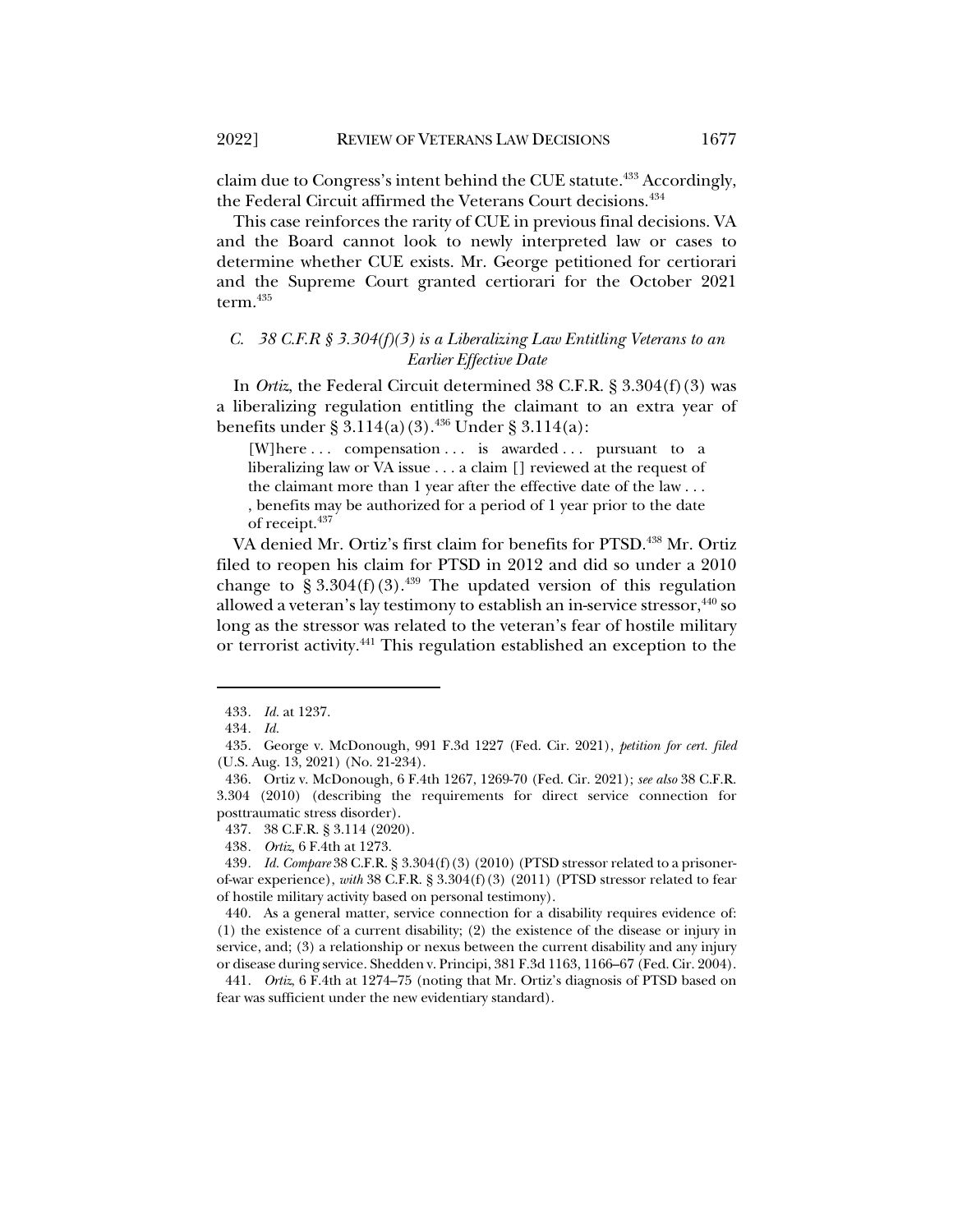normal evidentiary burden to corroborate the PTSD stressor.<sup>442</sup> Because of this new regulation, Mr. Ortiz was awarded benefits back to when he first applied for them in  $2012<sup>443</sup>$  Mr. Ortiz requested an additional year of benefits under  $\S 3.114(a)(3).$ <sup>444</sup>

The Board found that  $\S 3.304(f)(3)$  is not a liberalizing rule, following the Veterans Court's decision in *Foreman v. Shulkin*. <sup>445</sup> In *Foreman*, the court defined "liberalizing" as a law that creates a new and different entitlement to service connection.<sup>446</sup> The Veterans Court determined that § 3.304(f) did not create a new entitlement to service connection, rather it merely relaxed the evidentiary standard.447 The court found that  $\S 3.304(f)(3)$  was procedural and not liberalizing for effective date purposes.448 The Veterans Court in its memorandum decision also followed *Foreman* and affirmed the Board's decision.<sup>449</sup>

The question before the Federal Circuit was the meaning of the term "liberalizing" in § 3.114(a).<sup>450</sup> Judge Taranto first looked to the plain meaning of "liberalizing" and determined that it meant "to make policies or laws less strict."451 The court found that the 2010 regulation change was a "prototypical example of a 'liberalizing' change resulting in an 'award.'" $452$  Thus, the court found that § 3.304(f)(3) relaxed the veteran's affirmative responsibility in supporting his claim for benefits.<sup>453</sup>

The Secretary, however, relied on two prior cases, *Spencer v. Brown*<sup>454</sup> and *Routen v. West*, <sup>455</sup> to argue that the court should not apply the ordinary meaning of liberalizing.456 In *Spencer*, the veteran applied for service connection for his multiple sclerosis, but VA denied his

449*. Ortiz*, 6 F.4th at 1275.

453*. Id.*

<sup>442</sup>*. Id.* at 1274.

<sup>443</sup>*. Id.* at 1275.

<sup>444</sup>*. Id.* at 1269.

<sup>445.</sup> Foreman v. Shulkin, 29 Vet. App. 146 (2018); Ortiz v. Wilkie, No. 19-0070, 2020 WL 1173715, at \*1 (Vet. App. Mar. 12, 2020) (citing *Foreman*, 29 Vet. App. 146), *rev'd sub nom. Ortiz*, 6 F.4th 1267.

<sup>446</sup>*. Foreman*, 29 Vet. App. at 151.

<sup>447</sup>*. Id.*

<sup>448</sup>*. Id.* at 152.

<sup>450</sup>*. Id.*

<sup>451</sup>*. Id.* at 1276.

<sup>452</sup>*. Id.*

<sup>454.</sup> 17 F.3d 368 (Fed. Cir. 1994).

<sup>455.</sup> 142 F.3d 1434 (Fed. Cir. 1998).

<sup>456</sup>*. Ortiz*, 6 F.4th at 1277.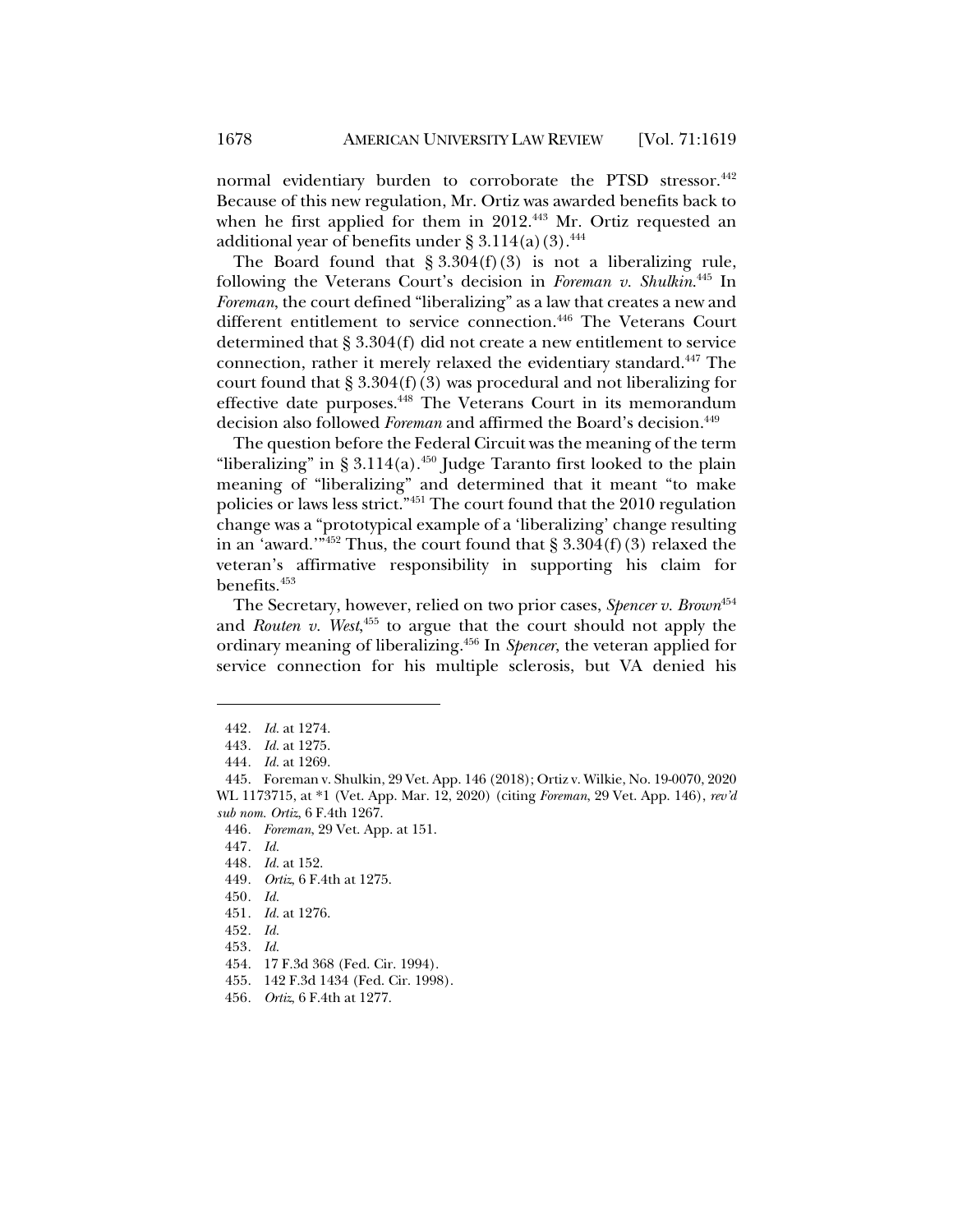claim.457 Later, he reapplied and requested that VA reopen his claim because he had "new and material" evidence.458 He also asked to have his claim considered under the VJRA, which was an intervening change in the law.459 The Board and the Veterans Court rejected his claim since there was no new and material evidence to justify reopening the claim.460 The Federal Circuit determined that the VJRA changes on which the veteran relied did not constitute a new basis of entitlement based on a change in law because they did not "*substantively* affect[] the nature" of the decided claim. $461$  The court engaged in a statutory interpretation analysis to determine whether the VJRA was a "liberalizing" law, "i.e., one which brought about a substantive change in the law creating a new and different entitlement to a benefit."462 However, the court only examined whether the VJRA was procedural or substantive change in the law, and it did not specifically define the term "liberalizing."463

Similarly in *Routen*, the veteran filed to reopen a claim and requested that VA look at his claim under a new regulatory change related to the Secretary's burden to rebut the presumption that the veteran's injury was aggravated during service. $464$  The court found that the new regulation was only "procedural in nature" and was not substantive and thus, not "liberalizing."465

In *Ortiz*, the court found that  $\S 3.304(f)(3)$  established a new basis of entitlement and was not procedural in nature.<sup>466</sup> The court looked

<sup>457</sup>*. Spencer*, 17 F.3d at 370 (denying his claim there was insufficient evidence "that the disability was incurred in or aggravated by his service in the military").

<sup>458</sup>*. Id.* at 371.

<sup>459</sup>*. See id.* (relying on the VJRA, which was passed in 1988, to appeal his claim to the Board in 1990).

<sup>460</sup>*. Id.* at 371, 374.

<sup>461</sup>*. Id.* at 372–73.

<sup>462</sup>*. Id.* at 372.

<sup>463</sup>*. Id.*

<sup>464.</sup> Routen v. West, 142 F.3d 1434, 1438 (Fed. Cir. 1998); *see also* Aggravation of Preservice Disability, 57 Fed. Reg. 59296, 59296 (Dec. 15, 1992) (combining the wartime and peacetime standards to rebut the presumption of aggravation of a preservice injury by requiring VA to apply the clear and unmistakable evidentiary standard for both under 38 C.F.R. § 3.306(b)); 38 C.F.R. § 3.306(b) (1993) (codifying the 1992 regulatory change in the C.F.R.).

<sup>465</sup>*. See Routen*, 142 F.3d at 1441–42 (declaring that an "intervening change in law [must] create[] a new cause of action" for a veteran to reopen their claim).

<sup>466.</sup> Ortiz v. McDonough, 6 F.4th 1267, 1275 (Fed. Cir. 2021), *remanded to* No. 19- 0070, 2021 WL 4464357 (Vet. App. Sept. 30, 2021).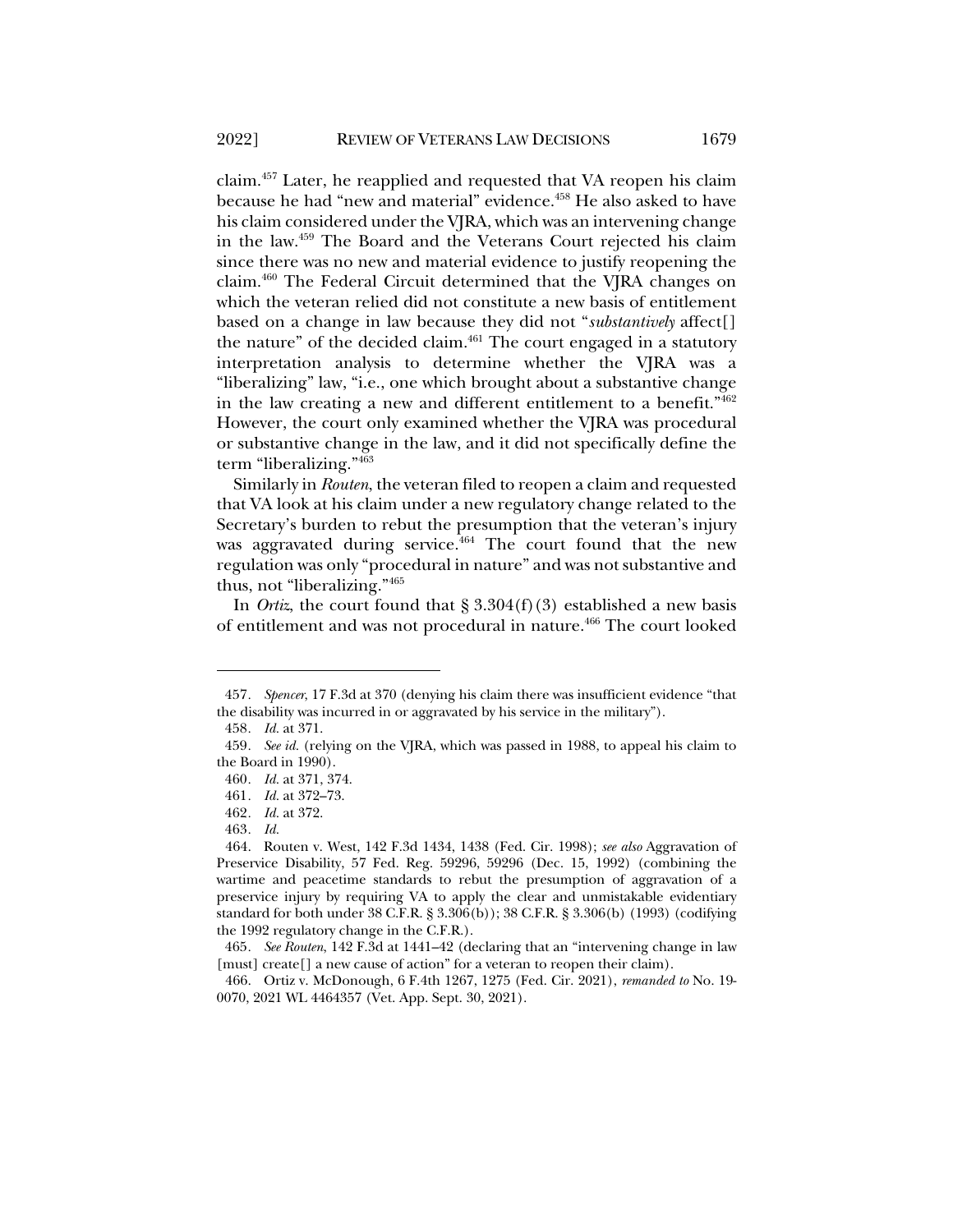to VA's "Final Rule" when adopting the  $2010$  regulation.<sup>467</sup> VA stated that the regulation "effectively 'eliminate[d]' an evidentiary 'requirement' when the specific preconditions were met."468 Further, VA stated that it was "amending its adjudication regulations governing service connection for . . . [PTSD] by liberalizing in some cases the evidentiary standard for establishing the required in-service stressor."469 The Veterans Court and VA have stated that this regulatory change was done for procedural reasons; however, the Federal Circuit was clear that a change to the law for efficiency does not change the nature of the substantive change.<sup>470</sup> Therefore, even though a regulation is created for procedural reasons, the law may still be "liberalizing" as it reduces the burden of proof on veteran claimants. $471$ 

This case not only opens the possibility that regulatory changes that lower evidentiary standards will be considered liberalizing, but also allows the liberalizing standard in § 3.114 to apply for earlier effective date purposes. In addition to the regulation impacting PTSD, VA and the courts have recognized that presumptions, like new Agent Orange presumptions, meet this liberalizing standard.472 As advocates consider whether their clients are entitled to an earlier effective date, they must now consider whether the benefit was granted under a "liberalizing" standard as defined by *Ortiz*. 473

# *D. Veterans Have an Affirmative Duty to Reapply for Benefits After a Subsequent Period of Service Under § 3.654(b)(2)*

In *Buffington v. McDonough*, <sup>474</sup> the issue presented was whether 38 C.F.R. § 3.654(b)(2) was a permissible regulation under VA's statutory scheme.<sup>475</sup> Various statutes are important to understand the background of the Federal Circuit's analysis. First, 38 U.S.C. § 5101(a)(1)(A) requires

<sup>467</sup>*. Id.* at 1282; *see also* Stressor Determinations for Posttraumatic Stress Disorder, 75 Fed. Reg. 39843 (July 13, 2010).

<sup>468</sup>*. Ortiz*, 6 F.4th at 1282 (quoting 75 Fed. Reg. at 39843).

<sup>469</sup>*. Id.* at 1283.

<sup>470</sup>*. Id.* ("A substantive change can be made to achieve process benefits.").

<sup>471</sup>*. Id.* at 1270.

<sup>472</sup>*. Id.* at 1281.

<sup>473</sup>*. Id.* at 1270.

<sup>474.</sup> 7 F.4th 1361 (Fed. Cir. 2021).

<sup>475</sup>*. Id.* at 1363 (addressing the veteran's contention that the regulation conflicts with 38 U.S.C. § 5304(c)); *see also* 38 C.F.R. § 3.652(b) (2020); 38 U.S.C. § 5304(c) (2018).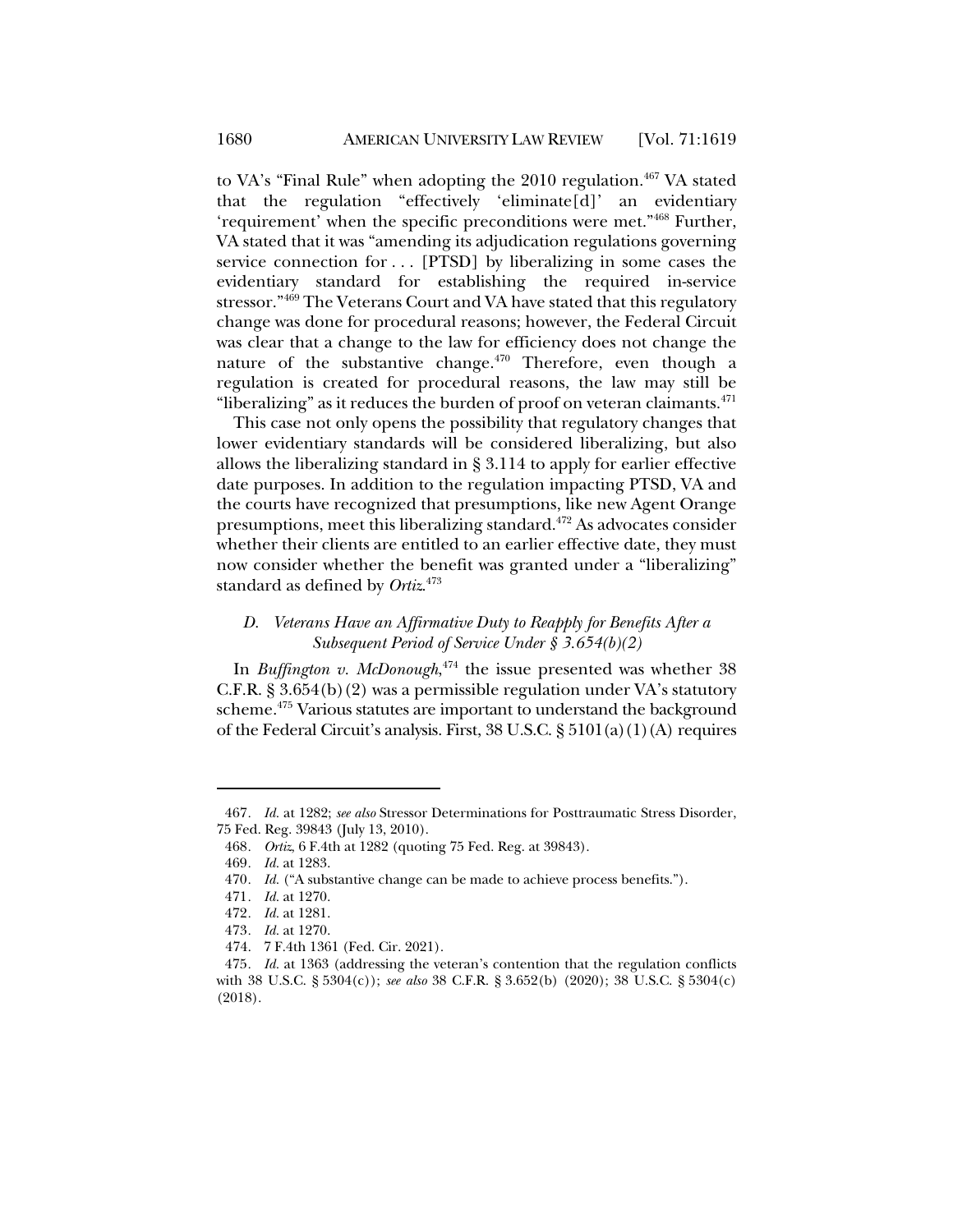a veteran to apply for disability benefits in order to receive them. $476$ Second, under 38 U.S.C. § 5110, VA will set an effective date for those benefits.<sup>477</sup> Third, under 38 U.S.C. § 5304(c) and § 5112, VA may need to discontinue disability benefits if the veteran returns to active duty and will set an effective date for that discontinuance.<sup>478</sup> The question presented in *Buffington* was whether the Secretary can determine how compensation will recommence after a veteran is discharged from a subsequent period of service.<sup>479</sup>

In this case, Mr. Thomas Buffington served on active duty from 1992 to 2000.480 When he left the service, Mr. Buffington was service connected for tinnitus.481 Mr. Buffington returned to active duty in 2003.482 Once Mr. Buffington resumed active service, VA stopped his compensation because, by statute, veterans cannot receive compensation benefits and active duty pay.483 In 2004, Mr. Buffington completed his active period, but late that year he was reactivated until July 2005.<sup>484</sup> In 2009, Mr. Buffington sought to restart his benefits, and VA provided an effective date of 2008.<sup>485</sup> He appealed the effective date, requesting that the benefits begin when he was released from active duty service in 2005.486 Mr. Buffington argued that the statutes obligate VA to pay compensation for service connected disabilities, set effective dates, and provide a limited exception for when payments are barred.487 Furthermore, such compensation "runs parallel to the

<sup>476</sup>*. Buffington*, 7 F.4th at 1364; *see also* 38 U.S.C. § 5101(a)(1)(A) (2018) ("[A] specific claim . . . must be filed in order for benefits to be paid . . . .").

<sup>477</sup>*. Buffington*, 7 F.4th at 1364; *see also* 38 U.S.C. § 5110 (2018) ("[T]he effective date of an award based on an initial claim, or a supplemental claim, . . . shall be fixed in accordance with the facts found, but shall not be earlier than the date of receipt of application therefor.").

<sup>478.</sup> 38 U.S.C. § 5304(c) ("[C]ompensation . . . on account of any person's own service shall not be paid to such person for any period for which such person receives active service pay.").

<sup>479</sup>*. Buffington*, 7 F.4th at 1364.

<sup>480</sup>*. Id.* at 1363.

<sup>481</sup>*. Id.*

<sup>482</sup>*. Id.*

<sup>483</sup>*. Id.*; *see* 38 U.S.C. § 5304(c).

<sup>484</sup>*. Buffington*, 7 F.4th at 1363.

<sup>485</sup>*. Id.*

<sup>486</sup>*. Id.* at 1363, 1365 (arguing that benefits "restart[] at discharge from active military service," which in this case was in 2005).

<sup>487</sup>*. Id.* at 1365.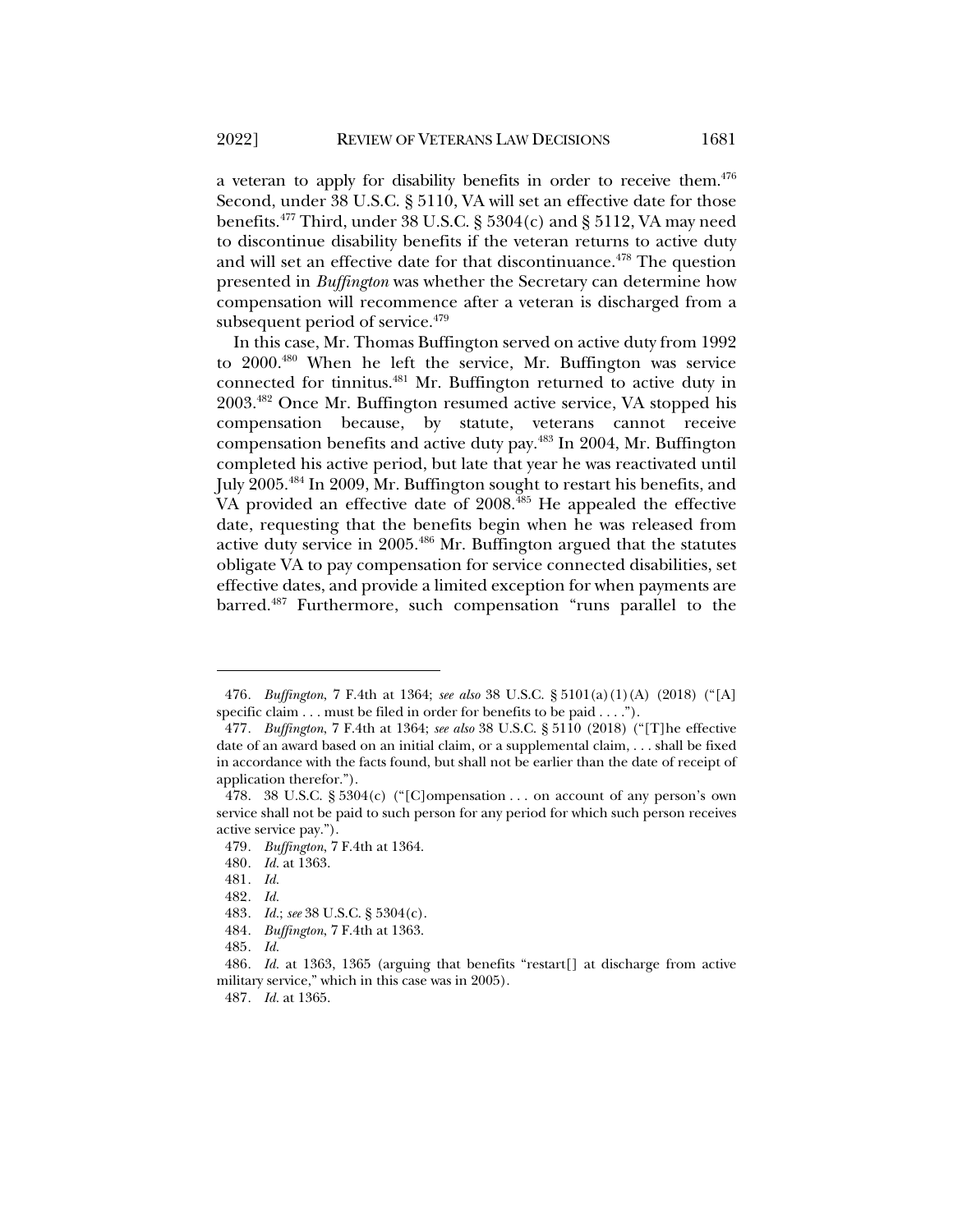period of service: stopping on re-entry to active military service and restarting at discharge from active military service."488

Writing for the majority, Chief Judge Moore found that the statutory language contained a gap because it did not explicitly explain how a veteran would recommence benefits after a subsequent period of service.<sup>489</sup> To fill the statutory gap, VA previously promulgated 38 C.F.R.  $\S 3.654(b)(2)$ , which provides that:

[P]ayments . . . will be resumed effective the day following release from active duty if claim for recommencement of payments is received within 1 year from the date of such release: otherwise payments will be resumed effective 1 year prior to the date of receipt of a new claim.<sup>490</sup>

The Federal Circuit examined the agency's regulation and looked to whether the regulation was a "permissible construction of the statute" after determining there was indeed a clear gap in the statute.<sup>491</sup> The court found that this regulation was a reasonable gap-filling regulation.492

In her dissent, Judge O'Malley disagreed with the majority that there was any statutory gap, pointing to context that provided insight into congressional intent.493 Under 38 U.S.C. §§ 1110 and 1131, VA will pay veterans compensation for their service-connected disabilities, and 38 U.S.C. §  $5110(a)$  explains when the payments will start.<sup>494</sup> A pause of payments will occur when a veteran reenters active duty.<sup>495</sup> Judge O'Malley recognized that the statutes do not mention a recommencement date, but Congress's language only wanted payments to cease while a veteran was on active duty.<sup>496</sup> Furthermore, the dissent argues that Congress never intended for a veteran to lose

<sup>488</sup>*. Id.*

<sup>489</sup>*. Id.* at 1364–65.

<sup>490.</sup> 38 C.F.R. § 3.654(b)(2) (2020).

<sup>491</sup>*. Buffington*, 7 F.4th at 1364 (quoting Chevron U.S.A. Inc., v. Natural Resources Defense Council, Inc., 467 U.S. 837, 843 (1983)).

<sup>492</sup>*. Id.* at 1367.

<sup>493</sup>*. Id.* at 1368 (O'Malley, J., dissenting).

<sup>494</sup>*. Id.* at 1369 (citing 38 U.S.C. §§ 1110, 1131, 5110(a) (2018)) ("Congress knew how to set dates for commencement of benefits when it deemed it necessary to do so, and, when doing so, it always assured that benefits would commence sooner rather than later.").

<sup>495</sup>*. Id.* (citing 38 U.S.C. § 5304(c) (2018)).

<sup>496</sup>*. Id.* at 1369 (O'Malley, J., dissenting) ("The plain text of Title 38 [§ 5304(c)] indicates that Congress intended for veterans' benefits to discontinue during 'any period' of active service pay.").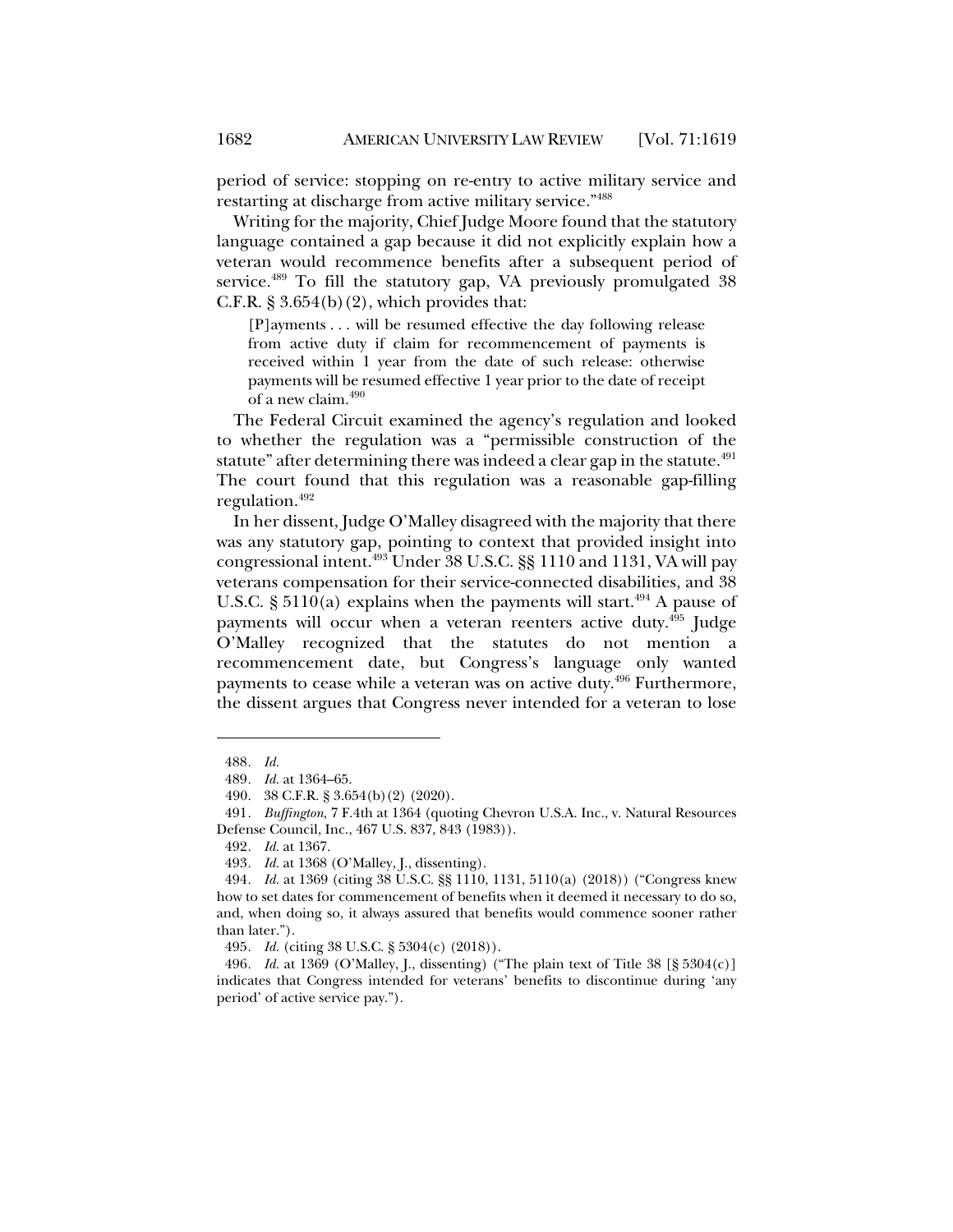his original effective date after returning to active duty.<sup>497</sup> The appellants have petitioned for certiorari at the Supreme Court.498

Veterans who receive VA benefits and are activated to military service must reapply for their benefits in order for VA to restart the benefits after discharge.499 If done within a year, a veteran's effective date will go back to the date after leaving service.<sup>500</sup>

## VII. THE FEDERAL CIRCUIT OVERTURNED THREE REGULATIONS ASSOCIATED WITH VA'S NEW APPEALS MODERNIZATION ACT

In *Military-Veterans Advocacy v. Secretary of Veterans Affairs*, <sup>501</sup> the Federal Circuit reviewed four petitions that challenged the validity of thirteen regulations associated with the Veterans Appeals Improvement and Modernization Act of 2017 (AMA).<sup>502</sup> Of the challenged regulations, the Federal Circuit found standing and overturned only three regulatory challenges.<sup>503</sup> The Federal Circuit dismissed the remaining ten challenges for lack of standing.<sup>504</sup> This Part will discuss the history of the AMA, the standing concerns on regulatory challenges, the overturned regulations, and the future of other AMA regulatory challenges.

### *A. Brief History of the AMA*

In the former appeals process, now called the Legacy System, veterans were required to file a Notice of Disagreement (NOD) to appeal an unfavorable rating decision.<sup>505</sup> Veterans had one year to file this appeal from the date of the decision letter.<sup>506</sup> After the NOD was filed, VA would send an explanation of its decision called the Statement of the Case (SOC).<sup>507</sup> Before the AMA was passed, on average, VA took 500 days to issue an SOC after a veteran filed an

<sup>497</sup>*. Id.*

<sup>498.</sup> Petition for Writ of Certiorari, *Buffington*, 7 F.4th 1361 (No. 21-972).

<sup>499.</sup> *Buffington*, 7 F.4th at 1366–67.

<sup>500</sup>*. Id.* at 1367.

<sup>501.</sup> 7 F.4th 1110 (Fed. Cir. 2021).

<sup>502</sup>*. Id.* at 1117; Veterans Appeals Improvement and Modernization Act of 2017, Pub. L No. 115-55, 131 Stat. 1105; *see also* VA Claims and Appeals Modernization, 84 Fed. Reg. 138 (Jan. 18, 2019) (implementing the AMA).

<sup>503.</sup> *Military-Veterans Advoc.*, 7 F.4th at 1117.

<sup>504</sup>*. Id.*

<sup>505.</sup> 38 U.S.C. § 7105(a) (2012).

<sup>506</sup>*. Id.* § 7105(b)(1).

<sup>507.</sup> 38 C.F.R. § 19.26 (2016).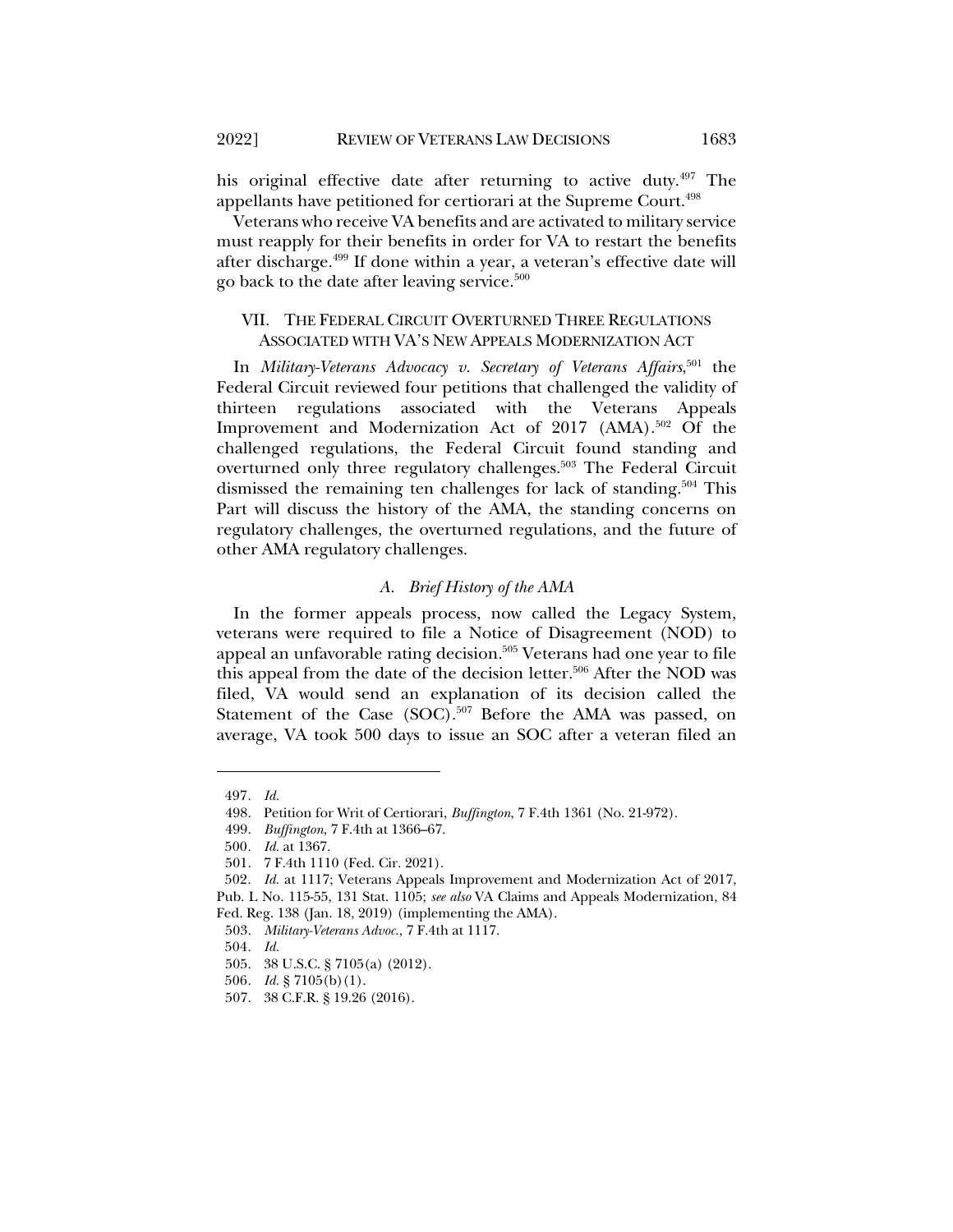NOD.508 To appeal the SOC, a veteran would file a Form 9 within sixty days of the SOC. <sup>509</sup> Once VA received the Form 9, it would then certify the appeal to the Board.510 On average, it would take 773 days for the Form 9 to be certified.<sup>511</sup> All of these actions occurred under the jurisdiction of the Regional Office.<sup>512</sup> On average, a veteran waited 1,273 days after issuance of a rating decision for their appeal to reach the Board. <sup>513</sup> Once at the Board, veterans waited an additional 568 days for a Board decision.<sup>514</sup> The process from the first decision to a final Board decision took 1,841 days, or a little over five years.<sup>515</sup> Throughout the Legacy Process, veterans could submit new evidence at any point and each decision was a de novo review.516 Once a claim was final, a veteran could request to reopen the case with new and material evidence.<sup>517</sup>

In 2017, the AMA was introduced in Congress to expedite VA appeals processes and protect veterans' due process rights.<sup>518</sup> Congress acknowledged that the appeals process was broken.<sup>519</sup> The increased number of pending appeals and the length of time veterans waited for a decision forced Congress to act.<sup>520</sup> Congress's goal was to streamline the appeals process and finalize decisions in a shorter period of time.<sup>521</sup>

To streamline the process, Congress converted the linear appeals process into a process that included more choice for the veteran.<sup>522</sup> Instead of requiring an NOD after a rating decision, VA allowed three types of appeals: (1) supplemental claims; (2) higher-level review; and (3) an NOD directly to the Board.<sup>523</sup> The supplemental claim allows

<sup>508.</sup> 2017 VA BD. OF VETERANS' APPEALS ANN. REP. 25, https://www.bva.va.gov /docs/Chairmans\_Annual\_Rpts/BVA2017AR.pdf [https://perma.cc/747G-9TZ3].

<sup>509.</sup> 38 C.F.R. §§ 20.202, 20.302(b)(1) (2016).

<sup>510</sup>*. Id.* § 19.35.

<sup>511.</sup> 2017 VA BD. OF VETERANS' APPEALS ANN. REP., *supra* note 508, at 25.

<sup>512</sup>*. Id.*

<sup>513</sup>*. Id.*

<sup>514</sup>*. Id.*

<sup>515</sup>*. Id.*

<sup>516.</sup> 38 C.F.R. § 20.800 (2016).

<sup>517</sup>*. Id.* § 3.156(a).

<sup>518.</sup> H.R. REP. NO. 115-135, at 2 (2017).

<sup>519</sup>*. Id.* at 5.

<sup>520</sup>*. See id.* (noting that veterans were waiting anywhere from three to five years, but if nothing changed, the wait time would likely increase to ten years).

<sup>521</sup>*. See id.* (intending to "reduce VA's appeals workload and help ensure that the process is both timely and fair").

<sup>522</sup>*. Id.* at 2 (giving veterans three procedural options).

<sup>523.</sup> 38 U.S.C. §§ 5104B, 5108, 7105 (2018).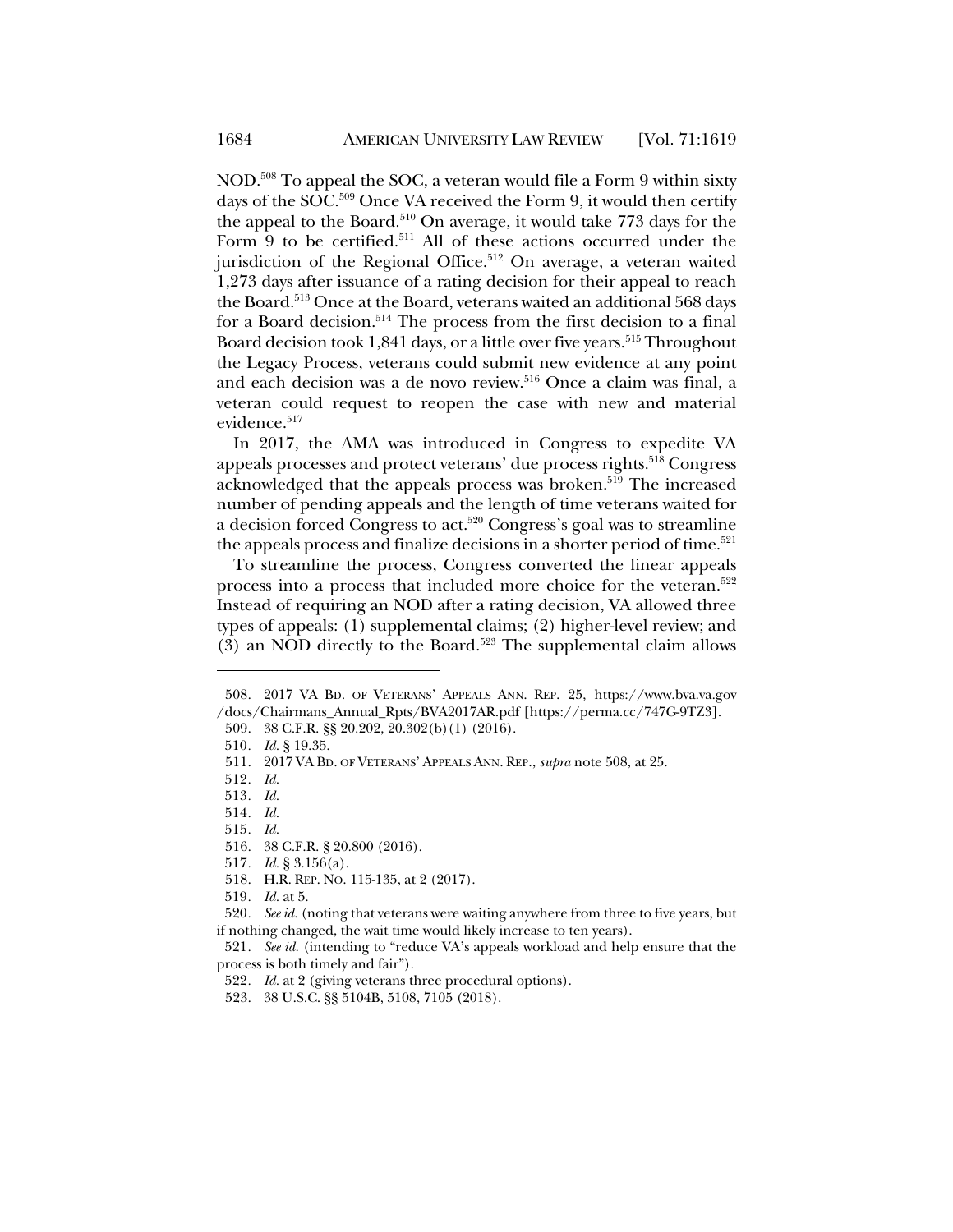the veteran to submit new and relevant evidence to substantiate their claim.524 This type of appeal permits a veteran to have a hearing, including any new testimony that they would like to provide.<sup>525</sup> The Regional Office would continue to hold jurisdiction over the claim.<sup>526</sup> The second type, a higher-level review, restricts the veteran from submitting any additional information into the record.<sup>527</sup> However, this appeal allows the veteran to hold an informal conference with the adjudicator to discuss any legal argument based on the record.<sup>528</sup> The Regional Offices seek to process supplemental claims and higher-level reviews within 125 days.<sup>529</sup>

The last appellate choice is an NOD to the Board.<sup>530</sup> This option also allows the veteran to have a choice between a direct review lane, an evidence lane, and a hearing lane.<sup>531</sup> The direct review lane restricts the veteran to the evidence of record, and the Board will not consider any additional evidence.<sup>532</sup> The Board's goal is to complete these decisions within 365 days of the appeal.<sup>533</sup> The evidence lane allows a veteran to submit additional evidence within ninety days of the appeal.534 The final lane gives veterans an opportunity for a hearing before the Board.535 The last two lanes have no timeline goals, although they are likely to take longer than the direct review lane.<sup>536</sup>

Additionally, Congress removed the term "reopen" and allowed the veteran to seek re-adjudication through the supplemental claim lane after a final decision with new and relevant evidence.<sup>537</sup>

Because of these major changes to the appellate process, VA had to create additional regulations to help fill some of the gaps and change language in existing regulations to align with the new process.<sup>538</sup> Of the thirteen regulations that were challenged in *Military-Veterans Advocacy*,

529. VA Claims and Appeals Modernization, 84 Fed. Reg. 138, 147 (Jan. 18, 2019).

- 537*. Id.* at 144.
- 538*. Id.* at 166.

<sup>524</sup>*. Id.* § 5108.

<sup>525.</sup> 38 C.F.R. § 3.103(a), (d)(2) (2020).

<sup>526</sup>*. Id.* § 3.103(c)(2)(i).

<sup>527.</sup> 38 U.S.C. § 5104B(d).

<sup>528.</sup> 38 C.F.R. § 3.2601(h) (2020).

<sup>530.</sup> 38 U.S.C. § 7105 (2018).

<sup>531</sup>*. Id.* § 7105(b)(3).

<sup>532</sup>*. Id.*

<sup>533.</sup> 84 Fed. Reg. at 153.

<sup>534.</sup> 38 C.F.R. § 20.1305(a) (2021).

<sup>535.</sup> 84 Fed. Reg. at 145.

<sup>536</sup>*. See id.* at 153.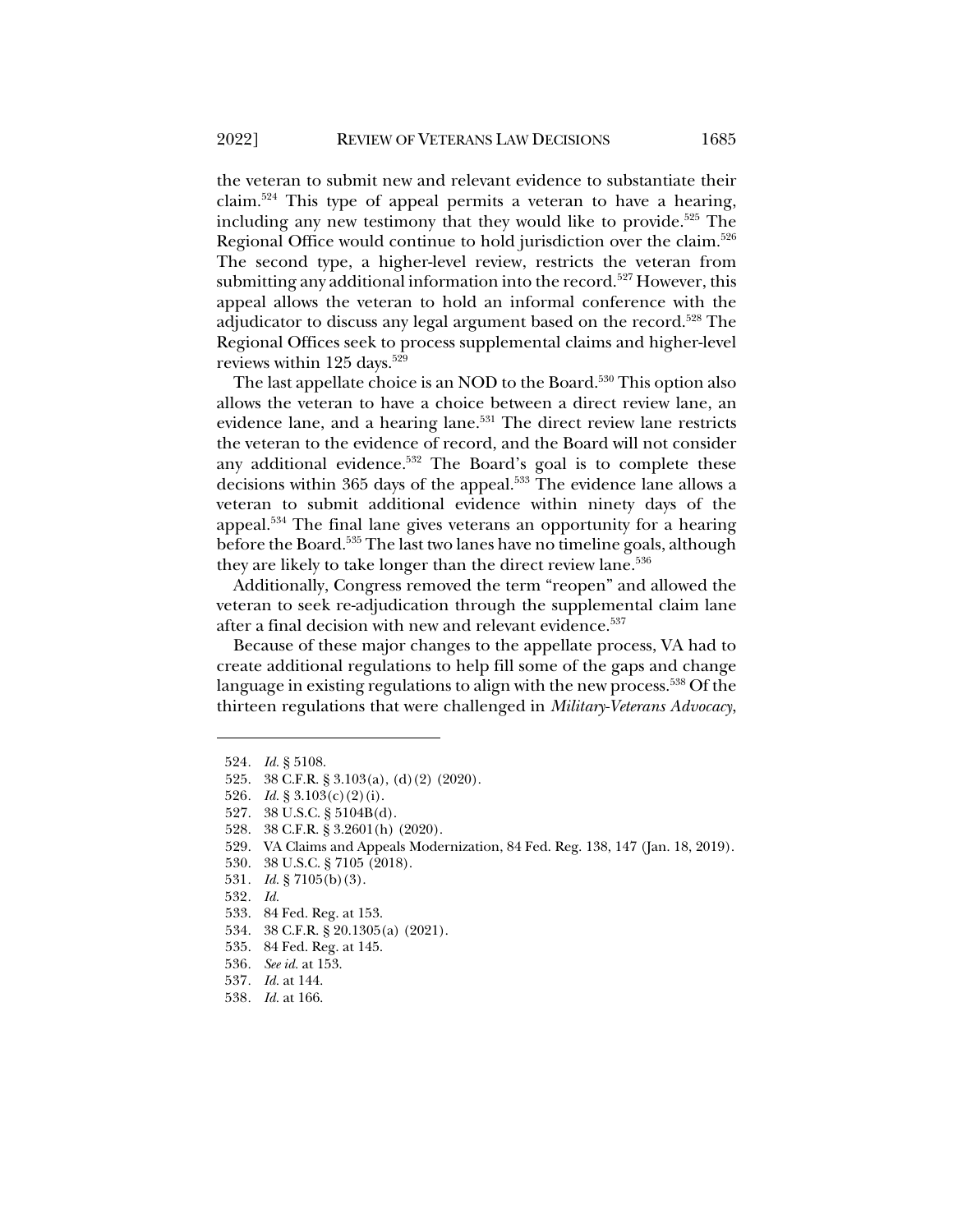ten challenges were dismissed for lack of standing, and three regulations were overturned.539

### *B. Challenges to Standing*

Relying on 38 U.S.C. § 502, <sup>540</sup> several veterans advocacy organizations the Military-Veterans Advocacy (MVA), the National Organization of Veterans' Advocates (NOVA) with Paralyzed Veterans of America (PVA) intervening, Carpenter Chartered, and National Veterans Legal Services Program (NVLSP)—filed four petitions regarding various regulations related to the AMA.<sup>541</sup> Together, the petitioners challenged the validity of thirteen regulations.<sup>542</sup> NVLSP challenged 38 C.F.R. § 3.105(a)(1)(iv).<sup>543</sup> MVA also challenged § 3.105(a)(1)(iv) and additionally raised  $\S 14.636(c)(1)(i)$  and  $\S 20.202(c)(2).<sup>544</sup>$  NOVA and PVA's petition challenged § 3.155(b), § 3.156(b), § 3.2500(b), § 3.2500(d), and  $\S 20.205(c)$ .<sup>545</sup> Finally, Carpenter Chartered challenged ten regulations, four raised by others  $(\S 3.105(a)(1)(iv), \S 3.2500(d)–(e), \S 20.205(c))$ and  $\S 14.636(c)(1)(i)$  and "further raised six additional challenges, to: 38 C.F.R. § 3.1(p)(1)–(2), 38 C.F.R. § 3.103(c)(2), 38 C.F.R.  $\S 3.151(c)(1)–(2), 38 \text{ C.F.R. } \S 14.636(c)(2)–(3), 38 \text{ C.F.R. } \S 20.202(a),$ and 38 C.F.R. § 20.800(e)."546

545*. Military-Veterans Advoc.*, 7 F.4th at 1120; *see also* 38 C.F.R. § 3.155(b) (relating to "submitting an intent to file a claim" to VA);  $\S 3.156(b)$  (relating to the consideration of new evidence for legacy claims that were not under the modernized system); § 3.2500(b), (d) (relating to the prohibition on entering concurrent avenues for reviewing decision and establishing the process for withdrawing from the process);); § 20.205(c) (relating to the effect of filing a withdrawal of appeal).

546*. Military-Veterans Advoc.*, 7 F.4th at 1120; *see also* 38 C.F.R. § 3.1(p)(1)–(2) (relating to the definition of initial claims and supplemental claims);  $\S 3.103(c)(2)$ (relating to how VA treats evidence received after the agency issues a notice of decision); § 3.151(c)(1)–(2) (relating to how VA makes determinations for claims that

<sup>539.</sup> Military-Veterans Advoc. v. Sec'y of Veterans Affs., 7 F.4th 1110, 1117 (Fed. Cir. 2021).

<sup>540.</sup> 38 U.S.C. § 502 (subjecting VA rulemaking to direct judicial review by the Federal Circuit).

<sup>541</sup>*. Military-Veterans Advoc.*, 7 F.4th at 1117 & n.1.

<sup>542</sup>*. See id.* (raising rulemaking challenges under 38 U.S.C. § 502).

<sup>543.</sup> *Military-Veterans Advoc.*, 7 F.4th at 1120; *see also* 38 C.F.R. § 3.105(a)(1)(iv) (2019) (relating to the standard for considering errors related to changes in interpretation of statutes or regulation).

<sup>544</sup>*. Military-Veterans Advoc.*, 7 F.4th at 1120; *see also* 38 C.F.R. § 14.636(c)(1)(i) (relating to how agents and attorneys charge fees);  $\S 20.202(c)(2)$  (relating to the process by which a claimant can modify information in a Notice of Disagreement).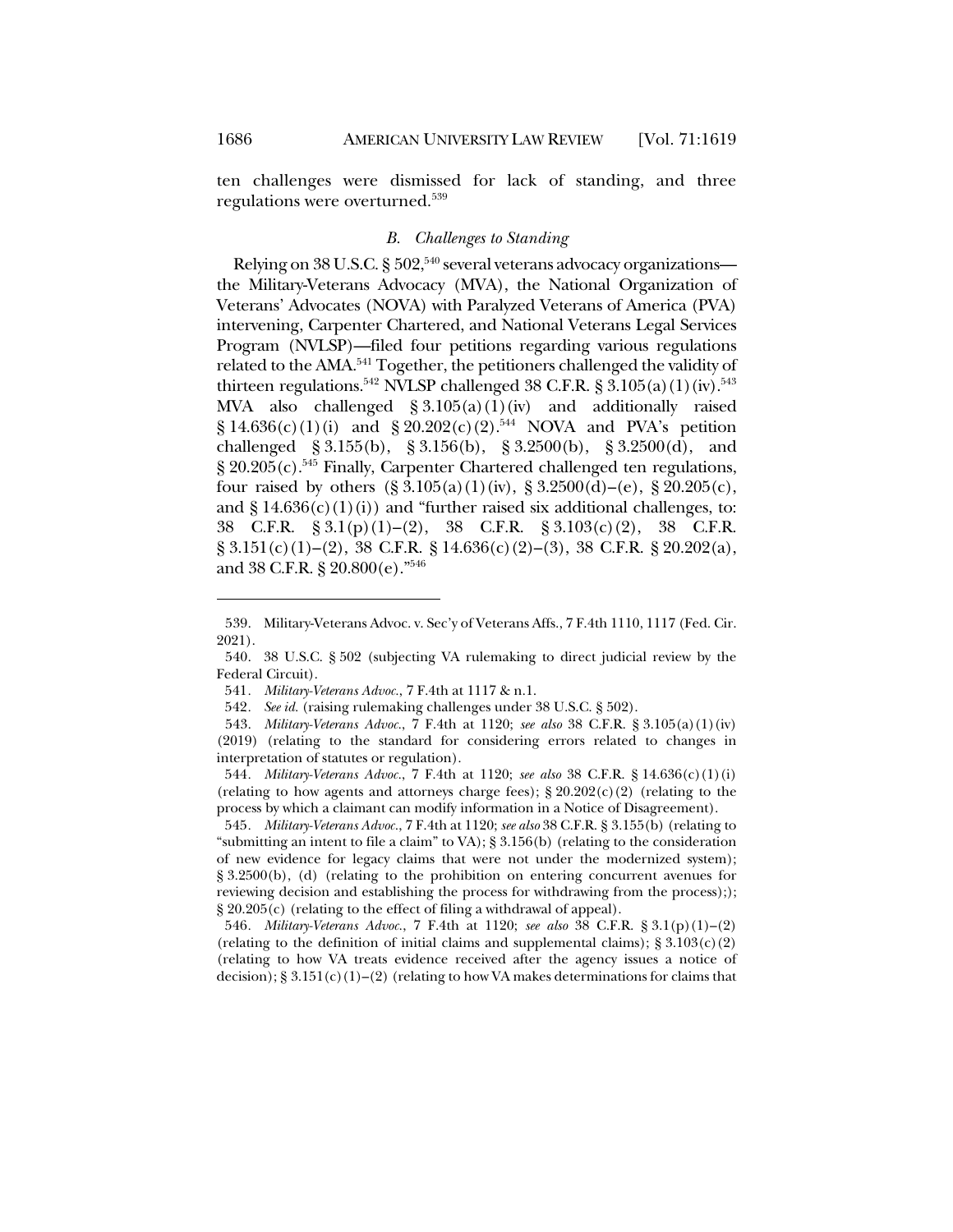When considering associational standing, the court considers the *Hunt v. Washington State Apple Advertising Commission*<sup>547</sup> factors: "(a) its members would otherwise have standing to sue in their own right; (b) the interests it seeks to protect are germane to the organization's purpose; and (c) neither the claim asserted, nor relief requested requires the participation of individual members of the lawsuit."548The first prong is whether there are members who have standing to sue in their own right.<sup>549</sup> The Federal Circuit found that PVA had veteran members personally impacted by § 3.2500(b) and § 3.155.<sup>550</sup> However, PVA's challenge to  $\S 20.202(c)(2)$  and  $\S 3.156(b)$  failed to identify a member who had presented an injury that was actual or imminent.<sup>551</sup> Further,  $\S 3.2500(d) - (e)$  and  $\S 20.205(c)$  were related to potential future harms and not actual harms to current veterans.<sup>552</sup> MVA's challenge to  $\S 3.105(a)(1)(iv)$  attempted to obtain standing through a veteran-member who challenged an adverse decision as clear and

unmistakable error by relying on a change in interpretation of the law for Blue Water Veterans.<sup>553</sup> However, the Federal Circuit found this issue moot, since Congress had remedied the effective date issue for Blue Water Veterans.554

The several petitioners also argued that their attorney members have standing on their own.555 The court looked to how the attorneys are adversely affected by these rules and found that the potential loss of attorney's fees was insufficient to create an Article III case or controversy.556 The court, however, addressed MVA's challenge to

encompass multiple issues);  $\S$  14.636(c)(2)–(3) (relating how agents and attorneys charge fees); § 20.202(a) (relating to Notice of Disagreements); § 20.800(e) (relating to the requirement to file new Notices of Disagreement after new adjudications after a remand).

<sup>547.</sup> Hunt v. Wash. State Apple Advert. Comm'n, 432 U.S. 333 (1977).

<sup>548</sup>*. Military-Veterans Advoc.*, 7 F.4th at 1122–23 (citing Hunt v. Wash. State Apple Advert. Comm'n, 432 U.S. 333, 343 (1977)).

<sup>549</sup>*. Id.* at 1123.

<sup>550</sup>*. See id.* at 1124 (recognizing that the regulations adversely affected the supplemental claims of two veterans).

<sup>551</sup>*. See id.* (finding the challenges too vague because the PVA could not identify any particular veteran).

<sup>552</sup>*. See id.* (finding the challenges relating to these regulations were nothing more than "'some day' intentions" that did not identify "actual or imminent injury").

<sup>553</sup>*. Id.* at 1125.

<sup>554</sup>*. Id.*; *see also* Blue Water Navy Vietnam Veterans Act of 2019, Pub. L. No. 116-23, 133 Stat. 966 (2019) (remedying the effective date issue).

<sup>555</sup>*. Military-Veterans Advoc.*, 7 F.4th at 1125.

<sup>556</sup>*. Id.* at 1125–28.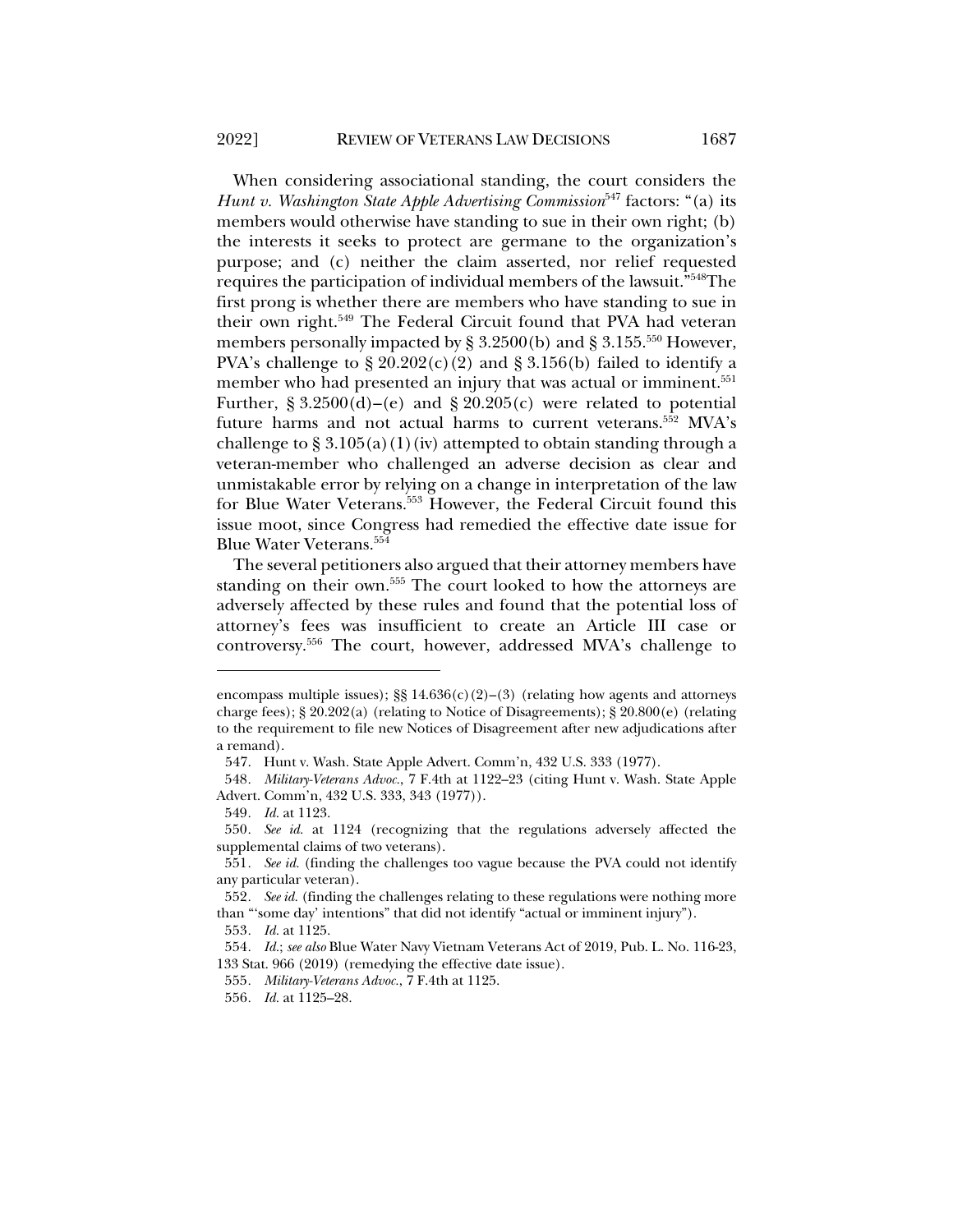$\S 14.636(c)(1)(i)$  separately.<sup>557</sup> The court found that this regulation "directly affects attorney's fees—by restricting fees for work performed on supplemental claims filed more than a year" later.558 Additionally, MVA had a specific member who was personally denied fees of over \$50,000 for work performed.559 Finally, the court rejected Carpenter Chartered's petition because it found no injury in fact over the challenged rules.<sup>560</sup>

#### *C. Overturned Regulations*

Three challenged regulations survived standing, and the Federal Circuit overturned all three:  $38$  C.F.R.  $\S$  $\S$   $14.636(c)(1)(i)$ ,  $3.2500(b)$ , and 3.155.<sup>561</sup> All three challenges related to the supplemental claim  $lane.562$ 

## *1. The Federal Circuit overturned § 14.636(c)(1)(i) because it was contrary to § 5904(c)(1)*

First,  $\S 14.636(c)(1)(i)$  limited when a veteran's representative may charge a fee for work on supplemental claims.<sup>563</sup> MVA's petition challenged this regulation specifically.564 In this challenge, the Court first looked to the history and statutory framework of attorney's fees.<sup>565</sup>

Beginning in 1864, attorney's fees were strictly limited to ten dollars.566 This ten dollar framework continued until Congress enacted the VJRA in 1988.<sup>567</sup> The VJRA only allowed attorney's fees after the

564*. Military-Veterans Advoc.*, 7 F.4th at 1127–28.

<sup>557</sup>*. See id.* at 1128 (finding sufficient facts to sustain standing).

<sup>558</sup>*. Id.*

<sup>559</sup>*. Id.*

<sup>560</sup>*. Id.* at 1132.

<sup>561</sup>*. Id.* at 1132–33, 1148.

<sup>562</sup>*. Id.* at 1133 (noting that the supplemental claim procedural lane "permit[s] a claimant to request readjudication of an initial claim based on 'new and relevant evidence'").

<sup>563</sup>*. Id.*; *see also* 38 C.F.R. § 14.636(c)(1)(ii) (2020) ("[A]ttorneys may charge claimants or appellants for representation provided after an agency of original jurisdiction has issued notice of an initial decision on the claim . . .").

<sup>565</sup>*. Id.* at 1135 (noting that Congress had changed the triggering event for charging attorney's fees three times in the past).

<sup>566</sup>*. Id.*

<sup>567</sup>*. Id.*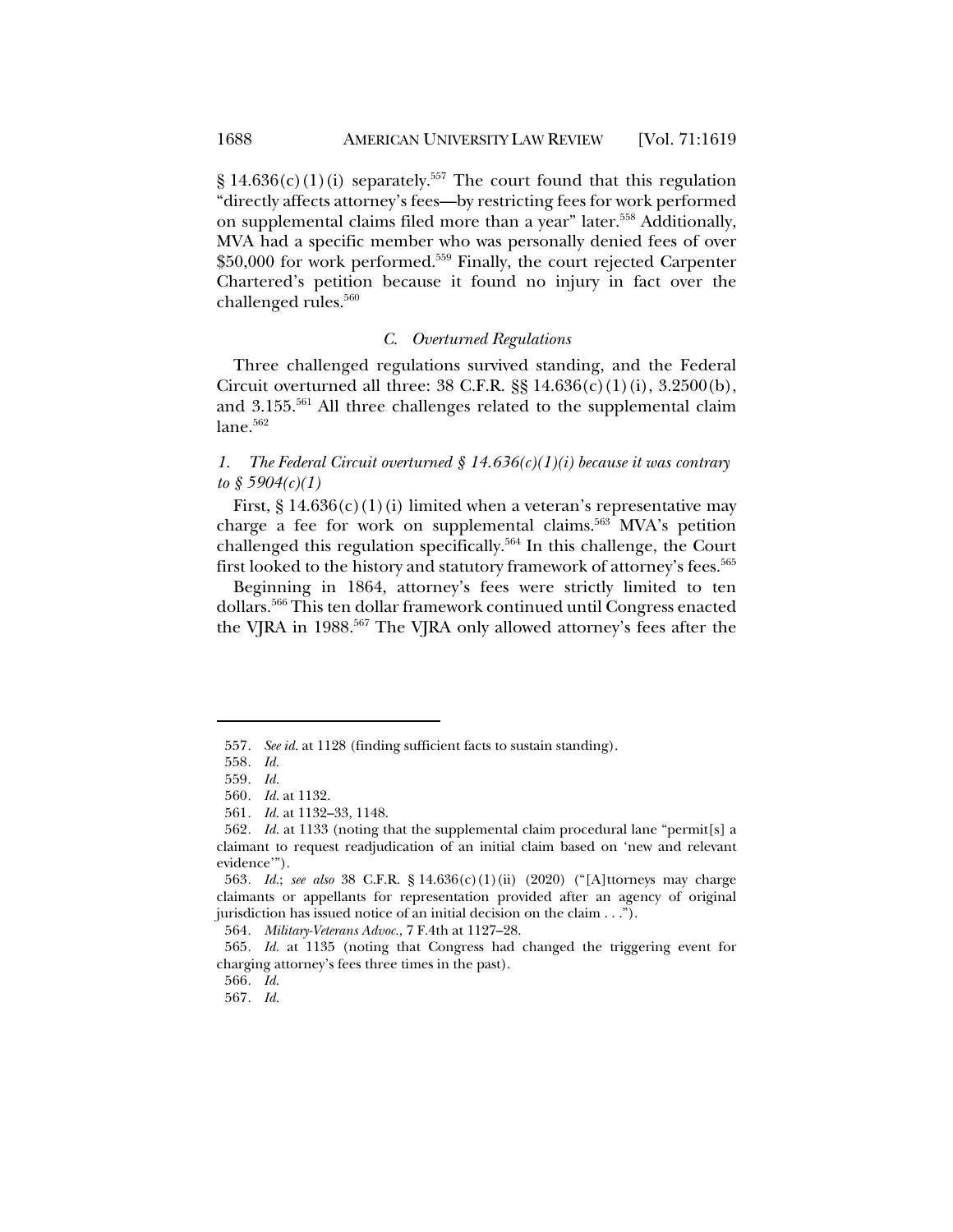Board made its final decision on the case.<sup>568</sup> The Senate distinguished reopening from initial claims because the veteran's need for an attorney was greater.569 In 2006, Congress allowed paid representation after an NOD was filed in the case.<sup>570</sup> Congress acknowledged the complexity of VA cases, and the need for representation by attorneys.571

The AMA shifted the timeframe, allowing attorney's fees to be collected after a claimant receives an initial decision.572 Because the AMA allows for many different avenues of relief—including NOD, HLR, and supplemental claims—Congress had to shift the timeframe in which attorneys obtain their fees.<sup>573</sup>

Section 14.636 allowed attorneys to charge a fee for work performed after the Regional Office has issued an initial decision on the claim.574 The agency, however, did not allow fees for supplemental claims that were outside of the appeals window.<sup>575</sup> Under the AMA, a claimant may file a supplemental claim under two separate circumstances.576 Under 38 U.S.C. § 5104C(a), a supplemental claim can be filed within a year of a decision.577 Under these supplemental claims, the claimant has continuously pursued the claim and is now submitting "new and relevant evidence" to support their claim.578 Under continuously pursued supplemental claims, the claimant preserves their effective date to the date in which they originally began pursuing the claim.<sup>579</sup> For example, if the claimant filed an application in 2019 and continued to appeal through the various lanes—HLR, NOD, and now

<sup>568</sup>*. Id.*; *see also* Veterans' Judicial Review Act, Pub. L. No. 100-687, § 104, 102 Stat. 4105, 4108 (1988) ("[A] fee may not be charged, allowed, or paid for services of agents and attorneys with respect to services provided before the date on which the Board of Veterans' Appeals first makes a final decision in the case.").

<sup>569</sup>*. Military-Veterans Advoc.*, 7 F.4th at 1136; Pub. L. No. 100-687, § 104, 102 Stat. at 4108.

<sup>570</sup>*. Military-Veterans Advoc.*, 7 F.4th at 1136; 38 U.S.C. § 5904(c)(1) (2006).

<sup>571</sup>*. Military-Veterans Advoc.*, 7 F.4th at 1136 (noting that Congress acknowledged that "the claims process has become very complex").

<sup>572</sup>*. Id.*; 38 U.S.C. § 5904(c)(1).

<sup>573</sup>*. Military-Veterans Advoc.*, 7 F.4th at 1136.

<sup>574</sup>*. Id.* at 1137; 38 C.F.R. § 14.636(c)(i).

<sup>575</sup>*. Military-Veterans Advoc.*, 7 F.4th at 1137; 38 C.F.R. § 14.636(c)(ii).

<sup>576</sup>*. Military-Veterans Advoc.*, 7 F.4th at 1137.

<sup>577</sup>*. Id.* at 1133.

<sup>578</sup>*. Id.*

<sup>579</sup>*. See id.* at 1134–35 (noting the difference between supplemental claims continuously pursued and those not).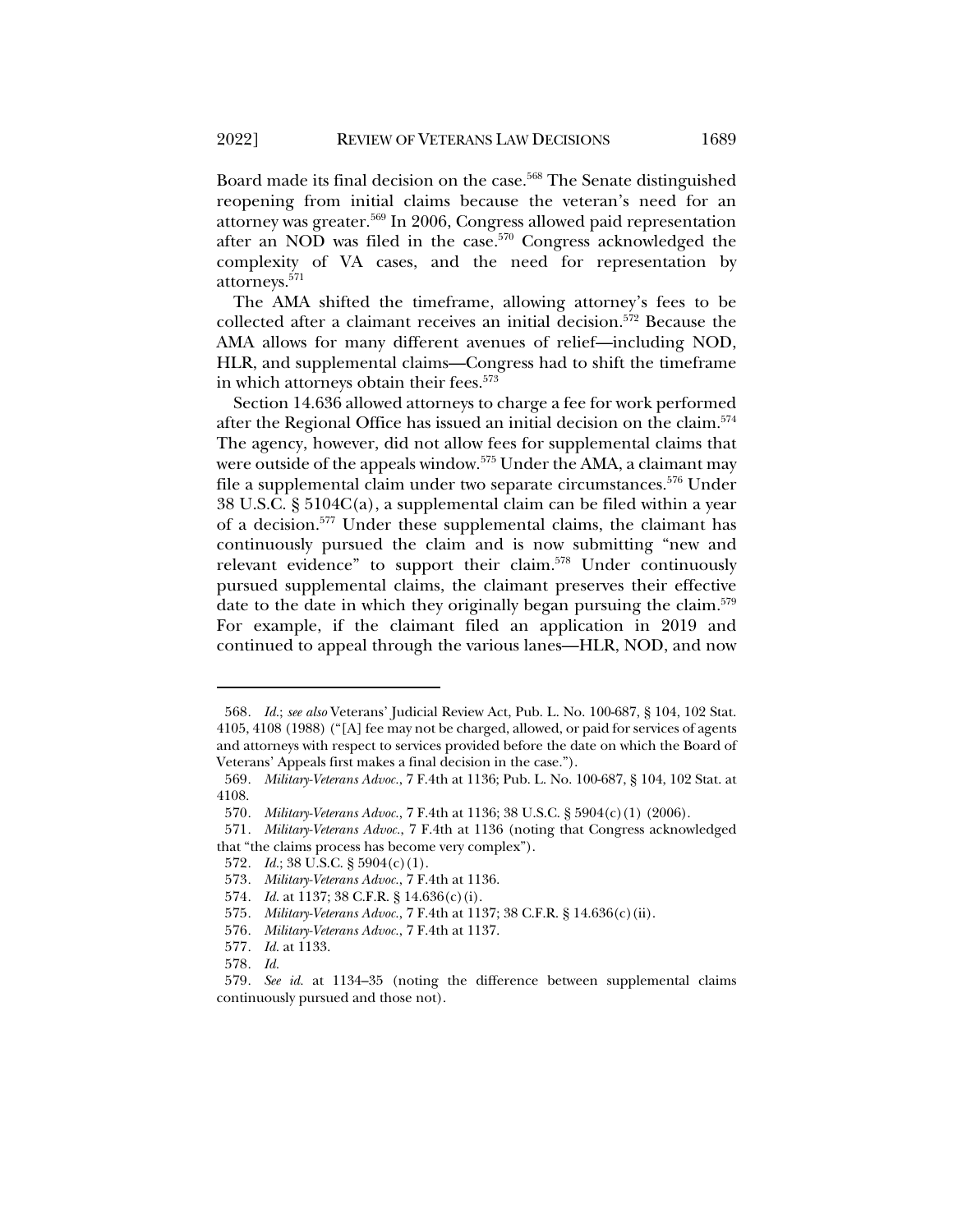a supplemental claim—once they are granted the benefit, it will go back to the 2019 filing date.

Comparatively, § 5104C(b) allows claimants to file a supplemental claim with "new and relevant evidence," outside of the one-year appeals period.<sup>580</sup> However, under  $\S$  5104C(b), the claimant's effective date is the date of the new supplemental claim.<sup>581</sup> In this circumstance, § 14.636 did not allow attorneys to charge a fee for claimants.<sup>582</sup> VA argued that § 5104C(b) supplemental claims are separate claims for the purposes of attorney's fees and that reopened claims are "finallydecided claims based on new evidence."583

MVA argued that VA's regulation was contrary to  $\S 5904(c)(1).$ <sup>584</sup> Congress provided that attorney's fees "may not be charged . . . for services . . . provided before the date on which a claimant is provided notice of the agency of original jurisdiction's initial decision . . . with respect to the case."585 The Federal Circuit, in Judge Chen's opinion, agreed and found that  $\S 14.636(c)(1)(i)$  contradicted the meaning of  $5904(c)(1).$ <sup>586</sup> The court found that a supplemental claim under § 5104C(b) occurs after a notice of the Regional Office decision with respect to the case.<sup>587</sup> Both the supplemental claim and the original Regional Office decision are part of the same case, and, although there are different effective dates between  $\S 5104C(a)$  and (b), both of these claims are treated the same for attorney's fees purposes.<sup>588</sup> Additionally, the court found that the statutes recite no other restrictions on attorney's fees.<sup>589</sup> Congress's language in § 5904(c)(1) permitted paid representation regardless of the review the claimant chose.<sup>590</sup> The Federal Circuit found that section  $14.636(c)(1)(i)$ contradicted the ordinary meaning of  $\S 5904(c)(1)$ , and thus the court invalidated the provision.<sup>591</sup>

<sup>580</sup>*. Id.* at 1133–34.

<sup>581</sup>*. Id.* at 1134–35.

<sup>582</sup>*. Id.* at 1137 ("[A] § 5104C(b) supplemental claim . . . [must] be first denied before paid representation is available.").

<sup>583</sup>*. Id.* at 1137–38.

<sup>584</sup>*. Id.* at 1135; *see also* 38 U.S.C. § 5904(c)(1).

<sup>585</sup>*. See* 38 U.S.C. § 5904(c)(1).

<sup>586</sup>*. Military-Veterans Advoc.*, 7 F.4th at 1138.

<sup>587</sup>*. Id.*

<sup>588</sup>*. Id.* at 1138–39.

<sup>589</sup>*. Id.* at 1138.

<sup>590</sup>*. Id.*

<sup>591</sup>*. Id.* at 1141.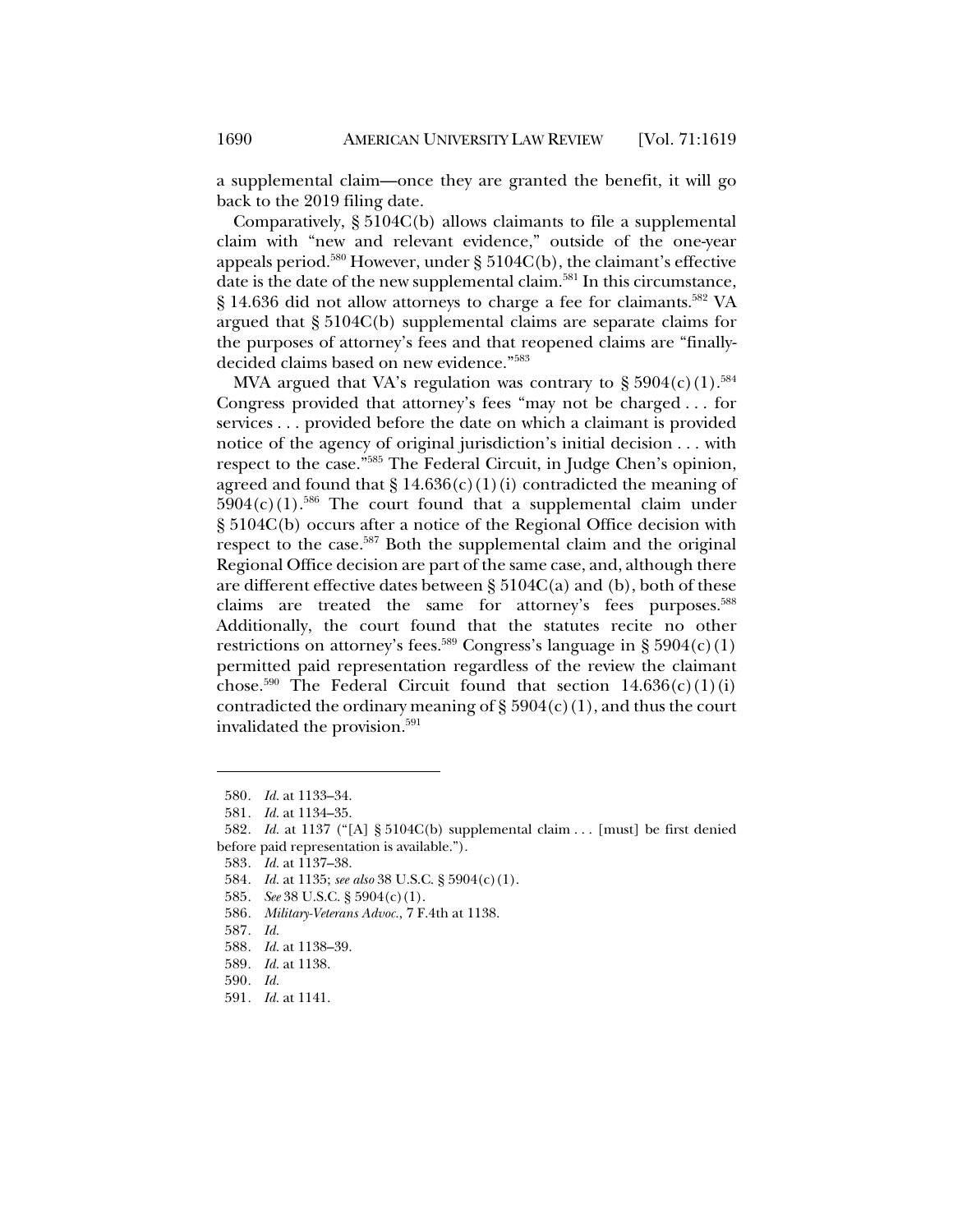Now that the court overturned  $\S 14.636(c)(1)(i)$ , attorneys can charge a contingency fee for their work on all supplemental claims.<sup>592</sup> This will allow veterans to obtain attorney representation more readily, and an attorney will have an incentive to take the case at the supplemental claim stage, regardless of when the veteran last received a decision.

# *2. The Federal Circuit invalidated § 3.2500(b) for contravening § 5104C's clear statutory text*

Second, § 3.2500(b) barred the filing of a supplemental claim when adjudication of the same claim was pending before a federal court.<sup>593</sup> PVA challenged § 3.2500(b).<sup>594</sup> Here, the court found that PVA had standing because one of its members was barred from filing a supplemental claim while he had a pending appeal in federal court.<sup>595</sup>

Under § 3.2500(b), VA places "two restrictions on the use of administrative review."596 First, a claimant cannot file for review under two different administrative appeals options.<sup>597</sup> PVA, however, only challenged the second restriction that a claimant may not file for administrative review while the claim is pending before a federal court.598 The court acknowledged that this prohibition primarily affects claimants who filed an appeal from the Board but now have new and relevant evidence to submit a supplemental claim.<sup>599</sup> In its petition, PVA argued that the new restrictions were not contemplated in the statute.600 Further, PVA argued, this restriction would force claimants to make a difficult choice between appellate review by the Federal Circuit and filing a supplemental claim, since the effective date protections only exist if a supplemental claim is filed after a Veterans Court decision, Board decision, or an agency of original jurisdiction  $(AOJ)$  decision.<sup>601</sup>

<sup>592</sup>*. See id.* (allowing attorneys to charge a contingency fee).

<sup>593</sup>*. Id.*; *see also* 38 C.F.R. § 3.2500(b) ("While the adjudication of a specific benefit is pending on appeal before a federal court, a claimant may not file for administrative review of the claim . . . ." (emphasis omitted)).

<sup>594</sup>*. Military-Veterans Advoc.*, 7 F.4th at 1122, 1124.

<sup>595</sup>*. Id.* at 1124.

<sup>596</sup>*. Id.* at 1141; *see also* 38 C.F.R. § 3.2500(b).

<sup>597</sup>*. Military-Veterans Advoc.*, 7 F.4th at 1142.

<sup>598</sup>*. Id.*

<sup>599</sup>*. Id.*

<sup>600</sup>*. Id.*

<sup>601</sup>*. Id.*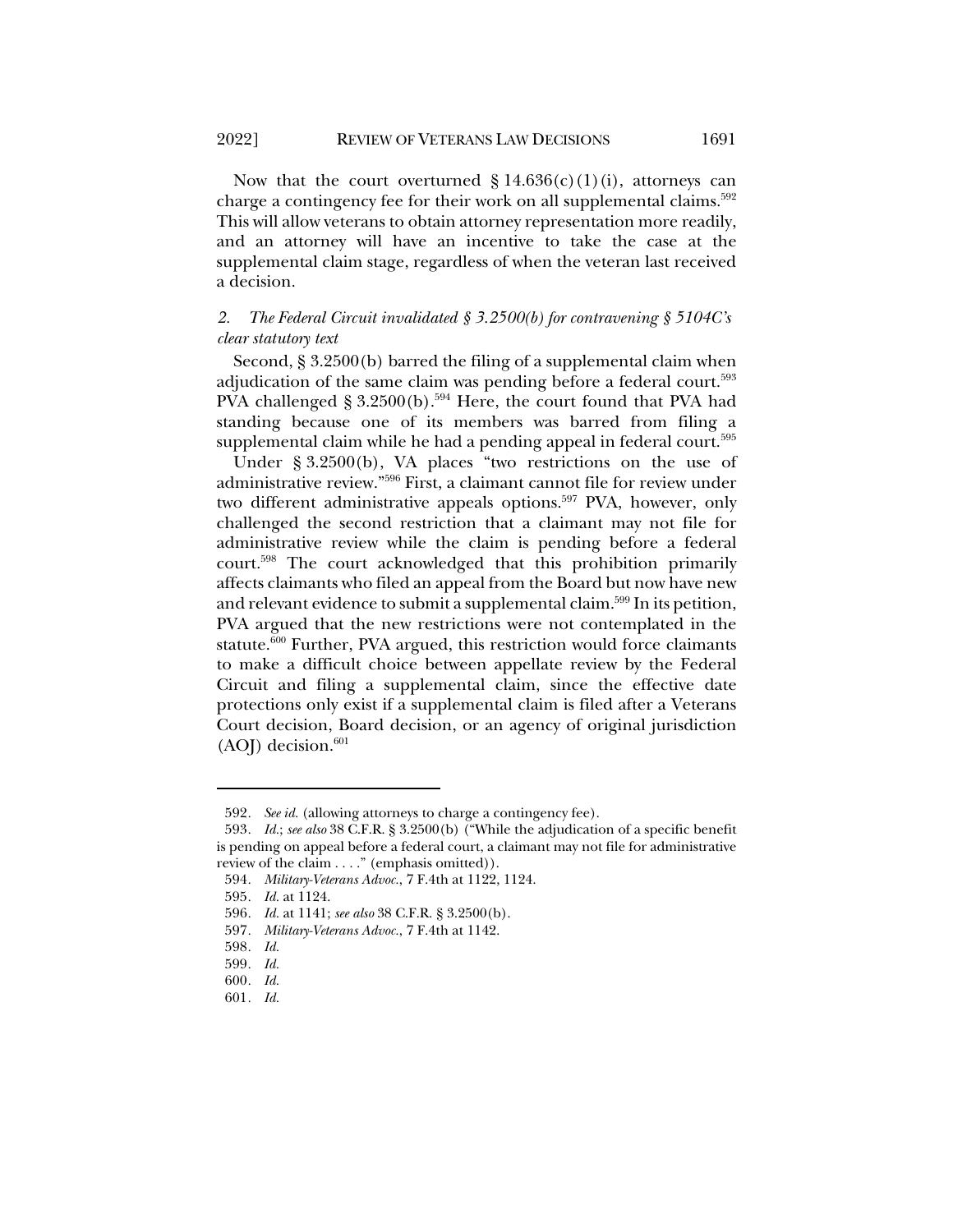The Federal Circuit determined that it was the clear intent of Congress to allow administrative review and judicial review concurrently.602 Congress knew how to bar two simultaneous forms of review but only chose to bar concurrent lanes of administrative review.<sup>603</sup> The court determined that "§ 3.2500(b) is invalid for contravening § 5104C's clear statutory text."604

Now that the court has overturned § 3.2500(b), claimants may be able to file both supplemental claims and appeal to a federal court without the fear of losing an effective date. This will give veterans a chance to both challenge a law and ensure that their effective date is preserved.

## *3. The Federal Circuit found § 3.155 invalid because it was arbitrary and capricious*

Lastly, § 3.155 restricted the use of the intent-to-file framework for supplemental claims.<sup>605</sup> An intent-to-file framework allows a veteran to notify VA of their intentions to file a claim.<sup>606</sup> The intent to file would preserve the effective date, so long as the veteran filed the claim within a year.<sup>607</sup> PVA challenged the regulation, and the court found it had standing on behalf of one of its members.<sup>608</sup> A PVA member submitted an intent to file on July 24, 2018, and he believed he had a year to apply for benefits.609 Because of § 3.155, the PVA member's intent to file did not hold his effective date, and he was only awarded back to the date of his supplemental claim. $610$ 

The regulation specifically states that an intent to file does not apply to supplemental claims.<sup>611</sup> PVA argued that § 3.155(b) is arbitrary and capricious because the "VA interprets 'virtually identical' statutory

606. 38 C.F.R. § 3.155(b).

<sup>602</sup>*. Id.* at 1144.

<sup>603</sup>*. Id.*

<sup>604</sup>*. Id.* at 1145.

<sup>605</sup>*. See id.* at 1145 n.18, 1146 (noting that "[u]nder the 'intent-to-file' framework, a claimant may signal a preliminary intent to apply for benefits" in three ways).

<sup>607</sup>*. Id.*

<sup>608</sup>*. See Military-Veterans Advoc.*, 7 F.4th at 1124 (finding the "veteran members suffered an injury in fact that is fairly traceable to the alleged shortcomings of the challenged regulations").

<sup>609</sup>*. Id.*

<sup>610</sup>*. Id.*

<sup>611</sup>*. Id.* at 1146.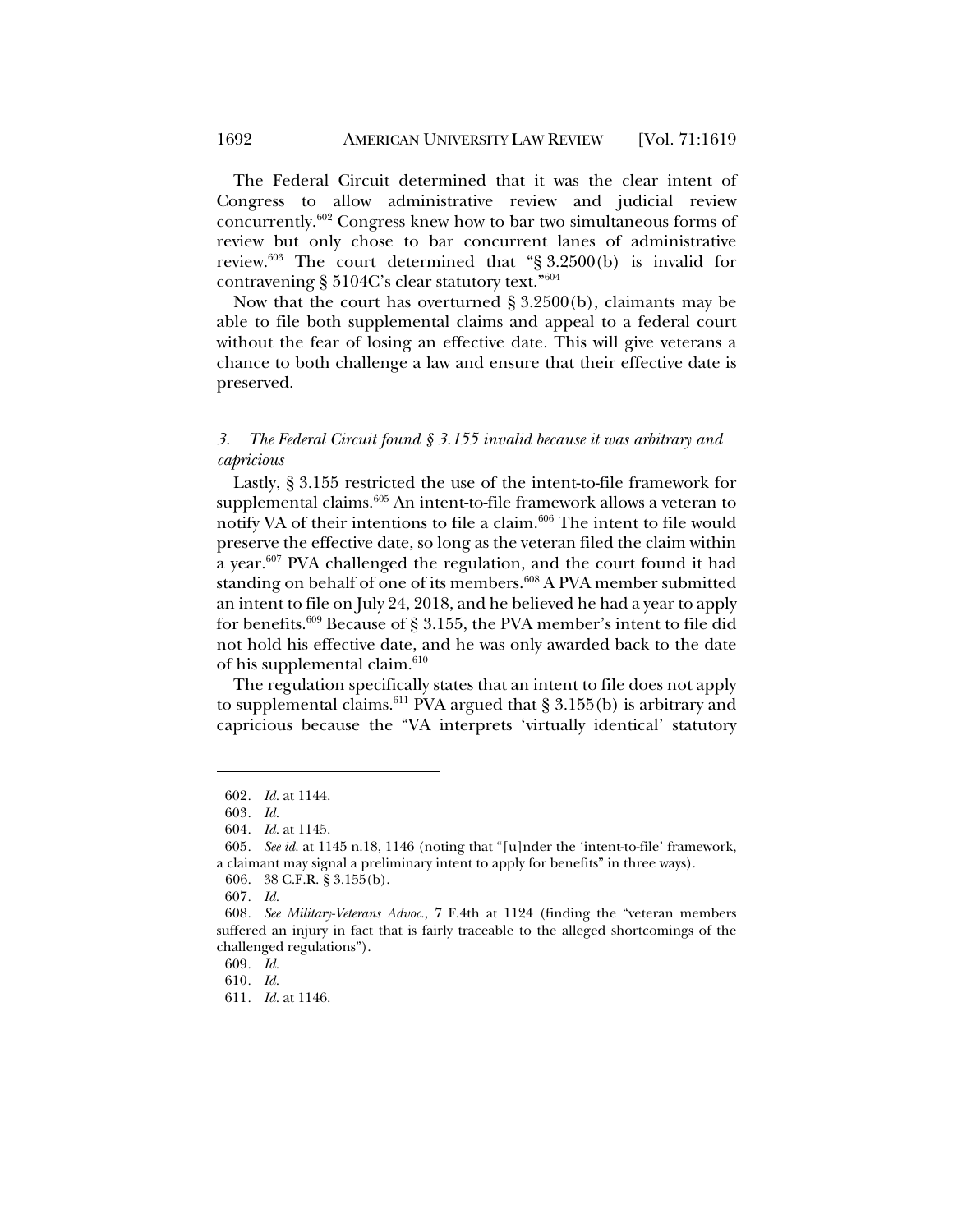language in  $\S 5110(a)(1)$  and  $\S 5110(a)(3)$  inconsistently."<sup>612</sup>  $\S 5110(a)(1)$  states that an initial claim for benefits "shall not be earlier than the date of receipt of application therefor."<sup>613</sup> § 5110(a)(3) provides that the effective date of a supplemental claim "shall not be earlier than the date of receipt of the supplemental claim."614 However, VA's regulations only allow for intent to file in  $\S 5110(A)(1)$  new claims, but do not allow for intent to file in  $\S 5110(a)(3)$  supplemental claims.615 The Federal Circuit agreed with PVA and found that the regulation was arbitrary and capricious.<sup>616</sup> The court thus invalidated  $\S 3.155(b).$ <sup>617</sup>

Since the court has overturned § 3.155(b), veterans will be able to establish or preserve an effective date by filing an intent to file before that of a supplemental claim. This mechanism may give veterans more time to collect their evidence to meet the new and relevant threshold. Additionally, many veterans who filed an intent to file before a supplemental claim may now be able to argue that the intent to file was valid, and their effective date should be earlier.

#### *4. Future of other AMA regulatory challenges*

Because of *National Organization of Veterans' Advocates, Inc.* (NOVA) v. Secretary of Veterans Affairs, 618 these regulations can now be challenged until 2025, within six years of the finalized regulations.<sup>619</sup> Each of these failed challenges has laid the groundwork for veterans and advocates to challenge other regulations directly through § 502 petitions or through appeals to the Veterans Court.

For instance, § 3.156(b) was challenged by NOVA and PVA, but the court dismissed the challenge due to lack of standing.620 Under the Legacy System, § 3.156(b) required VA to readjudicate a claim when it received new evidence prior to the expiration of the appeal period.<sup>621</sup> Veterans in the AMA system do not get the benefit of constructive

<sup>612</sup>*. Id.*; *see also* 38 U.S.C. § 5110(a)(1), (3) (effective dates of a awards).

<sup>613.</sup> 38 U.S.C. § 5110(a)(3).

<sup>614</sup>*. See Military-Veterans Advoc.*, 7 F.4th at 1146.

<sup>615</sup>*. Id.*

<sup>616</sup>*. Id.* at 1147 (noting the contradictory nature of § 3.155 to other provisions of the regulation).

<sup>617</sup>*. Id.*

<sup>618.</sup> 981 F.3d 1360 (Fed. Cir. 2020) (en banc).

<sup>619</sup>*. Id.* at 1386.

<sup>620</sup>*. Military-Veterans Advoc.*, 7 F.4th at 1127.

<sup>621.</sup> 38 C.F.R. § 3.156(b).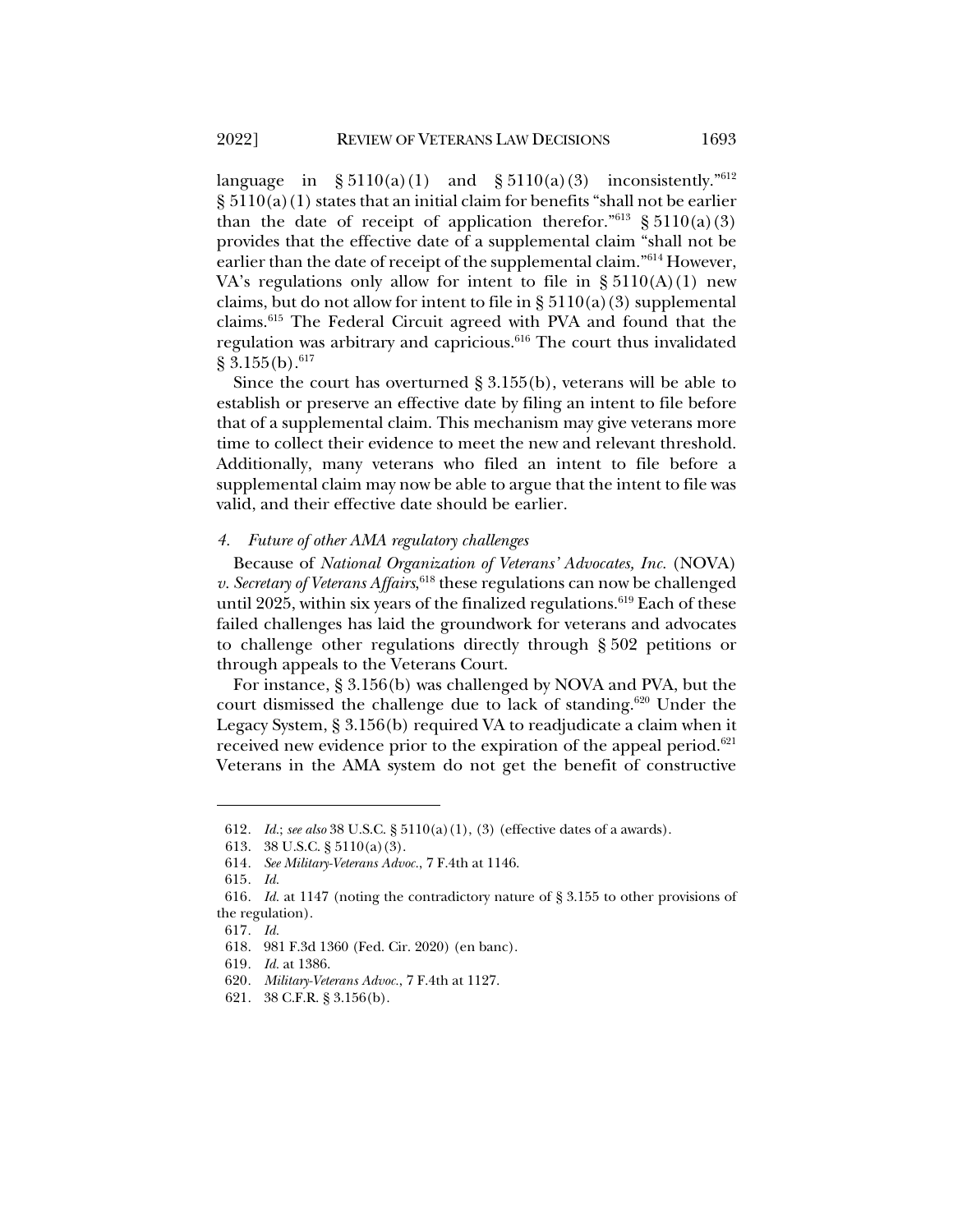receipt, like those in the Legacy System.<sup>622</sup> If a veteran submitted a document within a year of a rating decision but failed to affirmatively appeal, that veteran may have standing to either challenge the rule directly to the Federal Circuit or challenge the rule through the Board and Veterans Court in a later decision.<sup>623</sup> VA's new rule requires the veteran to affirmatively appeal, rather than allow that new document, forcing VA to reconsider the claim.<sup>624</sup> NOVA and PVA's petition has outlined how veterans can challenge this rule as arbitrary and capricious.625

In another instance, § 20.202(a) was challenged by Carpenter Chartered, but the court also dismissed the claim due to lack of standing.<sup>626</sup> Section 20.202(a) requires that an appeal to the Board specifically identify the decision and issues with which the veteran disagrees.627 *Carpenter Chartered* provided a framework to challenge the regulatory language as being plainly inconsistent with the statute.<sup>628</sup> 38 U.S.C. § 7105 states that notice of disagreements "shall identify the specific determination with which the claimant disagrees."<sup>629</sup> The regulation, on the other hand, requires that the NOD identify the specific decision and issue, or issues therein, with which the claimant disagrees.630 Carpenter Chartered argued that the regulatory language was arbitrary and capricious and inconsistent with the statutory framework.631 If the Board dismisses an NOD for a missing date or issue, the Board will likely dismiss the NOD based on the regulation. A veteran would likely be in the position to appeal that decision and challenge section 20.202(a) directly to the Veterans Court. Each of

<sup>622</sup>*. See* Reply Brief of Petitioner & Intervenor at 24–25, Nat'l Org. of Veterans' Advocs., Inc. v. Sec'y of Veterans Affs., 981 F.3d 1360 (Fed. Cir. 2020) (No. 2020-1321) (articulating that constructive receipt treated evidence that was "received within one year following an initial decision . . . as though it was filed with the underlying claim"). 623*. Id.* at 24.

<sup>624</sup>*. Id.* at 27.

<sup>625</sup>*. See id.* at 26–27 (arguing that the rule leads to absurd results and forces claimants to file supplemental claims).

<sup>626.</sup> Military-Veterans Advoc. v. Sec'y of Veterans Affs., 7 F.4th 1110, 1132 (Fed. Cir. 2021).

<sup>627.</sup> 38 C.F.R. § 20.202(a).

<sup>628.</sup> Petitioner's Brief at 45–47, Carpenter Chartered v. Sec'y of Veterans' Affs., No. 2019-1685, (Fed. Cir. Aug. 19, 2019).

<sup>629.</sup> 38 U.S.C. § 7105(b)(2)(A).

<sup>630.</sup> 38 C.F.R. § 20.202(a).

<sup>631.</sup> Petitioner's Brief, *supra* note 628, at 46–47.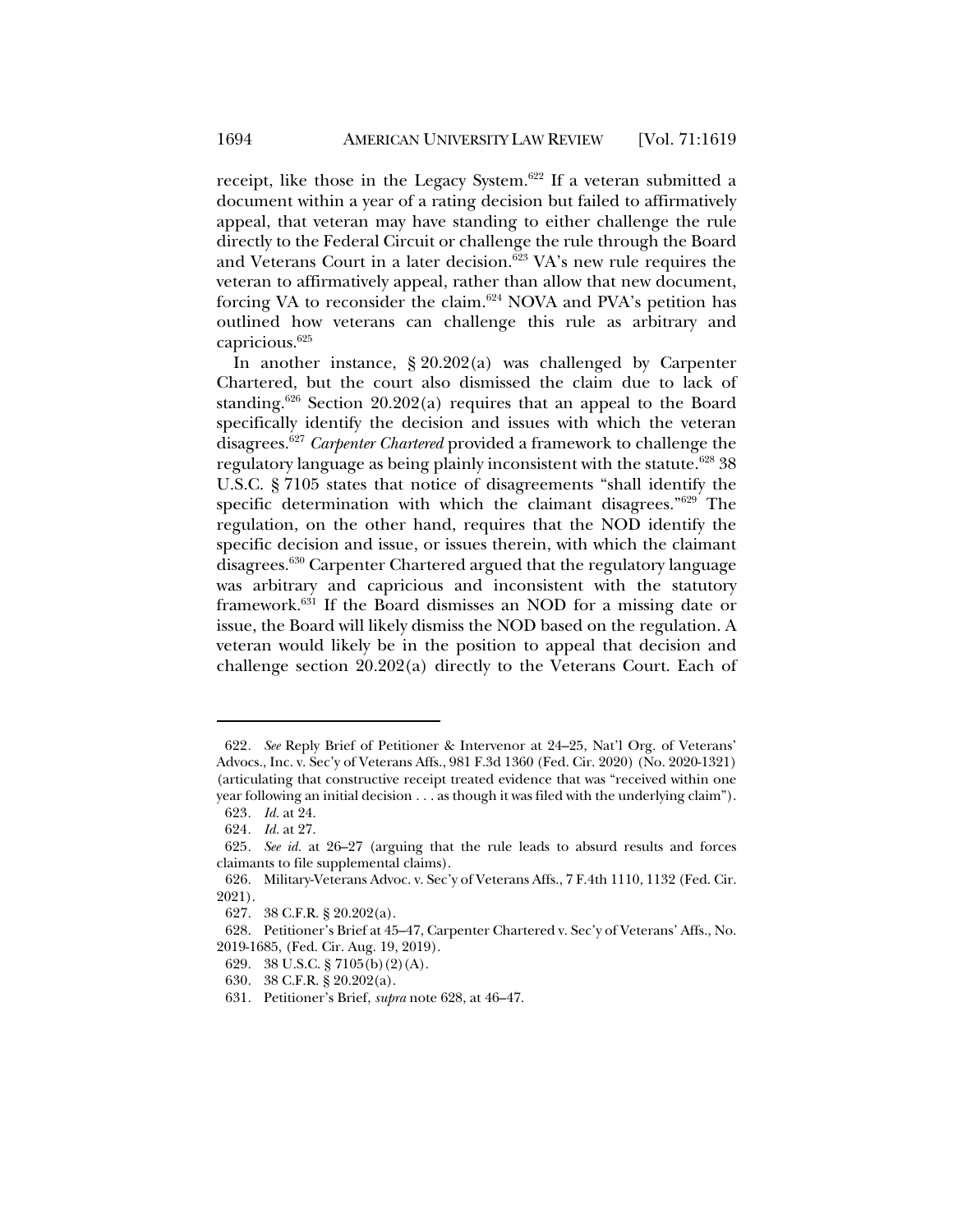these petitions will help future advocates as they decide whether, as well as how, to challenge the new AMA regulations.

### VIII. *SMITH V. MCDONOUGH* AND REASONABLE EAJA FEES

This year, the Federal Circuit had the opportunity to resolve an issue regarding reasonable compensation for attorneys' work on veterans claims. As the number of veterans' cases represented by attorneys increases every year, the issue of attorney's fees will continue to be one to watch at the court.632

In *Smith v. McDonough*, <sup>633</sup> the Federal Circuit addressed compensation for initial review of a veteran's "record before the agency" (RBA) under the Equal Access to Justice Act (EAJA).<sup>634</sup> The EAJA statute awards a prevailing party in litigation against the United States fees and expenses, including attorney's fees, if the position of the United States against the party was not substantially justified.<sup>635</sup>

Mr. Smith received a decision granting him relief at the Veterans Court, and his attorney applied for attorney's fees worth \$10,207.27, which included eighteen hours of review of the  $9,389$ -page RBA.<sup>636</sup> The Secretary objected to the amount of time billed for an initial review of the case because Mr. Smith prevailed on only one of seven claims at the Veterans Court.<sup>637</sup> The Veterans Court limited the initial review of the case to six hours of billable time because "counsel's review of the RBA in this case 'presumably pertained to both the prevailing and nonprevailing [*sic*] issues.'"638 The time the Veterans Court eliminated from the bill were the hours the Veterans Court believed the attorney likely spent reviewing the RBA's unsuccessful claims.<sup>639</sup> To support this decision, the Veterans Court relied on its 2013 decision in *Cline v. Shinseki*. <sup>640</sup> *Cline* involved an attorney's petition for paralegal time spent

<sup>632.</sup> For example, in 2018, the number of attorney fee applications filed at the Veterans Court was 3,663. 2018 VET. APP. ANN. REP. 1. In 2019, that number rose to 5,948. 2019 VET. APP. ANN. REP. 1. In 2020, the number was 6,512. 2020 VET. APP. ANN. REP. 1. This trend has been growing since 2012.

<sup>633.</sup> 995 F.3d 1338 (Fed. Cir. 2021).

<sup>634.</sup> Equal Access to Justice Act, Pub. L. No. 96-481, § 201, 94 Stat. 2325 (1980) (codified as amended at 5 U.S.C. § 504).

<sup>635</sup>*. Id.* § 203(a)(1).

<sup>636</sup>*. Smith*, 995 F.3d at 1341.

<sup>637</sup>*. Id.* at 1342.

<sup>638</sup>*. Id.* (alteration in original) (citation omitted).

<sup>639</sup>*. Id.*

<sup>640.</sup> 26 Vet. App. 325 (2013).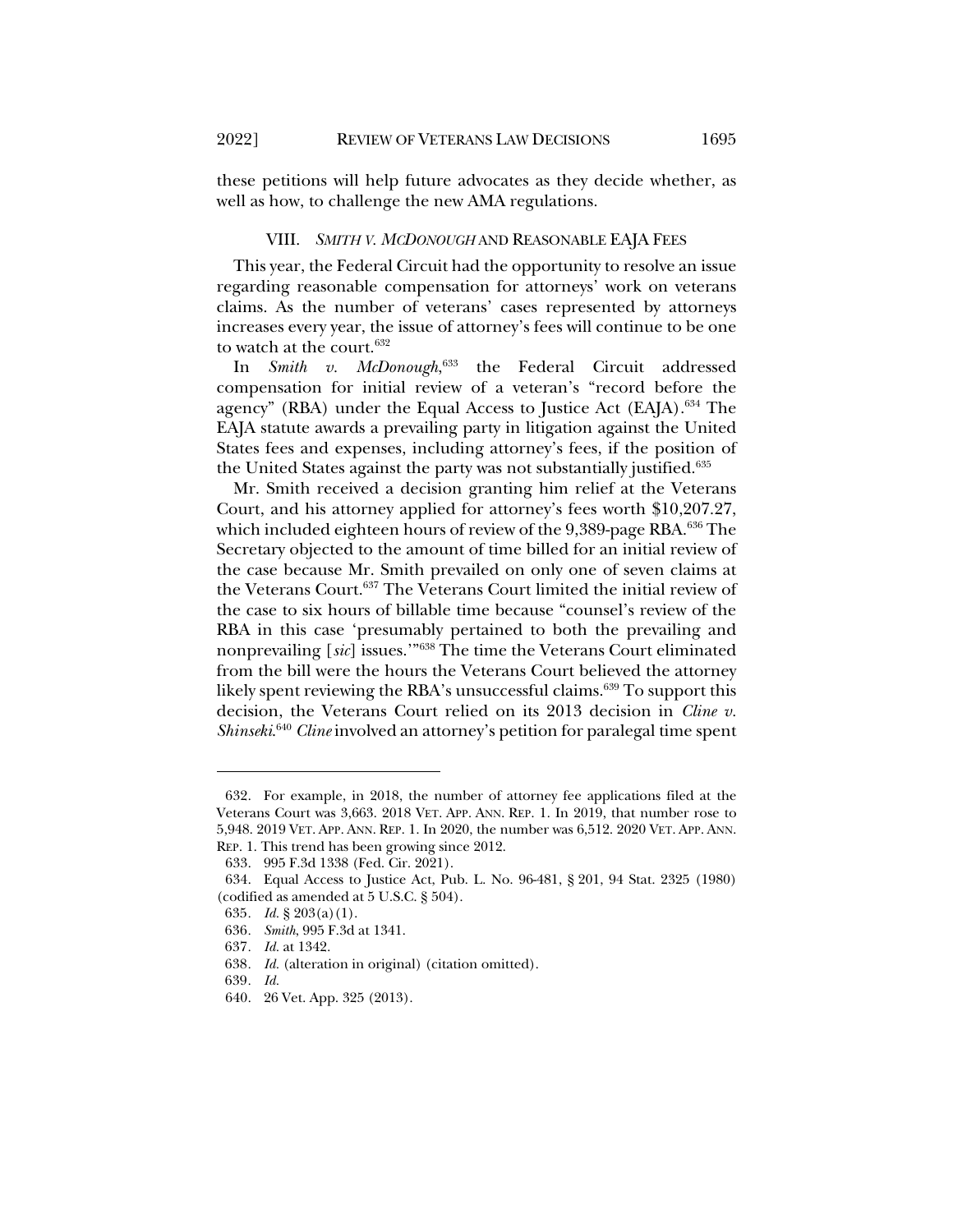working on a case.641 The Veterans Court in *Cline* noted that Mr. Cline's attorney did not seek attorney's fees for unsuccessful issues, but it appeared that the paralegal hours claimed were for both successful and unsuccessful issues; therefore, the court adjusted the fees so as not to award fees for "work spent solely on ... unsuccessful claims."<sup>642</sup> Relying on this language, the Veterans Court held that "*Cline* clearly supports the notion that some reductions are appropriate for time spent reviewing and annotating the record with regard to nonprevailing issues."643

The Federal Circuit reversed this holding of the Veterans Court, finding that the Veterans Court had misinterpreted the EAJA statute.<sup>644</sup> Recognizing that attorneys reviewing a case for the first time have no appreciation for which claims will and will not succeed, the Federal Circuit acknowledged that an "educated guess" on behalf of the counsel requires research into the case.<sup>645</sup> This is undoubtedly true in veterans' cases because, for many veterans, the first time an attorney looks at their case is when they enter the adversarial arena of judicial review, having been represented by non-attorney Veterans Service Organizations before that.646 Citing to the Supreme Court's decision in *Hensley v. Eckerhart*, <sup>647</sup> the court recognized that, while time spent working on unsuccessful claims may not be recovered by an attorney, "a lawsuit cannot be viewed as a series of discrete claims . . . [and courts] should focus on the significance of the overall relief obtained."648

In reversing the Veterans Court's decision regarding recovery for work spent in the initial stages of review, the Federal Circuit held that:

the law requires that Mr. Smith's counsel be compensated for time that was necessarily expended on the initial review of the record, regardless of whether some of the claims that came from that review ultimately were found not to prevail, if that time was necessary for a successful appeal. Time spent reviewing the record is indispensable

<sup>641</sup>*. Id.* at 331.

<sup>642</sup>*. Id.* (quoting Vazquez-Flores v. Shinseki, 26 Vet. App. 9, 15 (2012)).

<sup>643.</sup> Smith v. Wilkie, No. 17-4391, 2019 WL 6258854, at \*3 (Vet. App. Nov. 25, 2019), *rev'd in part*, Smith v. McDonough, 995 F.3d 1338 (Fed. Cir. 2021).

<sup>644</sup>*. Smith*, 995 F.3d at 1345–46 (observing that the law compensates counsel for time spent on the initial review whether or not the claims ultimately prevailed).

<sup>645</sup>*. Id.* at 1343.

<sup>646</sup>*. Id.* at 1345.

<sup>647.</sup> 461 U.S. 424, 435 (1983).

<sup>648</sup>*. Smith*, 995 F.3d at 1344 (quoting Hensley v. Eckerhart, 461 U.S. 424, 435 (1983)).